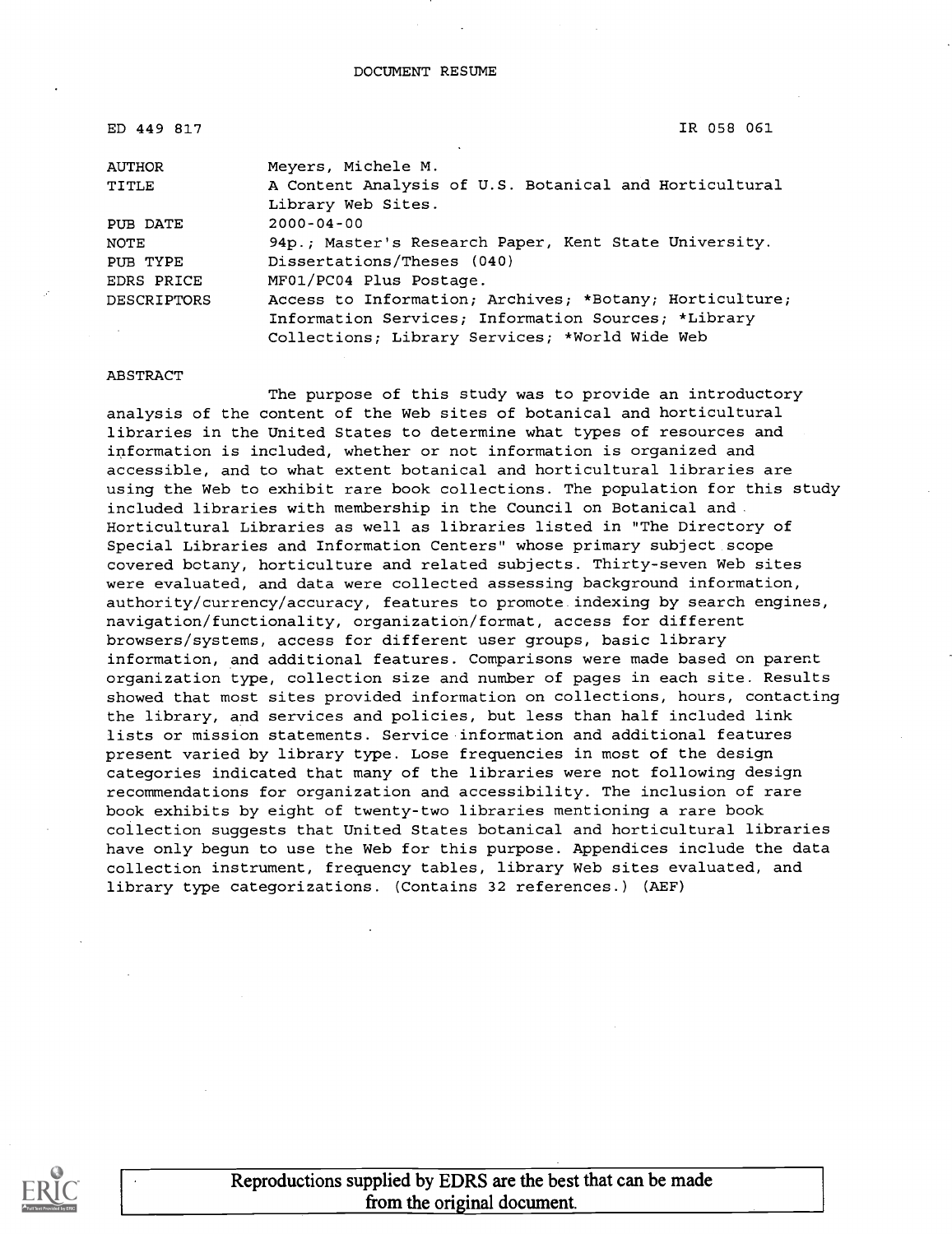# A CONTENT ANALYSIS OF U.S. BOTANICAL AND HORTICULTURAL LIBRARY WEB SITES

A Master's Research Paper submitted to the Kent State University School of Library and Information Science in partial fulfillment of the requirements for the degree Master of Library and Information Science

by

Michele M. Meyers April, 2000

2

BEST COPY AVAILABLE

PERMISSION TO REPRODUCE AND DISSEMINATE THIS MATERIAL HAS BEEN GRANTED BY

D.P. Wallace

1 TO THE EDUCATIONAL RESOURCES INFORMATION CENTER (ERIC)

and state and state of

U.S. DEPARTMENT OF EDUCATION<br>Office of Educational Research and Improvement<br>EDUCATIONAL RESOURCES INFORMATION

CENTER (ERIC) AI This document has been reproduced as received from the person or organization originating it.

O Minor changes have been made to improve reproduction quality.

 $\omega = \omega / \omega$  .

6 Points of view or opinions stated in this document do not necessarily represent official OERI position or policy.

R058061

ED 449 817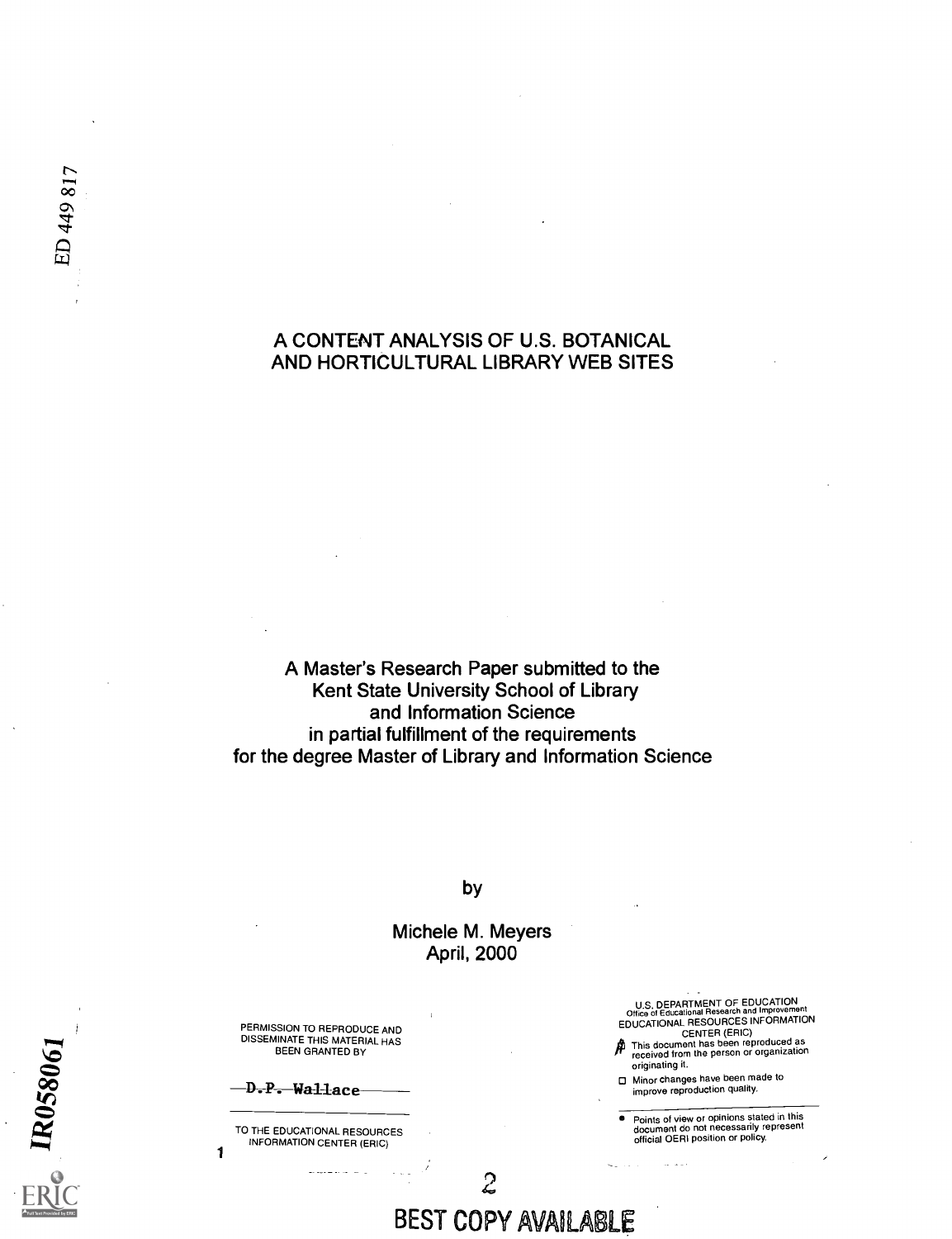Master's Research Paper by

Michele M. Meyers

B.A., Ohio State University, 1994

M.L.I.S., Kent State University, 2000

Approved by Adviser <u>Marria</u>  $\delta$  Date  $\frac{4/9}{2}$  OC

ii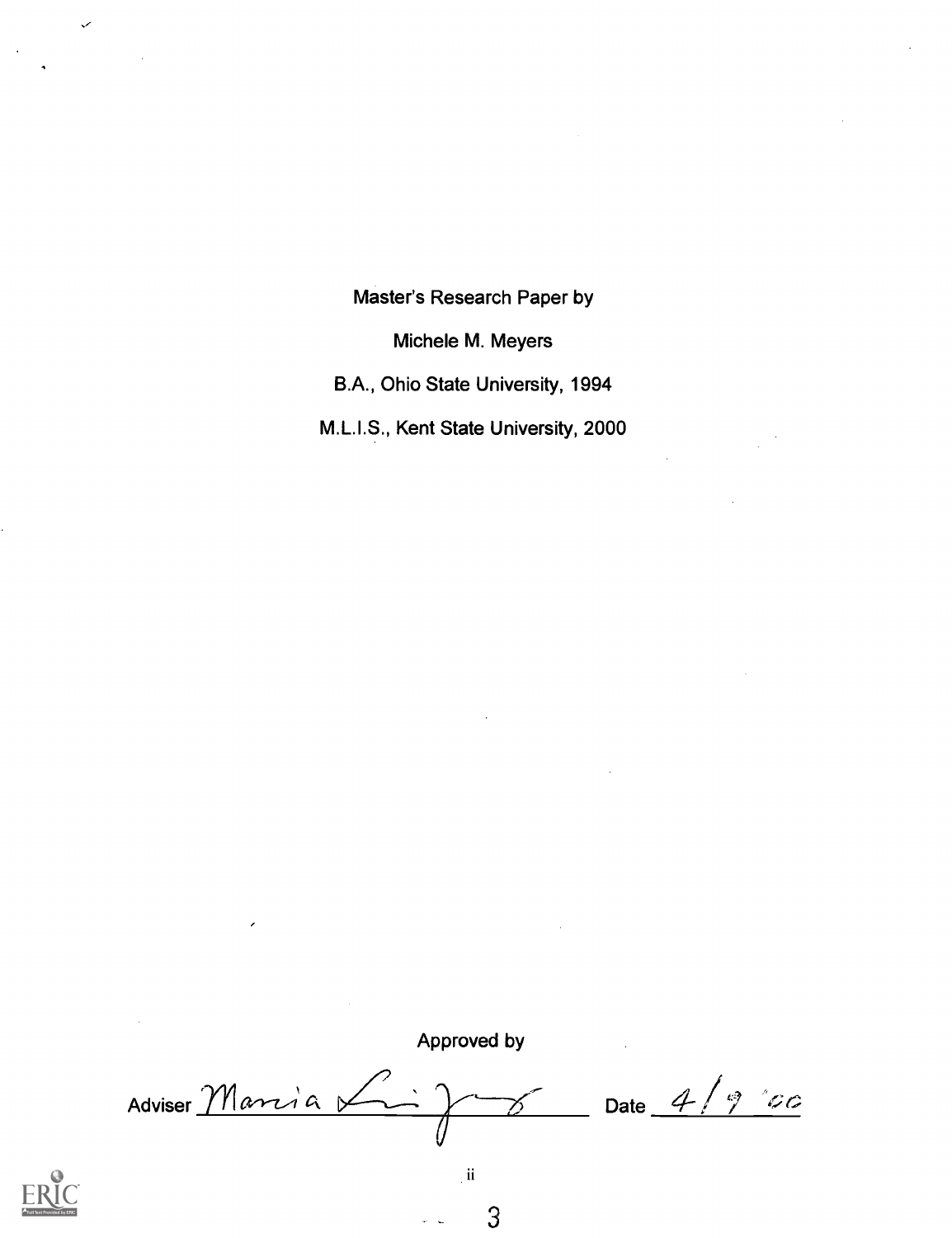# TABLE OF CONTENTS

|                                                  | IV             |
|--------------------------------------------------|----------------|
|                                                  | 1              |
|                                                  | 1              |
|                                                  | $\overline{2}$ |
|                                                  | 3              |
| 1.4 Limitations, Delimitations, and Significance | 3              |
|                                                  | -5             |
|                                                  | 11             |
|                                                  |                |
|                                                  | -27            |
|                                                  | 31             |
|                                                  |                |
|                                                  | 35             |
|                                                  |                |
|                                                  |                |
|                                                  |                |



 $\ddot{\phantom{a}}$ 

 $\mathcal{A}$ 

iii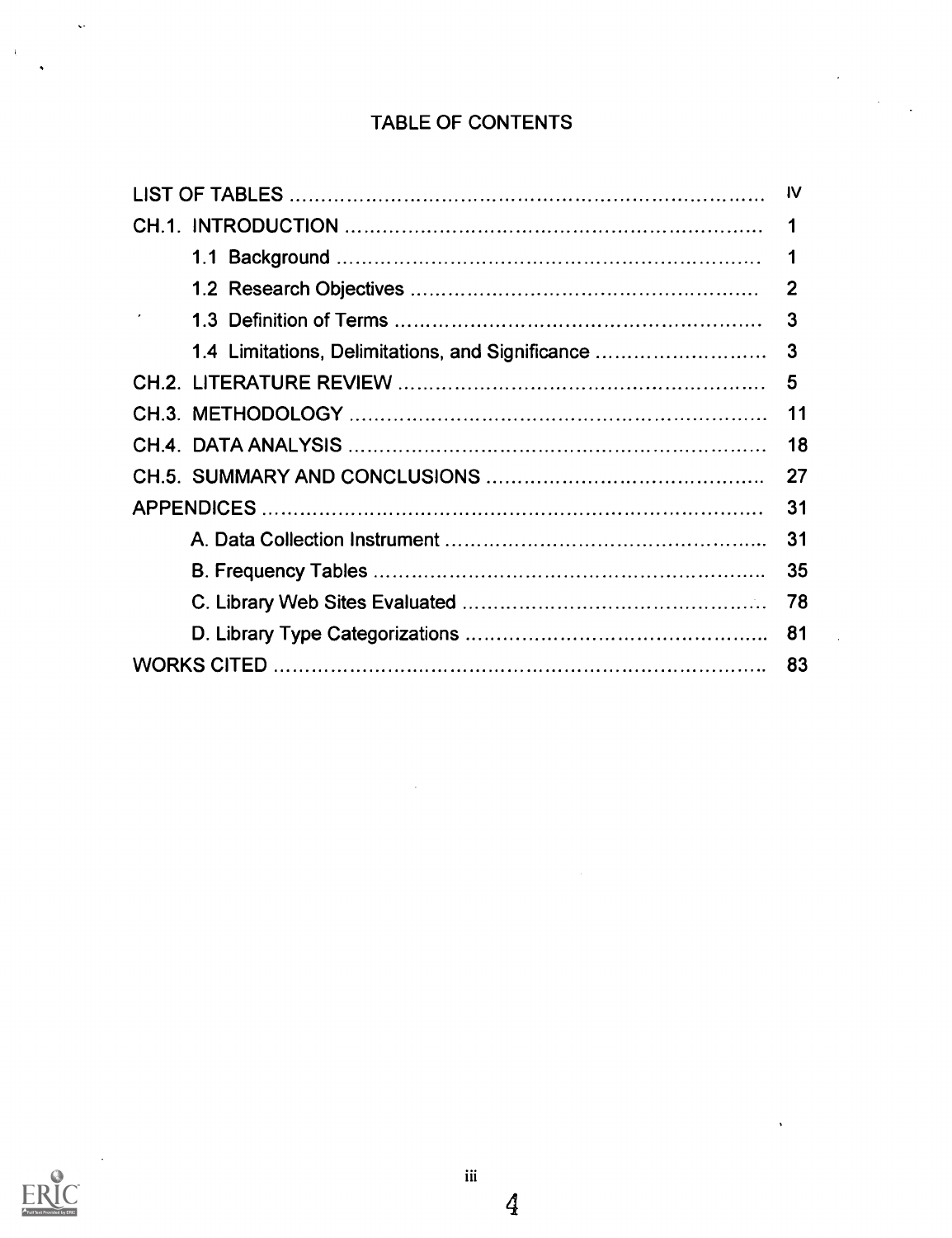# LIST OF TABLES

| 1 <sub>1</sub> | 36  |
|----------------|-----|
| 2 <sub>1</sub> | -40 |
| 3.             |     |
| 4.             | -46 |
| 5.             | 49  |
| 6.             | 52  |
| 7 <sub>1</sub> | 55  |
| 8.             | 58  |
| 9.             | 61  |
| 10.            | 64  |
| 11.            | 66  |
| 12.            | 68  |
| 13.            | 70  |
| 14.            | 72  |
|                | 74  |
| 16.            | 76  |



 $\ddot{\phantom{a}}$ 

 $\bar{\beta}$ 

 $\ddot{\phantom{0}}$ 

 $\mathcal{L}(\mathcal{L})$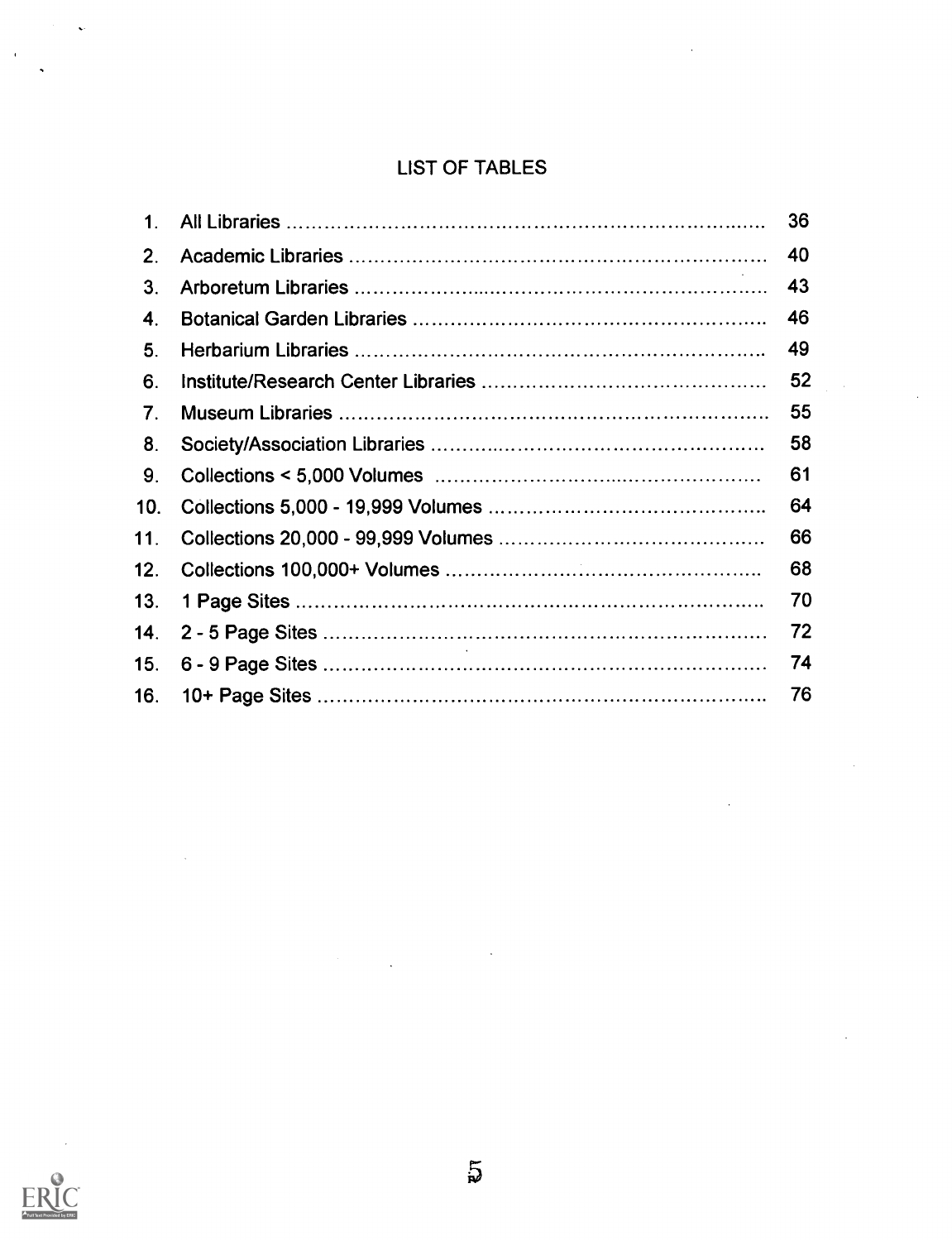# CHAPTER 1 INTRODUCTION

### 1.1. Background

A lot has been written about the impact of the World Wide Web on libraries. A library's web presence can be a major point of contact with its clientele and has the potential for improving and expanding access to information. It can enhance the "publicity, visibility and credibility" of the library and has enabled librarians to apply traditional skills like organization and evaluation to add structure, meaning and "stability" to the rapidly expanding number of internet resources (Garlock and Pointek 1996, 1999; Stielow 1999). In addition, the web presents the opportunity to increase access and support preservation through digitization of special collections and fragile rare materials (Lesk 1997; Stover 1997).

The Council on Botanical and Horticultural Libraries (CBHL) is the major international association devoted to the "development, maintenance and use of libraries of botanical and horticultural literature" (CBHL 1999a). Among the core values included in its revised draft list are a commitment to the "collection, preservation and dissemination of botanical and horticultural information." A key strategy for advancing this goal is to "ensure long-term preservation of botanical/horticultural collections and information" (CBHL 1999c).

CBHL has recognized the importance of the web as an avenue for improved access, communication and cooperation by establishing its Electronic Communications Committee to promote electronic resource sharing through the CBHL site. The committee's work has also included an ongoing internet column that discusses web



6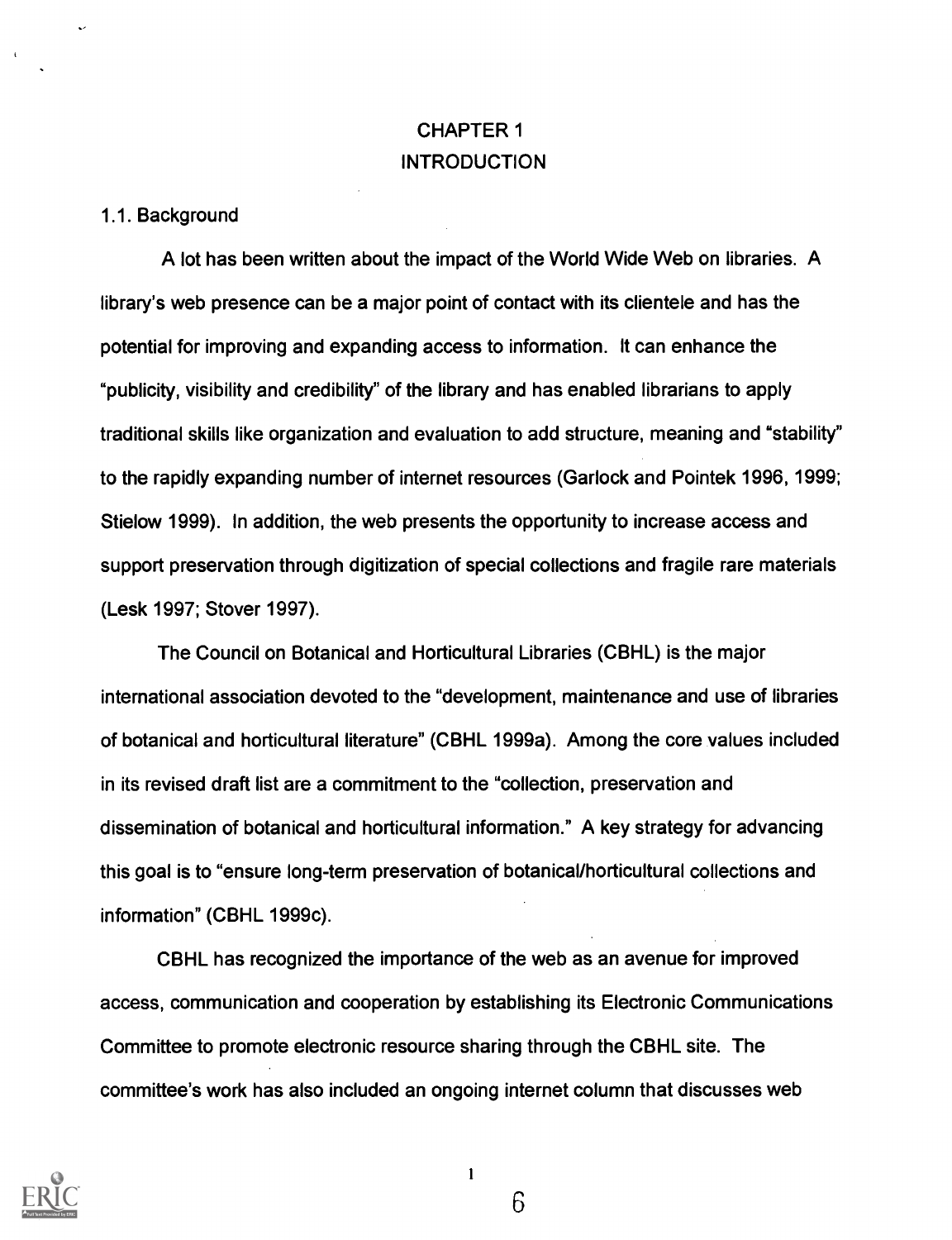sites covering specific botanical and horticultural topics of interest to member libraries and their patrons.

Despite this awareness of the role and importance of the web, little attention has been devoted to the development of member library web sites. A preliminary examination of member libraries linked to the CBHL site, conducted during June 1999, revealed that of the 61 library links listed, 22 led to the parent institution's site but were not devoted to the library. Of the remaining 39 institutions, 10 had only a single page devoted to the library.

### 1.2 Research Objectives

The purpose of this study was to determine the elements included in U.S. botanical and horticultural library web sites, to evaluate the sites based on current design recommendations, and to compare results based on library type in order to provide a resource for future site development. More specifically, this study attempted to answer the following questions:

1) What types of information/resources are included in botanical and horticultural library web sites?

2) Are these resources clear, organized and easily accessible?

3) Are botanical and horticultural library web sites being used to showcase special collections and rare materials?

4) Do botanical and horticultural library web sites include basic design features that promote access for a variety of users?

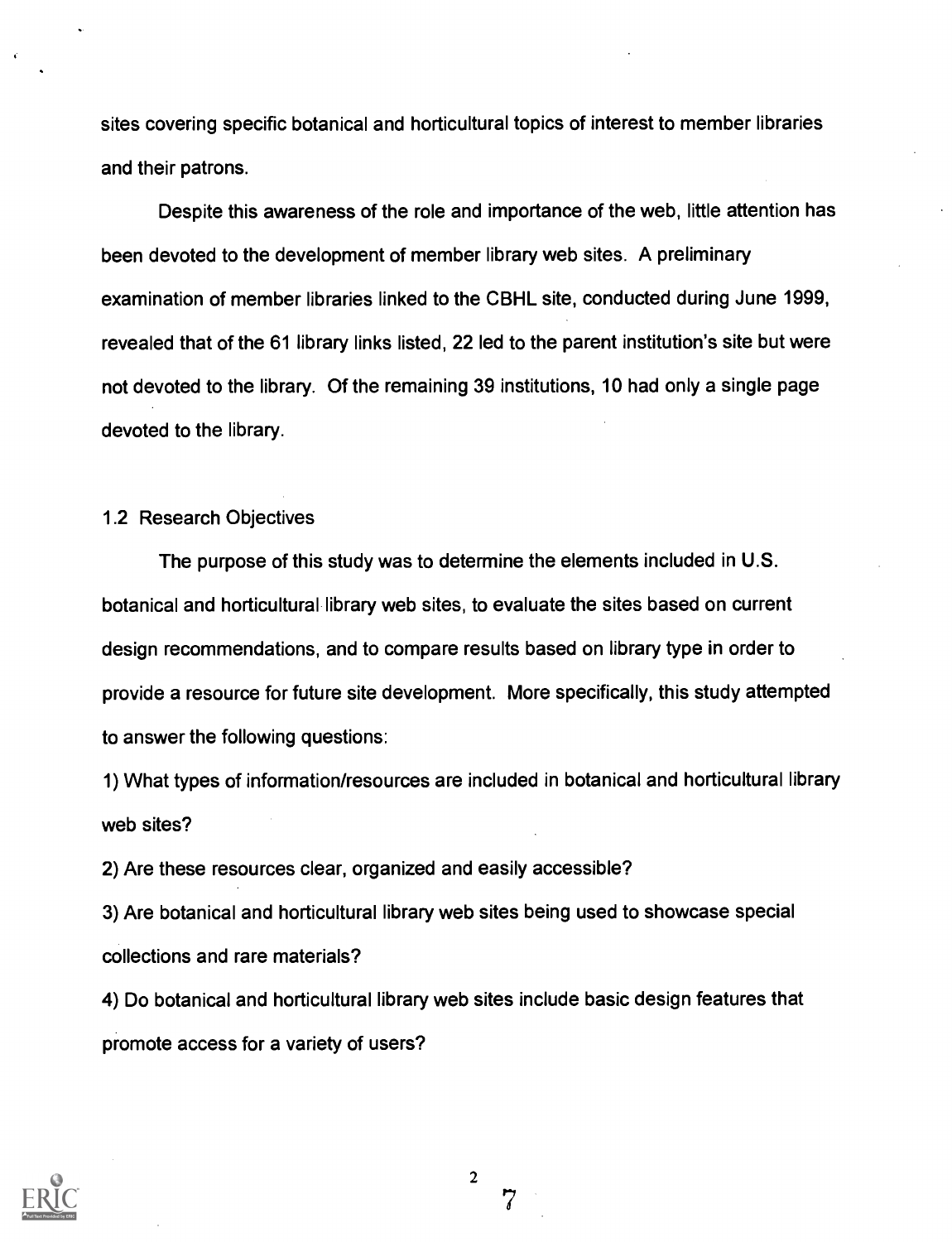5) Do botanical and horticultural library web sites include basic information required in any library web site?

## 1.3 Definition of Terms

For the purposes of this study, the following definitions were used:

- Library web site: a web presence comprised of at least a single full page devoted to the library.
- Home page: the index or opening page of a site. This page should provide access to and information on all linked pages that make up the site.
- Botanical and horticultural library: any library whose primary subject scope covers botany, horticulture or related/subtopics including herbs, plants, trees, arboreta, botanical gardens, herbaria, herbs, flowers, plant diseases, plant genetics, fruits .& vegetables, palynology, gardening, and weeds, as determined by name of library, subject classification included in The Directory of Special Libraries and Information Centers, or collection information available in the library's web site.

# 1.4 Limitations, Delimitations and Significance

When approaching the content analysis of web sites, there are many options. Although this paper addresses major design features, the scope of this project prevented a comprehensive examination of all facets of web site content. The examination was limited to features outlined in the methodology, and did not include a

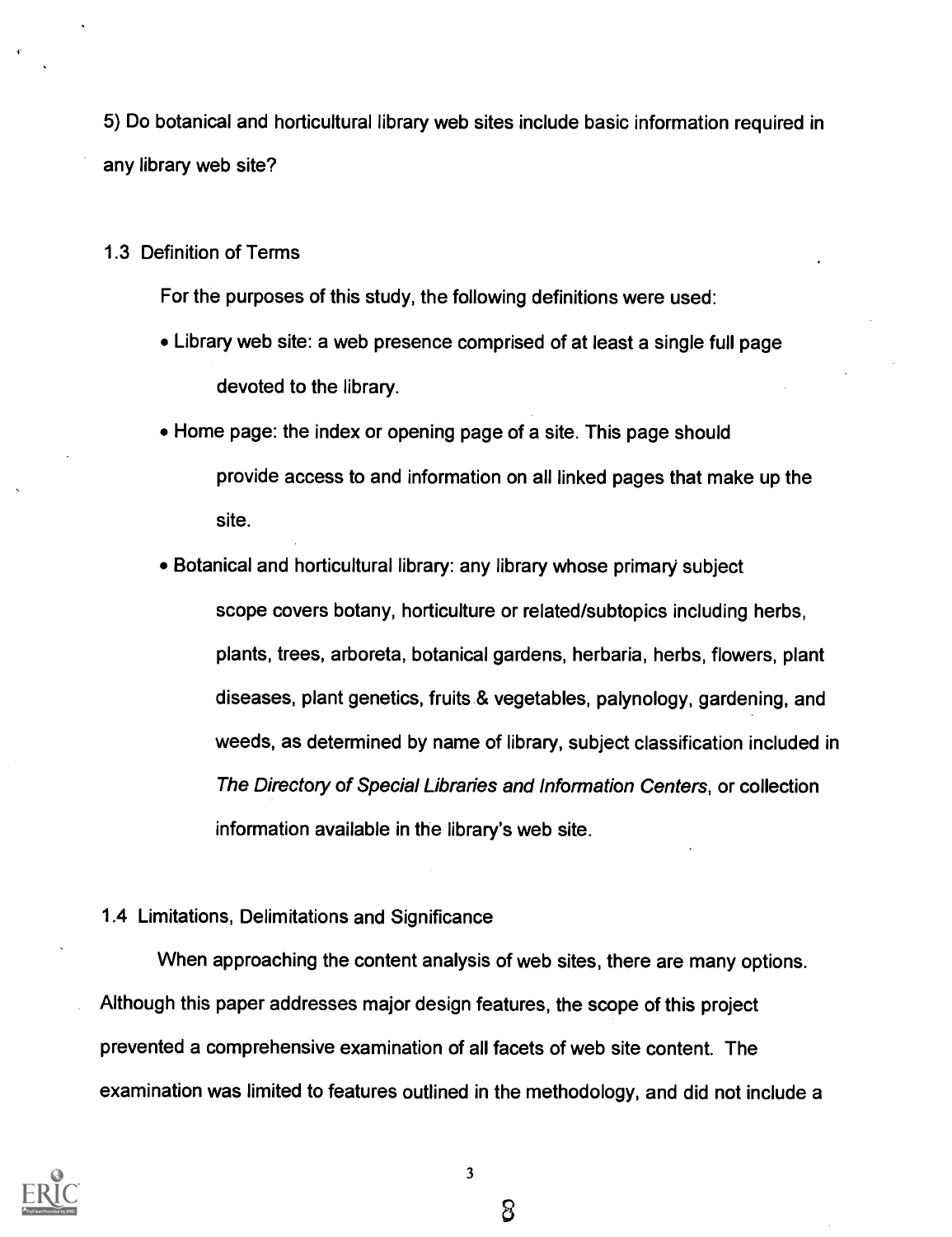detailed analysis of all aspects of libraries' web catalog interfaces, linked web databases or linked rare book sites.

In addition, the study was limited to sites originating from libraries whose primary subject scope covered botany and/or horticulture and excluded. CBHL libraries with collections that are primarily agricultural or broad in nature. Subject coverage was determined by the researcher based on information available through each library's web site linked to the CBHL member library page and library statistics available in The Directory of Special Libraries and Information Centers. Because CBHL membership is open to institutions and individuals interested in preserving and promoting access to botanical and horticultural literature, membership alone does not guarantee a collection focusing on botany and horticulture. The intent of this study was to examine the web sites of U. S. libraries with a botanical/horticultural focus. It was not intended to be an analysis of all CBHL member libraries nor all libraries with any type of botanical or horticultural collection.

Another limitation is mentioned by Plank in her 1997 study and is applicable to this and most other web site analyses. Data was accumulated based on observations made during the time frame of the evaluation and may not reflect any changes made to the sites during or following the preparation of this paper (Plank 1997).

Results from this study should fill a gap in the literature by providing an introductory analysis of U.S. botanical and horticultural library web sites. It will aid in site development for botanical and horticultural libraries with no current web presence and will provide information useful to libraries with existing but limited sites.



4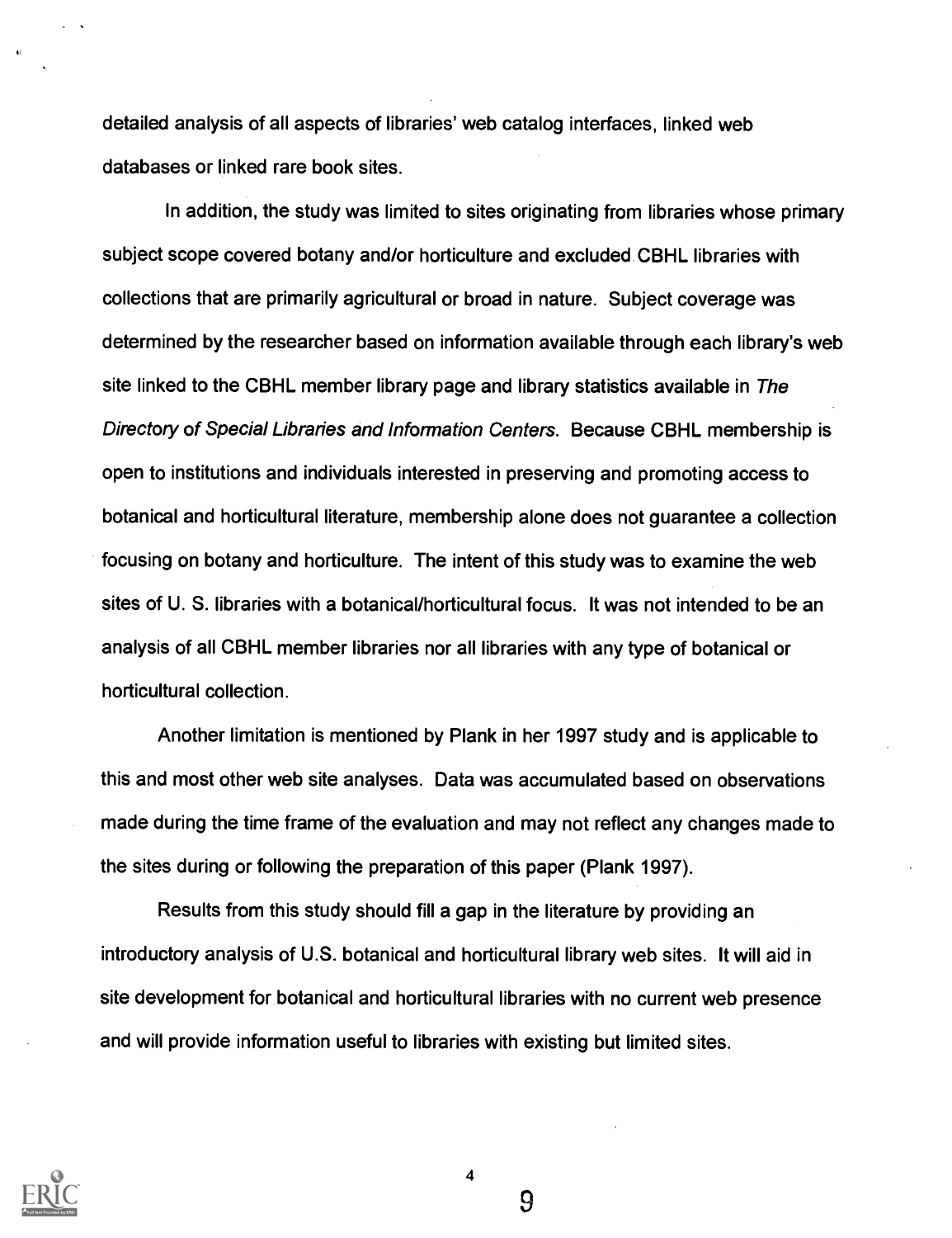# CHAPTER 2 LITERATURE REVIEW

Any analysis of library web sites requires an examination of the literature devoted to the type of library in question, in addition to the literature covering web design and evaluation. A review of the literature revealed little current published research on botanical and horticultural libraries, but an abundance of literature relating to web site design and evaluation.

In her 1991 study, Pamela Pirio conducted a survey of education libraries in botanical gardens addressing age, staffing, formats collected, users, and methods of self-promotion. Pirio stressed the need for botanical garden education libraries to "provide" teachers and students with "readily available information" (Pirio 1992). This study was too early to address the role of web sites in these libraries.

The most recent published study of CBHL member libraries was completed by Clewis in 1989. Clewis conducted an exploratory survey of 51 CBHL member libraries in the United States to determine the type of library, primary user groups, services, online databases used, size and educational/professional background of library staff, participation in networks and consortia, and subjects/formats included in library collections. Her study excluded member libraries with an agricultural or general focus. Results showed that CBHL libraries included botanical gardens, arboreta, parks, horticultural societies, universities, museums and "general libraries" with a botanical focus. Collections included slides, pamphlets, nursery and seed catalogs, art, rare books, maps, vertical files, audio tapes, video tapes, microforms, and photographs, in addition to books, periodicals, and "locally produced" and commercial databases. Subject scope of collections varied by library type but most collected materials on

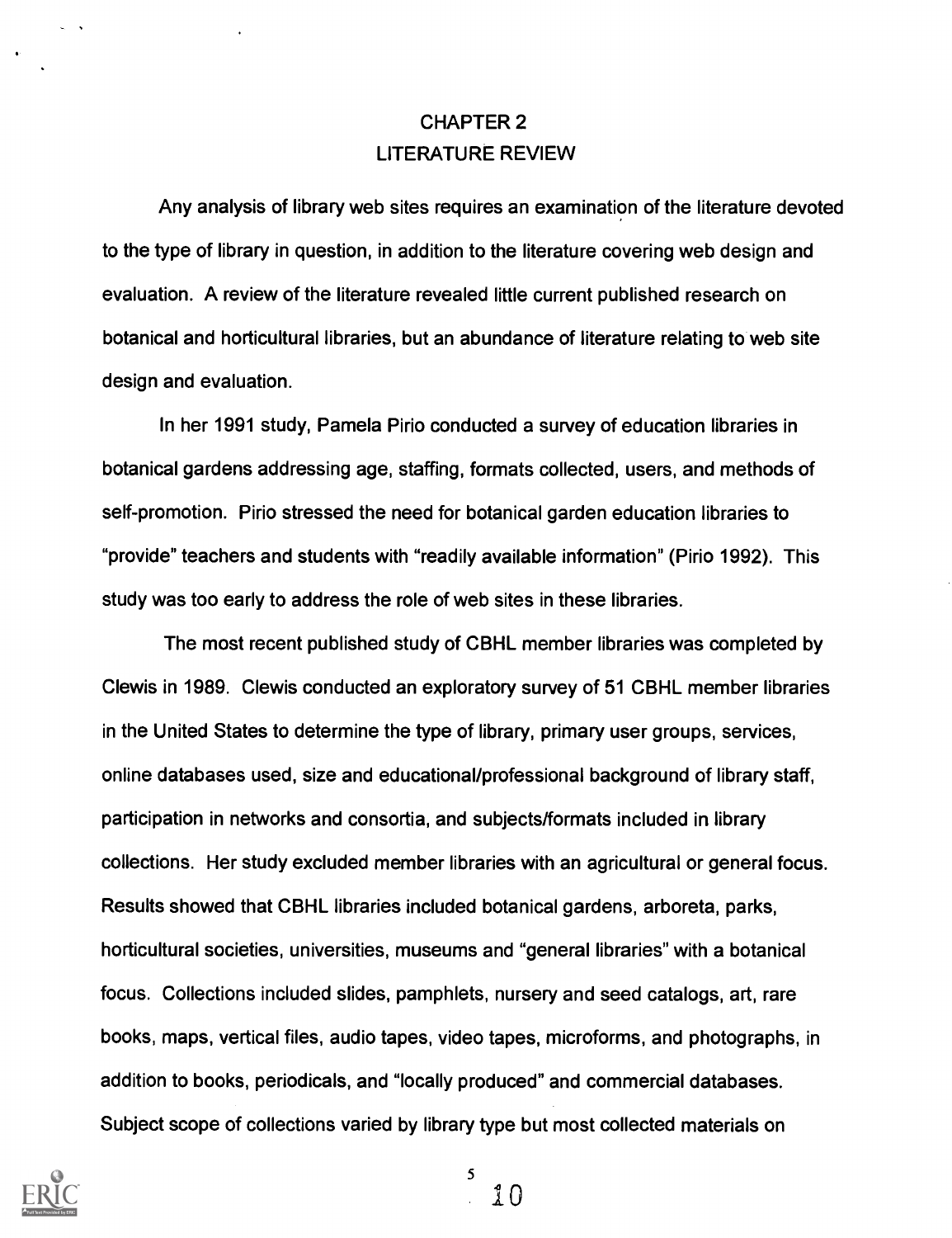horticulture, botany, landscape design, and gardening. At the time of the study, 72% were involved in networks or consortia and many respondents "stressed the importance of cooperation to libraries with limited resources." User groups included parent organization staff, the public, gardeners, students and scholarly researchers (Clewis 1989). Although Clewis's study is not current, it does reflect the diverse needs, services, and collections of botanical and horticultural libraries. Like the Pirio study, it was too early to assess the role of the World Wide Web in the libraries examined.

A 1998 study by Guillaume focused on a specific CBHL library, the Corning Library at the Holden Arboretum. This study compiled a history of the library and an outline of its collections. Findings support some of Clewis's earlier conclusions by revealing a collection covering a range of subjects and formats related to botany, horticulture, and natural history, and diverse user groups including staff, the public, and local schools (Guillaume 1998).

Much of the remaining literature is not research-oriented, but profiles the collections and services of a limited number of individual libraries. In "The Stupp Teacher Resource Center at the Missouri Botanical Garden," Pirio describes a library including botany, horticulture, ecology and environmental subjects and focusing on elementary education (Pirio 1993).

Needham, DeCandido, Thorner, Gordon, and Weisman describe the collections, services, and user groups of the libraries of the New York Botanical Garden and the Garden Center of Greater Cleveland. All describe user groups including researchers and the public and stress the significance of rare materials and the preservation issues



 $\epsilon$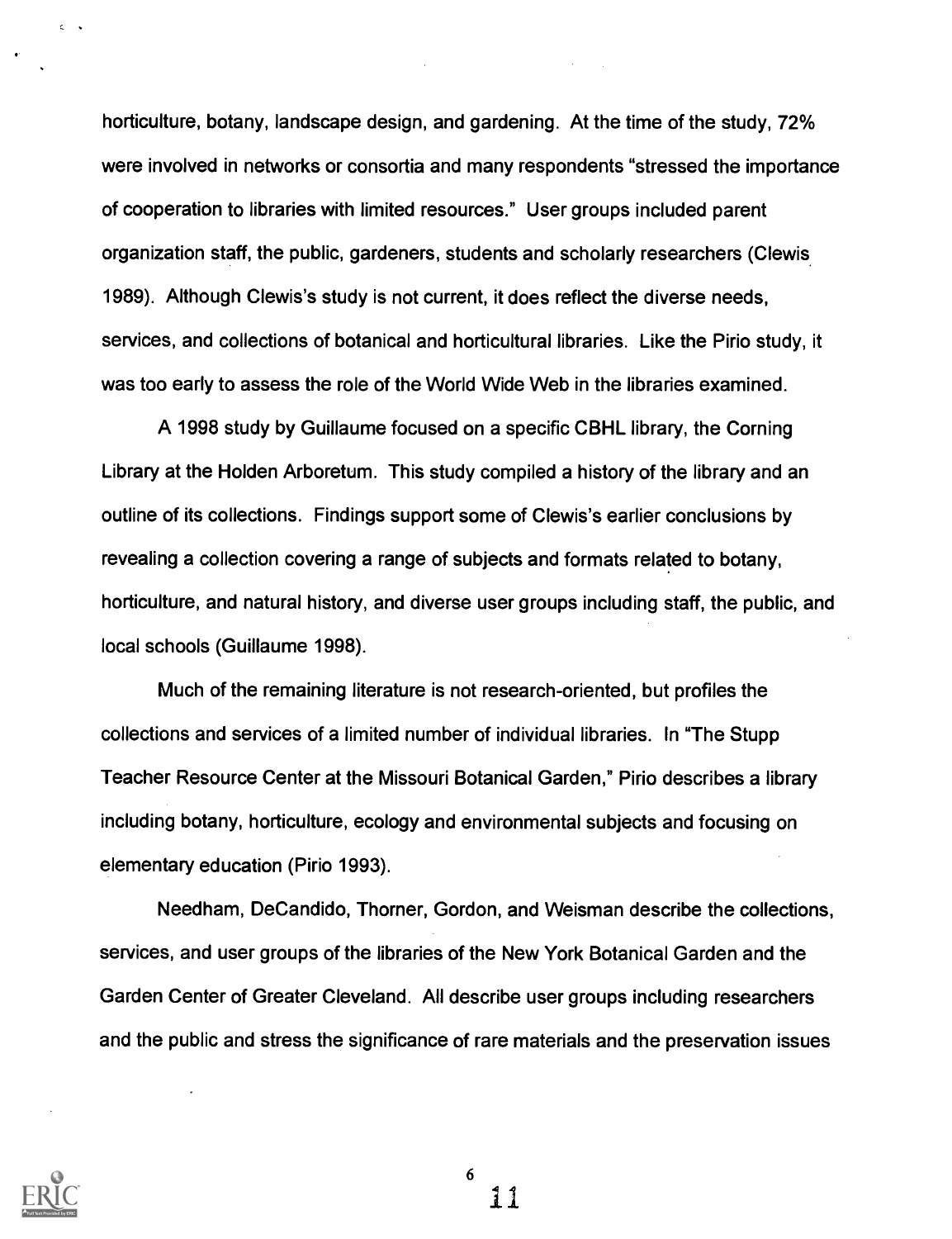they create (Needham 1991; DeCandido 1995; Gordon 1994; Thorner 1988; Weisman 1987). None of the articles is more current than 1995.

The CHBL XVI International Botanical Congress's symposium, "Towards an International Plan for Preserving Botanical Documentation: Critical Problems and Potential Solutions" provides some current information on the impact of the World Wide Web on botanical and horticultural libraries. Some of the issues discussed at the symposium included the potential for preserving botanical collections through electronic means and the need to create "international conservation and acquisition priorities" for both traditional collections and the information available through the web (CBHL 1999d).

From the review of the literature and the author's personal observations working in 2 botanical/horticultural libraries (the Corning Library at the Holden Arboretum and the Herb Society of America Library) it is clear that botanical and horticultural libraries can vary dramatically in size, scope, nature of users, and type of parent institution. They can collect a variety of formats and subjects, often have significant rare book collections, and may deal with diverse user groups including educators, researchers, organization staff/members, and the general public. Although no research could be located pertaining to web site development in botanical and horticultural libraries, the literature review does help define the nature and needs of these libraries and provide the background information necessary for an effective web site evaluation.

The literature on web design and evaluation is abundant and can be divided into several categories: general web design and development, library web design, and web site evaluation. Although there are a wide variety of design recommendations in the literature, criteria for web site evaluation are relatively consistent across many different



7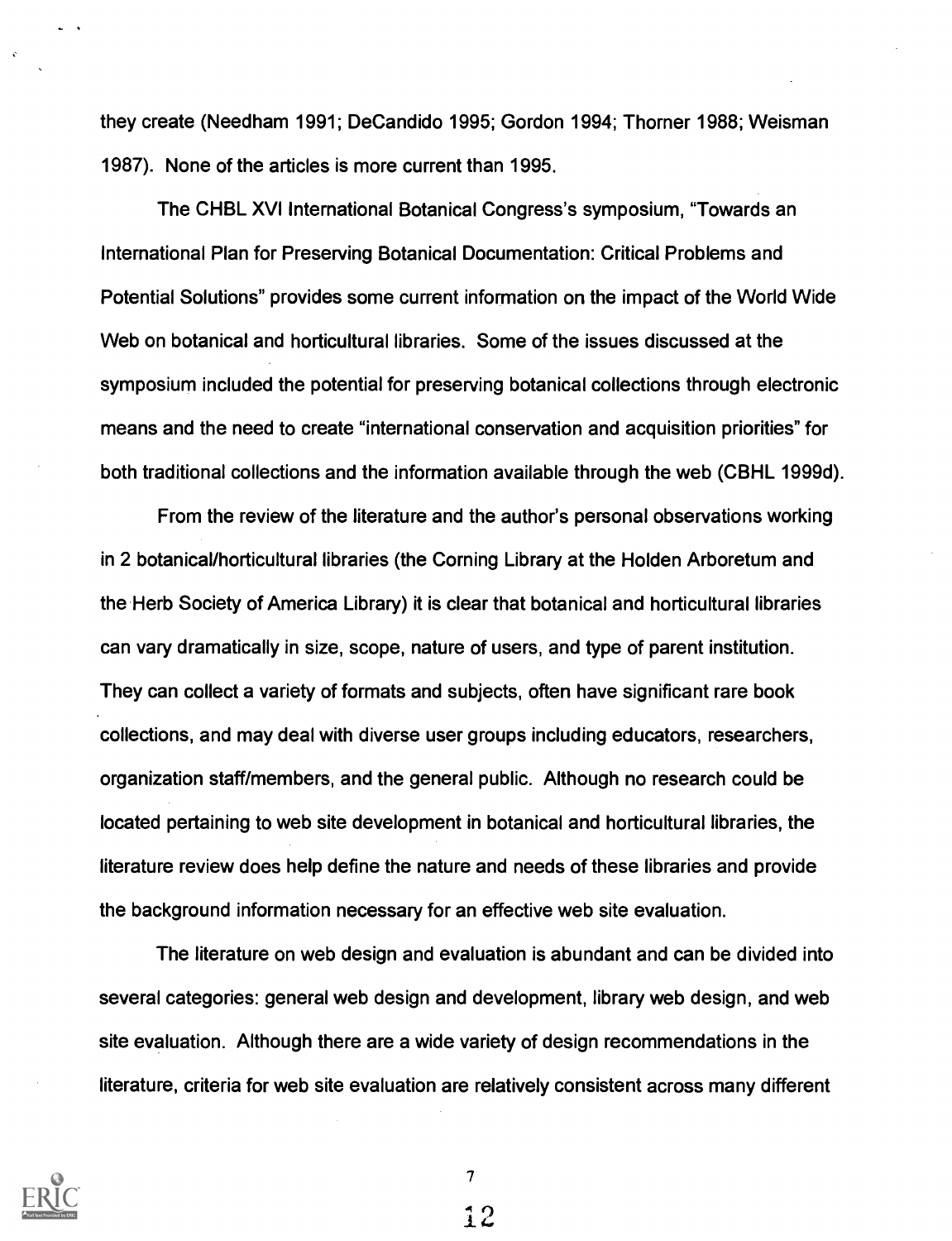sources. Most of the evaluation criteria cover site purpose and audience, authority of source, content accuracy and comprehensiveness, currency, appropriateness of graphics and style, functionality of links, and ease of navigation. Sites must include information on author with an email link, no dead links, clear organization, ease of navigation, and frequent updates (Jacobsen and Cohen 1996; Grassian 1997; Smith 1997; Metz 1999). Although these criteria were not developed for evaluation of library sites in particular, they provide universal recommendations that serve as a good starting point for any web site content analysis.

A 1998 study by D'Angelo and Little examined the design recommendations of 200 published sources and evaluated 20 sites based on their findings. The authors discovered that the vast majority of web design literature is not research-based and is rooted in "opinion." Design recommendations covered directory information, navigation, and use of images, color, white space, fonts, sound, video and media. Of the 50 recommendations found in the study, the authors chose 10 characteristics to evaluate the 20 sites used in the study. "Visual characteristics" included use of upper and lower case, headings and subheadings, a single font size, and appropriate white space. "Practical considerations" included use of less than 4 images and no more than 4 colors per page. Findings revealed that although 73% of sites followed practical considerations, only 58% followed visual recommendations (D'Angelo and Little 1998).

In their book, Information Architecture for the World Wide Web, Rosenfeld and Morville provide many suggestions for effective web site design. They discuss different types of organizational schemes, stressing the importance of a "well-designed hierarchy" that facilitates site navigation and access and makes the site's information

8

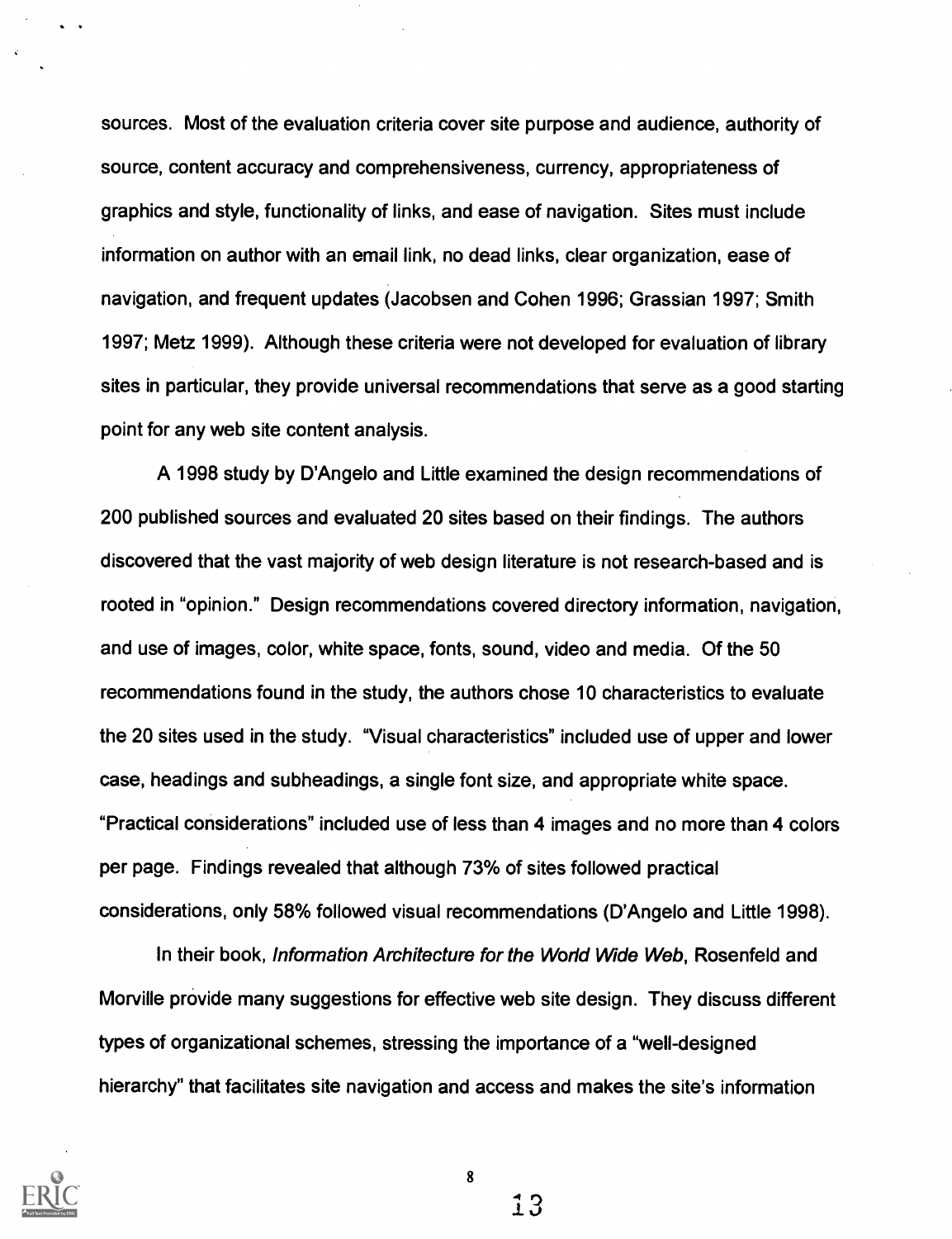"meaningful" to users. Some of their recommendations include: inclusion of a site map, index or "guided tour," preferring hierarchical to hypertext "web" structures for linking pages in the site, using controlled vocabulary for site labels and headings, and including scope notes to inform users of content included under different sections of the site. Search engines within sites are only suggested if sites are large or contain rapidly changing information. Other considerations include use of <meta> tags and <title> tags to ensure proper indexing by search engines, providing consistent graphics and logos, and including <alt> tags for any graphical navigation bars to provide access for browsers without image loading capability (Rosenfeld and Morville 1998).

Lemay includes similar recommendations in her book, Teach Yourself Web Publishing with HTML 4 in 21 Days. Some of her suggestions include using lists and headings to make information easy to scan, providing consistent page layout, and including <alt> tags with images to facilitate accessibility through non-graphical browsers (Lemay 1998).

Several sources are devoted exclusively to library web site design. Garlock and Piontek outline some content possibilities. These include description of collections, hours, services, events, a library newsletter, floor maps, and personnel information. In addition to these basics, the library site can be used to showcase special collections by "displaying exhibits," possibly using multimedia. Sites can also include interactive forms for circulation, ILL and "ready reference" as well as search engines, and subject directories of internet resources available through WWW, FTP and gopher. The authors stress the importance of an organization scheme for the site's resources and suggest that schemes can be traditional library classification like DDC or Library of Congress, or



9

i4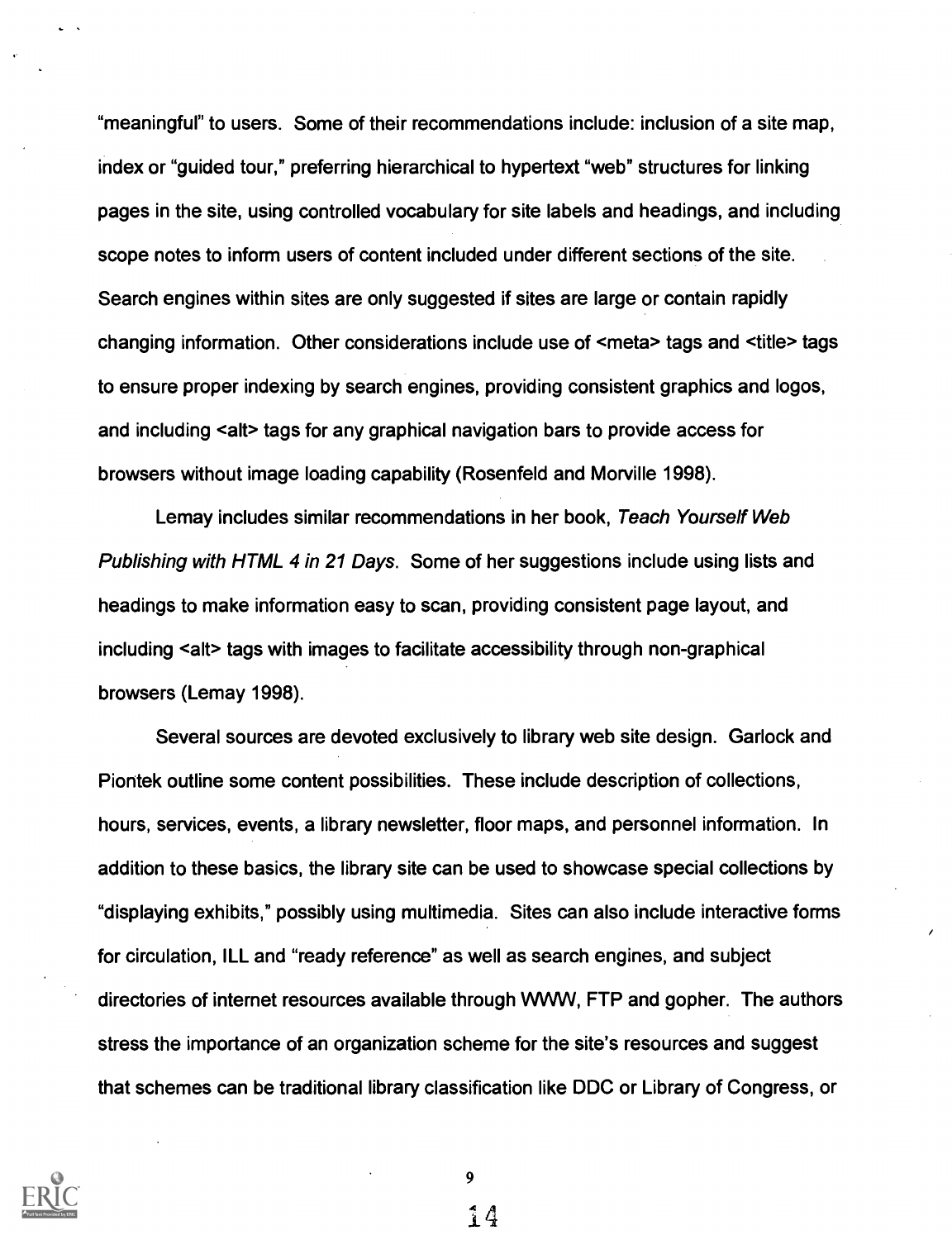can be a locally developed scheme. The authors underscore the need to customize the content of the site to the needs of users (Garlock and Piontek 1996). Accommodation of disabled users is possible by including audio files for the vision-impaired (Garlock and Piontek 1999).

Rautanen provides similar library web site recommendations. The library home page can include links to the page of the parent organization, online databases, other libraries, staff, services, collections information, and even directions to the library. Rautanen mentions the importance of an index for large sites and designs that are functional in multiple browsers (Rautanen 1997).

Several studies have been published pertaining to library web sites. In a 1996 study, Clyde performed a content analysis of the home pages of 50 public and 50 school libraries. Clyde determined that content varied depending on purpose and users of the site, but isolated 10 criteria that should be included in most library sites, regardless of audience or purpose. These included descriptive titles to promote indexing by search engines, few enough images to promote quick page "transmission," library name and directory information, information like free internet resources to attract new users (if applicable), timely information like book reviews or new materials listings to encourage old users to return, some text in English if international, working links to other related sites, online catalog access through telnet, gopher or web interface, means of contacting library staff, update information, and links on each page to the library home page (Clyde 1996).

In a recent published study, Clausen evaluated 12 Danish academic library web sites based on 40 criteria covering the categories of "design and structure," "quality of



10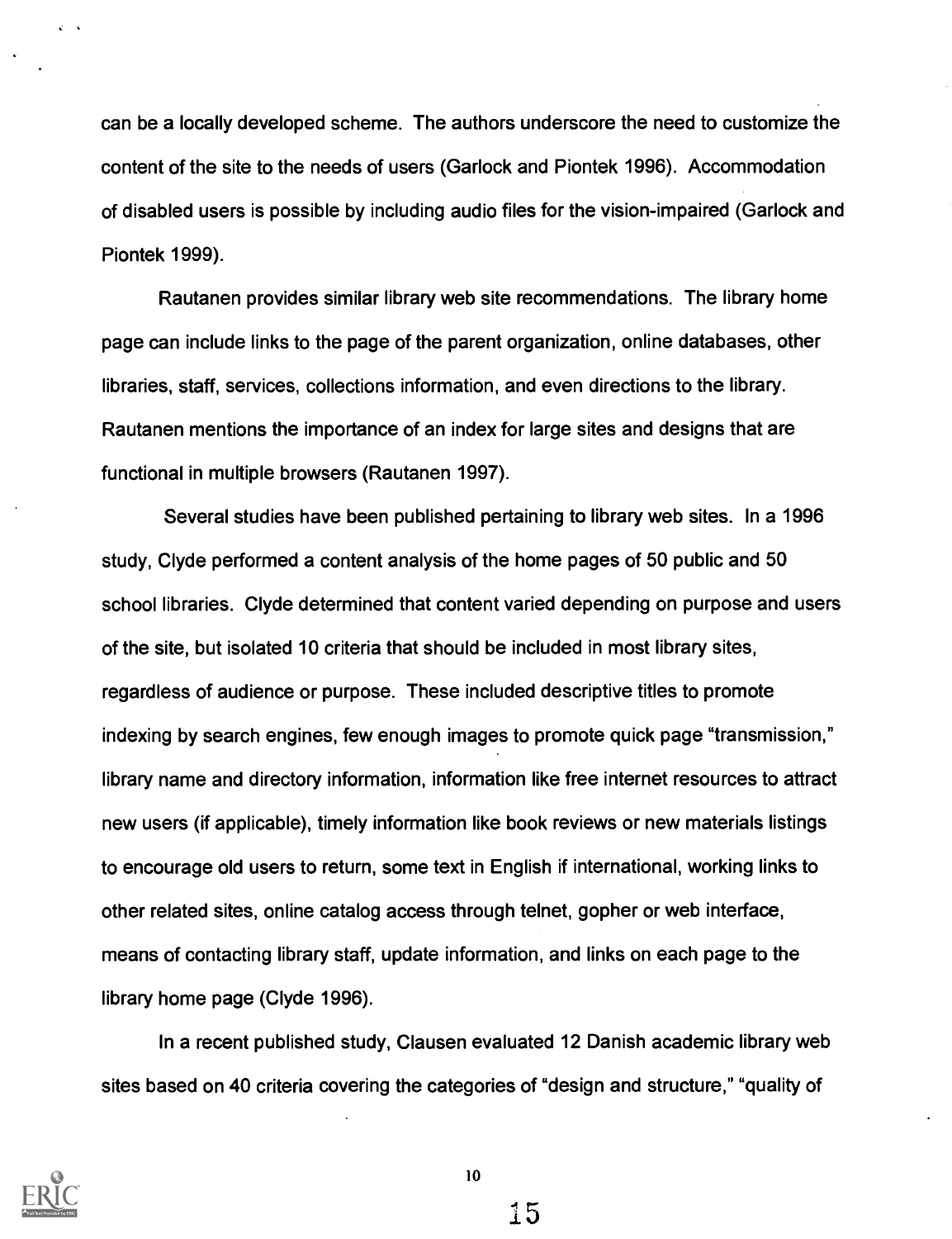information," "links and navigation," "aesthetic impression," "miscellaneous," and "general assessment." Although the evaluation criteria included many of the traditional evaluation elements mentioned earlier in the literature review, it also required opinions of evaluators on site originality, professional appearance and user-friendliness. All of the libraries in the study were deficient in criteria from each major category (Clausen 1999).

Although there have been no studies pertaining to botanical and horticultural library web sites, a content analysis of United Kingdom agricultural web sites was completed by Craig. This study examined 132 sites produced by colleges, research institutions, government agencies, associations and commercial organizations based on 26 criteria covering inclusion of directory, organization and staff information, available online resources, links, event information, search capability, "what's new" sections, updates, and availability of help. One of the more interesting findings was that only a small number of the sites studied included information on site contents, audience or how to locate information (Craig 1999). This study is significant since some of the sites examined were largely horticultural in nature. None of the sites originated from libraries, however, and results were not broken down by subject scope.

# CHAPTER 3 **METHODOLOGY**

A content analysis of U.S. botanical and horticultural library web sites was performed taking into account selected aspects of both surface and technical content. The target population for this study was all U.S. libraries with a botanical or horticultural



11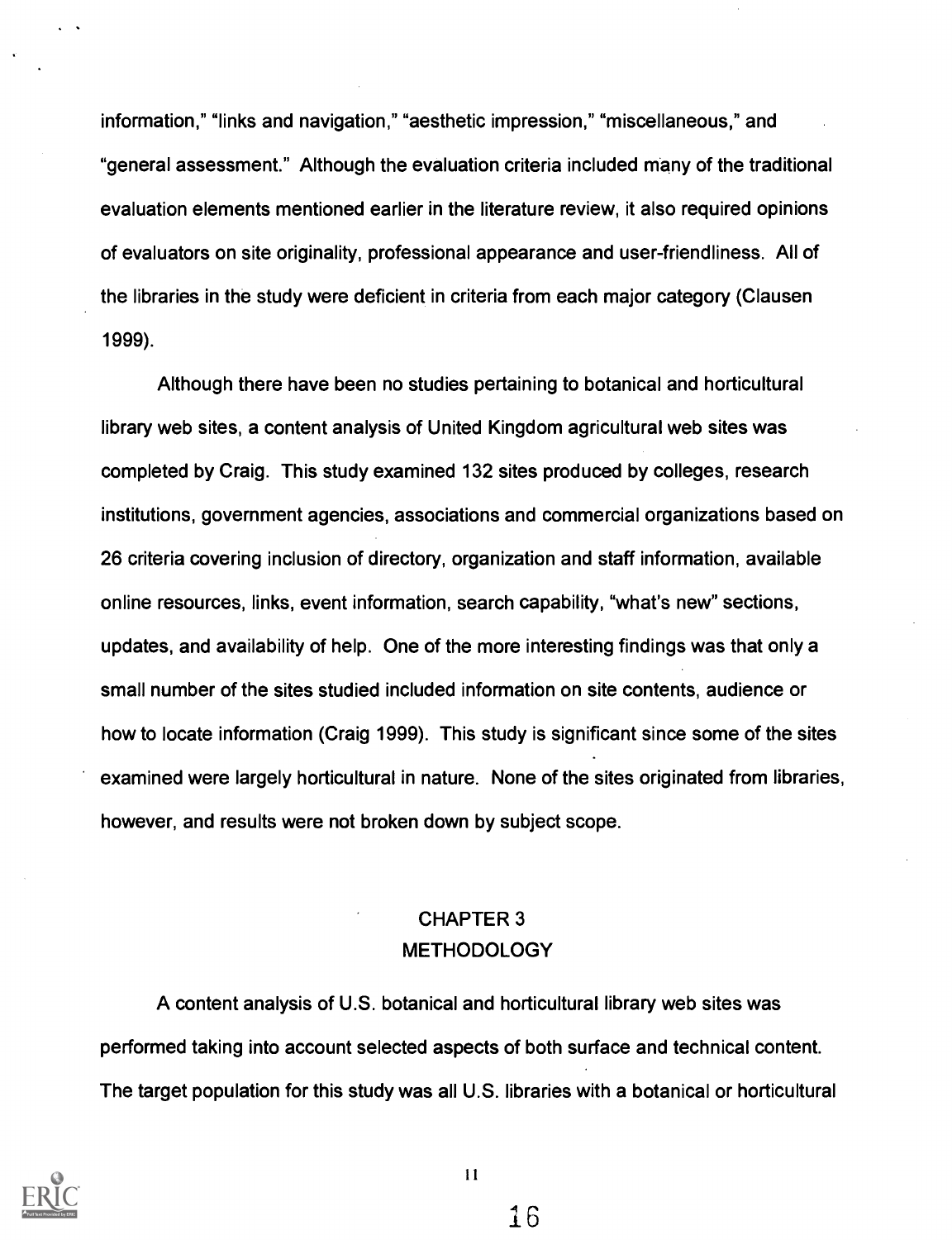focus. The accessible population consisted of libraries listed in the CBHL 1999 membership directory, linked to the CBHL web site as of January 9, 2000, or listed in The Directory of Special Libraries and Information Centers under the subjects of botany, horticulture, and related subjects/subtopics including herbs, plants, arboreta, trees, botanical gardens, herbs, herbaria, flowers, plant diseases, plant genetics, fruits and vegetables, botany--classification, palynology, weeds, and gardening.

Three-hundred entries in The Directory of Special Libraries and Information Centers were examined. Libraries were considered to be within the prescribed subject scope if the majority of subjects listed pertained to botany, horticulture, or related/subtopics, or if the name of the library suggested a botanical or horticultural focus. Agricultural and general libraries were excluded.

Of the 300 entries in the directory, 120 met the inclusion criteria. Because URLs listed in the directory could represent library or parent organization sites, it was necessary to verify URLs. Many entries in the directory did not list a URL. To account for sites that had been established after the publication of the directory, searches were performed using the Infoseek and Dogpile search engines during the week of January 2, 2000. Search results indicated that only 33 libraries had a web presence of 1 page or more. Four additional library sites were added from the CBHL membership directory and web site for a total population of 37 sites.

It should be noted that herbarium sites mentioning no non-specimen collections were excluded from the study, as were 1 plant clinic and 1 plant center that did not explicitly mention or identify themselves as libraries. The Herb Society of America Library web site went online during the course of this study but was excluded since the

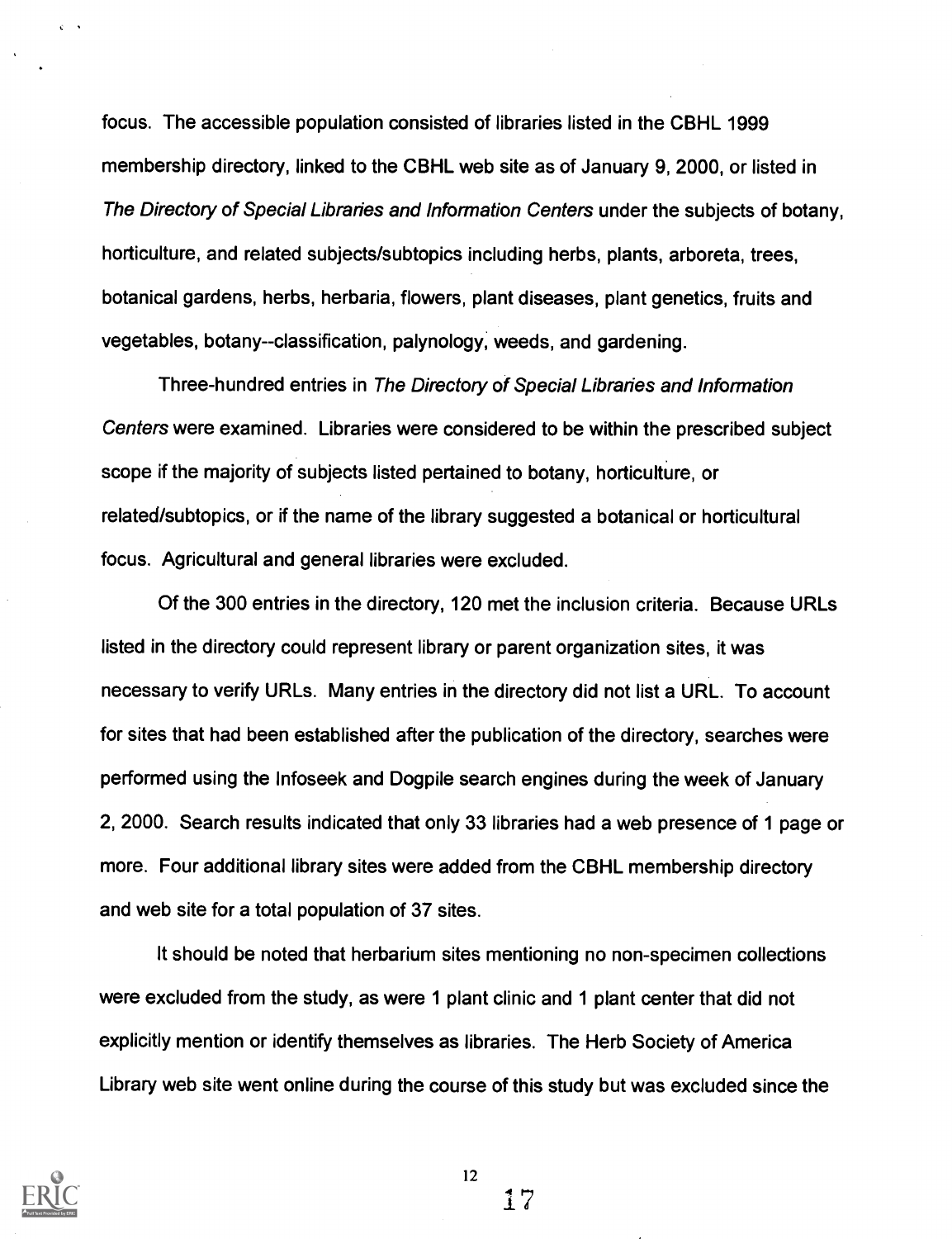researcher is responsible for the site's design and maintenance. The web site for the Eleanor Squire Library of the Cleveland Botanical Garden could not be included in the evaluation because it was under construction and unavailable during the course of the evaluation. The main library for the Botanical Research Institute of Texas did not have a web site at the time of the evaluation, but BRIT's children's library, the Oliver G. Burk Library was included in the evaluation.

A pilot study was conducted on January 11 and 12, 2000, using 5 sites from the population. The final study was conducted over a period of 16 days from January 24 to February 8, 2000.

### Data Collection Instrument

The coding form was developed taking into account web site recommendations suggested in the review of the literature. Due to the large quantity of information on this topic, suggestions found in multiple sources were given priority. Only criteria deemed relevant to botanical and horticultural libraries were considered. General web site evaluation criteria were included as well as recommendations specific to libraries. The focus of the criteria selected for this evaluation was the ability to ensure and increase access to information/resources in the library since a primary goal of a library web site is to improve access to the library's staff, collections and services. Rather than focusing extensively on design, this study evaluated a few basic design features that can have the potential to impact user access to a site and its information.

The coding form is divided into 9 sections: background information, authority/currency/accuracy, features to promote indexing by search engines,

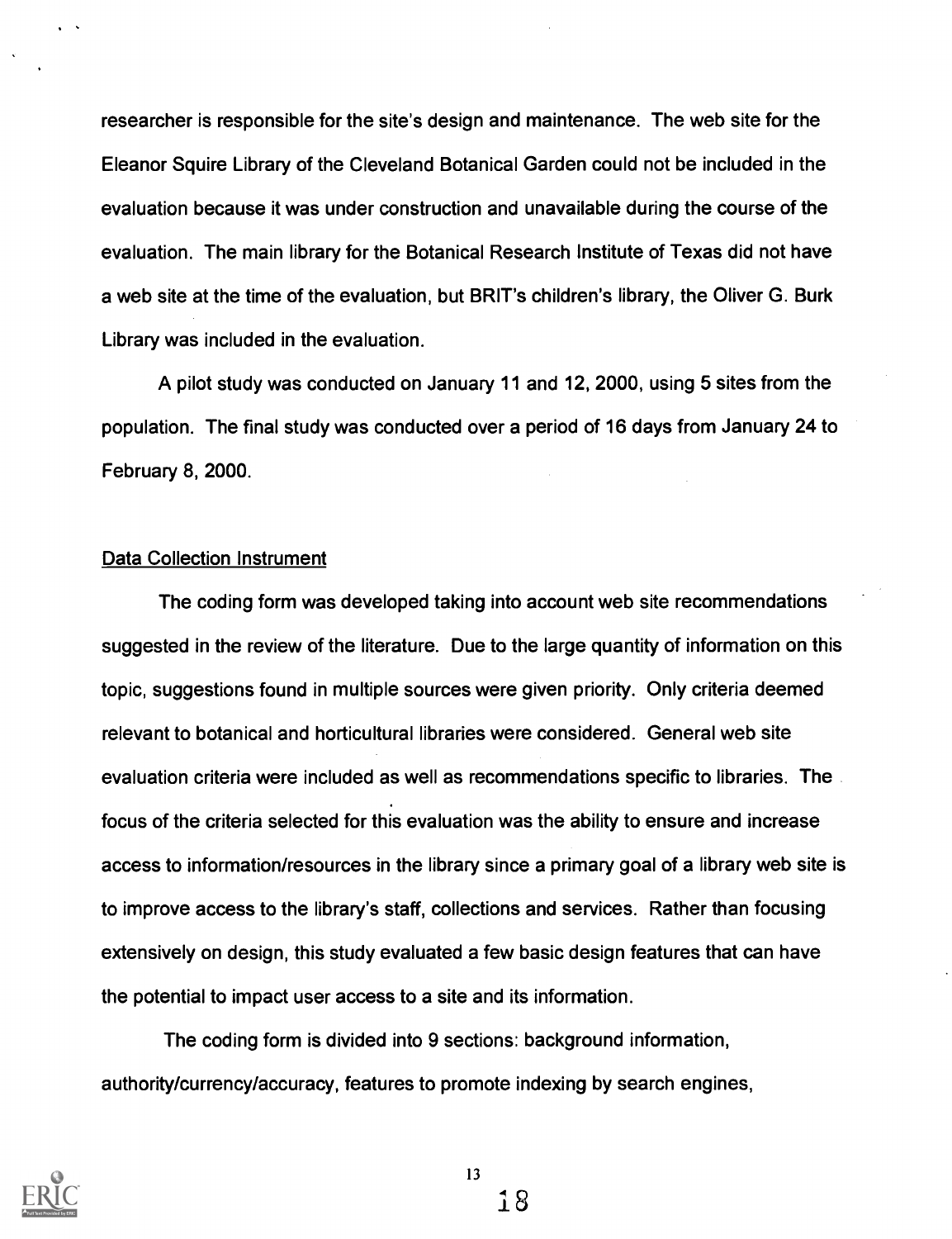navigation/functionality, organization/format, access for different user groups, access for multiple browsers/systems, basic library information, and additional features.

The background information section includes data about the date and time of access, page count, mention of rare book collection, mention of multiple user groups, and type of library. Library types were adapted from those developed by Clewis in her 1989 study. This section addresses research question no. 1 and provides the background information necessary for comparative analysis. Assignment to categories was made by the researcher based on information available in each library's web site and may therefore not reflect perfect categorizations. Only main or branch libraries of colleges and universities were considered to be academic. Libraries affiliated with academic libraries were not placed in this category. Many of these libraries were assigned to a separate category, institutes/research centers.

The authority/currency/accuracy section covers fundamental qualities like author identification, update frequency and spelling accuracy that are essential for any web site. This section addresses research questions no. 2 and no. 5. Judgments regarding author identification, author email link, update date, copyright notice, and link to parent organization site were made based on information available in the library's home page and did not take into account the presence of this information on subsequent pages in the site. The site's author was judged to be identified if a person or organization was clearly listed as the responsible party either by an explicit statement of responsibility or copyright notice. Spelling and typographical errors were assessed by closely proofreading up to 15 pages of the site. External link function was evaluated by checking up to 50 links. Only links producing "404 - not found" errors were considered



14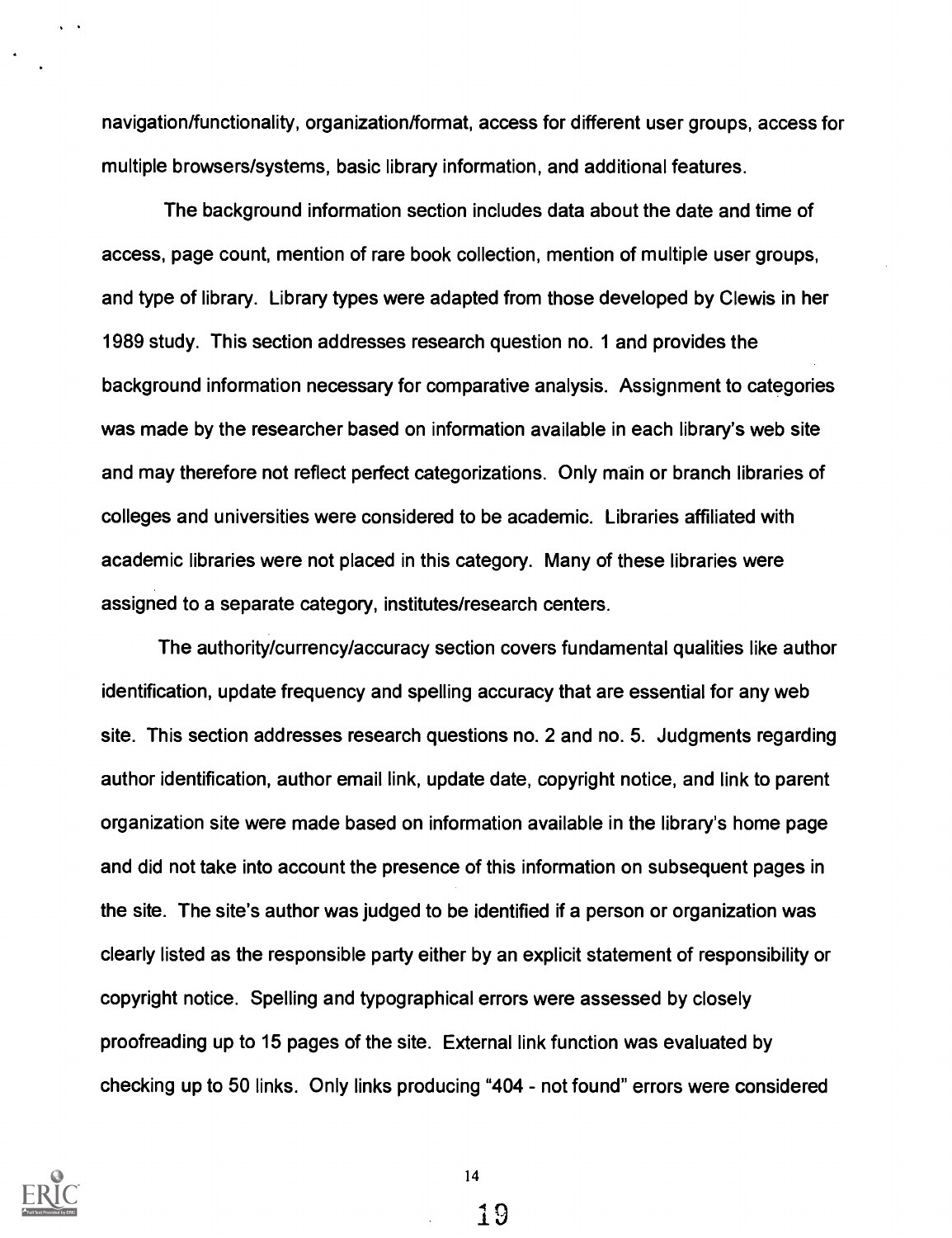to be non-functional since other types of errors can result from problems with the server on which the linked site resides.

The navigation/functionality section includes basics like link function and navigational buttons, and also includes features like availability of help, an internal search engine, and site map/index/guided tour, which aid in the navigation of the site. A site was judged to have an index or table of contents (TOC) page if it included a TOC frame or image map or a list of links representing major categories found in the site. Site maps or detailed site indexes were distinguished as listings of all major site categories and their contents. Although the presence of navigational links was evaluated for each page, this study did not take into account the type or quality of these links, excepting the link to library home, which was assessed separately. Internal links included links between pages, anchors, and links to the parent organization present on the library's site. Although for many of the larger sites it was not possible to check every internal anchor and link, enough internal links were followed to view each page in the site. This section pertains to research questions no. 2 and no. 4.

The organization/format section assesses the site's consistency and layout and includes use of lists, descriptive heading tags, library name or logo on each page, and consistent use of colors and backgrounds. This section of the evaluation only took into account actual <h> tags and the use of ordered, unordered or definition lists (<ol>, <ul>, <dl> tags) and did not assess graphical approximations of these elements or the use of font size to replace actual headings. This section addresses research question no. 2.

A related section, access for different browsers/systems, evaluates the sites' functionality using 2 browsers, Internet Explorer 5.0 and Netscape 4.0. Also included in

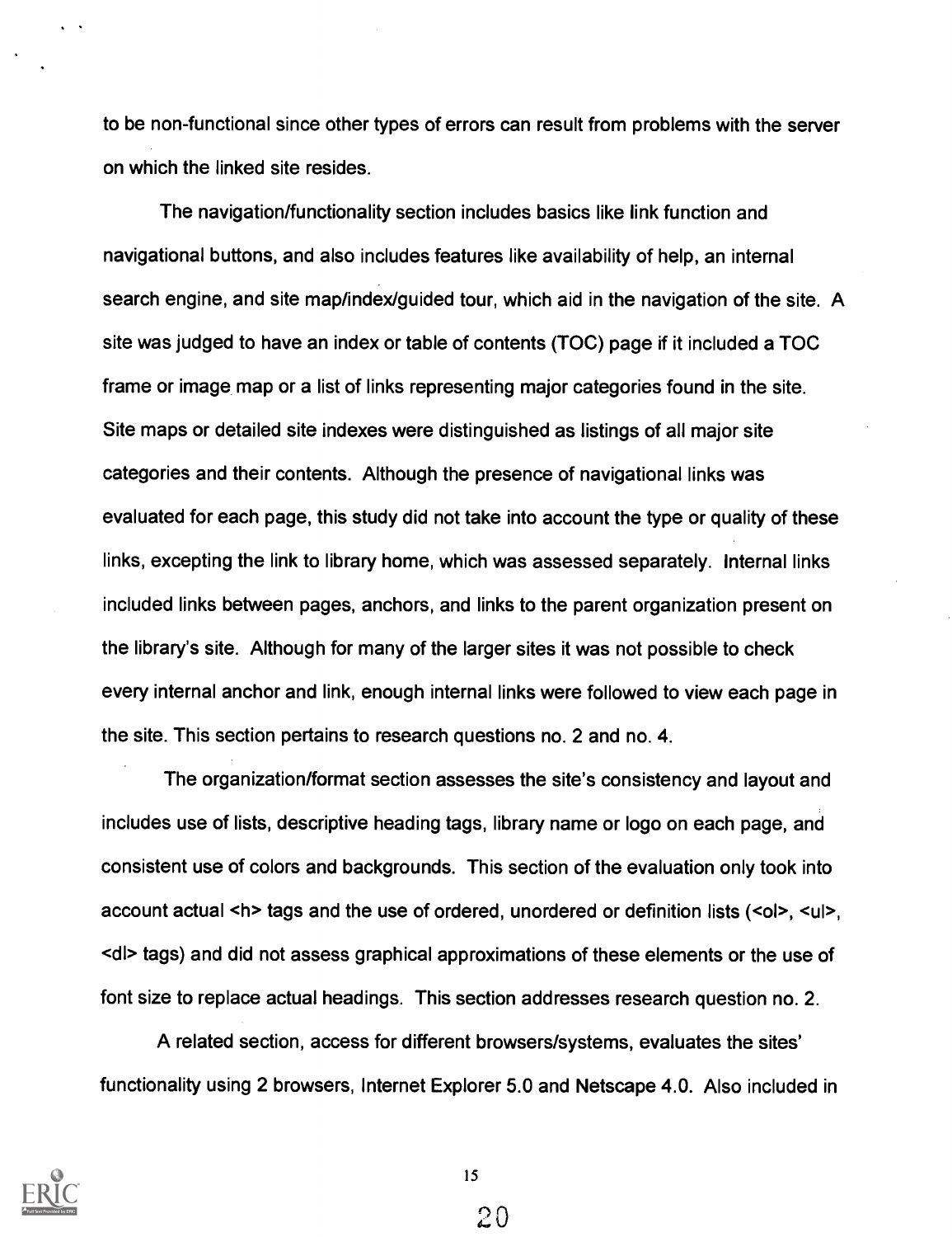this section are the use of  $\leq$  alt> tags with navigational graphics, inclusion of a no-frames option if frames are used, and text-only option. Sites were not considered to include frames if the library page was accessible separately from the parent organization's frame and was not linked directly back to the frame.

Elements like metadata, and <title> tags are covered in the features to promote indexing by search engines section since proper indexing of a site affects the ability of users to access it. Metadata and <title> tags were evaluated based on the library's home or index page only. Only subject content related metadata was considered, and <title> tags were judged to be descriptive if they mentioned the name of the library. These two sections address research question no. 4.

The access for different user groups section includes audio for the vision impaired, multiple language option, and subject guides for different user groups. Subject guides were defined as link listings arranged by topic and/or bibliographies of print resources arranged by topic. User groups had to be explicitly mentioned in association with any guides to receive a positive mark in this category. This category was considered not applicable if the library web site did not mention the library's user groups or if it did not indicate multiple user groups. This section addresses research question no. 4.

The basic library information section assesses the inclusion of the minimum required informational content. Since libraries in the study originate from different types of institutions, only information that would apply to most libraries regardless of type was included in this section. Directory-type data like staff, hours, contact information, collection description, services/policies, URL, email link, user groups and mission



16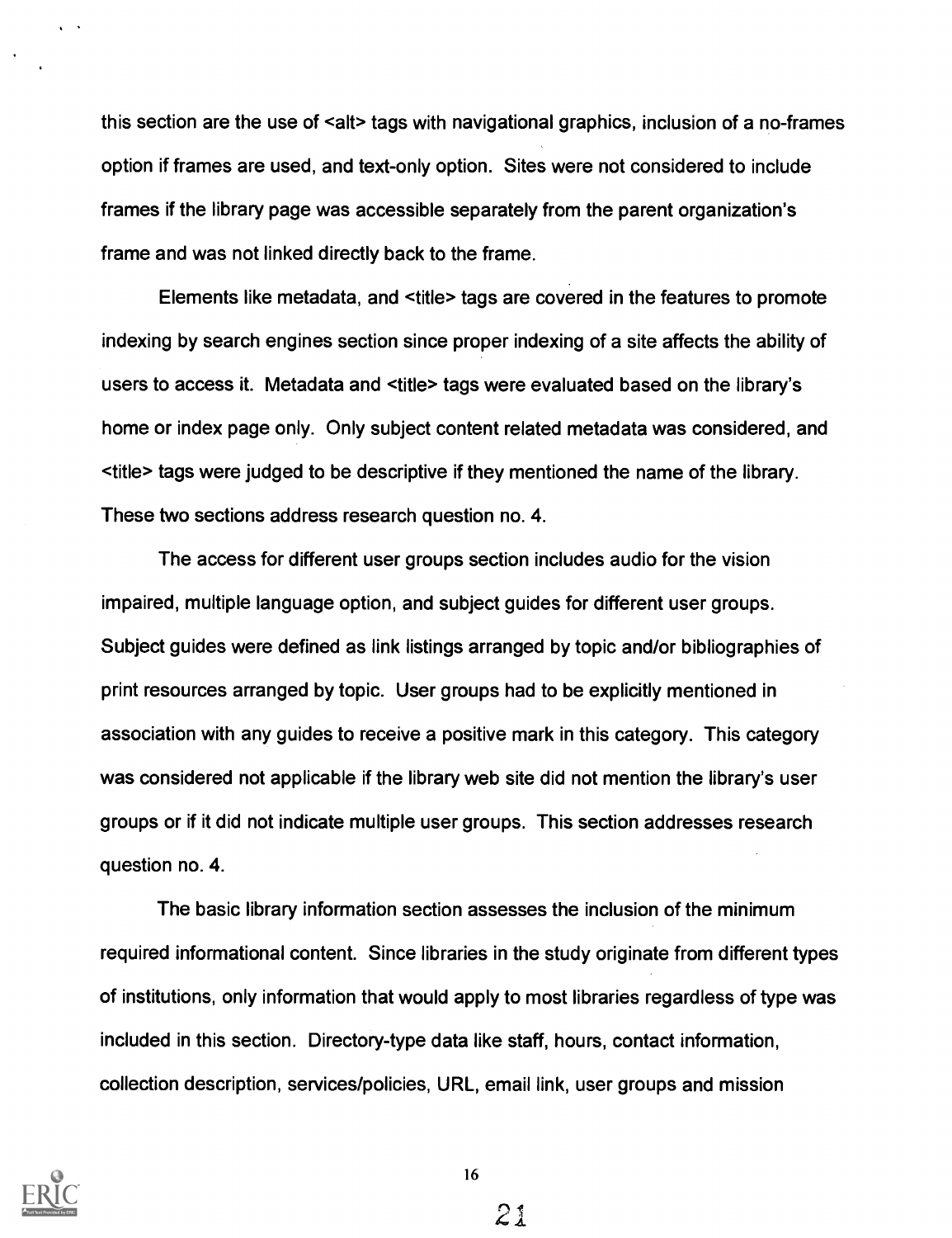statement were included in this category. Link list/subject guides for internet resources was also included in this section since a primary role of the library web site is to provide access to web resources. In addition, the presence of annotations and an explanation of the classification scheme for the links was also assessed. This section addresses research questions no. 1 and no. 5.

The additional features section evaluates the provision of access to online databases and electronic journals, catalog interfaces or links, bibliographies/subject guides for print resources, the availability of online reference, the use of print and interactive forms, library images and maps, and "what's new" information. This category also includes an assessment of the role of the library web site in exhibiting rare book collections and addresses research questions no. 1 and no. 3. Rare book exhibits were defined broadly as any images and text from materials identifiable as rare or belonging to special collections. Judgments were made from information available in each site.

Page counts for each site were made to the best ability of the researcher. In cases in which the library site linked to or shared pages with a parent organization site, these pages were not included in the page count or style/technical design evaluation, but the library site was evaluated as providing access to the resources included in the linked pages. This evaluation did not take into account all information linked to the library page through parent organization image maps or frames. Only information accessible directly from the library page was considered. Information available by following a series of links into the parent organization site was not included in the results.



17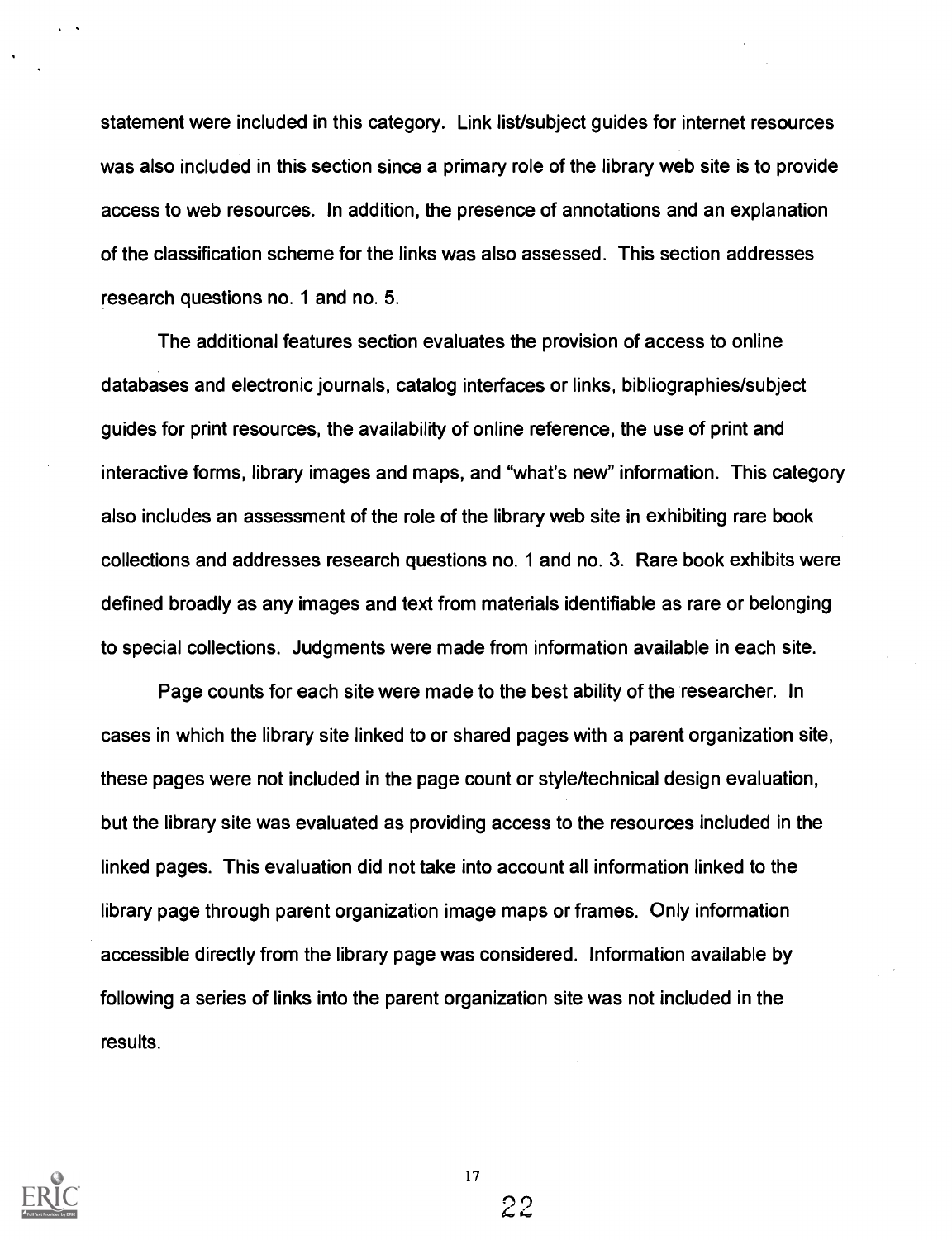# CHAPTER 4 DATA ANALYSIS

Data analysis was completed using Microsoft Access and Excel. To reduce coding error, data from the coding forms was entered into Access and rechecked for errors. Frequencies and percentages were calculated for all categories and averages were computed for each section of the coding form. For categories with N/A data, percentages reflect results for the total number of sites for which the category was applicable.

Results were sorted by type of library, size of collection, and selected portions of the criteria were sorted by number of pages in the site. It was necessary to sort by library type since botanical and horticultural libraries originate from many different types of organizations and may therefore have different web site requirements and needs. Distinguishing between sites of different sizes was required since page count would impact whether features like site maps, help options and search engines were necessary. Results were also compiled based on collection size to determine if there was any relationship between library size and site contents.

For each frequency table, section averages were calculated from cumulative category percentages. In cases in which all categories would not apply to all sites, only selected features were included in the calculation. These are identified in the frequency tables with an asterisk. It should be noted that section averages are an assessment of sites as a group and do not reflect the distribution of features in a given section for individual sites.

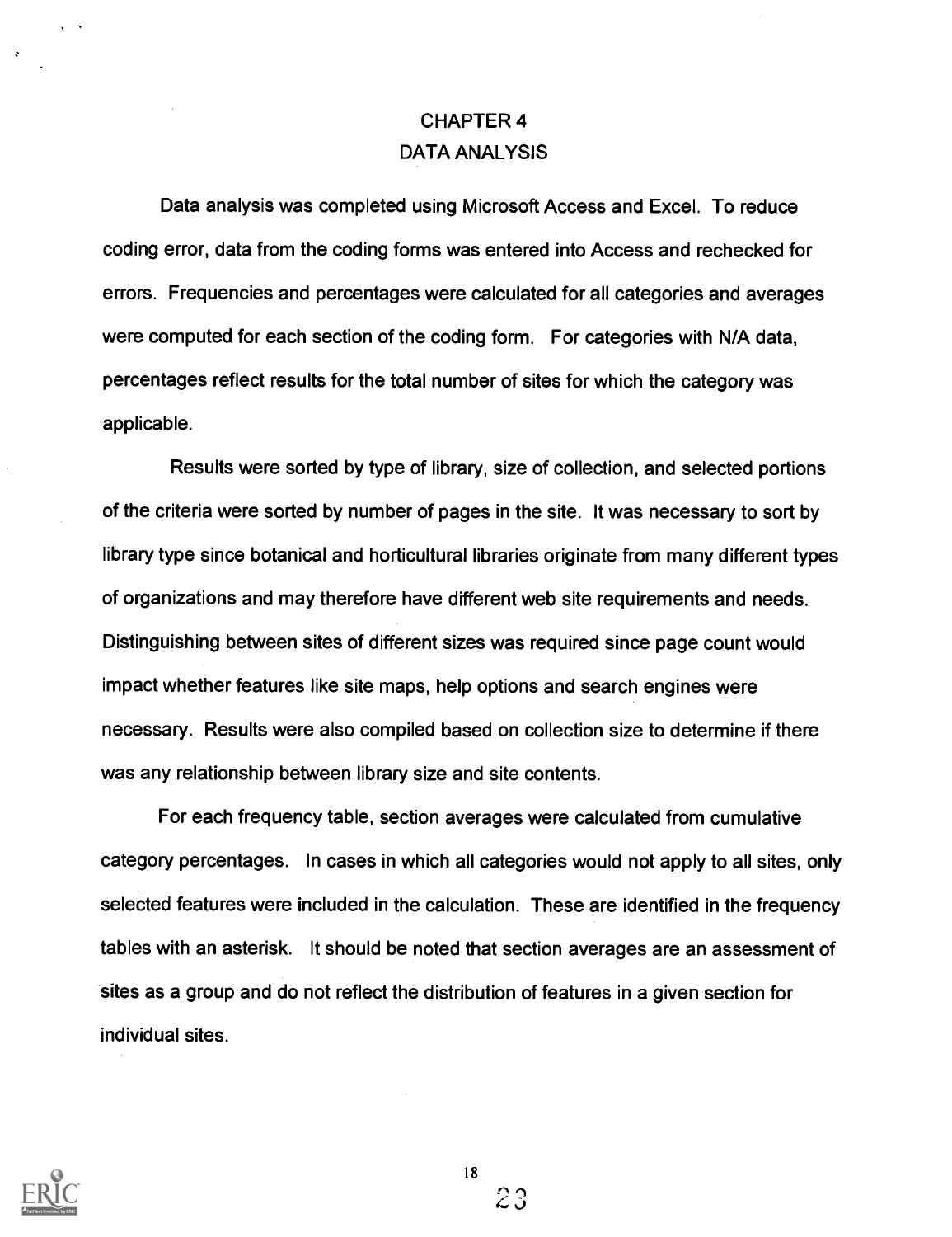### **Results**

The majority of sites in the study originated from botanical gardens (11, or 30%) and academic libraries (10, or 27%), followed by arboreta (7, or 19%), institutes/research centers (7, or 19%), societies/associations (5, or 14%), museums (5, or 14%) and herbaria (2, or 5%). The sum of the percentages is greater than 100 since some sites fell into more than 1 category. See appendix D for a list of library type categorizations.

Page counts ranged from 1 to 209, with a mean of 15.16 and a mode of 1. Of the 13 1-page sites in the study, the largest number (6, or 46%) originated from botanical gardens, and 4 (31%) originated from societies/associations. All the remaining library types had a single 1 page site, except institute/research centers, which had none.

One of the academic library sites was a central web site for 5 botanical libraries. It was evaluated as a single site rather than as 5 separate sites. One arboretum library had 2 separate web sites, 1 for the main library and 1 devoted to the rare book collection. These were evaluated separately.

In terms of authority, currency and accuracy, results were mixed. Although 73% of sites identified the site's author, only 51% included an author email link. The majority included a link to the parent organization (94%) and had correct spelling (77%), but less than half included a copyright notice (41%) or provided the date of update (49%). Only 3 sites (8%) indicated that the site had been updated within a month of the date of access. In addition, only 50% of the sites had functioning external links. This category was not applicable for the 13 sites (35%) with no external links. Academic libraries had

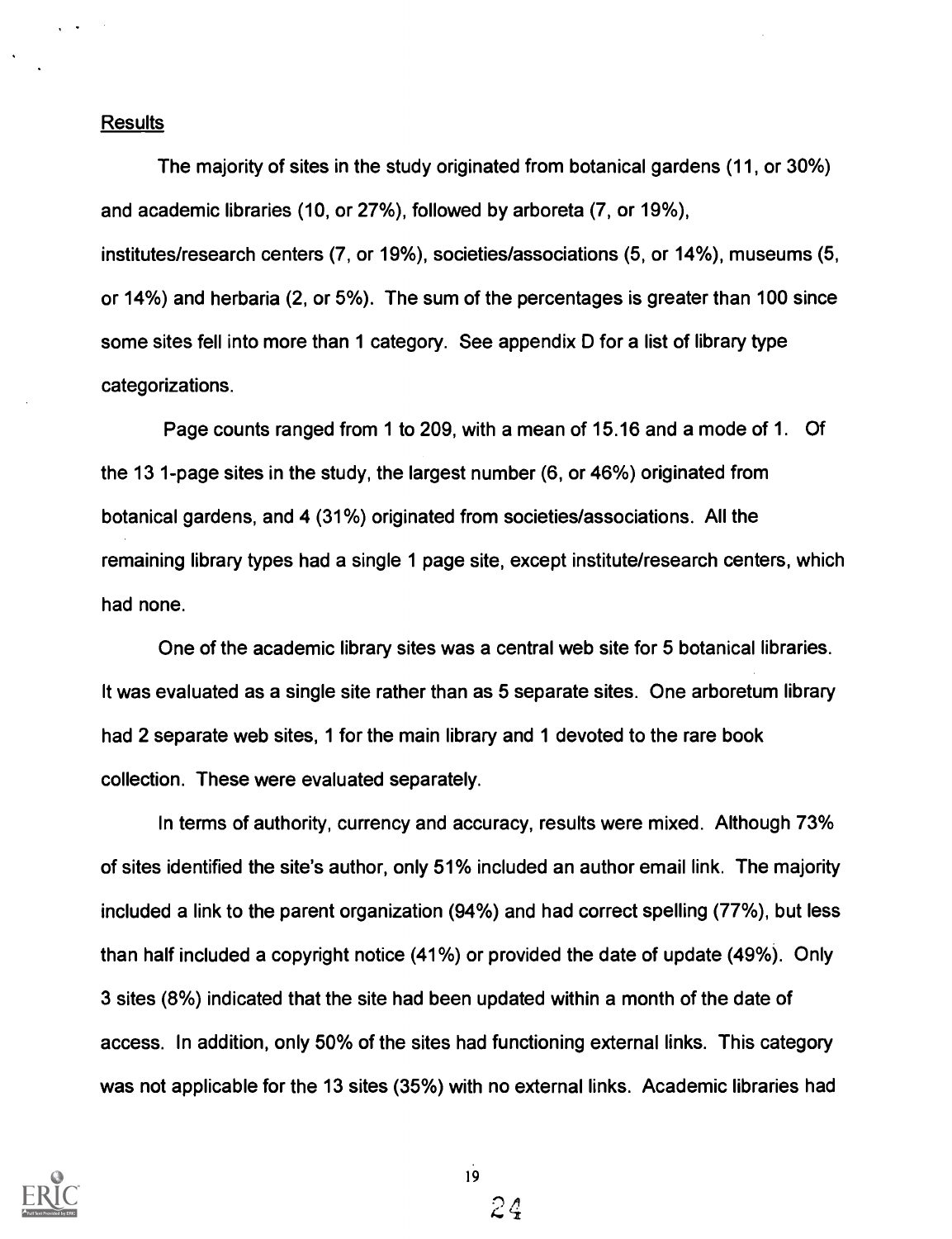the highest overall average percentage for this section (73%) and herbarium libraries had the lowest (57%).

In the features to promote indexing by search engines section, 84% of libraries had descriptive <title> tags but less than half included metadata (46%). Not surprisingly, the lowest overall average percentages for this section were associated with sites of 1 page and sites between 2 and 5 pages. Many of these sites proved to be more sections of parent organization sites rather than true, separate library web sites. Arboretum libraries and society/association libraries had the highest overall average percentages for this section (71% and 70% respectively), and herbarium libraries had the lowest (50%).

Only 65% of sites had navigational links on each page. This low number is not due to the large percentage of single page sites in the population, since 69% of these sites included navigation links. This category was not made N/A for 1 page sites since these sites could include navigational anchors. The lowest percentage for this category (55%) was associated with the largest sites (10 pages and up). An even more problematic finding is that only 60% of the sites included a link to the library home page on each page. One library had 2 pages on its parent organization's site that were not directly linked together.

Although only 46% had a simple index page or table of contents, the larger sites were more likely to include this feature (80% of sites with 6 to 9 pages, and 82% of sites with 10 or more pages). Despite the fact that 11 sites included 10 or more pages, none of them had a full-fledged site map. The only site that did have a site map was an institute library falling in the 6 to 9 page range. None of the libraries in the study

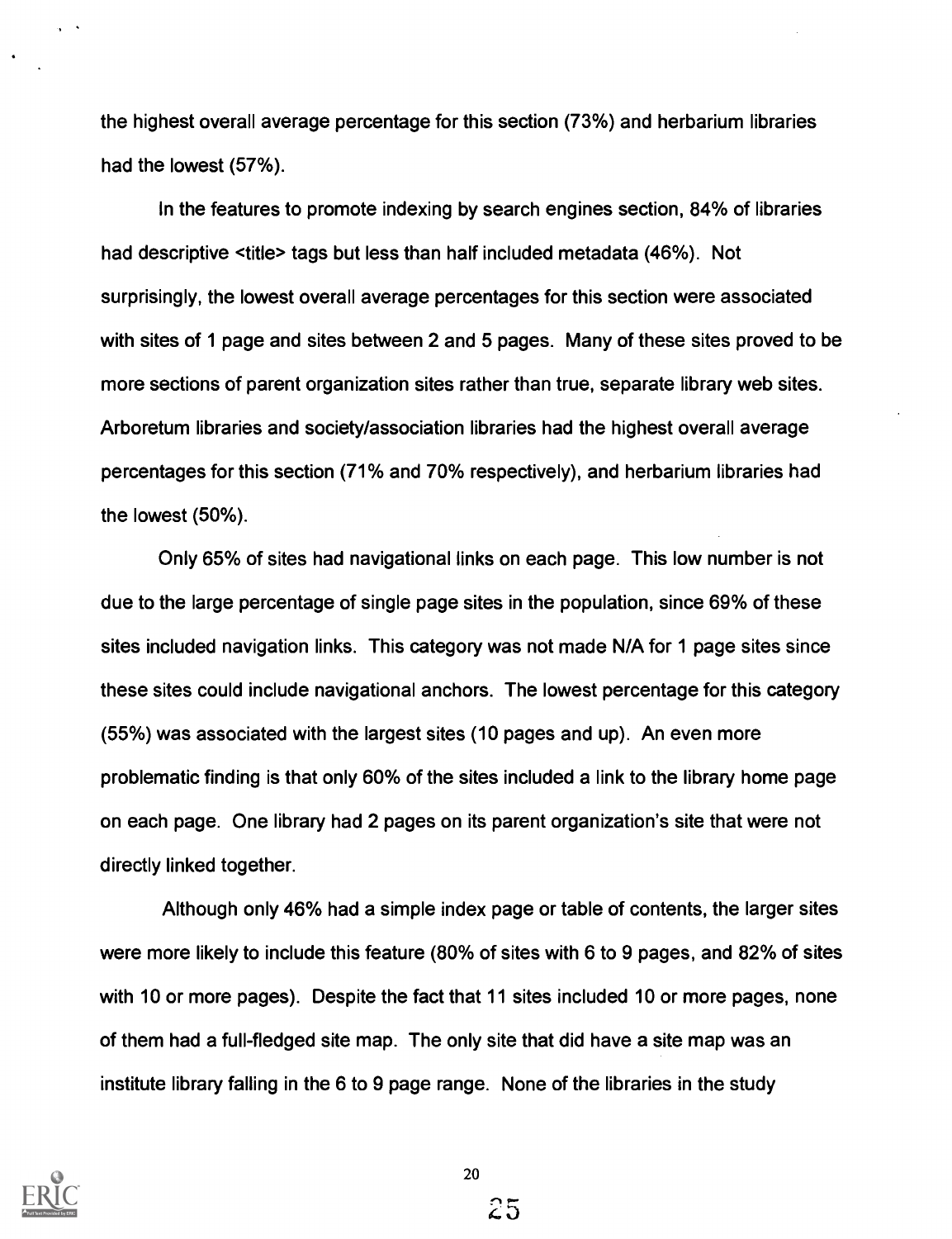included a guided tour or a help option. Overall, museum libraries performed best in the navigation/functionality section with an average of 78%. Averages for this section were computed based on only the most basic features: the presence of navigational links on each page, the functionality of internal links, and link to the library home page on each page of the site. Limiting the assessment to these features illustrated the sites' base functionality and made the equitable comparison of different sized sites possible.

The highest frequency in the organization/format section occurred in the consistent style category (76%), and 68% of sites included the library name or logo on each page. Categories pertaining to organization within pages had lower percentages with only 49% of the sites utilizing lists and 46% including descriptive <heading> tags. Academic libraries had the highest average percentage for features in this section (68%), and botanical garden libraries had the lowest (50%). Libraries with sites consisting of 10 or more pages had the lowest average percentage for organization/format (52%).

Although 78% of sites included tables and 73% included navigational graphics, only 1 site had a text-only option. On the other hand, 74% of the sites with navigational graphics included <alt> tags or text links. Two of the sites did not function properly in both browsers. Society/association library sites had the highest overall average percentage in the access for different browsers/systems section (75%).

None of the sites in the study included any features in the access for different user groups section. Even though 3 sites mentioned international users, none had an option for languages other than English. None had audio for vision impaired users, and even though 23 (62%) of the sites mentioned multiple user groups, none provided

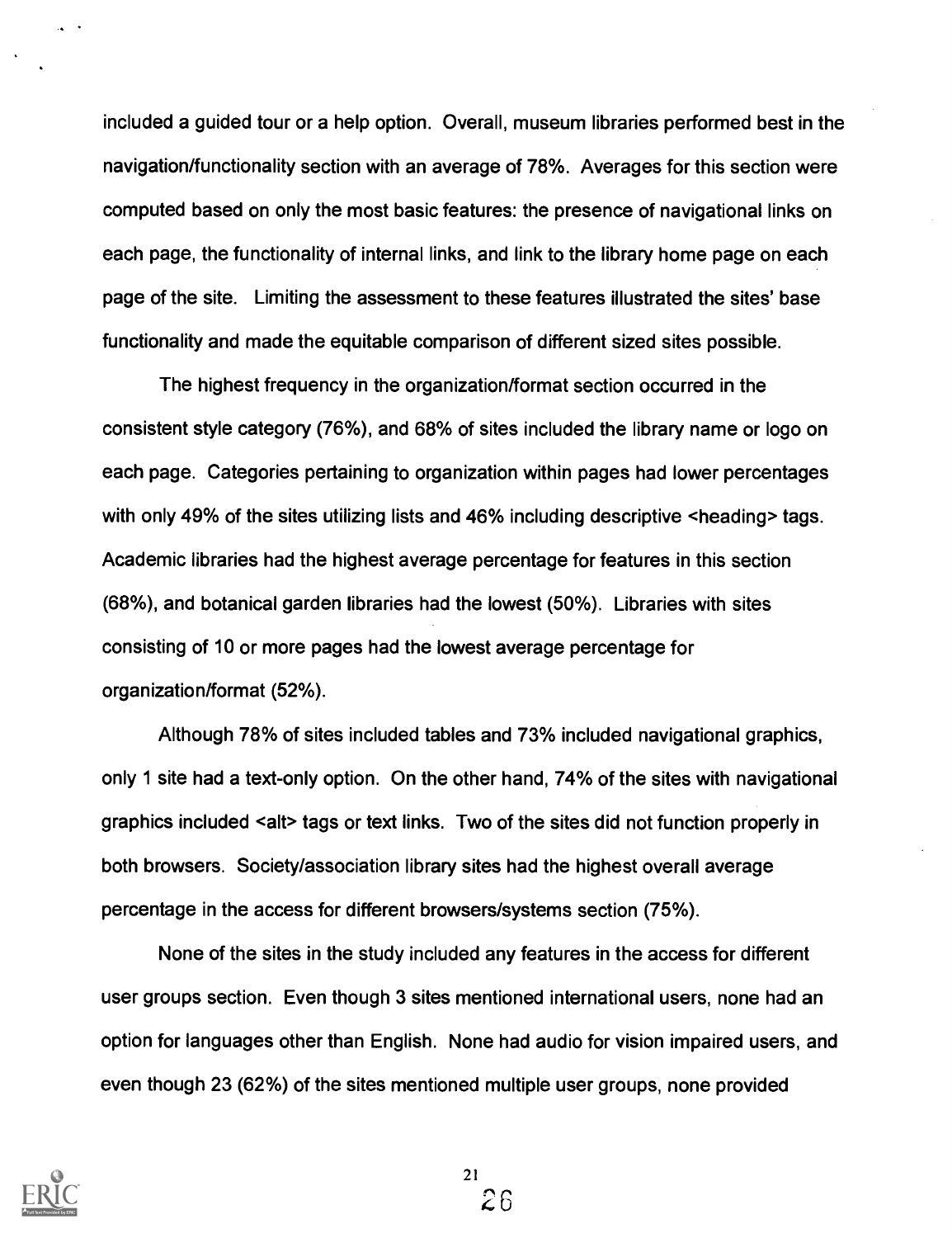subject guides expressly identified as being targeted to the different groups. Three (8%) of the sites included information on library accessibility for the disabled, but it pertained to access to the physical libraries and not their web sites.

The most common basic library information included in the sites was description of the collection (89%), contact information (92%) and hours (84%). For contact information, only 43% included fax number, but the majority of libraries included phone (84%), address (76%) and email address (73%). Less frequent but still common were indication of user groups (68%), email link to contact staff (70%), and information about library services and policies (70%). On the other hand, only 54% of the libraries included staff information, 19% listed the site URL, and 16% included a mission statement.

Arboretum and academic libraries had the highest overall average percentages as a group for basic library information (66% each), and herbarium libraries had the lowest total average with 45%. Although only 6 libraries (16%) included a mission or purpose statement, 25 (68%) indicated their user groups. Explicit mission statements were most common in museum libraries (2 of 5, or 40%).

The top 5 services mentioned were circulation (54%), photocopy policy (32%), reference (32%), interlibrary loan (24%) and access to the collections (22%). Academic libraries, as a group, included information on more services and polices than the other library types (18). Arboretum libraries listed 16, botanical garden libraries listed 15, institute/research centers listed 14, museum libraries and society/association libraries listed 6, and herbarium libraries listed 4. See tables in appendix B for complete listing of services and policies frequencies and percentages by library type.

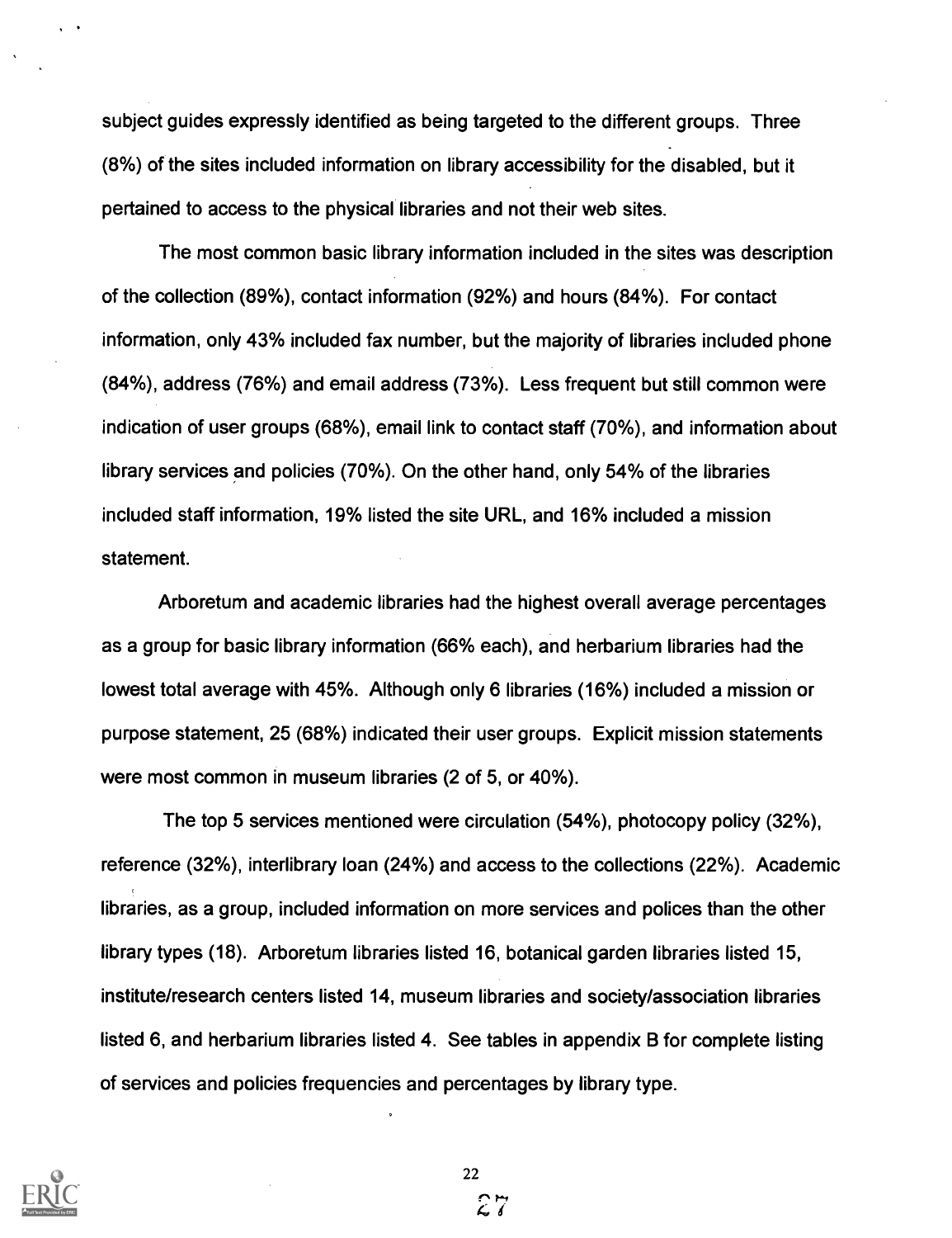Only 15 (40%) of the sites included a subject guide or link list for internet resources, suggesting that even though these libraries have established a web presence, many are still not fulfilling a basic function of the library web site, providing access to web resources. Link lists were most common in academic libraries (6 of 10, or 60%) and museum libraries (3 of 5, or 60%) and were least common in society/association library sites (1 of 5, or 20%). Only 53% of libraries with link lists included annotations and none provided any explanation of the classification scheme used to categorize the links.

In terms of additional features, the most prevalent were access to databases and web catalog interface or link (43% each). Telnet catalog links were present in 4 (11%) of the sites. Only 16% had a new book list, and only 21% had other "what's new" information. No library had both. This, combined with the small percentage of sites that were recently updated suggests that the majority of the libraries in the study were providing little current information to promote use of their web sites.

Although none of the libraries included a library map, 15 (41%) included an image of the library, and 9 (24%) included directions or a map to the library. Twelve (32%) provided access to e-journals and 16 (43%) provided access to databases, but the frequencies for the access to databases category was much higher for academic (90%) and herbarium libraries (100%) than for any of the other library types. Only 5 (14%) of the sites included subject guides or bibliographies for print resources.

Most of the sites did not utilize print or interactive forms, although it should be noted that this category only assessed the use of interactive forms for purposes other than search engines or online catalog interfaces. Interactive forms that were present

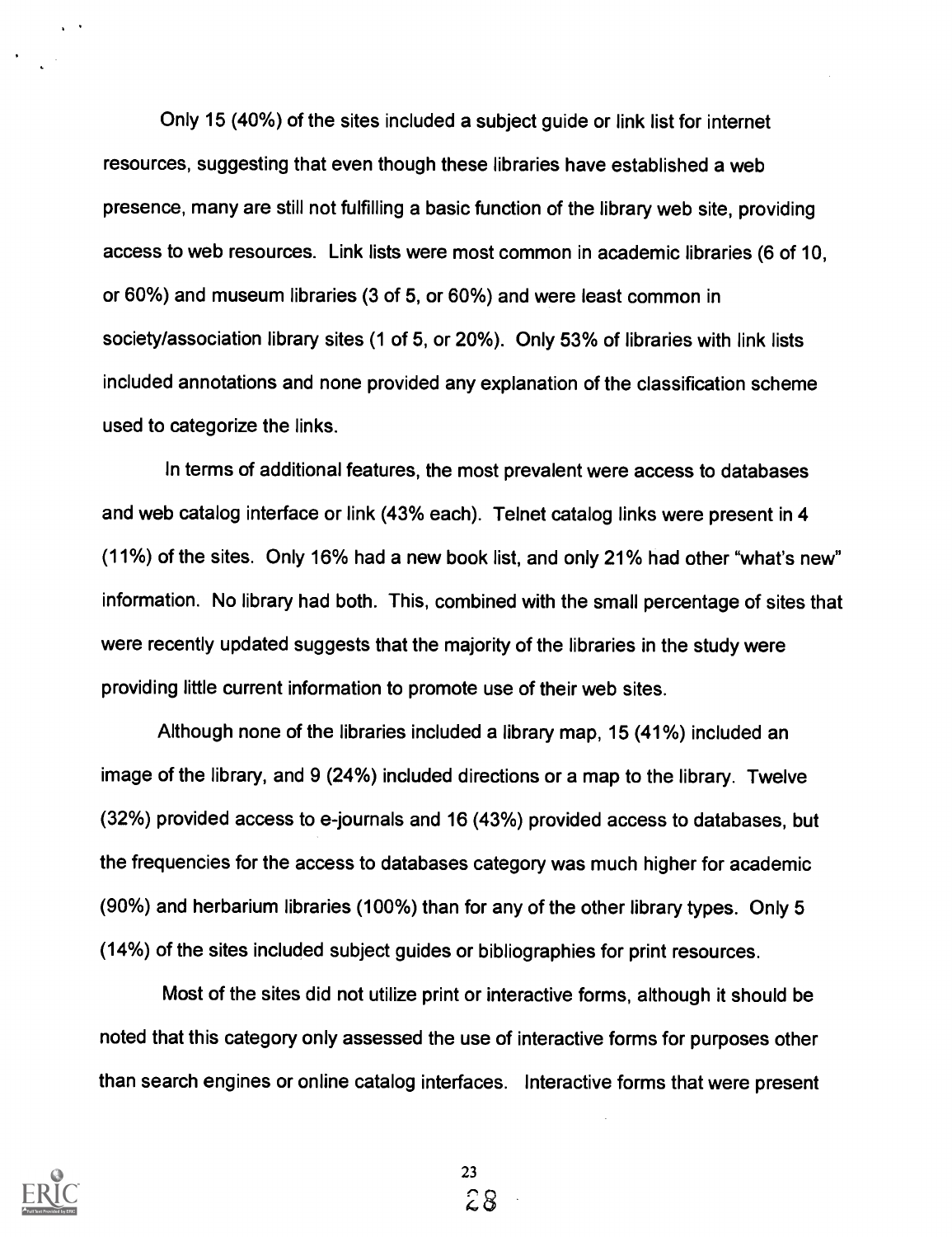were used for reference, materials requests and email, while printable forms were for reserves and publications ordering. Society/association libraries and museum libraries had the highest incidence of interactive forms (2 of 5, or 40% for each), while academic libraries had the largest percentage of printable forms (2 of 10, or 20%). Botanical garden and herbarium libraries had no forms.

Nine libraries (24%) explicitly mentioned available online reference in their web sites, although 26 (70%) included an email link for staff, which could imply the availability of online reference. None of the sites included password protected sections in the main site, although 1 library categorized as arboretum and academic linked to a separate subscription plant information site developed in part by the library, and some of the sites linked to e-journals and databases that required a password for access. The evaluation did not distinguish between password protected and freely accessible databases and e-journals.

Other prevalent additional features uncovered by this study were information on library history (9 sites, or 24%), and archives information (6 sites, or 16%). In addition, 3 sites (8%) included online archival finding aids. Academic libraries, as a group, included the most additional features (24), followed by botanical garden libraries (23), institutes/research centers (21), arboretums (18), society/association libraries (16), museum libraries (16) and herbarium libraries (11). See tables in appendix B for complete listings of additional features frequencies and percentages for all libraries and by library type.

Although 22 library sites (59%) mentioned a rare book collection, only 8 (22%) included some form of rare book exhibit. Exhibits were most common in herbarium

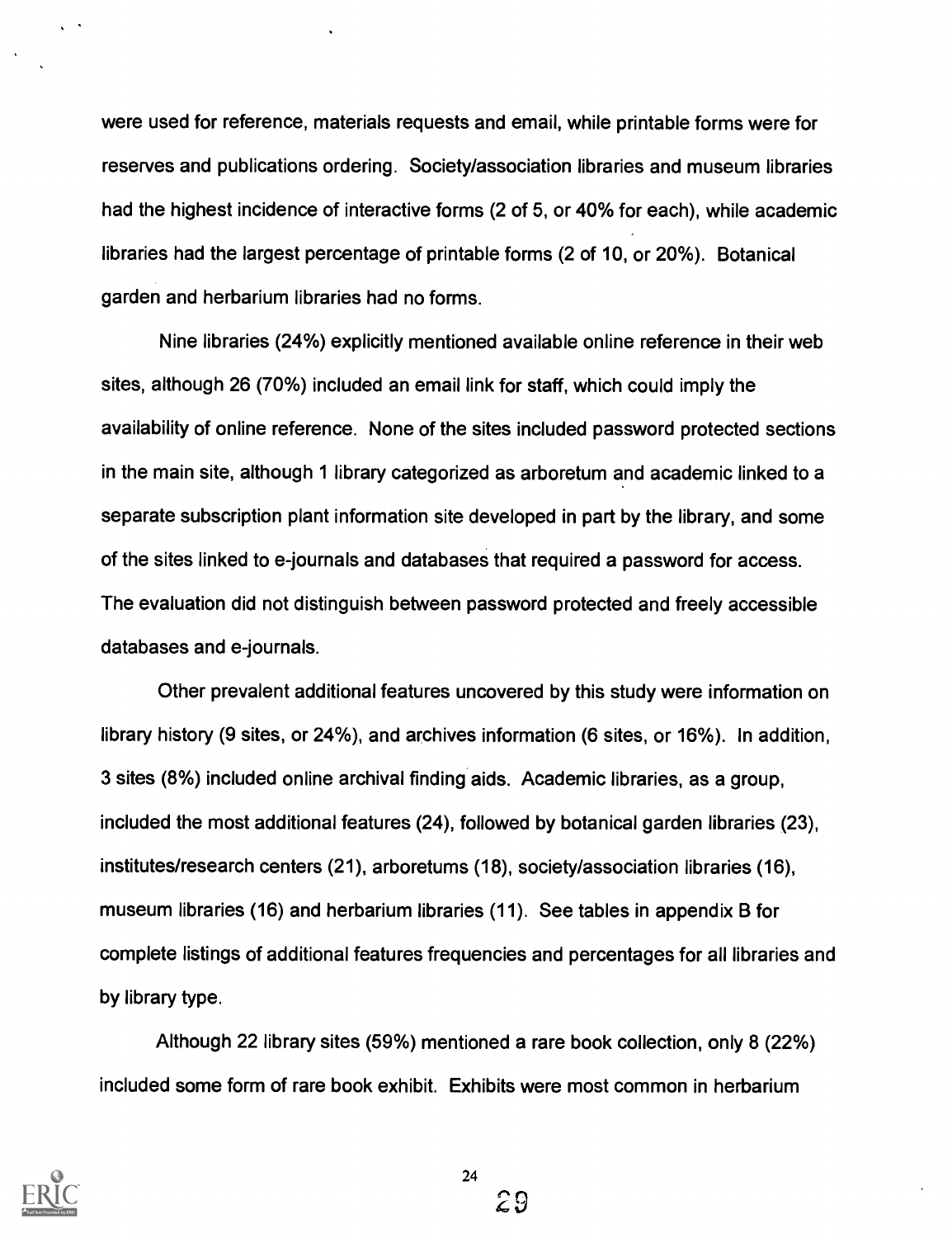library sites (1 of 2 sites, or 50%) followed by arboretum sites (2 of 7 sites, or 29%), botanical gardens (3 of 11 sites, or 27%), academic libraries (2 of 10 sites, or 20%), museum libraries (1 of 5 sites or 20%), and institutes/research centers (1 of 7 sites, or 14%). No rare book exhibits were found on society/association library sites.

Of the 8 sites including some form of rare book exhibit, most were very limited. One of the botanical garden libraries, however, linked to 2 separate rare book sites, 1 that included over 200 pages of thumbnail and full-size images of botanical plates. The second linked site was a complete book in digitized form including images of plates, text, and a paragraph of translated text. Another botanical garden library included a page with 12 scanned plates and links to full-page versions of the images with textual description of both the work the illustration came from and the plant depicted in the image. An institute library had several rare book images that linked to full-page versions with bibliographic information and explanatory text. One academic library showcased the title page and 2 plates from an  $18<sup>th</sup>$  century botanical journal, accompanied by brief explanatory text. Two other libraries, 1 botanical garden and 1 library categorized as academic, herbarium and arboretum included several images with brief textual description and/or bibliographic information. One museum library included an image of an historic seed catalog which was not specifically identified, and, 1 arboretum library site devoted exclusively to the rare book collection featured detailed textual descriptions of rare book room exhibits and classes but included no images of the books. The largest libraries (those with collections of 100,000 volumes or more) were most likely to have some form of rare book exhibit (3 of 4 libraries, or 75%).

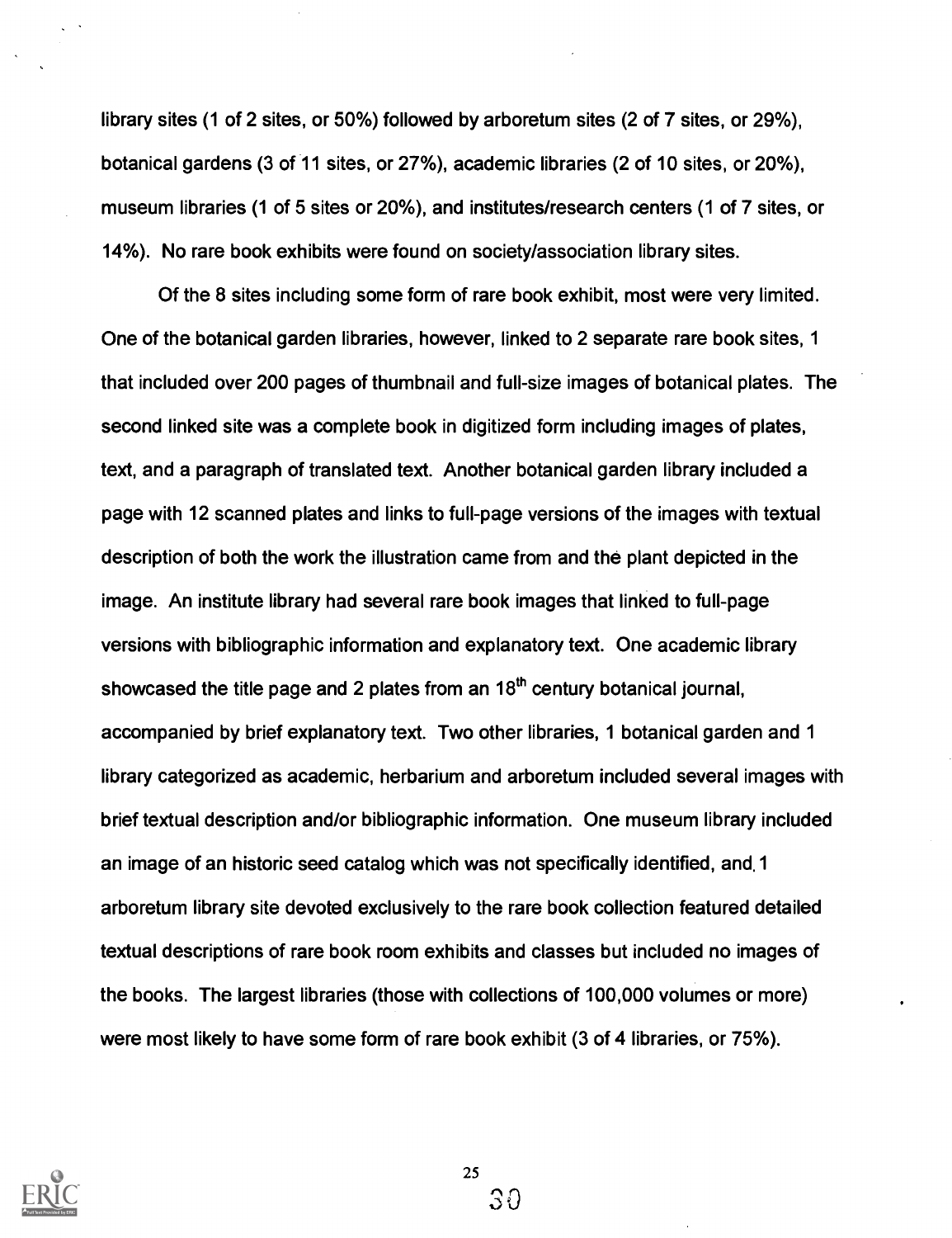Twenty-five (68%) of the 37 sites indicated the size of the library collection. For the authority/currency/accuracy section, libraries with collections of less than 5,000 volumes and libraries with collections between 20,000 and 99,999 volumes ranked highest with an average of 67% for all categories. The largest libraries (100,000 or more volumes) ranked highest in the features to promote indexing by search engines section with an average of 88% for all categories.

In terms of navigation/functionality, libraries with collections of between 20,000 and 99,999 volumes ranked highest with an overall average of 86%. This group also had the highest average percentage for organization/format (75%).

For the access for different browsers/systems section, the largest libraries ranked lowest with an average of 42%, while libraries with collections between 20,000 and 99,999 volumes ranked highest with an average of 80%. The smallest libraries with collections less than 5,000 volumes and mid-sized libraries with collections between 5,000 and 19,999 volumes each had an average of 75%.

Libraries reporting the largest collection sizes, however, included more basic library information (73%) than the other libraries. In addition, the smallest libraries, as a group, included the least amount of basic library information. The largest libraries also showed the highest incidence of additional features like online reference (75%), access to databases (75%), and web catalog interface/link (75%).

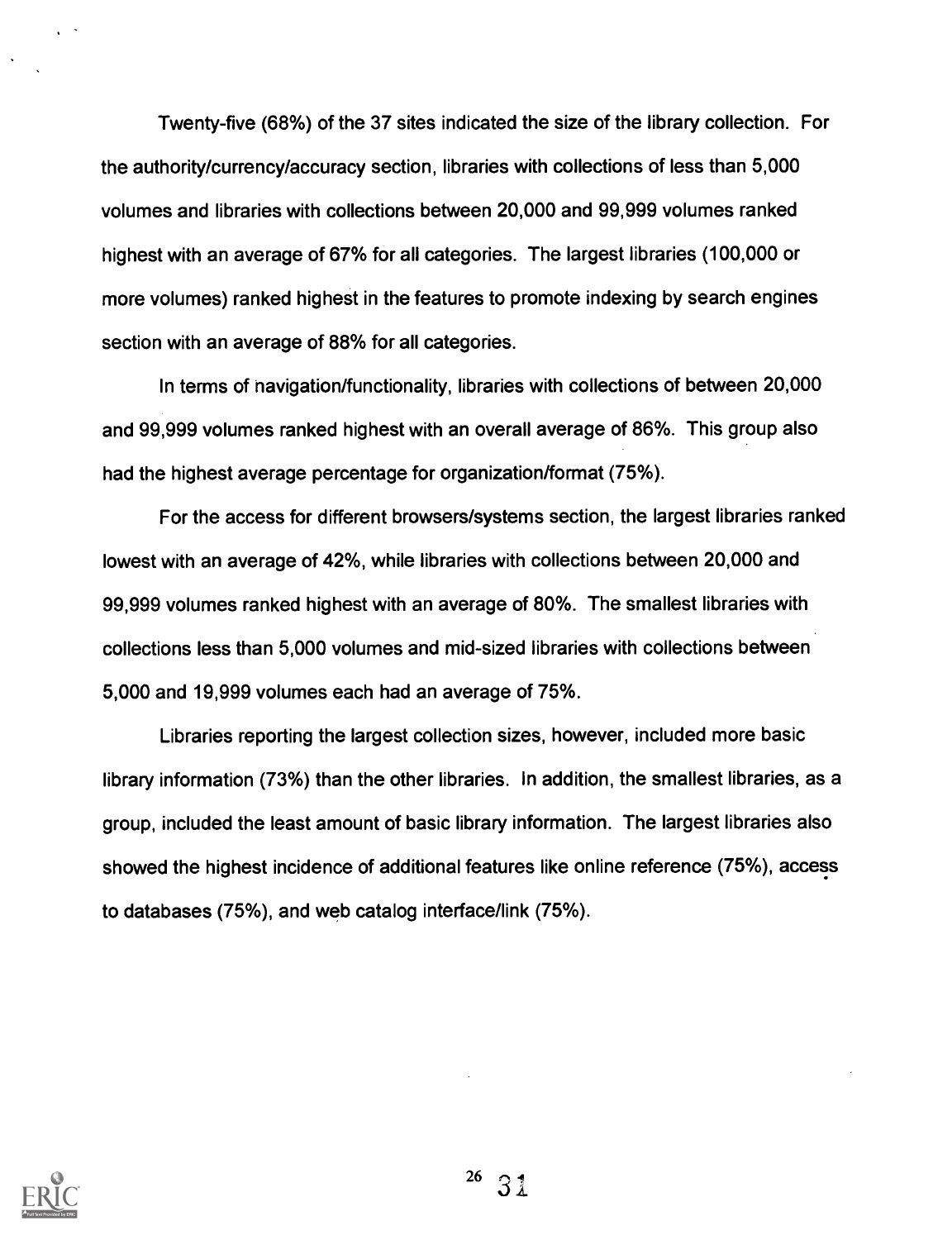# CHAPTER 5 SUMMARY AND CONCLUSIONS

The results of this study provide an answer to research question no. 1, regarding the types of resources and information included in botanical and horticultural library web sites. Botanical and horticultural libraries vary greatly in terms of size, parent institution and scope, and this is reflected in the wide variety of information and resources included in their web sites.

As to whether these resources are organized and easily accessible, the results of this study (based on the low frequencies in the navigation/functionality and organization/format sections) suggest that for these libraries as a group, the answer is no. It is possible, however, that the criteria selected by the researcher in the evaluation of site organization and format were too limited to provide an accurate representation. A future study might evaluate the nature and use of both graphical and non-graphical headings and lists to provide a more complete picture.

Although over 80% of the libraries in this study provided contact information, collection description and information on hours, only 70% included services and policies information and less than half provided link lists. These results suggest that improvements could be made to these sites in the inclusion of basic library information, especially for botanical garden, society/association, and herbarium library sites, which had the lowest overall average percentages in this section.

Only 38% of the libraries included a new book list or other "what's new" information. This, combined with the lack of frequent updates indicated on these sites and the large number of sites with outdated external links (50%) suggests that the

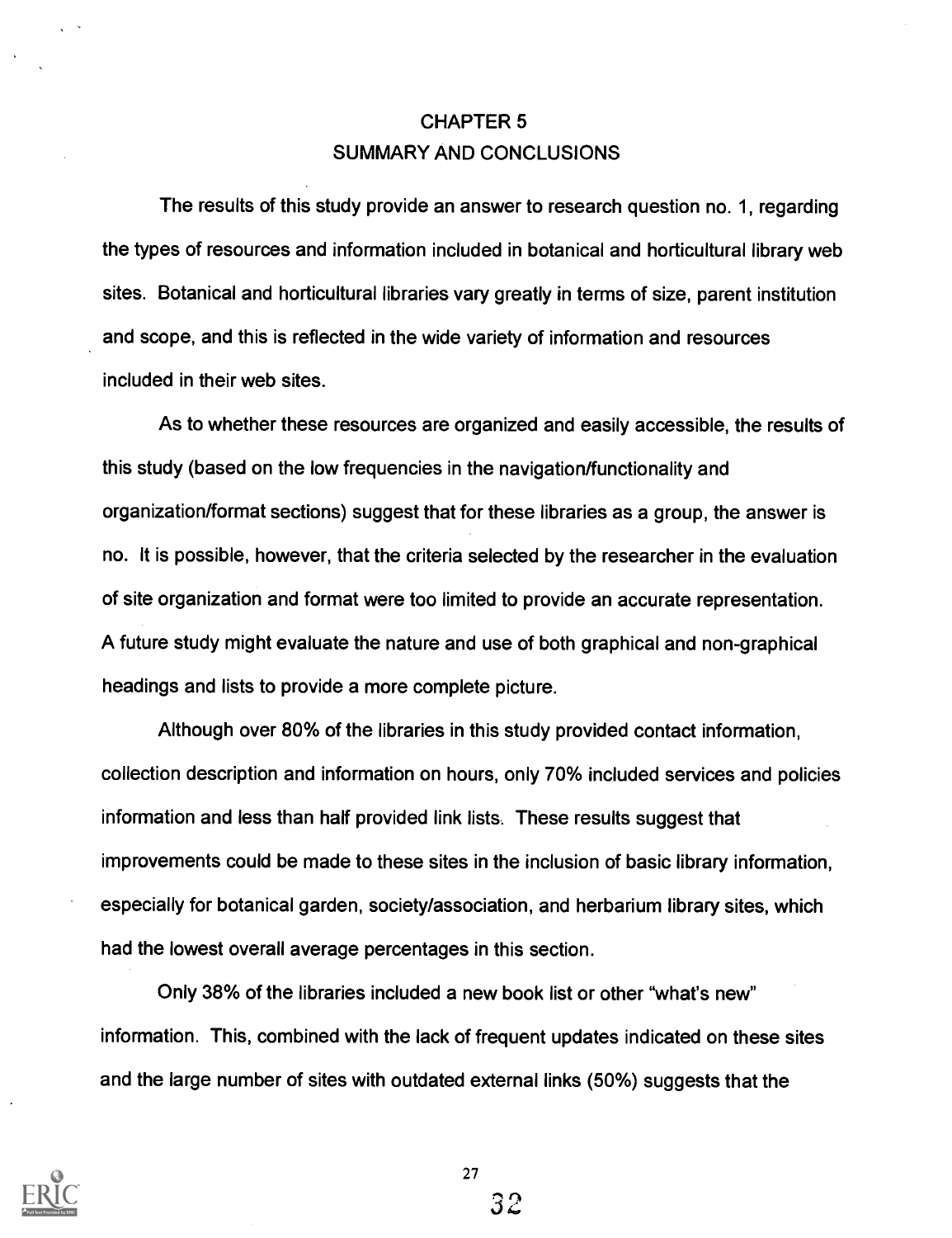majority of these libraries are providing little current information to attract users to their web sites.

In terms of basic design features, over 70% of the library sites included links to their parent organization's site, had correct spelling, descriptive <title> tags, identified site author, included <alt> tags for navigational graphics, and demonstrated consistent internal style. The low average frequencies for most of the remaining sections of the evaluation, however, suggest that these libraries, as a group, are not complying with a significant portion of design recommendations.

One area in which the libraries in this study appear to be deficient is in the provision of access for a variety of users. Although the majority of sites indicated the library's primary user groups, none of the sites mentioning multiple user groups included subject guides for the different groups or any other features in the access for different user groups section of the coding form.

This study suggests that botanical and horticultural libraries are only beginning to use the web to exhibit rare book collections. The majority of libraries had no form of rare book exhibit, and most of the libraries that did only included a few images with bibliographic information. Only 2 had full-fledged, multiple-page exhibits. It is important to note, however, that many libraries with botanical rare book collections are general or natural history libraries. These libraries were not part of this study due to subject scope. A future study could focus exclusively on the use of the web to exhibit botanical rare book collections and could evaluate all libraries with such a collection.

This study revealed that libraries with larger collections tend to include more basic library information, more features to promote indexing by search engines, and

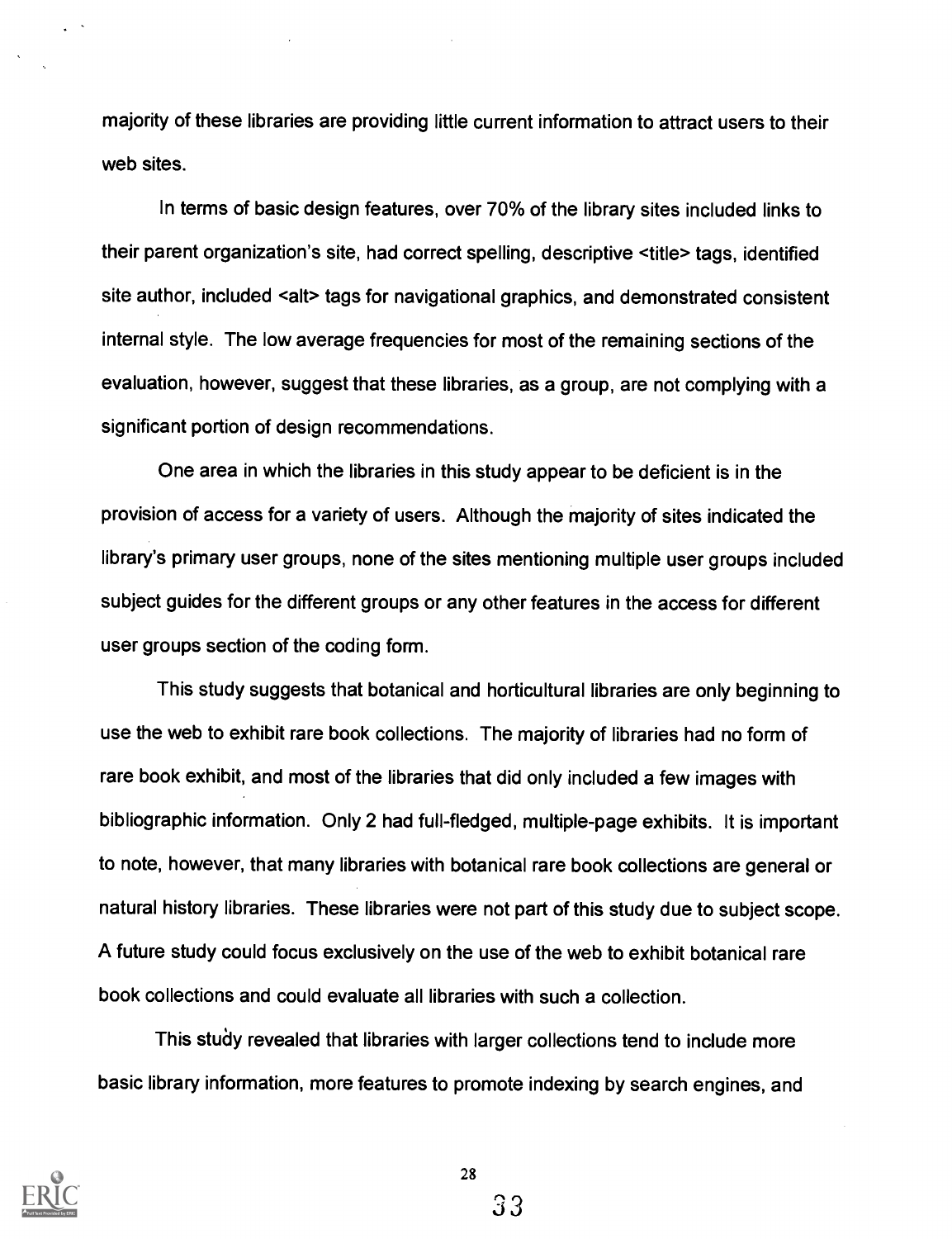have a higher incidence of additional features like rare book exhibits, database and ejournal links, and web catalog interfaces/links. Nevertheless, these sites did not demonstrate higher frequencies of many of the other technical design features.

Academic library sites tended to rate the highest overall, but there was a lot of variation in terms of performance in specific evaluation categories. Academic libraries had the highest average percentages for authority/currency/accuracy (73%), organization/format (68%) and included the most additional features. Museum libraries scored highest for navigation/functionality (78%). Society/Association libraries had the highest average percentage for access for different browsers/systems (75%), and academic and arboretum libraries scored highest as a group for the inclusion of basic library information (66%).

It should be recognized, however, that the categorization of sites into more than 1 library type category may have clouded results. Multiple categorizations were assigned in an effort to accurately represent the types of features and information included in sites of botanical and horticultural libraries originating from different types of parent organizations, but the inclusion of some sites in several categories made a perfect comparison of design features difficult. Future research might evaluate design features based on primary categorization only.

Perhaps the most surprising finding of this study, however, is that so few U.S. botanical and horticultural libraries have fully developed web presences. The large number of single page sites, especially for botanical garden and society/association libraries, illustrates this. In many cases, the library's web page was an integrated part of the larger organization's site. One of the major difficulties of this study was

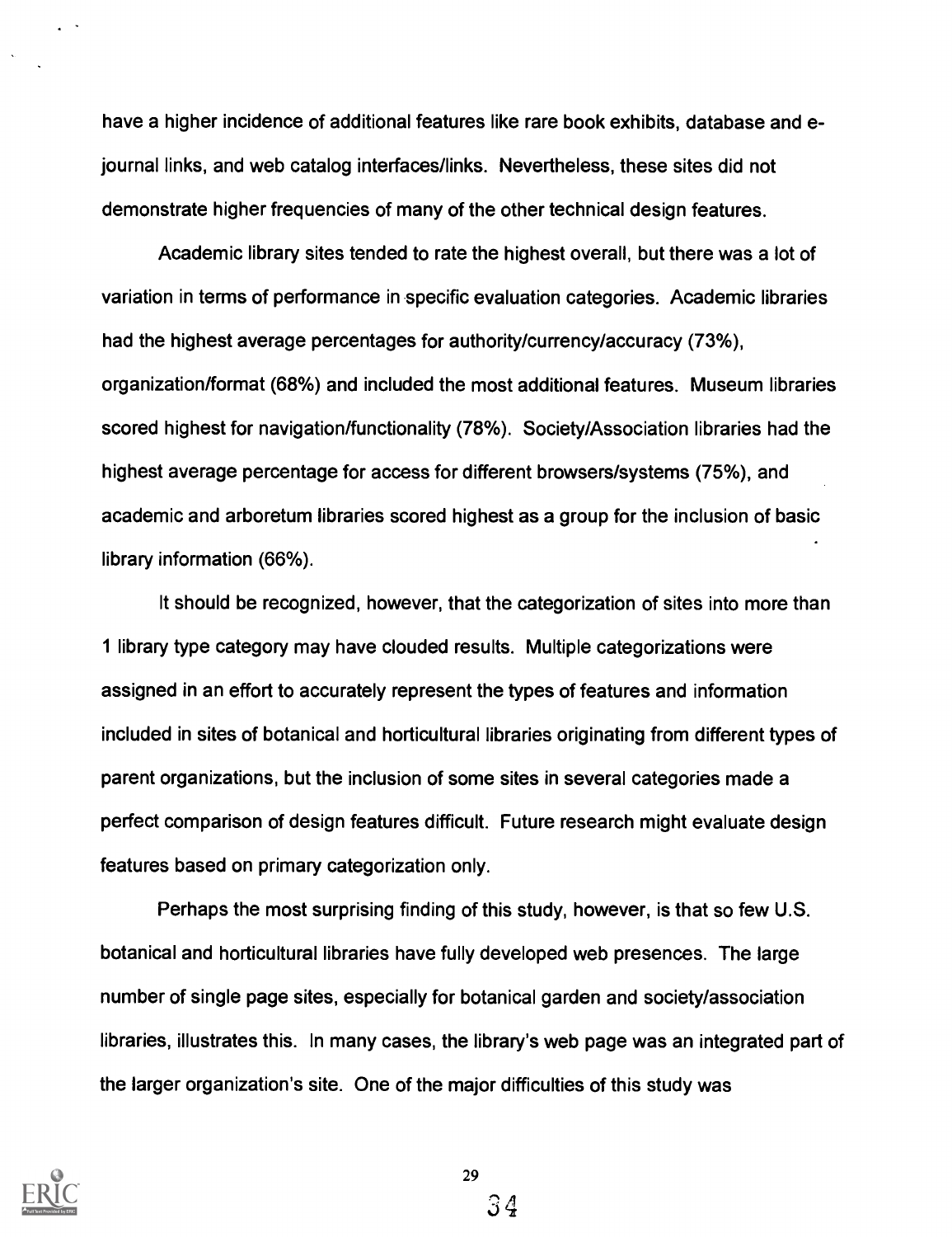distinguishing the library site from the parent organization's. In many instances, the library linked to or shared pages with its parent organization's site. This study focused on resources and information included directly on the library's pages, but since many of the sites included image maps or frames linking to major sections of the parent organization's site, in one sense, the library site could be considered to provide access to information in all sections of the parent organization's web site. Evaluation of all information included through parent organization image maps linked to the library page was beyond the scope of this study. Additional research could be done to assess the relationship between the library page and the parent organization site, examining the inclusion of library information and traditional library resources like link lists, database links, and staff information on portions of the organization site not connected with the library page.

This study attempted to collect a large amount of information and provide a broad overview of the content of botanical and horticultural library web sites. It is clear from the small number of web sites available for inclusion in this study that botanical and horticultural libraries are only beginning to utilize the web to provide access to their collections. Future research could include an in-depth analysis of visual design or technical content of botanical and horticultural library web sites, the nature of catalog interfaces, or the role of librarians in site development.

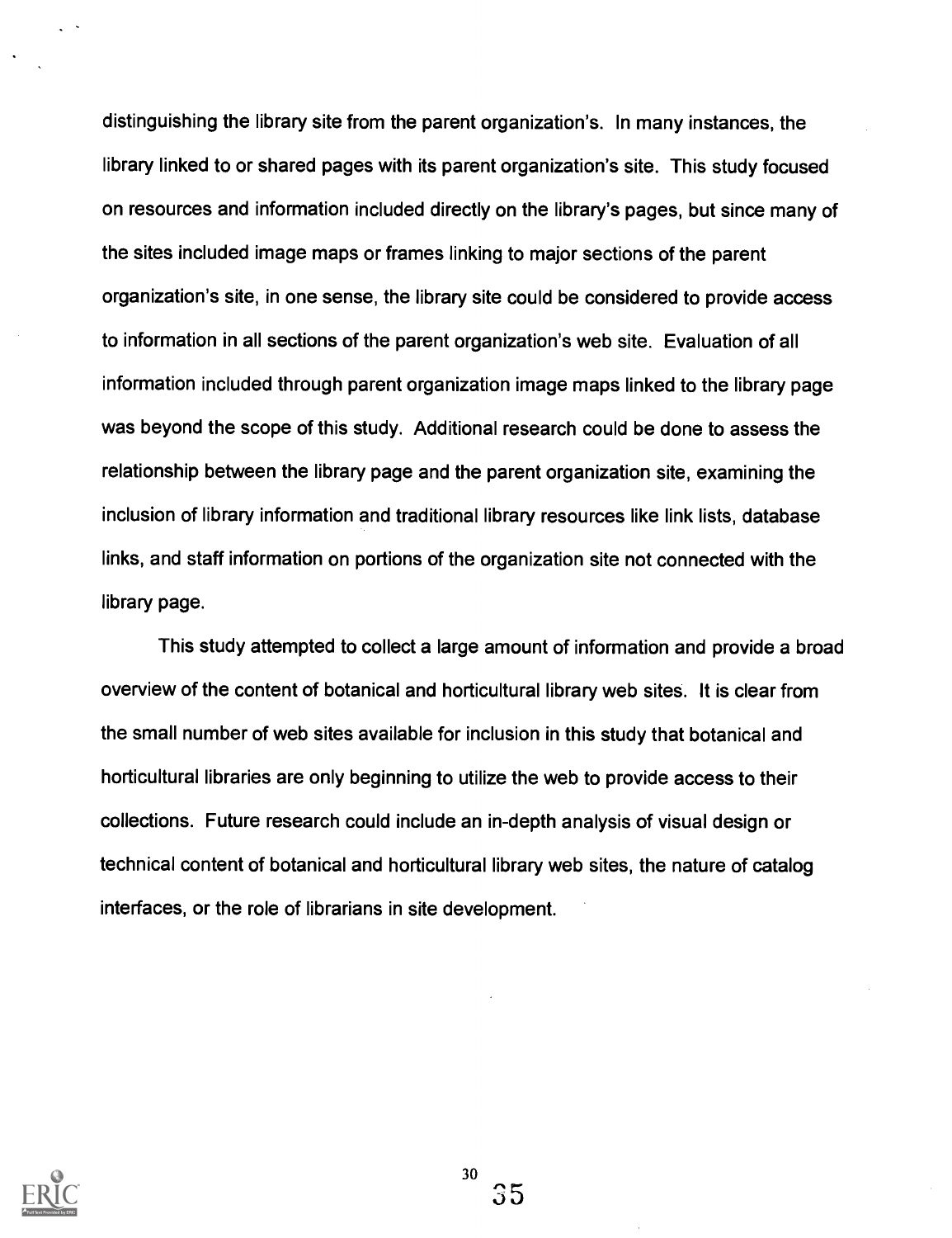

# APPENDIX A<br>DATA COLLECTION INSTRUMENT

 $\epsilon^{-1}$ 

 $\ddot{\phantom{0}}$ 

| <b>BACKGROUND INFORMATION</b>      |                                 |                                                |                |                     |
|------------------------------------|---------------------------------|------------------------------------------------|----------------|---------------------|
| date:                              |                                 |                                                |                |                     |
| time:                              |                                 |                                                |                |                     |
| name of library:                   |                                 |                                                |                |                     |
| <b>URL:</b>                        |                                 |                                                |                |                     |
| type of library:                   | academic                        | institute/research center                      |                | other:              |
|                                    | arboretum                       | museum                                         |                |                     |
|                                    | botanical garden                | society/association                            |                |                     |
| number of pages:                   |                                 |                                                |                |                     |
| collection size indicated:         |                                 |                                                |                |                     |
|                                    | multiple user groups indicated: |                                                |                |                     |
|                                    | rare book collection mentioned: |                                                |                |                     |
| <b>AUTHORITY/CURRENCY/ACCURACY</b> |                                 |                                                |                |                     |
| Category                           |                                 | <b>Comments/Description</b>                    |                |                     |
| author identified                  |                                 |                                                |                |                     |
| email link                         |                                 |                                                |                |                     |
| link to parent organization        |                                 |                                                |                |                     |
| correct spelling                   |                                 |                                                |                |                     |
| copyright notice                   |                                 |                                                |                |                     |
| external links functioning         |                                 |                                                |                |                     |
| update indicated                   |                                 |                                                |                |                     |
| updated in last week               |                                 |                                                |                |                     |
| · updated in last month            |                                 |                                                |                |                     |
|                                    | updated in last 6 months        |                                                |                |                     |
| updated in last year               |                                 |                                                |                |                     |
|                                    | updated over 1 year ago         |                                                |                |                     |
|                                    |                                 | FEATURES TO PROMOTE INDEXING BY SEARCH ENGINES |                |                     |
| Category                           |                                 | <b>Comments/Description</b>                    |                |                     |
| descriptive <title> tags</title>   |                                 |                                                |                |                     |
| metadata                           |                                 |                                                |                |                     |
|                                    |                                 |                                                |                |                     |
|                                    |                                 |                                                |                |                     |
| (၁<br>က                            |                                 |                                                |                | รัง<br>คว           |
|                                    |                                 |                                                | $\overline{3}$ |                     |
|                                    |                                 |                                                |                | BEST COPY AVAILABLE |
|                                    |                                 |                                                |                |                     |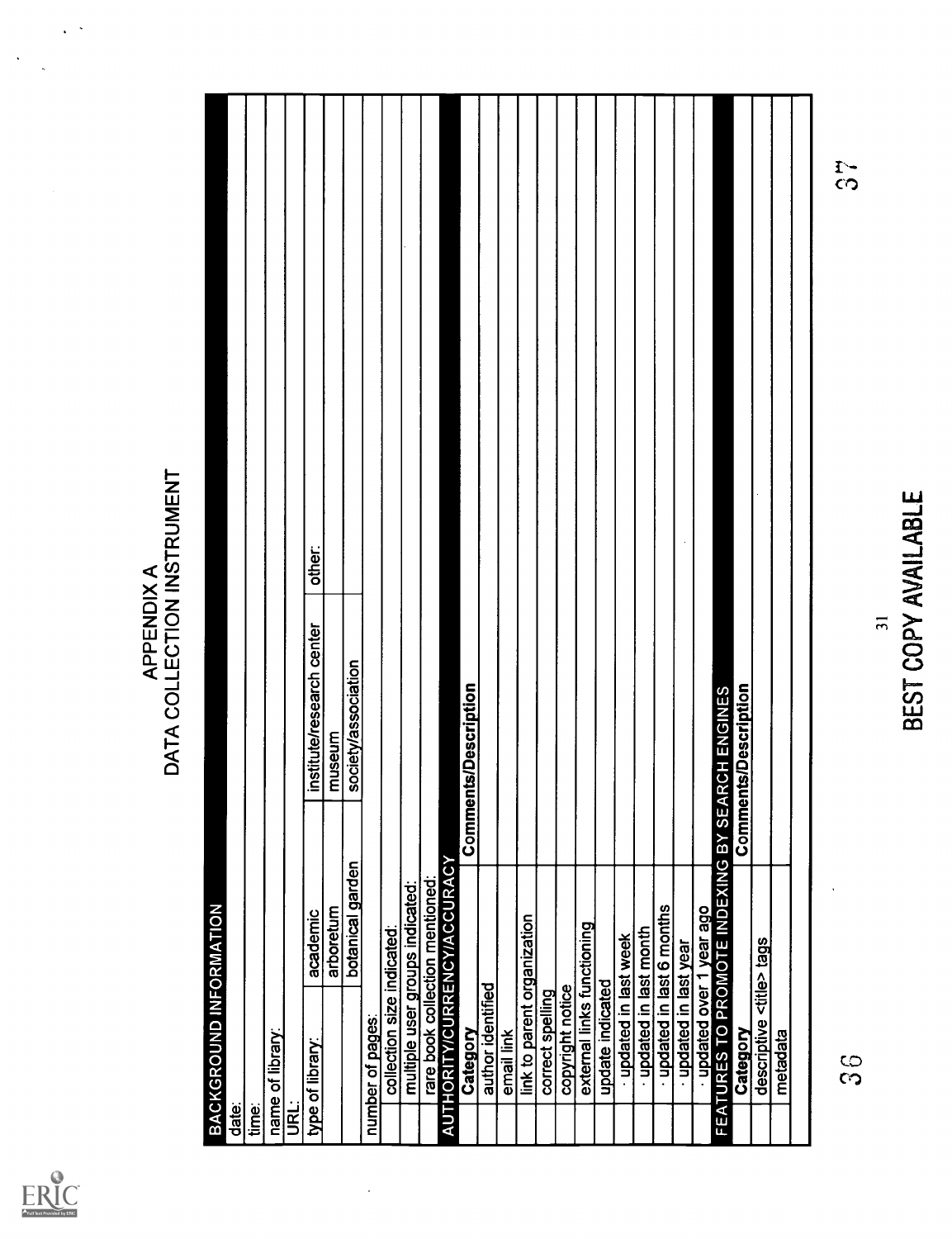

 $\ddot{\phantom{a}}$ 

| <b>NAVIGATION/FUNCTIONALITY</b>                                             |                             |
|-----------------------------------------------------------------------------|-----------------------------|
| Category                                                                    | <b>Comments/Description</b> |
| navigational links each page                                                |                             |
| links to library home                                                       |                             |
| internal links functioning                                                  |                             |
| search engine                                                               |                             |
| help option                                                                 |                             |
| guided tour                                                                 |                             |
| site map                                                                    |                             |
| index page/TOC                                                              |                             |
| <b>ORGANIZATION/FORMAT</b>                                                  |                             |
| Category                                                                    | ents/Description<br>Commo   |
| library name/logo each page                                                 |                             |
| use of lists                                                                |                             |
| consistent style                                                            |                             |
|                                                                             |                             |
| descriptive <heading> tags<br/>  ACCESS FOR DIFFERENT USER GROUPS</heading> |                             |
| Category                                                                    | <b>Comments/Description</b> |
| audio for vision impaired                                                   |                             |
| subject guides for different user                                           |                             |
| groups                                                                      |                             |
| │ multi-language option<br>ACCESS FOR DIFFERENT BROWSERS/SYS`               |                             |
|                                                                             | <b>TEMS</b>                 |
| Category                                                                    | <b>Comments/Description</b> |
| tables                                                                      |                             |
| navigational graphics                                                       |                             |
| frames                                                                      |                             |
| no-frames option                                                            |                             |
| <alt> tags for nav. graphics</alt>                                          |                             |
| text-only option                                                            |                             |
| functional in Netscape 4.0                                                  |                             |
| functional in IE 5.0                                                        |                             |
| <b>BASIC LIBRARY INFORMATION</b>                                            |                             |
| Category                                                                    | <b>Comments/Description</b> |
| collection description                                                      |                             |
|                                                                             |                             |
| လ<br>(၁                                                                     |                             |
|                                                                             | ာ<br>ကိ<br>32               |
|                                                                             |                             |
|                                                                             |                             |
|                                                                             |                             |
|                                                                             |                             |
|                                                                             |                             |
|                                                                             |                             |

က<br>က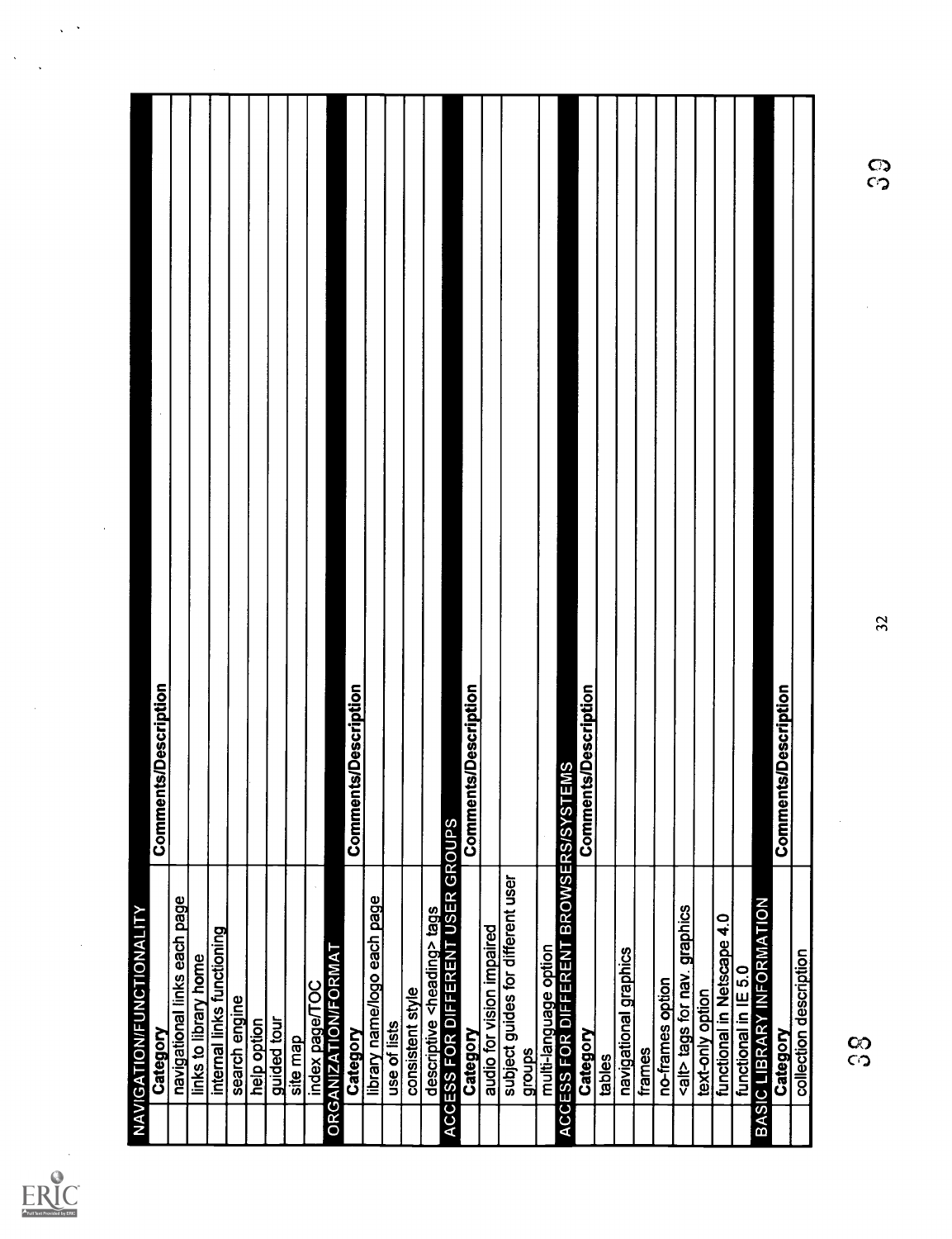

ŀ,

 $\ddot{\phantom{0}}$ 

| mission statement                                     |                             |
|-------------------------------------------------------|-----------------------------|
| user groups indicated                                 |                             |
| hours                                                 |                             |
| staff                                                 |                             |
| contact information                                   |                             |
| address                                               |                             |
| - phone                                               |                             |
| <b>xey</b>                                            |                             |
| email                                                 |                             |
| email link                                            |                             |
| URL                                                   |                             |
| services/policies description                         |                             |
| link list/ subject guides for<br>internet resources   |                             |
| annotations                                           |                             |
| classification scheme<br>- description of             |                             |
| <b>ADDITIONAL FEATURES</b>                            |                             |
| Category                                              | <b>Comments/Description</b> |
| online rare book exhibit                              |                             |
| ٠<br>bibliographies/subject guides<br>print resources |                             |
| online reference                                      |                             |
| library map                                           |                             |
| library image                                         |                             |
| access to e-journals                                  |                             |
| access to databases                                   |                             |
| web catalog interface/link                            |                             |
| telnet catalog link                                   |                             |
| library newsletter/what's new<br>section/             |                             |
| interactive forms                                     |                             |
| $\mathcal{Q}$                                         |                             |
|                                                       | 红<br>33                     |
|                                                       |                             |
|                                                       |                             |
|                                                       |                             |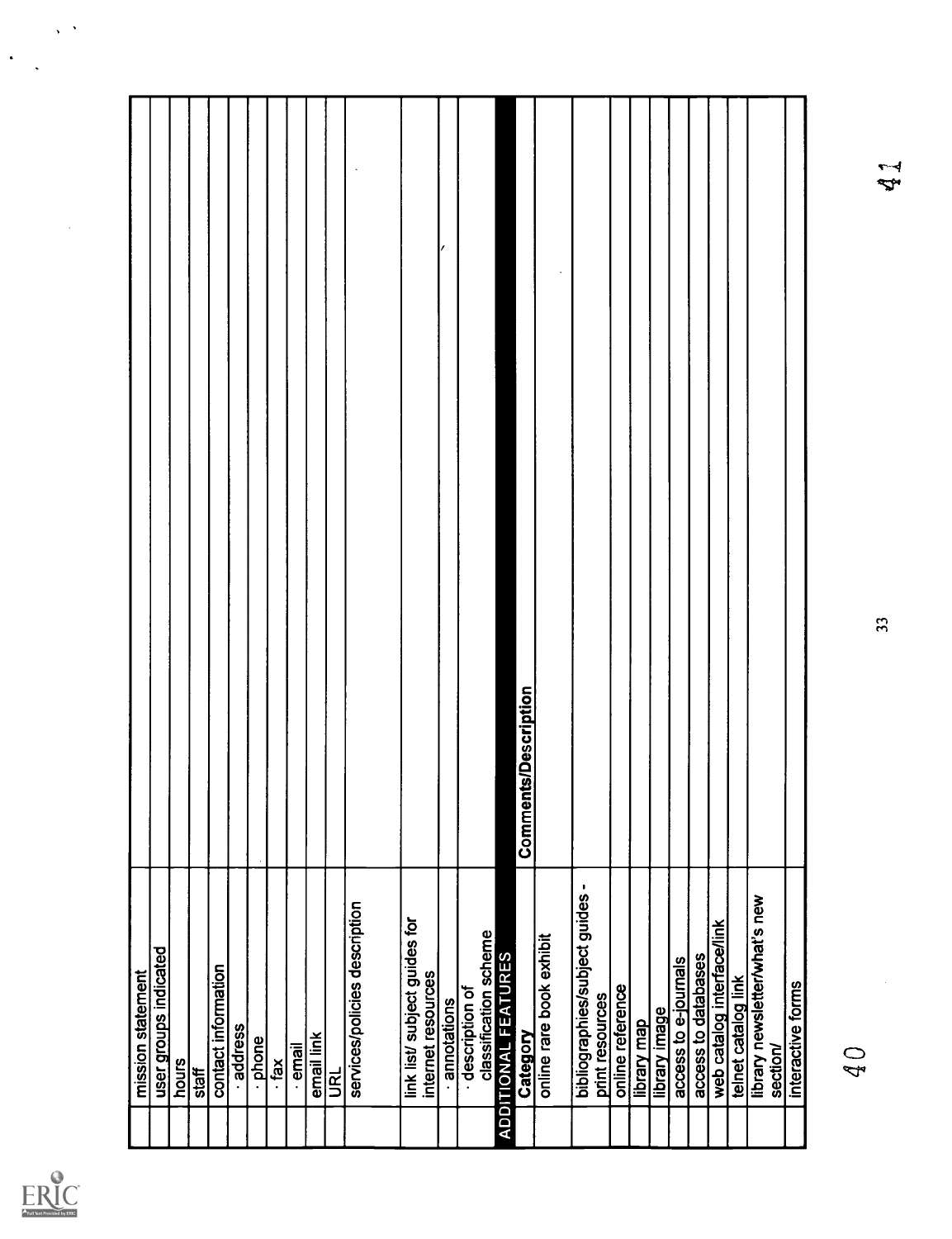

 $\sqrt{2}$ 

 $\hat{\mathcal{A}}$ 

 $\ddot{\phantom{a}}$ 

|                 | printable forms<br>password protected sections |              |                      |         |          |  |
|-----------------|------------------------------------------------|--------------|----------------------|---------|----------|--|
|                 |                                                |              |                      |         |          |  |
| other:          |                                                |              |                      |         |          |  |
| <b>COMMENTS</b> |                                                |              |                      |         |          |  |
|                 |                                                |              |                      |         |          |  |
|                 |                                                |              |                      |         |          |  |
|                 |                                                |              |                      |         |          |  |
|                 |                                                |              |                      |         |          |  |
|                 |                                                |              |                      |         |          |  |
|                 | $\sim$                                         |              |                      |         |          |  |
|                 |                                                |              |                      |         |          |  |
|                 |                                                |              |                      |         |          |  |
|                 |                                                |              |                      |         |          |  |
|                 |                                                |              |                      |         |          |  |
|                 |                                                |              |                      |         |          |  |
|                 |                                                |              | $\ddot{\phantom{0}}$ | $\cdot$ |          |  |
|                 |                                                |              |                      |         |          |  |
| 43              |                                                |              |                      |         | مي<br>مي |  |
|                 |                                                | $\mathbf{z}$ |                      |         |          |  |

 $\ddot{\phantom{0}}$ 

 $\ddot{\phantom{0}}$ 

 $\mathfrak{P}$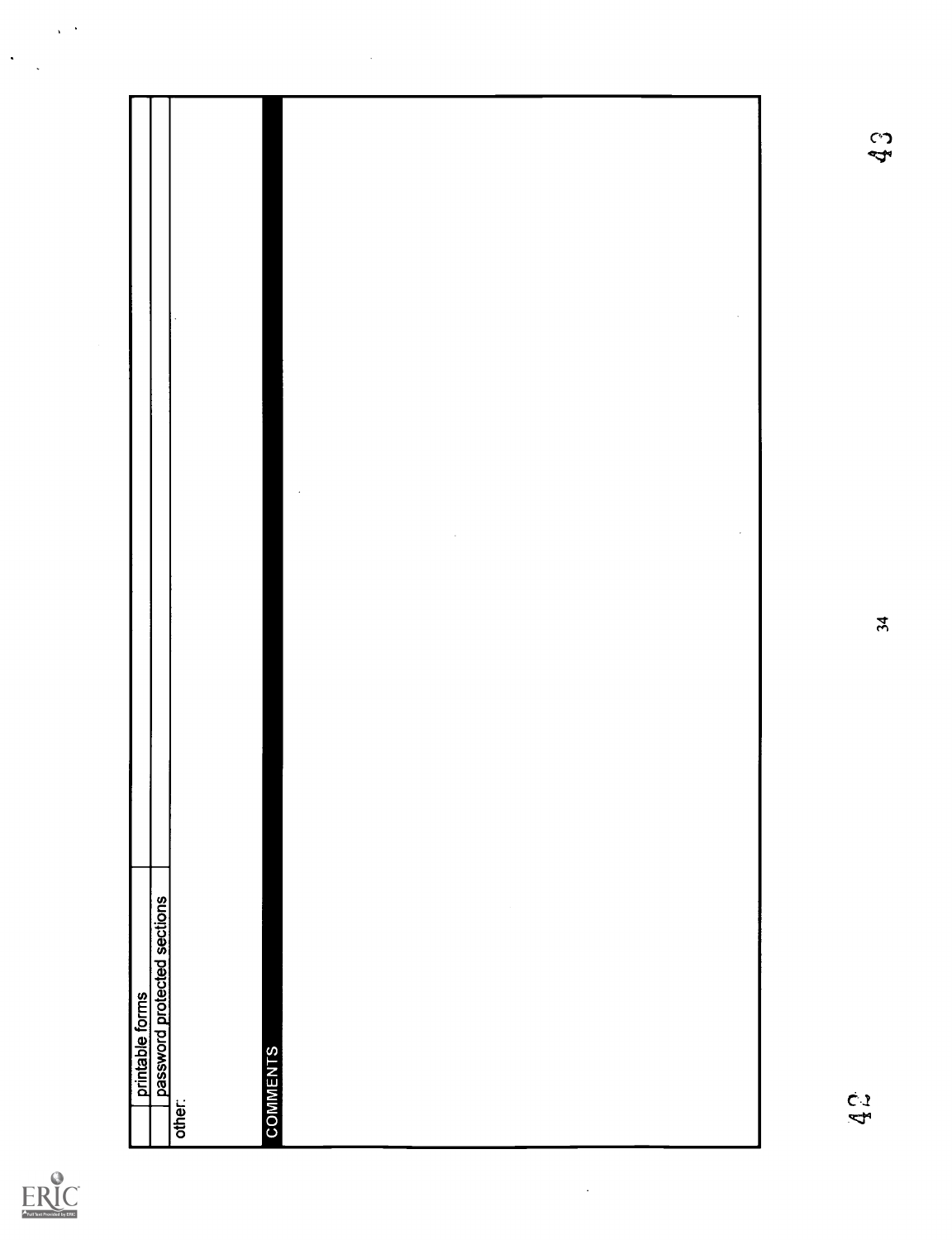#### APPENDIX B FREQUENCY TABLES

 $\mathcal{L}^{\mathcal{L}}(\mathcal{L}^{\mathcal{L}}(\mathcal{L}^{\mathcal{L}}(\mathcal{L}^{\mathcal{L}}(\mathcal{L}^{\mathcal{L}}(\mathcal{L}^{\mathcal{L}}(\mathcal{L}^{\mathcal{L}}(\mathcal{L}^{\mathcal{L}}(\mathcal{L}^{\mathcal{L}}(\mathcal{L}^{\mathcal{L}}(\mathcal{L}^{\mathcal{L}}(\mathcal{L}^{\mathcal{L}}(\mathcal{L}^{\mathcal{L}}(\mathcal{L}^{\mathcal{L}}(\mathcal{L}^{\mathcal{L}}(\mathcal{L}^{\mathcal{L}}(\mathcal{L}^{\mathcal{L$ 

 $\sim 10^6$ 



 $\mathcal{L}^{\text{max}}_{\text{max}}$  and  $\mathcal{L}^{\text{max}}_{\text{max}}$ 

 $\sim$   $\sim$ 

 $\mathbb{R}^2$ 

 $\sim$ 

 $\hat{\mathcal{A}}$ 

 $\mathcal{L}_{\mathcal{A}}$ 

 $\label{eq:2.1} \frac{1}{\sqrt{2\pi}}\int_{0}^{\infty} \frac{d\mu}{\sqrt{2\pi}}\left(\frac{d\mu}{\mu}\right)^2\frac{d\mu}{\sqrt{2\pi}}\frac{d\mu}{\sqrt{2\pi}}\frac{d\mu}{\sqrt{2\pi}}\frac{d\mu}{\sqrt{2\pi}}\frac{d\mu}{\sqrt{2\pi}}\frac{d\mu}{\sqrt{2\pi}}\frac{d\mu}{\sqrt{2\pi}}\frac{d\mu}{\sqrt{2\pi}}\frac{d\mu}{\sqrt{2\pi}}\frac{d\mu}{\sqrt{2\pi}}\frac{d\mu}{\sqrt{2\pi}}\frac{d\mu$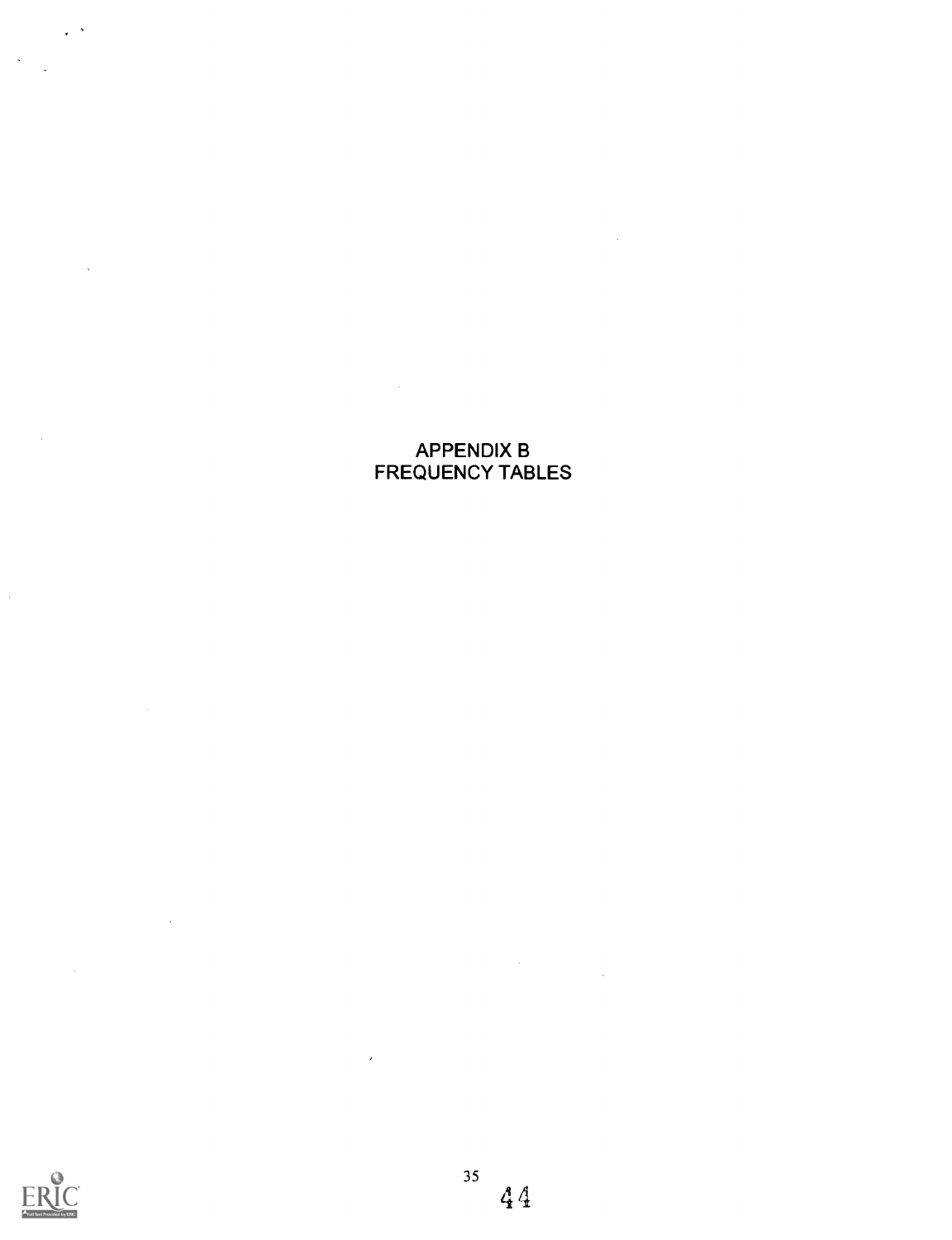### Table 1. All Libraries

|                                                                        | <b>BACKGROUND INFORMATION</b> |              |                  |                   |  |  |  |
|------------------------------------------------------------------------|-------------------------------|--------------|------------------|-------------------|--|--|--|
| <b>Library Type</b>                                                    |                               |              | <b>Frequency</b> | <b>Percentage</b> |  |  |  |
| botanical garden                                                       |                               |              | 11               | 29.73%            |  |  |  |
| academic                                                               |                               |              | 10               | 27.03%            |  |  |  |
| arboretum                                                              |                               |              | 7                | 18.92%            |  |  |  |
| institute/research center                                              |                               |              | 7                | 18.92%            |  |  |  |
| society/association                                                    |                               |              | 5                | 13.51%            |  |  |  |
| museum                                                                 |                               |              | 5                | 13.51%            |  |  |  |
| herbarium                                                              |                               |              | 2                | 5.41%             |  |  |  |
| Page Count: minimum=1 maximum=209 range=208 mean=15.16 mode=1 median=4 |                               |              |                  |                   |  |  |  |
| Category                                                               |                               |              | <b>Frequency</b> | <b>Percentage</b> |  |  |  |
| collection size indicated                                              |                               |              | 25               | 67.57%            |  |  |  |
| multiple user groups indicated                                         |                               |              | 23               | 62.16%            |  |  |  |
| rare book collection                                                   |                               |              | 22               | 59.46%            |  |  |  |
|                                                                        | AUTHORITY/CURRENCY/ACCURACY   |              |                  |                   |  |  |  |
| Category                                                               | <u>Yes</u>                    | $%$ Yes      | <u>N/A</u>       | <u>% N/A</u>      |  |  |  |
| link to parent organization                                            | 34                            | 94.44%       | 1                | 2.7%              |  |  |  |
| correct spelling                                                       | 28                            | 75.68%       |                  |                   |  |  |  |
| author identified                                                      | 27                            | 72.97%       |                  |                   |  |  |  |
| email link                                                             | 19                            | 51.35%       |                  |                   |  |  |  |
| external links functioning                                             | 12                            | 50.00%       | 13               | 35.14%            |  |  |  |
| update indicated                                                       | 18                            | 48.65%       |                  |                   |  |  |  |
| copyright notice                                                       | 15                            | 40.54%       |                  |                   |  |  |  |
| average % Yes for all categories = 61.95%                              |                               |              |                  |                   |  |  |  |
| · updated in last 6 months                                             | 5                             | 13.51%       |                  |                   |  |  |  |
| · updated in last year                                                 | 5                             | 13.51%       |                  |                   |  |  |  |
| updated over 1 year ago                                                | 5                             | 13.51%       |                  |                   |  |  |  |
|                                                                        |                               |              |                  |                   |  |  |  |
| updated in last month                                                  | 2                             | 5.41%        |                  |                   |  |  |  |
| · updated in last week                                                 | 1                             | 2.70%        |                  |                   |  |  |  |
| FEATURES TO PROMOTE INDEXING BY SEARCH ENGINES<br><b>Category</b>      | <u>Yes</u>                    | <u>% Yes</u> | <u>N/A</u>       | %N/A              |  |  |  |
| descriptive <title> tags</title>                                       | 31                            | 83.78%       |                  |                   |  |  |  |
|                                                                        | 17                            |              |                  |                   |  |  |  |
| metadata<br>average % Yes for all categories = 64.87%                  |                               | 45.95%       |                  |                   |  |  |  |
|                                                                        | NAVIGATION/FUNCTIONALITY      |              |                  |                   |  |  |  |
| Category                                                               | <u>Yes</u>                    | $%$ Yes      | <b>N/A</b>       | % N/A             |  |  |  |
| navigational links each page *                                         | 24                            | 64.86%       |                  |                   |  |  |  |
| internal links functioning *                                           | 24                            | 64.86%       | $\overline{2}$   | 5.41%             |  |  |  |
| link to library home each page *                                       | 15                            | 60.00%       | 12               | 32.43%            |  |  |  |
| index page/ TOC                                                        | 17                            | 45.95%       |                  |                   |  |  |  |
| internal search engine                                                 | 4                             | 10.81%       |                  |                   |  |  |  |
| site map                                                               | 1                             | 2.70%        |                  |                   |  |  |  |
| help option                                                            | $\mathbf 0$                   | 0.00%        |                  |                   |  |  |  |
| guided tour<br>average % Yes for all * categories = 63.24%             | 0                             | 0.00%        |                  |                   |  |  |  |
|                                                                        |                               |              |                  |                   |  |  |  |



 $\ddot{\phantom{1}}$  $\ddot{\phantom{0}}$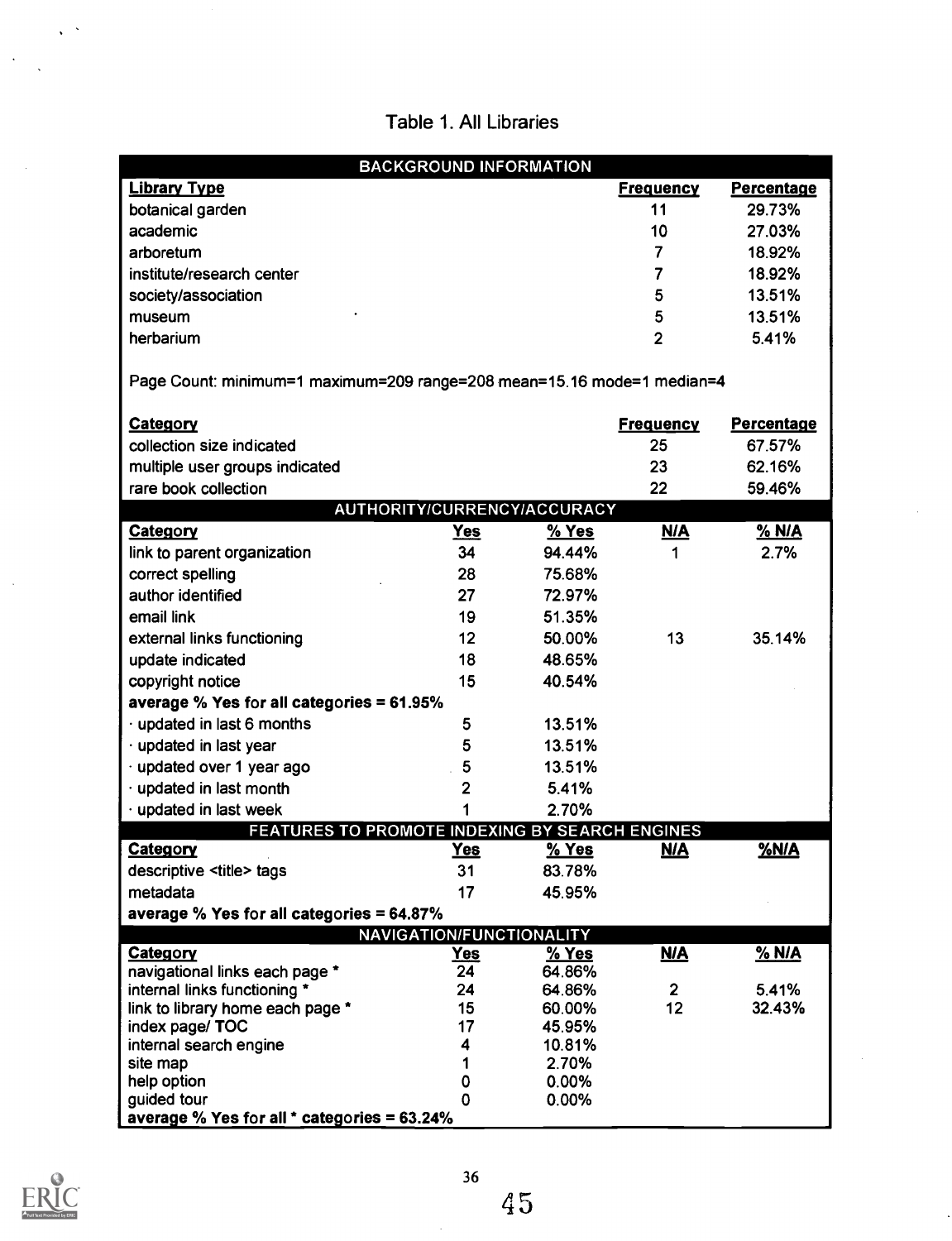|                                              | ORGANIZATION/FORMAT              |                                         |            |              |
|----------------------------------------------|----------------------------------|-----------------------------------------|------------|--------------|
| Category                                     | <u>Yes</u>                       | % Yes                                   | <b>N/A</b> | <u>% N/A</u> |
| consistent style                             | 28                               | 75.68%                                  |            |              |
| library name/logo each page                  | 25                               | 67.57%                                  |            |              |
| use of lists                                 | 18                               | 48.65%                                  |            |              |
| descriptive <heading> tags</heading>         | 17                               | 45.95%                                  |            |              |
| average % Yes for all categories = 59.46%    |                                  |                                         |            |              |
|                                              |                                  | <b>ACCESS FOR DIFFERENT USER GROUPS</b> |            |              |
| Category                                     | <u>Yes</u>                       | % Yes                                   | <b>N/A</b> | <u>% N/A</u> |
| audio for vision impaired                    | 0                                | 0.00%                                   |            |              |
| multi language option                        | 0                                | 0.00%                                   |            |              |
| subject guides for different user groups     | 0                                | 0.00%                                   | 14         | 37.84%       |
| average % Yes for all categories = 0.00%     |                                  |                                         |            |              |
| ACCESS FOR DIFFERENT BROWSERS/SYSTEMS        |                                  |                                         |            |              |
| <b>Category</b>                              | <b>Yes</b>                       | % Yes                                   | <b>N/A</b> | <b>% N/A</b> |
| functional in Internet Explorer *            | 37                               | 100.00%                                 |            |              |
| functional in Netscape *                     | 35                               | 94.59%                                  |            |              |
| tables                                       | 29                               | 78.38%                                  |            |              |
| <alt> tags for navigational graphics *</alt> | 20<br>27                         | 74.07%                                  | 10         | 27.03%       |
| navigational graphics<br>no-frames option *  |                                  | 72.97%                                  | 33         |              |
| frames                                       | 1<br>4                           | 25.00%<br>10.81%                        |            | 89.19%       |
| text-only option *                           | 1                                | 2.70%                                   |            |              |
| average % Yes for all * categories = 59.27%  |                                  |                                         |            |              |
|                                              | <b>BASIC LIBRARY INFORMATION</b> |                                         |            |              |
| <b>Category</b>                              | <u>Yes</u>                       | % Yes                                   | <b>N/A</b> | <u>% N/A</u> |
| contact info *                               | 34                               | 91.89%                                  |            |              |
| $\cdot$ phone                                | 31                               | 83.78%                                  |            |              |
| $\cdot$ address                              | 28                               | 75.68%                                  |            |              |
| email                                        | 27                               | 72.97%                                  |            |              |
| ∙ fax                                        | 16                               | 43.24%                                  |            |              |
| collection description *                     | 33                               | 89.19%                                  |            |              |
| hours *                                      | 31                               | 83.78%                                  |            |              |
| email link *                                 | 26                               | 70.27%                                  |            |              |
| services and policies *                      | 26                               | 70.27%                                  |            |              |
| user groups indicated *                      | 25                               | 67.57%                                  |            |              |
| staff *                                      | 20                               | 54.05%                                  |            |              |
| link list/SG for internet resources *        | 15                               | 40.54%                                  |            |              |
| · annotations for internet resources         | 8                                | 53.33%                                  | 22         | 59.46%       |
| · IR classification explained                | 0                                | 0.00%                                   | 22         | 59.46%       |
| URL <sup>*</sup>                             | $\overline{7}$                   | 18.92%                                  |            |              |
| mission statement *                          | 6                                | 16.22%                                  |            |              |
| average % Yes for all * categories = 60.27%  |                                  |                                         |            |              |
|                                              |                                  |                                         |            |              |
| <b>Services and Policies</b>                 |                                  |                                         |            |              |
| $\cdot$ circulation                          | 20                               | 54.05%                                  |            |              |
| reference                                    | 12                               | 32.43%                                  |            |              |
| $\cdot$ photocopies                          | 12                               | 32.43%                                  |            |              |
| $\cdot$ interlibrary loan                    | 9                                | 24.32%                                  |            |              |
| access to collection                         | 8                                | 21.62%                                  |            |              |
| fees/fines                                   | 4<br>$\mathbf{3}$                | 10.81%                                  |            |              |
| donations                                    | 3                                | 8.11%                                   |            |              |
| · bibliographic instruction                  | $\overline{\mathbf{2}}$          | 8.11%                                   |            |              |
| · library tours<br>· available A-V equipment | $\overline{\mathbf{2}}$          | 5.41%<br>5.41%                          |            |              |
| food & drink policies                        | $\overline{2}$                   | 5.41%                                   |            |              |
|                                              |                                  |                                         |            |              |



46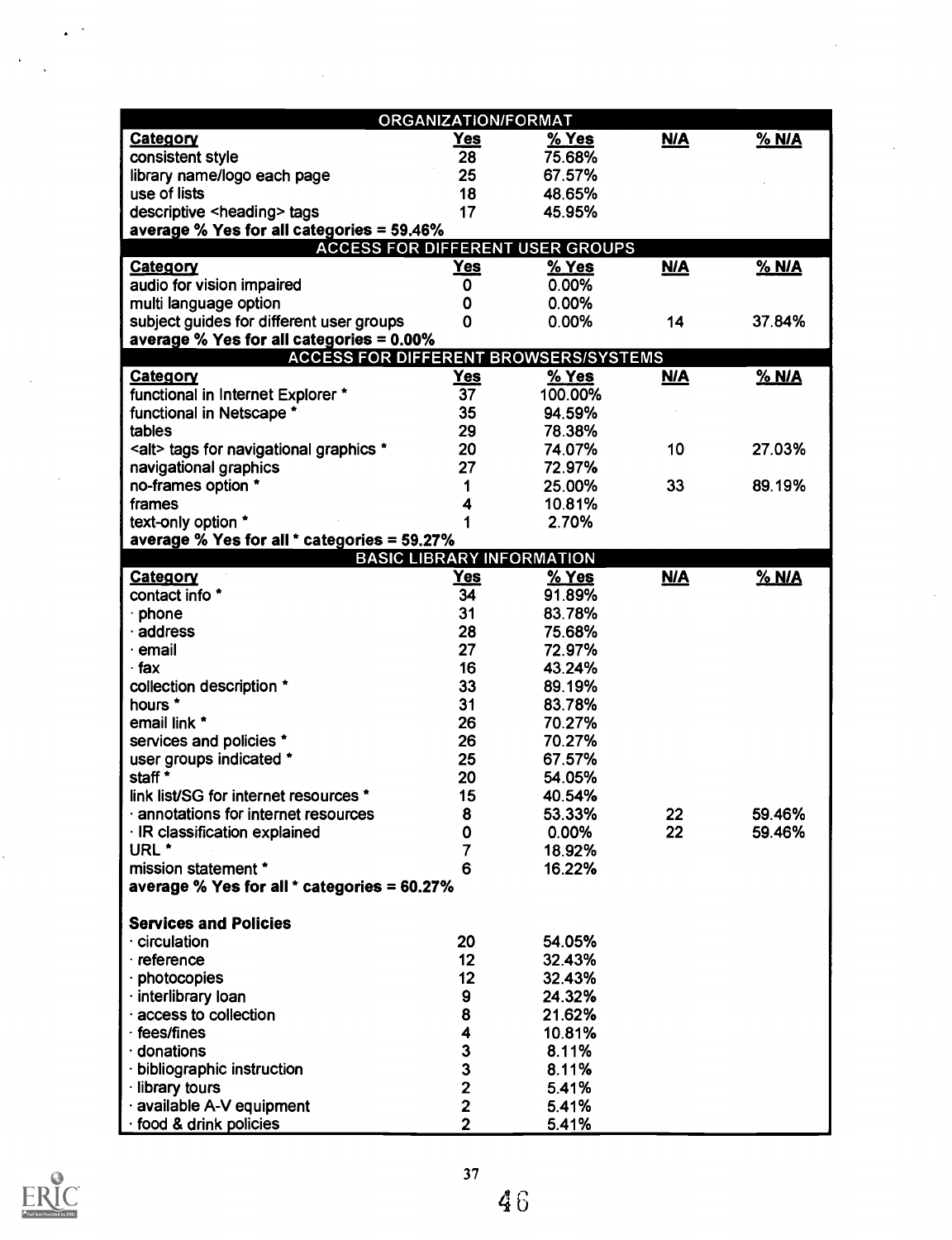| appointments<br>2.70%<br>available local databases<br>2.70%<br>bibliographies<br>2.70%<br>book purchasing/cataloging<br>2.70%<br>book talks<br>2.70%<br>2.70%<br>books-by-mail<br>browsing<br>2.70%<br>career planning<br>2.70%<br><b>CD-ROM</b> access<br>2.70%<br>citation verification<br>2.70%<br>current awareness/TOC Service<br>2.70%<br>document delivery<br>2.70%<br>downloading<br>2.70%<br>electronic library workstations<br>2.70%<br>email book renewal/holds<br>2.70%<br>· email notification of new materials<br>2.70%<br>$\cdot$ email reference<br>2.70%<br>$\cdot$ emailing<br>2.70%<br>· library programs<br>2.70%<br>online search instruction<br>2.70%<br>$\cdot$ online searching<br>2.70%<br>$\cdot$ printing<br>2.70%<br>· rare book exhibit/class info<br>2.70%<br>· reading/study area<br>2.70%<br>$\cdot$ research assistance<br>2.70%<br>· story hour<br>2.70%<br>· upcoming art exhibits<br>2.70%<br>$\cdot$ volunteering<br>2.70%<br><b>ADDITIONAL FEATURES</b><br>$%$ Yes<br><u>N/A</u><br><u>% N/A</u><br><b>Category</b><br><u>Yes</u><br>other<br>75.68%<br>28<br>access to databases<br>16<br>43.24%<br>16<br>web catalog interface/link<br>43.24%<br>library image<br>15<br>40.54%<br>access to e-journals<br>12<br>32.43%<br>online reference<br>9<br>24.32%<br>other what's new<br>8<br>21.62%<br>online rare book exhibit<br>8<br>21.62%<br>6<br>16.22%<br>new book list<br>subject guides for print resources<br>5<br>13.51%<br>telnet catalog link<br>4<br>10.81%<br>interactive forms<br>4<br>10.81%<br>printable forms<br>2<br>5.41%<br>library map<br>0<br>0.00%<br>library newsletter<br>0.00%<br>0<br>password protected section<br>0<br>0.00%<br><b>Other</b><br>· history<br>24.32%<br>9<br>9<br>directions or map to library<br>24.32%<br>6<br>archives information<br>16.22%<br>3<br>· friends of library info<br>8.11%<br>3<br>accessibility info for disabled<br>8.11%<br>3<br>· list of library publications<br>8.11%<br>online archival finding aids<br>3<br>8.11%<br>staff photos<br>2<br>5.41%<br>$\overline{\mathbf{2}}$<br>duplicate book/journal lists<br>5.41% |  |  |  |
|----------------------------------------------------------------------------------------------------------------------------------------------------------------------------------------------------------------------------------------------------------------------------------------------------------------------------------------------------------------------------------------------------------------------------------------------------------------------------------------------------------------------------------------------------------------------------------------------------------------------------------------------------------------------------------------------------------------------------------------------------------------------------------------------------------------------------------------------------------------------------------------------------------------------------------------------------------------------------------------------------------------------------------------------------------------------------------------------------------------------------------------------------------------------------------------------------------------------------------------------------------------------------------------------------------------------------------------------------------------------------------------------------------------------------------------------------------------------------------------------------------------------------------------------------------------------------------------------------------------------------------------------------------------------------------------------------------------------------------------------------------------------------------------------------------------------------------------------------------------------------------------------------------------------------------------------------------------------------------------------------------------------------------------------------------------------------------------------------------------------------|--|--|--|
|                                                                                                                                                                                                                                                                                                                                                                                                                                                                                                                                                                                                                                                                                                                                                                                                                                                                                                                                                                                                                                                                                                                                                                                                                                                                                                                                                                                                                                                                                                                                                                                                                                                                                                                                                                                                                                                                                                                                                                                                                                                                                                                            |  |  |  |
|                                                                                                                                                                                                                                                                                                                                                                                                                                                                                                                                                                                                                                                                                                                                                                                                                                                                                                                                                                                                                                                                                                                                                                                                                                                                                                                                                                                                                                                                                                                                                                                                                                                                                                                                                                                                                                                                                                                                                                                                                                                                                                                            |  |  |  |
|                                                                                                                                                                                                                                                                                                                                                                                                                                                                                                                                                                                                                                                                                                                                                                                                                                                                                                                                                                                                                                                                                                                                                                                                                                                                                                                                                                                                                                                                                                                                                                                                                                                                                                                                                                                                                                                                                                                                                                                                                                                                                                                            |  |  |  |
|                                                                                                                                                                                                                                                                                                                                                                                                                                                                                                                                                                                                                                                                                                                                                                                                                                                                                                                                                                                                                                                                                                                                                                                                                                                                                                                                                                                                                                                                                                                                                                                                                                                                                                                                                                                                                                                                                                                                                                                                                                                                                                                            |  |  |  |
|                                                                                                                                                                                                                                                                                                                                                                                                                                                                                                                                                                                                                                                                                                                                                                                                                                                                                                                                                                                                                                                                                                                                                                                                                                                                                                                                                                                                                                                                                                                                                                                                                                                                                                                                                                                                                                                                                                                                                                                                                                                                                                                            |  |  |  |
|                                                                                                                                                                                                                                                                                                                                                                                                                                                                                                                                                                                                                                                                                                                                                                                                                                                                                                                                                                                                                                                                                                                                                                                                                                                                                                                                                                                                                                                                                                                                                                                                                                                                                                                                                                                                                                                                                                                                                                                                                                                                                                                            |  |  |  |
|                                                                                                                                                                                                                                                                                                                                                                                                                                                                                                                                                                                                                                                                                                                                                                                                                                                                                                                                                                                                                                                                                                                                                                                                                                                                                                                                                                                                                                                                                                                                                                                                                                                                                                                                                                                                                                                                                                                                                                                                                                                                                                                            |  |  |  |
|                                                                                                                                                                                                                                                                                                                                                                                                                                                                                                                                                                                                                                                                                                                                                                                                                                                                                                                                                                                                                                                                                                                                                                                                                                                                                                                                                                                                                                                                                                                                                                                                                                                                                                                                                                                                                                                                                                                                                                                                                                                                                                                            |  |  |  |
|                                                                                                                                                                                                                                                                                                                                                                                                                                                                                                                                                                                                                                                                                                                                                                                                                                                                                                                                                                                                                                                                                                                                                                                                                                                                                                                                                                                                                                                                                                                                                                                                                                                                                                                                                                                                                                                                                                                                                                                                                                                                                                                            |  |  |  |
|                                                                                                                                                                                                                                                                                                                                                                                                                                                                                                                                                                                                                                                                                                                                                                                                                                                                                                                                                                                                                                                                                                                                                                                                                                                                                                                                                                                                                                                                                                                                                                                                                                                                                                                                                                                                                                                                                                                                                                                                                                                                                                                            |  |  |  |
|                                                                                                                                                                                                                                                                                                                                                                                                                                                                                                                                                                                                                                                                                                                                                                                                                                                                                                                                                                                                                                                                                                                                                                                                                                                                                                                                                                                                                                                                                                                                                                                                                                                                                                                                                                                                                                                                                                                                                                                                                                                                                                                            |  |  |  |
|                                                                                                                                                                                                                                                                                                                                                                                                                                                                                                                                                                                                                                                                                                                                                                                                                                                                                                                                                                                                                                                                                                                                                                                                                                                                                                                                                                                                                                                                                                                                                                                                                                                                                                                                                                                                                                                                                                                                                                                                                                                                                                                            |  |  |  |
|                                                                                                                                                                                                                                                                                                                                                                                                                                                                                                                                                                                                                                                                                                                                                                                                                                                                                                                                                                                                                                                                                                                                                                                                                                                                                                                                                                                                                                                                                                                                                                                                                                                                                                                                                                                                                                                                                                                                                                                                                                                                                                                            |  |  |  |
|                                                                                                                                                                                                                                                                                                                                                                                                                                                                                                                                                                                                                                                                                                                                                                                                                                                                                                                                                                                                                                                                                                                                                                                                                                                                                                                                                                                                                                                                                                                                                                                                                                                                                                                                                                                                                                                                                                                                                                                                                                                                                                                            |  |  |  |
|                                                                                                                                                                                                                                                                                                                                                                                                                                                                                                                                                                                                                                                                                                                                                                                                                                                                                                                                                                                                                                                                                                                                                                                                                                                                                                                                                                                                                                                                                                                                                                                                                                                                                                                                                                                                                                                                                                                                                                                                                                                                                                                            |  |  |  |
|                                                                                                                                                                                                                                                                                                                                                                                                                                                                                                                                                                                                                                                                                                                                                                                                                                                                                                                                                                                                                                                                                                                                                                                                                                                                                                                                                                                                                                                                                                                                                                                                                                                                                                                                                                                                                                                                                                                                                                                                                                                                                                                            |  |  |  |
|                                                                                                                                                                                                                                                                                                                                                                                                                                                                                                                                                                                                                                                                                                                                                                                                                                                                                                                                                                                                                                                                                                                                                                                                                                                                                                                                                                                                                                                                                                                                                                                                                                                                                                                                                                                                                                                                                                                                                                                                                                                                                                                            |  |  |  |
|                                                                                                                                                                                                                                                                                                                                                                                                                                                                                                                                                                                                                                                                                                                                                                                                                                                                                                                                                                                                                                                                                                                                                                                                                                                                                                                                                                                                                                                                                                                                                                                                                                                                                                                                                                                                                                                                                                                                                                                                                                                                                                                            |  |  |  |
|                                                                                                                                                                                                                                                                                                                                                                                                                                                                                                                                                                                                                                                                                                                                                                                                                                                                                                                                                                                                                                                                                                                                                                                                                                                                                                                                                                                                                                                                                                                                                                                                                                                                                                                                                                                                                                                                                                                                                                                                                                                                                                                            |  |  |  |
|                                                                                                                                                                                                                                                                                                                                                                                                                                                                                                                                                                                                                                                                                                                                                                                                                                                                                                                                                                                                                                                                                                                                                                                                                                                                                                                                                                                                                                                                                                                                                                                                                                                                                                                                                                                                                                                                                                                                                                                                                                                                                                                            |  |  |  |
|                                                                                                                                                                                                                                                                                                                                                                                                                                                                                                                                                                                                                                                                                                                                                                                                                                                                                                                                                                                                                                                                                                                                                                                                                                                                                                                                                                                                                                                                                                                                                                                                                                                                                                                                                                                                                                                                                                                                                                                                                                                                                                                            |  |  |  |
|                                                                                                                                                                                                                                                                                                                                                                                                                                                                                                                                                                                                                                                                                                                                                                                                                                                                                                                                                                                                                                                                                                                                                                                                                                                                                                                                                                                                                                                                                                                                                                                                                                                                                                                                                                                                                                                                                                                                                                                                                                                                                                                            |  |  |  |
|                                                                                                                                                                                                                                                                                                                                                                                                                                                                                                                                                                                                                                                                                                                                                                                                                                                                                                                                                                                                                                                                                                                                                                                                                                                                                                                                                                                                                                                                                                                                                                                                                                                                                                                                                                                                                                                                                                                                                                                                                                                                                                                            |  |  |  |
|                                                                                                                                                                                                                                                                                                                                                                                                                                                                                                                                                                                                                                                                                                                                                                                                                                                                                                                                                                                                                                                                                                                                                                                                                                                                                                                                                                                                                                                                                                                                                                                                                                                                                                                                                                                                                                                                                                                                                                                                                                                                                                                            |  |  |  |
|                                                                                                                                                                                                                                                                                                                                                                                                                                                                                                                                                                                                                                                                                                                                                                                                                                                                                                                                                                                                                                                                                                                                                                                                                                                                                                                                                                                                                                                                                                                                                                                                                                                                                                                                                                                                                                                                                                                                                                                                                                                                                                                            |  |  |  |
|                                                                                                                                                                                                                                                                                                                                                                                                                                                                                                                                                                                                                                                                                                                                                                                                                                                                                                                                                                                                                                                                                                                                                                                                                                                                                                                                                                                                                                                                                                                                                                                                                                                                                                                                                                                                                                                                                                                                                                                                                                                                                                                            |  |  |  |
|                                                                                                                                                                                                                                                                                                                                                                                                                                                                                                                                                                                                                                                                                                                                                                                                                                                                                                                                                                                                                                                                                                                                                                                                                                                                                                                                                                                                                                                                                                                                                                                                                                                                                                                                                                                                                                                                                                                                                                                                                                                                                                                            |  |  |  |
|                                                                                                                                                                                                                                                                                                                                                                                                                                                                                                                                                                                                                                                                                                                                                                                                                                                                                                                                                                                                                                                                                                                                                                                                                                                                                                                                                                                                                                                                                                                                                                                                                                                                                                                                                                                                                                                                                                                                                                                                                                                                                                                            |  |  |  |
|                                                                                                                                                                                                                                                                                                                                                                                                                                                                                                                                                                                                                                                                                                                                                                                                                                                                                                                                                                                                                                                                                                                                                                                                                                                                                                                                                                                                                                                                                                                                                                                                                                                                                                                                                                                                                                                                                                                                                                                                                                                                                                                            |  |  |  |
|                                                                                                                                                                                                                                                                                                                                                                                                                                                                                                                                                                                                                                                                                                                                                                                                                                                                                                                                                                                                                                                                                                                                                                                                                                                                                                                                                                                                                                                                                                                                                                                                                                                                                                                                                                                                                                                                                                                                                                                                                                                                                                                            |  |  |  |
|                                                                                                                                                                                                                                                                                                                                                                                                                                                                                                                                                                                                                                                                                                                                                                                                                                                                                                                                                                                                                                                                                                                                                                                                                                                                                                                                                                                                                                                                                                                                                                                                                                                                                                                                                                                                                                                                                                                                                                                                                                                                                                                            |  |  |  |
|                                                                                                                                                                                                                                                                                                                                                                                                                                                                                                                                                                                                                                                                                                                                                                                                                                                                                                                                                                                                                                                                                                                                                                                                                                                                                                                                                                                                                                                                                                                                                                                                                                                                                                                                                                                                                                                                                                                                                                                                                                                                                                                            |  |  |  |
|                                                                                                                                                                                                                                                                                                                                                                                                                                                                                                                                                                                                                                                                                                                                                                                                                                                                                                                                                                                                                                                                                                                                                                                                                                                                                                                                                                                                                                                                                                                                                                                                                                                                                                                                                                                                                                                                                                                                                                                                                                                                                                                            |  |  |  |
|                                                                                                                                                                                                                                                                                                                                                                                                                                                                                                                                                                                                                                                                                                                                                                                                                                                                                                                                                                                                                                                                                                                                                                                                                                                                                                                                                                                                                                                                                                                                                                                                                                                                                                                                                                                                                                                                                                                                                                                                                                                                                                                            |  |  |  |
|                                                                                                                                                                                                                                                                                                                                                                                                                                                                                                                                                                                                                                                                                                                                                                                                                                                                                                                                                                                                                                                                                                                                                                                                                                                                                                                                                                                                                                                                                                                                                                                                                                                                                                                                                                                                                                                                                                                                                                                                                                                                                                                            |  |  |  |
|                                                                                                                                                                                                                                                                                                                                                                                                                                                                                                                                                                                                                                                                                                                                                                                                                                                                                                                                                                                                                                                                                                                                                                                                                                                                                                                                                                                                                                                                                                                                                                                                                                                                                                                                                                                                                                                                                                                                                                                                                                                                                                                            |  |  |  |
|                                                                                                                                                                                                                                                                                                                                                                                                                                                                                                                                                                                                                                                                                                                                                                                                                                                                                                                                                                                                                                                                                                                                                                                                                                                                                                                                                                                                                                                                                                                                                                                                                                                                                                                                                                                                                                                                                                                                                                                                                                                                                                                            |  |  |  |
|                                                                                                                                                                                                                                                                                                                                                                                                                                                                                                                                                                                                                                                                                                                                                                                                                                                                                                                                                                                                                                                                                                                                                                                                                                                                                                                                                                                                                                                                                                                                                                                                                                                                                                                                                                                                                                                                                                                                                                                                                                                                                                                            |  |  |  |
|                                                                                                                                                                                                                                                                                                                                                                                                                                                                                                                                                                                                                                                                                                                                                                                                                                                                                                                                                                                                                                                                                                                                                                                                                                                                                                                                                                                                                                                                                                                                                                                                                                                                                                                                                                                                                                                                                                                                                                                                                                                                                                                            |  |  |  |
|                                                                                                                                                                                                                                                                                                                                                                                                                                                                                                                                                                                                                                                                                                                                                                                                                                                                                                                                                                                                                                                                                                                                                                                                                                                                                                                                                                                                                                                                                                                                                                                                                                                                                                                                                                                                                                                                                                                                                                                                                                                                                                                            |  |  |  |
|                                                                                                                                                                                                                                                                                                                                                                                                                                                                                                                                                                                                                                                                                                                                                                                                                                                                                                                                                                                                                                                                                                                                                                                                                                                                                                                                                                                                                                                                                                                                                                                                                                                                                                                                                                                                                                                                                                                                                                                                                                                                                                                            |  |  |  |
|                                                                                                                                                                                                                                                                                                                                                                                                                                                                                                                                                                                                                                                                                                                                                                                                                                                                                                                                                                                                                                                                                                                                                                                                                                                                                                                                                                                                                                                                                                                                                                                                                                                                                                                                                                                                                                                                                                                                                                                                                                                                                                                            |  |  |  |
|                                                                                                                                                                                                                                                                                                                                                                                                                                                                                                                                                                                                                                                                                                                                                                                                                                                                                                                                                                                                                                                                                                                                                                                                                                                                                                                                                                                                                                                                                                                                                                                                                                                                                                                                                                                                                                                                                                                                                                                                                                                                                                                            |  |  |  |
|                                                                                                                                                                                                                                                                                                                                                                                                                                                                                                                                                                                                                                                                                                                                                                                                                                                                                                                                                                                                                                                                                                                                                                                                                                                                                                                                                                                                                                                                                                                                                                                                                                                                                                                                                                                                                                                                                                                                                                                                                                                                                                                            |  |  |  |
|                                                                                                                                                                                                                                                                                                                                                                                                                                                                                                                                                                                                                                                                                                                                                                                                                                                                                                                                                                                                                                                                                                                                                                                                                                                                                                                                                                                                                                                                                                                                                                                                                                                                                                                                                                                                                                                                                                                                                                                                                                                                                                                            |  |  |  |
|                                                                                                                                                                                                                                                                                                                                                                                                                                                                                                                                                                                                                                                                                                                                                                                                                                                                                                                                                                                                                                                                                                                                                                                                                                                                                                                                                                                                                                                                                                                                                                                                                                                                                                                                                                                                                                                                                                                                                                                                                                                                                                                            |  |  |  |
|                                                                                                                                                                                                                                                                                                                                                                                                                                                                                                                                                                                                                                                                                                                                                                                                                                                                                                                                                                                                                                                                                                                                                                                                                                                                                                                                                                                                                                                                                                                                                                                                                                                                                                                                                                                                                                                                                                                                                                                                                                                                                                                            |  |  |  |
|                                                                                                                                                                                                                                                                                                                                                                                                                                                                                                                                                                                                                                                                                                                                                                                                                                                                                                                                                                                                                                                                                                                                                                                                                                                                                                                                                                                                                                                                                                                                                                                                                                                                                                                                                                                                                                                                                                                                                                                                                                                                                                                            |  |  |  |
|                                                                                                                                                                                                                                                                                                                                                                                                                                                                                                                                                                                                                                                                                                                                                                                                                                                                                                                                                                                                                                                                                                                                                                                                                                                                                                                                                                                                                                                                                                                                                                                                                                                                                                                                                                                                                                                                                                                                                                                                                                                                                                                            |  |  |  |
|                                                                                                                                                                                                                                                                                                                                                                                                                                                                                                                                                                                                                                                                                                                                                                                                                                                                                                                                                                                                                                                                                                                                                                                                                                                                                                                                                                                                                                                                                                                                                                                                                                                                                                                                                                                                                                                                                                                                                                                                                                                                                                                            |  |  |  |
|                                                                                                                                                                                                                                                                                                                                                                                                                                                                                                                                                                                                                                                                                                                                                                                                                                                                                                                                                                                                                                                                                                                                                                                                                                                                                                                                                                                                                                                                                                                                                                                                                                                                                                                                                                                                                                                                                                                                                                                                                                                                                                                            |  |  |  |
|                                                                                                                                                                                                                                                                                                                                                                                                                                                                                                                                                                                                                                                                                                                                                                                                                                                                                                                                                                                                                                                                                                                                                                                                                                                                                                                                                                                                                                                                                                                                                                                                                                                                                                                                                                                                                                                                                                                                                                                                                                                                                                                            |  |  |  |
|                                                                                                                                                                                                                                                                                                                                                                                                                                                                                                                                                                                                                                                                                                                                                                                                                                                                                                                                                                                                                                                                                                                                                                                                                                                                                                                                                                                                                                                                                                                                                                                                                                                                                                                                                                                                                                                                                                                                                                                                                                                                                                                            |  |  |  |
|                                                                                                                                                                                                                                                                                                                                                                                                                                                                                                                                                                                                                                                                                                                                                                                                                                                                                                                                                                                                                                                                                                                                                                                                                                                                                                                                                                                                                                                                                                                                                                                                                                                                                                                                                                                                                                                                                                                                                                                                                                                                                                                            |  |  |  |
|                                                                                                                                                                                                                                                                                                                                                                                                                                                                                                                                                                                                                                                                                                                                                                                                                                                                                                                                                                                                                                                                                                                                                                                                                                                                                                                                                                                                                                                                                                                                                                                                                                                                                                                                                                                                                                                                                                                                                                                                                                                                                                                            |  |  |  |
|                                                                                                                                                                                                                                                                                                                                                                                                                                                                                                                                                                                                                                                                                                                                                                                                                                                                                                                                                                                                                                                                                                                                                                                                                                                                                                                                                                                                                                                                                                                                                                                                                                                                                                                                                                                                                                                                                                                                                                                                                                                                                                                            |  |  |  |
|                                                                                                                                                                                                                                                                                                                                                                                                                                                                                                                                                                                                                                                                                                                                                                                                                                                                                                                                                                                                                                                                                                                                                                                                                                                                                                                                                                                                                                                                                                                                                                                                                                                                                                                                                                                                                                                                                                                                                                                                                                                                                                                            |  |  |  |
|                                                                                                                                                                                                                                                                                                                                                                                                                                                                                                                                                                                                                                                                                                                                                                                                                                                                                                                                                                                                                                                                                                                                                                                                                                                                                                                                                                                                                                                                                                                                                                                                                                                                                                                                                                                                                                                                                                                                                                                                                                                                                                                            |  |  |  |



 $\ddot{\phantom{a}}$  $\ddot{\phantom{1}}$ 

 $\hat{\boldsymbol{\beta}}$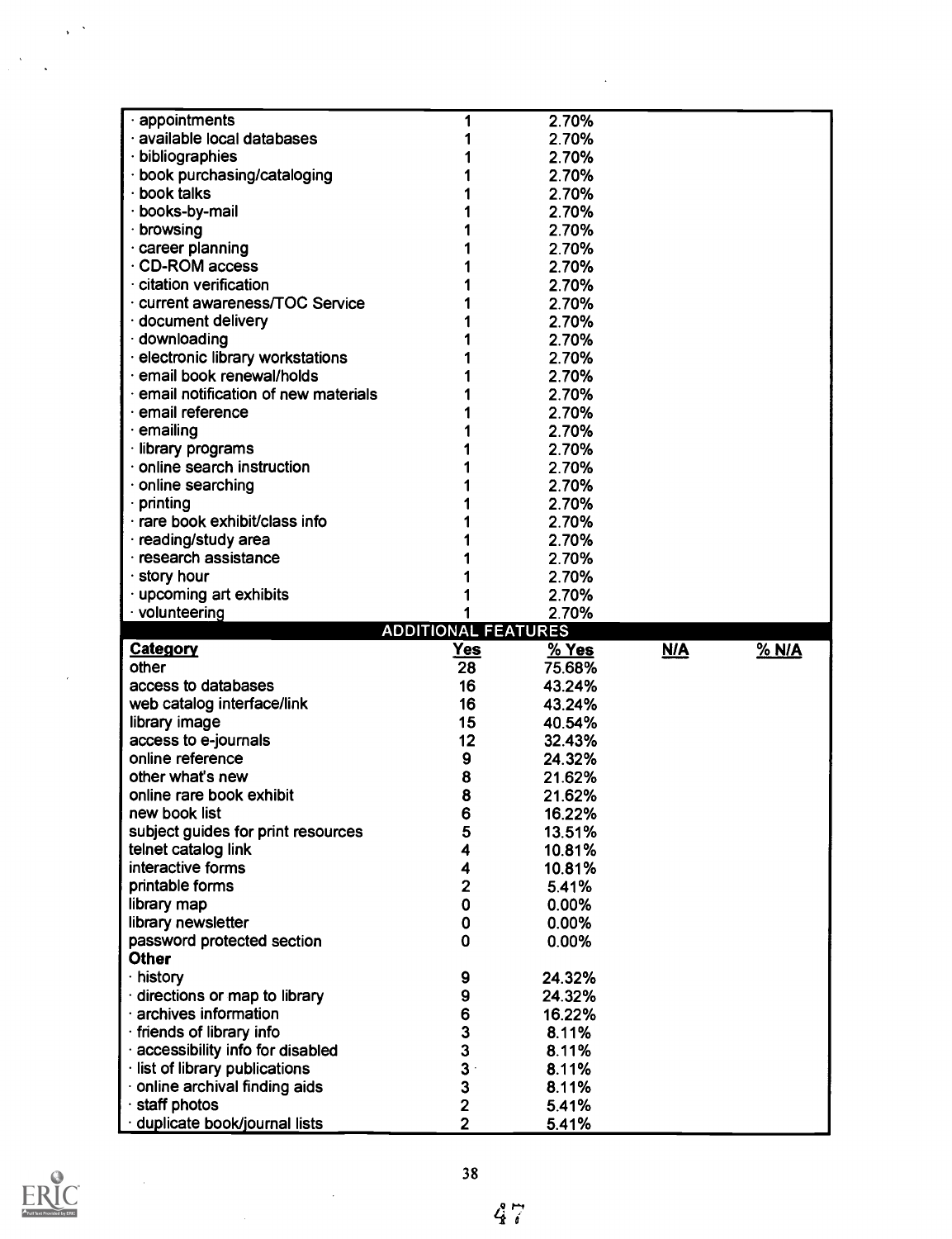| · journal holdings list                    | $\overline{2}$ | 5.41%  |  |
|--------------------------------------------|----------------|--------|--|
| link to internet search engines            | $\mathbf{2}$   | 5.41%  |  |
| online catalog search tips                 | $\overline{2}$ | 5.41%  |  |
| staff bios                                 |                | 2.70%  |  |
| · list of faculty publications             |                | 2.70%  |  |
| library advisory committee info            |                | 2.70%  |  |
| partnerships w/ other libraries            |                | 2.70%  |  |
| online index for honors papers             |                | 2.70%  |  |
| book sale info                             |                | 2.70%  |  |
| · library donors list                      |                | 2.70%  |  |
| $\cdot$ FAQ                                |                | 2.70%  |  |
| internet tutorials                         |                | 2.70%  |  |
| favorite reference Q&A                     |                | 2.70%  |  |
| website credits                            |                | 2.70%  |  |
| $\cdot$ info database maintenance          |                | 2.70%  |  |
| info on card and online catalog            |                | 2.70%  |  |
| info on classification scheme              |                | 2.70%  |  |
| · journal exchange info                    |                | 2.70%  |  |
| · volunteer list                           |                | 2.70%  |  |
| · info on library endowment fund           |                | 2.70%  |  |
| purchase recommendation info               |                | 2.70%  |  |
| <b>Other What's New</b>                    |                |        |  |
| $\cdot$ link to parent org news/what's new | 5              | 13.51% |  |
| · info on closing/construction             | $\overline{2}$ | 5.41%  |  |
| $\cdot$ new catalog entries                |                | 2.70%  |  |
| <b>Printable Forms</b>                     |                |        |  |
| publications order form                    |                | 2.70%  |  |
| · reserves                                 |                | 2.70%  |  |
| <b>Interactive Forms</b>                   |                |        |  |
| · reference                                | 3              | 8.11%  |  |
| materials request                          |                | 2.70%  |  |
| email                                      |                | 2.70%  |  |



 $\frac{1}{2}$ 

 $\sim$   $^{\circ}$ 

 $\mathcal{L}^{\text{max}}_{\text{max}}$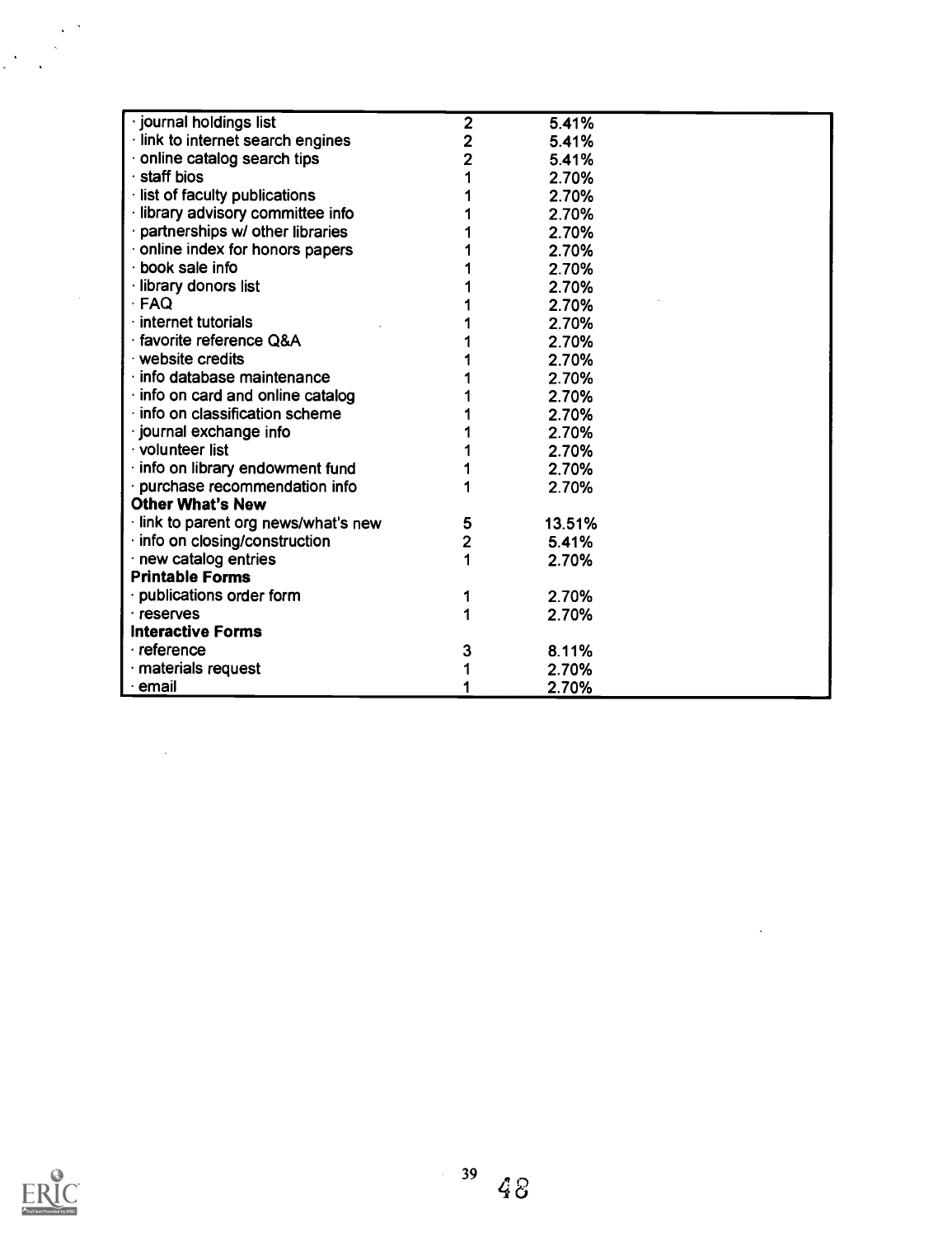### Table 2. Academic Libraries

| <b>BACKGROUND INFORMATION</b>                                          |            |                  |            |                   |  |  |
|------------------------------------------------------------------------|------------|------------------|------------|-------------------|--|--|
| <b>Total Libraries: 10</b>                                             |            |                  |            |                   |  |  |
| Page Count: minimum=1 maximum=209 range=208 mean=30.30 mode=2 median=6 |            |                  |            |                   |  |  |
| <b>Category</b>                                                        |            | <b>Frequency</b> |            | <b>Percentage</b> |  |  |
| multiple user groups indicated                                         |            | 7                |            | 70.00%            |  |  |
| collection size indicated                                              |            | 6                |            | 60.00%            |  |  |
| rare book collection                                                   |            | 3                |            | 30.00%            |  |  |
| AUTHORITY/CURRENCY/ACCURACY                                            |            |                  |            |                   |  |  |
| <b>Category</b>                                                        | <u>Yes</u> | % Yes            | <u>N/A</u> | <b>% N/A</b>      |  |  |
| link to parent organization                                            | 10         | 100.00%          |            |                   |  |  |
| author identified                                                      | 9          | 90.00%           |            |                   |  |  |
| correct spelling                                                       | 8          | 80.00%           |            |                   |  |  |
| update indicated                                                       | 8          | 80.00%           |            |                   |  |  |
| email link                                                             | 6          | 60.00%           |            |                   |  |  |
| copyright notice                                                       | 5          | 50.00%           |            |                   |  |  |
| external links functioning                                             | 5          | 50.00%           |            |                   |  |  |
| average % Yes for all categories = 72.86%                              |            |                  |            |                   |  |  |
| $\cdot$ updated in last 6 months                                       | 4          | 40.00%           |            |                   |  |  |
| · updated in last year                                                 | 2          | 20.00%           |            |                   |  |  |
| · updated in last month                                                |            | 10.00%           |            |                   |  |  |
| updated over 1 year ago                                                |            | 10.00%           |            |                   |  |  |
| updated in last week                                                   | 0          | 0.00%            |            |                   |  |  |
| FEATURES TO PROMOTE INDEXING BY SEARCH ENGINES                         |            |                  |            |                   |  |  |
| Category                                                               | <u>Yes</u> | % Yes            | <u>N/A</u> | %N/A              |  |  |
| descriptive <title> tags</title>                                       | 10         | 100.00%          |            |                   |  |  |
| metadata                                                               | 2          | 20.00%           |            |                   |  |  |
| average % Yes for all categories = $60.00\%$                           |            |                  |            |                   |  |  |
| NAVIGATION/FUNCTIONALITY                                               |            |                  |            |                   |  |  |
| <b>Category</b>                                                        | <u>Yes</u> | % Yes            | <b>N/A</b> | % N/A             |  |  |
| index page/ TOC                                                        | 8          | 80.00%           |            |                   |  |  |
| navigational links each page *                                         | 7          | 70.00%           |            |                   |  |  |
| link to library home each page *                                       | 6          | 66.67%           | 1          | 10.00%            |  |  |
| internal links functioning *                                           | 6          | 60.00%           |            |                   |  |  |
| internal search engine                                                 |            | 10.00%           |            |                   |  |  |
| help option                                                            | 0          | 0.00%            |            |                   |  |  |
| guided tour                                                            | 0          | 0.00%            |            |                   |  |  |
| site map                                                               | 0          | 0.00%            |            |                   |  |  |
| average % Yes for all * categories = 65.56%                            |            |                  |            |                   |  |  |
| <b>ORGANIZATION/FORMAT</b>                                             |            |                  |            |                   |  |  |
| Category                                                               | Yes        | % Yes            | <u>N/A</u> | % N/A             |  |  |
| library name/logo each page<br>use of lists                            | 8<br>7     | 80.00%<br>70.00% |            |                   |  |  |
| consistent style                                                       | 6          | 60.00%           |            |                   |  |  |
| descriptive <heading> tags</heading>                                   | 6          | 60.00%           |            |                   |  |  |
| average % Yes for all categories = 67.50%                              |            |                  |            |                   |  |  |



×,

 $\frac{1}{4}$   $\frac{8}{2}$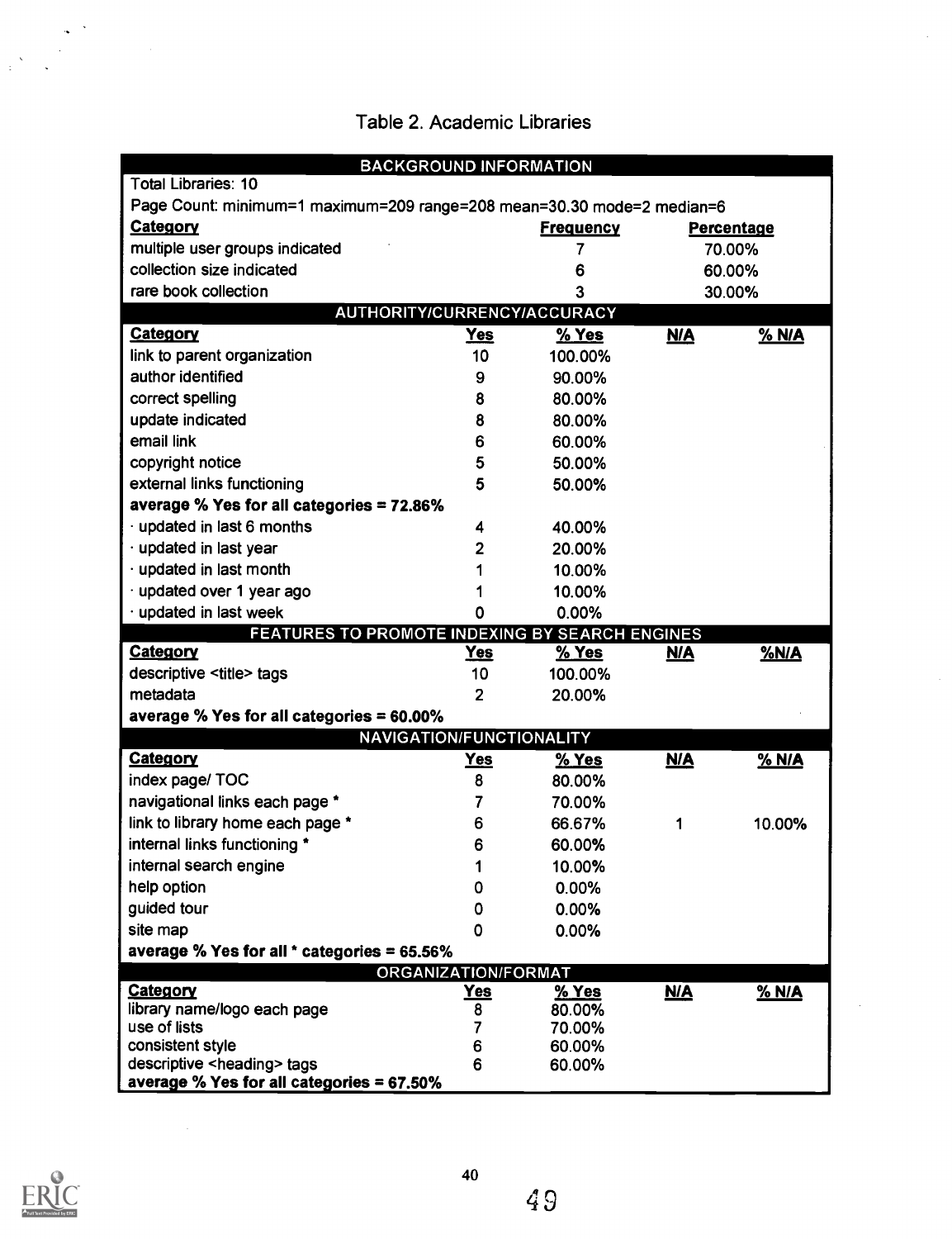| <b>ACCESS FOR DIFFERENT USER GROUPS</b>      |                  |         |            |              |
|----------------------------------------------|------------------|---------|------------|--------------|
| <b>Category</b>                              | <u>Yes</u>       | % Yes   | <u>N/A</u> | $%$ N/A      |
| audio for vision impaired                    | 0                | 0.00%   |            |              |
| multi language option                        | 0                | 0.00%   |            |              |
| subject guides for different user groups     | 0                | 0.00%   | 3          | 30.00%       |
| average % Yes for all categories = 0.00%     |                  |         |            |              |
| <b>ACCESS FOR DIFFERENT BROWSERS/SYSTEMS</b> |                  |         |            |              |
| Category                                     | <b>Yes</b>       | $%$ Yes | <u>N/A</u> | % N/A        |
| functional in Internet Explorer *            | 10               | 100.00% |            |              |
| tables                                       | 9                | 90.00%  |            |              |
| navigational graphics                        | 9                | 90.00%  |            |              |
| <alt> tags for navigational graphics *</alt> | 8                | 88.89%  | 1          | 10.00%       |
| functional in Netscape *                     | 8                | 80.00%  |            |              |
| no-frames option *                           |                  | 50.00%  | 8          | 80.00%       |
| frames                                       | 2                | 20.00%  |            |              |
| text-only option *                           | Ω                | 0.00%   |            |              |
| average % Yes for all * categories = 63.78%  |                  |         |            |              |
| <b>BASIC LIBRARY INFORMATION</b>             |                  |         |            |              |
| <b>Category</b>                              | <u>Yes</u>       | $%$ Yes | M/A        | <b>% N/A</b> |
| collection description *                     | $\boldsymbol{9}$ | 90.00%  |            |              |
| contact info *                               | 9                | 90.00%  |            |              |
| address                                      | 9                | 90.00%  |            |              |
| phone                                        | 9                | 90.00%  |            |              |
| email                                        | 7                | 70.00%  |            |              |
| · fax                                        | 6                | 60.00%  |            |              |
| hours *                                      | 8                | 80.00%  |            |              |
| services and policies *                      | 8                | 80.00%  |            |              |
| user groups indicated *                      | 7                | 70.00%  |            |              |
| staff *                                      | 7                | 70.00%  |            |              |
| email link *                                 | 7                | 70.00%  |            |              |
| link list/SG for internet resources *        | 6                | 60.00%  |            |              |
| · annotations for internet resources         | 3                | 50.00%  | 4          | 40.00%       |
| · IR classification explained                | 0                | 0.00%   | 4          | 40.00%       |
| URL <sup>*</sup>                             |                  | 40.00%  |            |              |
| mission statement *                          |                  | 10.00%  |            |              |
| average % Yes for all * categories = 66.00%  |                  |         |            |              |
| <b>Services &amp; Policies</b>               |                  |         |            |              |
| circulation                                  |                  | 80.00%  |            |              |
| access to collection                         | 8                |         |            |              |
|                                              | 3                | 30.00%  |            |              |
| photocopies                                  | 3                | 30.00%  |            |              |
| · bibliographic instruction                  | 2                | 20.00%  |            |              |
| · food & drink policies                      | 2                | 20.00%  |            |              |
| interlibrary loan                            | 2                | 20.00%  |            |              |
| reference                                    | 2                | 20.00%  |            |              |
| appointments                                 |                  | 10.00%  |            |              |
| · available A-V equipment                    |                  | 10.00%  |            |              |
| current awareness/TOC Service                |                  | 10.00%  |            |              |



 $\frac{1}{2}$ 

 $\ddot{\phantom{a}}$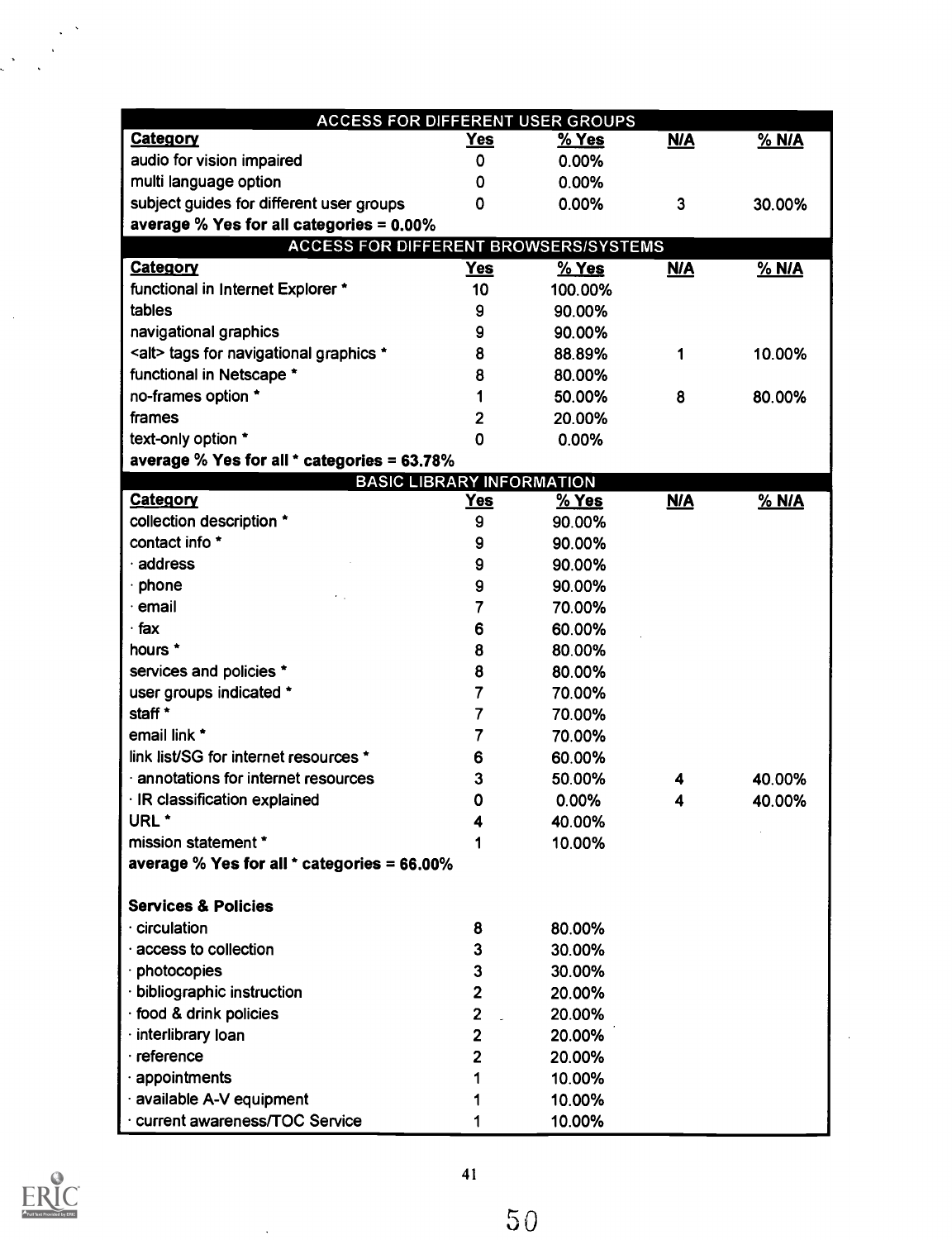| document delivery                  | 1                          | 10.00% |            |         |  |
|------------------------------------|----------------------------|--------|------------|---------|--|
| · downloading                      |                            | 10.00% |            |         |  |
| · electronic library workstations  |                            | 10.00% |            |         |  |
| email book renewal/holds           |                            | 10.00% |            |         |  |
| emailing                           |                            | 10.00% |            |         |  |
| fees/fines                         |                            | 10.00% |            |         |  |
| printing                           |                            | 10.00% |            |         |  |
| · reading/study area               |                            | 10.00% |            |         |  |
|                                    | <b>ADDITIONAL FEATURES</b> |        |            |         |  |
| Category                           | <b>Yes</b>                 | % Yes  | <b>N/A</b> | $%$ N/A |  |
| access to databases                | 9                          | 90.00% |            |         |  |
| web catalog interface/link         | 8                          | 80.00% |            |         |  |
| other                              | 8                          | 80.00% |            |         |  |
| access to e-journals               | 7                          | 70.00% |            |         |  |
| library image                      | 3                          | 30.00% |            |         |  |
| online reference                   | 3                          | 30.00% |            |         |  |
| telnet catalog link                | 3                          | 30.00% |            |         |  |
| other what's new                   | 3                          | 30.00% |            |         |  |
| online rare book exhibit           | 2                          | 20.00% |            |         |  |
| printable forms                    | 2                          | 20.00% |            |         |  |
| subject guides for print resources | 1                          | 10.00% |            |         |  |
| new book list                      |                            | 10.00% |            |         |  |
| library map                        | 0                          | 0.00%  |            |         |  |
| library newsletter                 | 0                          | 0.00%  |            |         |  |
| interactive forms                  | 0                          | 0.00%  |            |         |  |
| password protected section         | 0                          | 0.00%  |            |         |  |
| <b>Other</b>                       |                            |        |            |         |  |
| directions or map to library       | 4                          | 40.00% |            |         |  |
| history                            | 2                          | 20.00% |            |         |  |
| friends of library info            | 2                          | 20.00% |            |         |  |
| archives information               | 2                          | 20.00% |            |         |  |
| online archival finding aids       | 2                          | 20.00% |            |         |  |
| duplicate book/journal lists       | 1                          | 10.00% |            |         |  |
| accessibility info for disabled    |                            | 10.00% |            |         |  |
| list of library publications       |                            | 10.00% |            |         |  |
| list of faculty publications       |                            | 10.00% |            |         |  |
| online index for honors papers     |                            | 10.00% |            |         |  |
| info on library endowment fund     |                            | 10.00% |            |         |  |
| purchase recommendation info       |                            | 10.00% |            |         |  |
| online catalog search tips         |                            | 10.00% |            |         |  |
| <b>Other What's New</b>            |                            |        |            |         |  |
| link to parent org news/what's new |                            | 10.00% |            |         |  |
| info on closing/construction       |                            | 10.00% |            |         |  |
| new catalog entries                |                            | 10.00% |            |         |  |
| <b>Printable Forms</b>             |                            |        |            |         |  |
| publications order form            | 1                          | 10.00% |            |         |  |
| reserves                           | 1                          | 10.00% |            |         |  |



51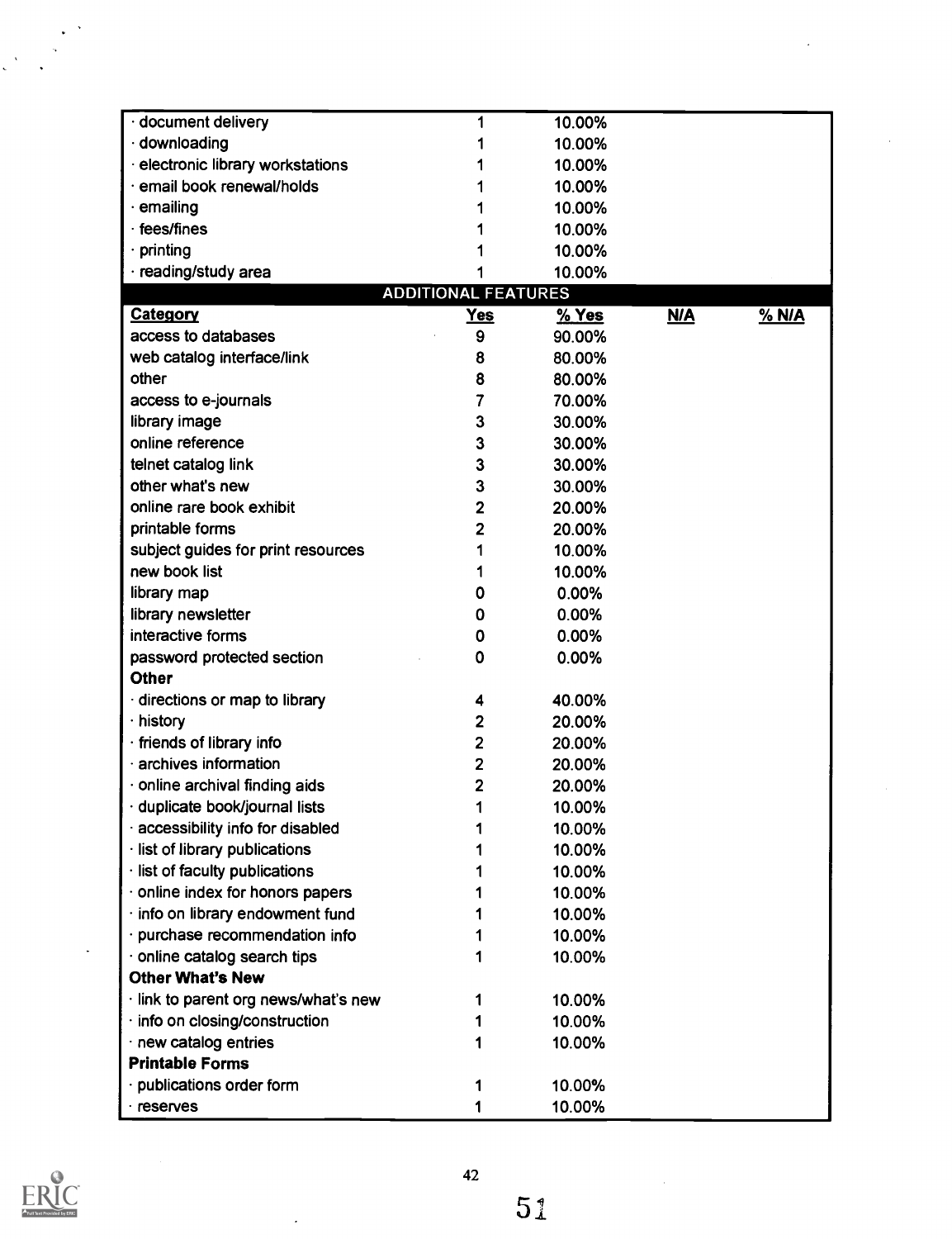#### Table 3. Arboretum Libraries

 $\mathcal{L}_{\text{max}}$ 

| <b>BACKGROUND INFORMATION</b>                                             |                            |                  |            |                   |  |  |
|---------------------------------------------------------------------------|----------------------------|------------------|------------|-------------------|--|--|
| <b>Total Libraries: 7</b>                                                 |                            |                  |            |                   |  |  |
| Page Count: minimum=1 maximum=209 range=208 mean=42.43 mode=n/a median=11 |                            |                  |            |                   |  |  |
| <b>Category</b>                                                           |                            | <b>Frequency</b> |            | <b>Percentage</b> |  |  |
| collection size indicated                                                 |                            | 6                |            | 85.71%            |  |  |
| rare book collection                                                      |                            | 6                |            | 85.71%            |  |  |
| multiple user groups indicated<br>AUTHORITY/CURRENCY/ACCURACY             |                            | 4                |            | 57.14%            |  |  |
| Category                                                                  | <b>Yes</b>                 | % Yes            | <b>N/A</b> | $%$ N/A           |  |  |
| link to parent organization                                               | 7                          | 100.00%          |            |                   |  |  |
| author identified                                                         | 5                          | 71.43%           |            |                   |  |  |
| correct spelling                                                          | 5                          | 71.43%           |            |                   |  |  |
| external links functioning                                                |                            |                  |            |                   |  |  |
|                                                                           | 3                          | 50.00%           | 1          | 14.29%            |  |  |
| email link                                                                | 3                          | 42.86%           |            |                   |  |  |
| update indicated                                                          | 3                          | 42.86%           |            |                   |  |  |
| copyright notice                                                          | $\overline{2}$             | 28.57%           |            |                   |  |  |
| average % Yes for all categories = 58.16%                                 |                            |                  |            |                   |  |  |
| · updated in last month                                                   | 2                          | 28.57%           |            |                   |  |  |
| · updated in last year                                                    | 1                          | 14.29%           |            |                   |  |  |
| updated in last week                                                      | 0                          | 0.00%            |            |                   |  |  |
| updated in last 6 months                                                  | 0                          | 0.00%            |            |                   |  |  |
| updated over 1 year ago                                                   | 0                          | 0.00%            |            |                   |  |  |
| FEATURES TO PROMOTE INDEXING BY SEARCH ENGINES                            |                            |                  |            |                   |  |  |
| <b>Category</b>                                                           | <u>Yes</u>                 | $%$ Yes          | M/A        | <b>%N/A</b>       |  |  |
| descriptive <title> tags</title>                                          | $\overline{7}$             | 100.00%          |            |                   |  |  |
| metadata                                                                  | 3                          | 42.86%           |            |                   |  |  |
| average % Yes for all categories = 71.43%                                 |                            |                  |            |                   |  |  |
|                                                                           | NAVIGATION/FUNCTIONALITY   |                  |            |                   |  |  |
| Category                                                                  | Yes                        | % Yes            | M/A        | $%$ N/A           |  |  |
| navigational links each page *                                            | 5                          | 71.43%           |            |                   |  |  |
| link to library home each page *                                          | 4                          | 66.67%           | 1          | 14.29%            |  |  |
| internal links functioning *                                              |                            | 57.14%           |            |                   |  |  |
| index page/ TOC                                                           |                            | 57.14%           |            |                   |  |  |
| internal search engine<br>help option                                     | 0                          | 0.00%            |            |                   |  |  |
| guided tour                                                               | Ω                          | 0.00%<br>0.00%   |            |                   |  |  |
| site map                                                                  | 0                          | 0.00%            |            |                   |  |  |
| average % Yes for all * categories = 65.08%                               |                            |                  |            |                   |  |  |
|                                                                           | <b>ORGANIZATION/FORMAT</b> |                  |            |                   |  |  |
| Category                                                                  | <b>Yes</b>                 | % Yes            | <b>N/A</b> | % N/A             |  |  |
| use of lists                                                              | 5                          | 71.43%           |            |                   |  |  |
| library name/logo each page                                               |                            | 57.14%           |            |                   |  |  |
| consistent style                                                          | 3                          | 42.86%           |            |                   |  |  |
| descriptive <heading> tags</heading>                                      | 3                          | 42.86%           |            |                   |  |  |
| average % Yes for all categories = 53.57%                                 |                            |                  |            |                   |  |  |
| <b>ACCESS FOR DIFFERENT USER GROUPS</b><br><b>Category</b>                | <u>Yes</u>                 | $%$ Yes          | <u>N/A</u> | % N/A             |  |  |
| audio for vision impaired                                                 | 0                          | 0.00%            |            |                   |  |  |
| multi language option                                                     | 0                          | 0.00%            |            |                   |  |  |
| subject guides for different user groups                                  | $\mathbf 0$                | 0.00%            | 3          | 42.86%%           |  |  |



 $\ddot{\phantom{a}}$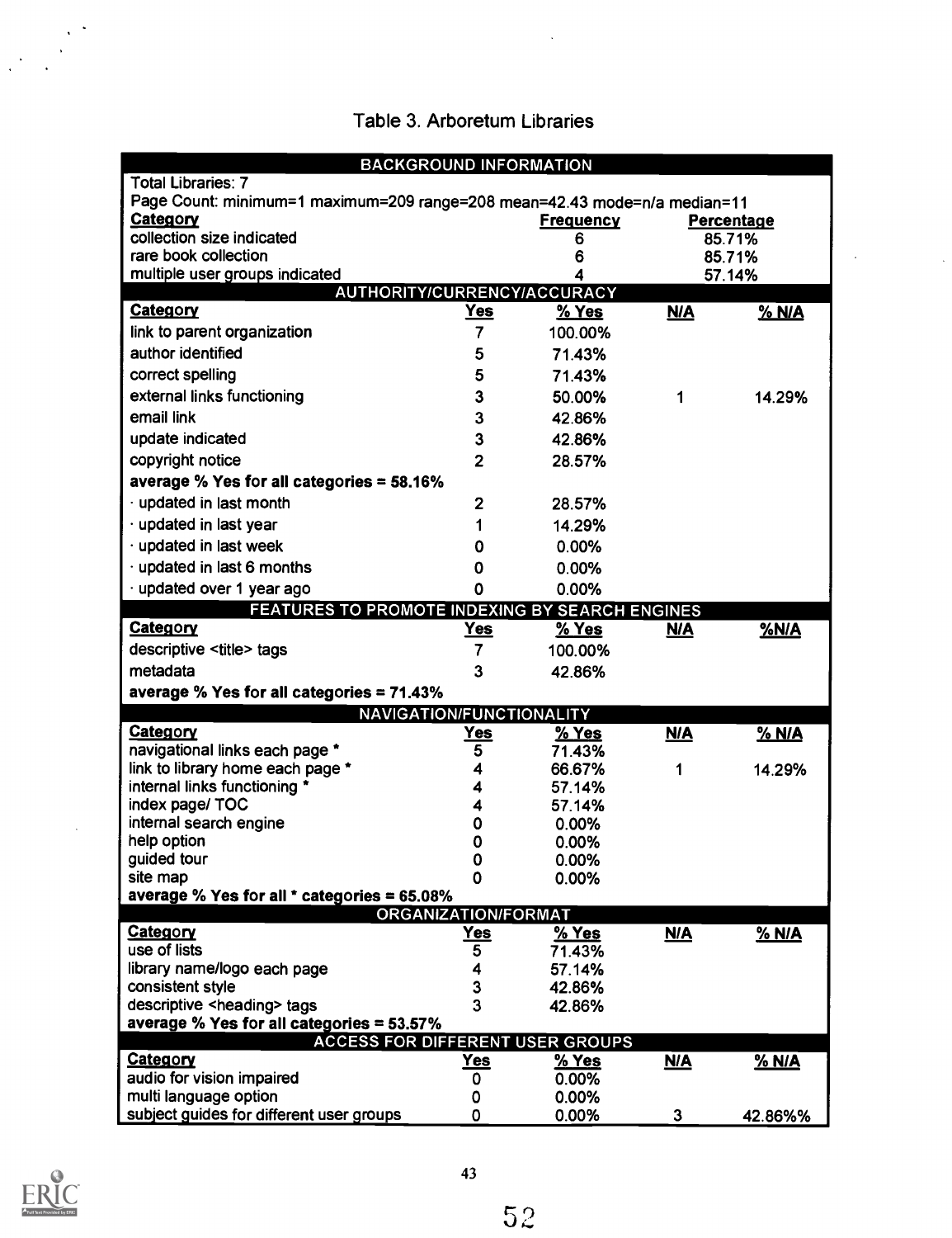| average % Yes for all categories = 0.00%    |                            |              |            |              |  |  |  |
|---------------------------------------------|----------------------------|--------------|------------|--------------|--|--|--|
| ACCESS FOR DIFFERENT BROWSERS/SYSTEMS       |                            |              |            |              |  |  |  |
| <b>Category</b>                             | Yes                        | $%$ Yes      | <u>N/A</u> | <u>% N/A</u> |  |  |  |
| <alt> tags for navigational graphics*</alt> | 6                          | 100.00%      | 1          | 14.29%       |  |  |  |
| functional in Internet Explorer*            | 7                          | 100.00%      |            |              |  |  |  |
| navigational graphics                       | 6                          | 85.71%       |            |              |  |  |  |
| functional in Netscape*                     | 6                          | 85.71%       |            |              |  |  |  |
| tables                                      | 4                          | 57.14%       |            |              |  |  |  |
| no-frames option*                           | 1                          | 50.00%       | 5          | 71.43%       |  |  |  |
| frames                                      | 2                          | 28.57%       |            |              |  |  |  |
| text-only option*                           | 0                          | 0.00%        |            |              |  |  |  |
| average % Yes for all * categories = 67.14% |                            |              |            |              |  |  |  |
| <b>BASIC LIBRARY INFORMATION</b>            |                            |              |            |              |  |  |  |
| <b>Category</b>                             | <u>Yes</u>                 | <u>% Yes</u> | <b>N/A</b> | % N/A        |  |  |  |
| collection description *                    | 7                          | 100.00%      |            |              |  |  |  |
| hours *                                     | 7                          | 100.00%      |            |              |  |  |  |
| contact info *                              | 7                          | 100.00%      |            |              |  |  |  |
| $\cdot$ phone                               | 6                          | 85.71%       |            |              |  |  |  |
| · email                                     | 6                          | 85.71%       |            |              |  |  |  |
| $\cdot$ address                             | 5                          | 71.43%       |            |              |  |  |  |
| · fax                                       | 4                          | 57.14%       |            |              |  |  |  |
| services and policies *                     | 7                          | 100.00%      |            |              |  |  |  |
| email link *                                | 6                          | 85.71%       |            |              |  |  |  |
| user groups indicated *                     | 5                          | 71.43%       |            |              |  |  |  |
| staff *                                     | $\overline{\mathbf{4}}$    | 57.14%       |            |              |  |  |  |
| link list/SG for internet resources *       | $\overline{\mathbf{2}}$    | 28.57%       |            |              |  |  |  |
| $\cdot$ annotations for internet resources  | $\overline{2}$             | 28.57%       | 5          | 71.43%       |  |  |  |
| · IR classification explained               | $\mathbf 0$                | 0.00%        | 5          | 71.43%       |  |  |  |
| URL <sup>*</sup>                            | 1                          | 14.29%       |            |              |  |  |  |
| mission statement *                         | 0                          | 0.00%        |            |              |  |  |  |
| average % Yes for all * categories = 65.71% |                            |              |            |              |  |  |  |
|                                             |                            |              |            |              |  |  |  |
| <b>Services &amp; Policies</b>              |                            |              |            |              |  |  |  |
| $\cdot$ circulation                         | 6                          | 85.71%       |            |              |  |  |  |
| photocopies                                 | 3                          | 42.86%       |            |              |  |  |  |
| access to collection                        | $\overline{2}$             | 28.57%       |            |              |  |  |  |
| $\cdot$ reference                           | $\overline{2}$             | 28.57%       |            |              |  |  |  |
| story hour                                  | 1                          | 14.29%       |            |              |  |  |  |
| appointments                                | 1                          | 14.29%       |            |              |  |  |  |
| · available A-V equipment                   | 1                          | 14.29%       |            |              |  |  |  |
| · bibliographies                            |                            | 14.29%       |            |              |  |  |  |
| $\cdot$ donations                           |                            | 14.29%       |            |              |  |  |  |
| email reference                             |                            | 14.29%       |            |              |  |  |  |
| · fees/fines                                |                            | 14.29%       |            |              |  |  |  |
| · food & drink policies                     |                            | 14.29%       |            |              |  |  |  |
| · interlibrary loan                         |                            | 14.29%       |            |              |  |  |  |
| · rare book exhibit/class info              |                            | 14.29%       |            |              |  |  |  |
| $\cdot$ upcoming art exhibits               |                            | 14.29%       |            |              |  |  |  |
| · volunteering                              |                            | 14.29%       |            |              |  |  |  |
|                                             | <b>ADDITIONAL FEATURES</b> |              |            |              |  |  |  |
| <b>Category</b>                             | <b>Yes</b>                 | <u>% Yes</u> | <b>N/A</b> | % N/A        |  |  |  |
| other                                       | 5                          | 71.43%       |            |              |  |  |  |
| access to databases                         | 4                          | 57.14%       |            |              |  |  |  |
| library image                               | 3                          | 42.86%       |            |              |  |  |  |
| web catalog interface/link                  | 3                          | 42.86%       |            |              |  |  |  |
| online reference                            |                            | 28.57%       |            |              |  |  |  |



 $\mathbb{R}^2$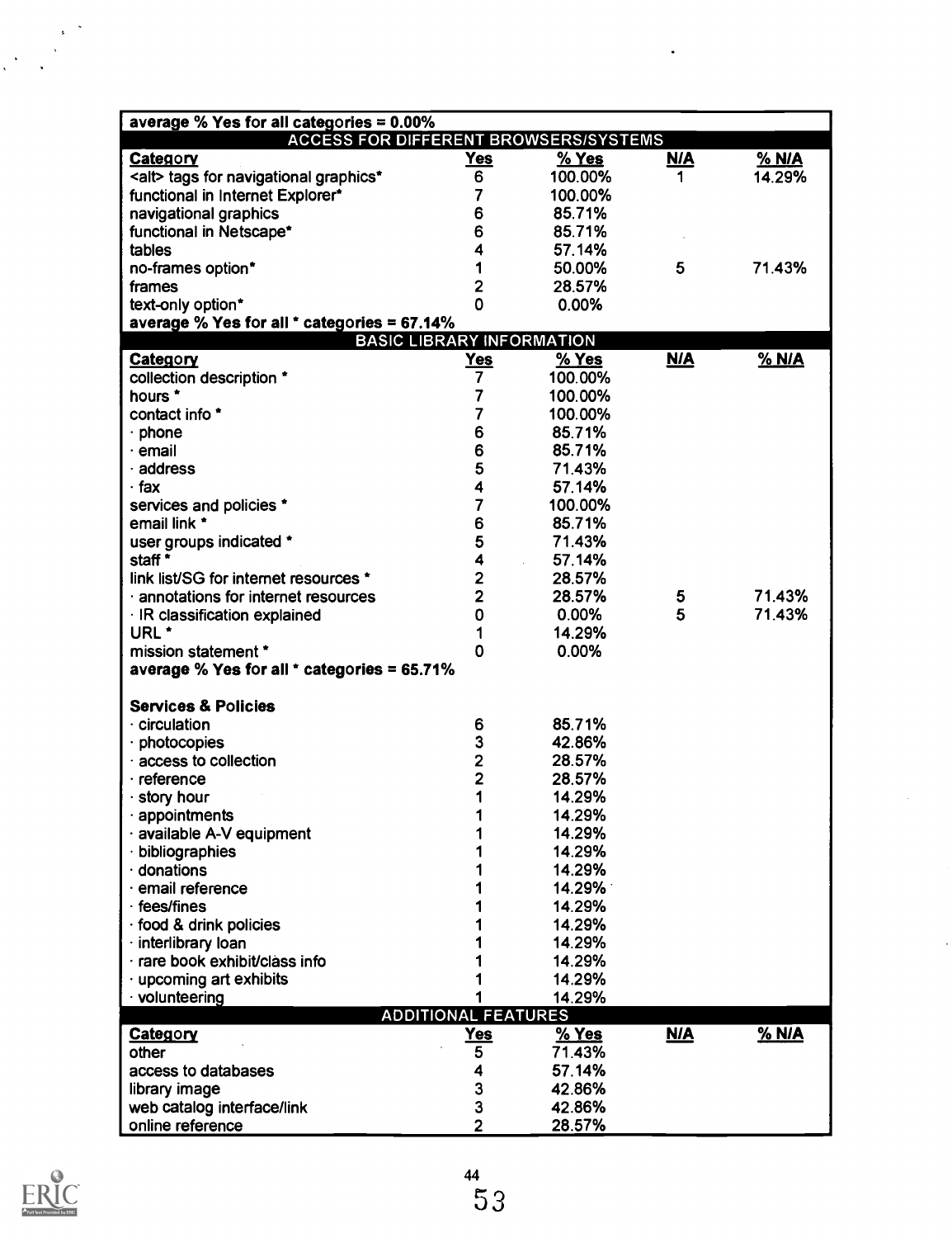| access to e-journals                 | 2 | 28.57%   |  |
|--------------------------------------|---|----------|--|
| online rare book exhibit             |   | 28.57%   |  |
| subject guides for print resources   |   | 14.29%   |  |
| telnet catalog link                  |   | 14.29%   |  |
| other what's new                     |   | 14.29%   |  |
| printable forms                      |   | 14.29%   |  |
| library map                          |   | $0.00\%$ |  |
| library newsletter                   |   | 0.00%    |  |
| new book list                        | 0 | $0.00\%$ |  |
| interactive forms                    | 0 | 0.00%    |  |
| password protected section           | 0 | 0.00%    |  |
| Other                                |   |          |  |
| $\cdot$ history                      | 4 | 57.14%   |  |
| $\cdot$ directions or map to library | 2 | 28.57%   |  |
| · friends of library info            | 2 | 28.57%   |  |
| $\cdot$ archives information         | 2 | 28.57%   |  |
| $\cdot$ online archival finding aids |   | 28.57%   |  |
| $\cdot$ staff photos                 |   | 14.29%   |  |
| · list of library publications       |   | 14.29%   |  |
| online catalog search tips           |   | 14.29%   |  |
| <b>Other What's New</b>              |   |          |  |
| · info on closing/construction       |   | 14.29%   |  |
| <b>Printable Forms</b>               |   |          |  |
| $\cdot$ publications order form      |   | 14.29%   |  |



 $\mathcal{L}^{\mathcal{L}}$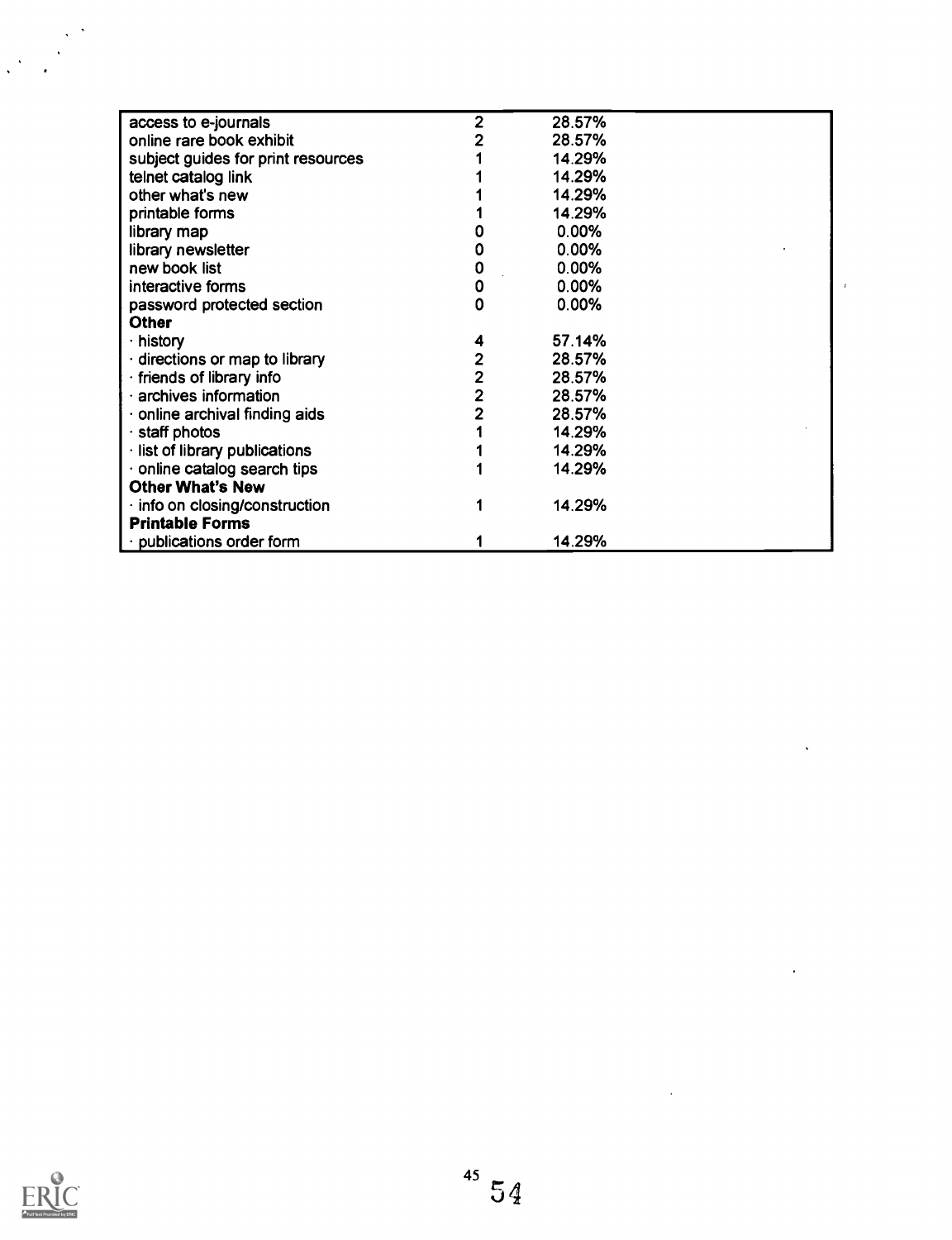### Table 4. Botanical Garden Libraries

 $\ddot{\phantom{0}}$ 

|                                                                  | <b>BACKGROUND INFORMATION</b> |                  |            |                   |
|------------------------------------------------------------------|-------------------------------|------------------|------------|-------------------|
| <b>Total Libraries: 11</b>                                       |                               |                  |            |                   |
| Page Count: minimum=1 maximum=16 range=15 mean=5 mode=1 median=1 |                               |                  |            |                   |
| <b>Category</b>                                                  |                               | <b>Frequency</b> |            | <b>Percentage</b> |
| collection size indicated                                        |                               | 9                |            | 81.82%            |
| rare book collection                                             |                               | 8                |            | 72.73%            |
| multiple user groups indicated<br>AUTHORITY/CURRENCY/ACCURACY    |                               | 5                |            | 45.45%            |
| Category                                                         | Yes                           | % Yes            | <b>N/A</b> | % N/A             |
| link to parent organization                                      | 10                            | 90.91%           |            |                   |
| author identified                                                |                               |                  |            |                   |
|                                                                  | 8                             | 72.73%           |            |                   |
| correct spelling                                                 | 8                             | 72.73%           |            |                   |
| copyright notice                                                 | 7                             | 63.64%           |            |                   |
| email link                                                       | 6                             | 54.55%           |            |                   |
| update indicated                                                 | 3                             | 27.27%           |            |                   |
| external links functioning                                       | 1                             | 20.00%           | 6          | 54.55%            |
| average % Yes for all categories = 57.40%                        |                               |                  |            |                   |
| · updated in last year                                           | 2                             | 18.18%           |            |                   |
| · updated over 1 year ago                                        |                               | 9.09%            |            |                   |
| updated in last week                                             | 0                             | 0.00%            |            |                   |
| updated in last month                                            | 0                             | 0.00%            |            |                   |
| updated in last 6 months                                         | ٥                             | 0.00%            |            |                   |
| FEATURES TO PROMOTE INDEXING BY SEARCH ENGINES                   |                               |                  |            |                   |
| Category                                                         | <u>Yes</u>                    | % Yes            | <u>N/A</u> | %N/A              |
| descriptive <title> tags</title>                                 | 8                             | 72.73%           |            |                   |
| metadata                                                         | 5                             | 45.45%           |            |                   |
|                                                                  |                               |                  |            |                   |
| average % Yes for all categories = 59.09%                        |                               |                  |            |                   |
|                                                                  | NAVIGATION/FUNCTIONALITY      | % Yes            | <b>N/A</b> | <u>% N/A</u>      |
| Category<br>internal links functioning *                         | <u>Yes</u><br>7               | 70.00%           | 1          | 9.09%             |
| link to library home each page *                                 | 3                             | 60.00%           | 6          | 54.55%            |
| navigational links each page *                                   | 6                             | 54.55%           |            |                   |
| index page/ TOC                                                  | 5                             | 45.45%           |            |                   |
| internal search engine                                           | 3                             | 27.27%           |            |                   |
| help option                                                      | 0                             | 0.00%            |            |                   |
| guided tour                                                      | Ω                             | 0.00%            |            |                   |
| site map                                                         | 0                             | 0.00%            |            |                   |
| average % Yes for all * categories = 61.52%                      |                               |                  |            |                   |
|                                                                  | <b>ORGANIZATION/FORMAT</b>    |                  |            |                   |
| Category                                                         | <u>Yes</u>                    | % Yes            | <u>N/A</u> | % N/A             |
| consistent style                                                 | 9                             | 81.82%           |            |                   |
| library name/logo each page                                      |                               | 63.64%           |            |                   |
| descriptive <heading> tags<br/>use of lists</heading>            | 4<br>$\overline{2}$           | 36.36%<br>18.18% |            |                   |
| average % Yes for all categories =50.00%                         |                               |                  |            |                   |
| <b>ACCESS FOR DIFFERENT USER GROUPS</b>                          |                               |                  |            |                   |
| Category                                                         | <u>Yes</u>                    | % Yes            | <b>N/A</b> | % N/A             |
| audio for vision impaired                                        | 0                             | 0.00%            |            |                   |
| multi language option                                            | 0                             | 0.00%            |            |                   |
| subject guides for different user groups                         | 0                             | 0.00%            | 6          | 54.55%            |



 $\bar{\beta}$ 

 $\mathcal{L}^{\mathcal{L}}$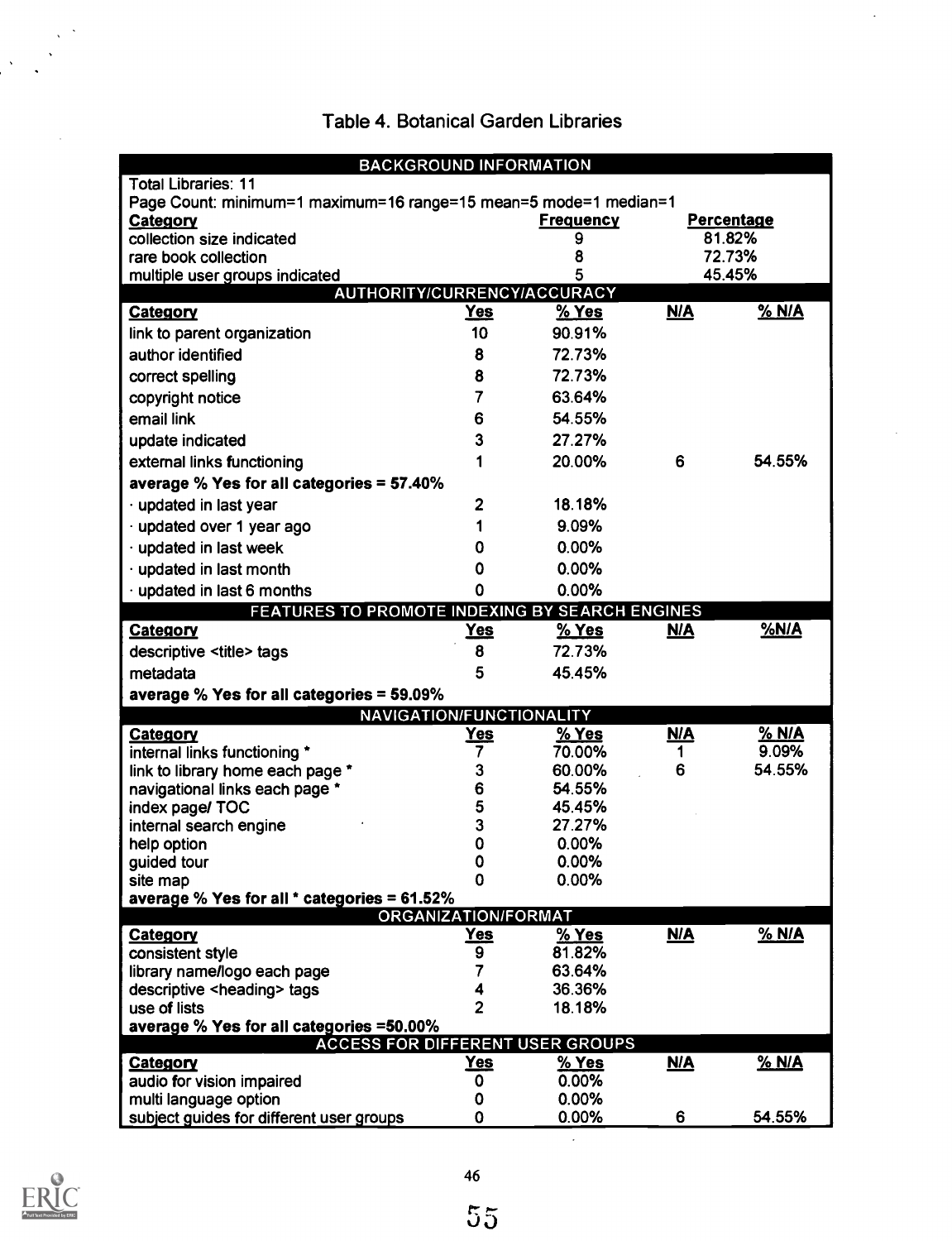| average % Yes for all categories =0.00%<br><b>ACCESS FOR DIFFERENT BROWSERS/SYSTEMS</b> |                                  |         |            |         |
|-----------------------------------------------------------------------------------------|----------------------------------|---------|------------|---------|
| <b>Category</b>                                                                         | <u>Yes</u>                       | % Yes   | <u>N/A</u> | % N/A   |
| functional in Internet Explorer*                                                        | 11                               | 100.00% |            |         |
| tables                                                                                  | 10                               | 90.91%  |            |         |
| functional in Netscape*                                                                 | 10                               | 90.91%  |            |         |
| navigational graphics                                                                   | 7                                | 63.64%  |            |         |
| <alt> tags for navigational graphics*</alt>                                             | 4                                | 57.14%  | 4          | 36.36%  |
| frames                                                                                  | 0                                | 0.00%   |            |         |
| text-only option*                                                                       | 0                                | 0.00%   |            |         |
| no-frames option                                                                        | ٥                                |         | 11         |         |
| average % Yes for all * categories = 62.01%                                             |                                  |         |            | 100.00% |
|                                                                                         | <b>BASIC LIBRARY INFORMATION</b> |         |            |         |
| Category                                                                                | <u>Yes</u>                       | % Yes   | <b>N/A</b> | % N/A   |
| collection description *                                                                | 10 <sub>1</sub>                  | 90.91%  |            |         |
| contact info *                                                                          | 10                               | 90.91%  |            |         |
| phone                                                                                   | 10                               | 90.91%  |            |         |
| $\cdot$ address                                                                         | 8                                | 72.73%  |            |         |
| · email                                                                                 | 6                                | 54.55%  |            |         |
| ∙ fax                                                                                   | 3                                | 27.27%  |            |         |
| hours *                                                                                 | 9                                | 81.82%  |            |         |
| user groups indicated *                                                                 | 6                                | 54.55%  |            |         |
| staff <sup>*</sup>                                                                      | 6                                | 54.55%  |            |         |
| email link *                                                                            | 6                                | 54.55%  |            |         |
| services and policies *                                                                 | 5                                | 45.45%  |            |         |
| link list/SG for internet resources *                                                   | 4                                | 36.36%  |            |         |
| · annotations for internet resources                                                    | 1                                | 25.00%  | 7          | 63.64%  |
| · IR classification explained                                                           | 0                                | 0.00%   | 7          | 63.64%  |
| URL <sup>*</sup>                                                                        | 1                                | 9.09%   |            |         |
| mission statement *                                                                     | ٥                                | 0.00%   |            |         |
| average % Yes for all $*$ categories = 51.82 %                                          |                                  |         |            |         |
|                                                                                         |                                  |         |            |         |
| <b>Services &amp; Policies</b>                                                          |                                  |         |            |         |
| $\cdot$ circulation                                                                     | 4                                | 36.36%  |            |         |
| photocopies                                                                             | 4                                | 36.36%  |            |         |
| interlibrary loan                                                                       | 3                                | 27.27%  |            |         |
| access to collection                                                                    | $\overline{2}$                   | 18.18%  |            |         |
| $\cdot$ reference                                                                       | 2                                | 18.18%  |            |         |
| available A-V equipment                                                                 | 1                                | 9.09%   |            |         |
| available local databases                                                               |                                  | 9.09%   |            |         |
| bibliographies                                                                          |                                  | 9.09%   |            |         |
| <b>CD-ROM</b> access                                                                    |                                  | 9.09%   |            |         |
| donations                                                                               |                                  | 9.09%   |            |         |
| fees/fines                                                                              |                                  | 9.09%   |            |         |
| online searching                                                                        |                                  | 9.09%   |            |         |
| story hour                                                                              |                                  | 9.09%   |            |         |
| upcoming art exhibits                                                                   |                                  | 9.09%   |            |         |
| · volunteering                                                                          |                                  | 9.09%   |            |         |
|                                                                                         | <b>ADDITIONAL FEATURES</b>       |         |            |         |
| Category                                                                                | Yes                              | % Yes   | <b>N/A</b> | % N/A   |
| other                                                                                   | 8                                | 72.73%  |            |         |
| library image                                                                           | 5                                | 45.45%  |            |         |
| access to databases                                                                     | 4                                | 36.36%  |            |         |
| web catalog interface/link                                                              | 3                                | 27.27%  |            |         |
| online rare book exhibit                                                                | 3                                | 27.27%  |            |         |
| online reference                                                                        | $\overline{2}$                   | 18.18%  |            |         |

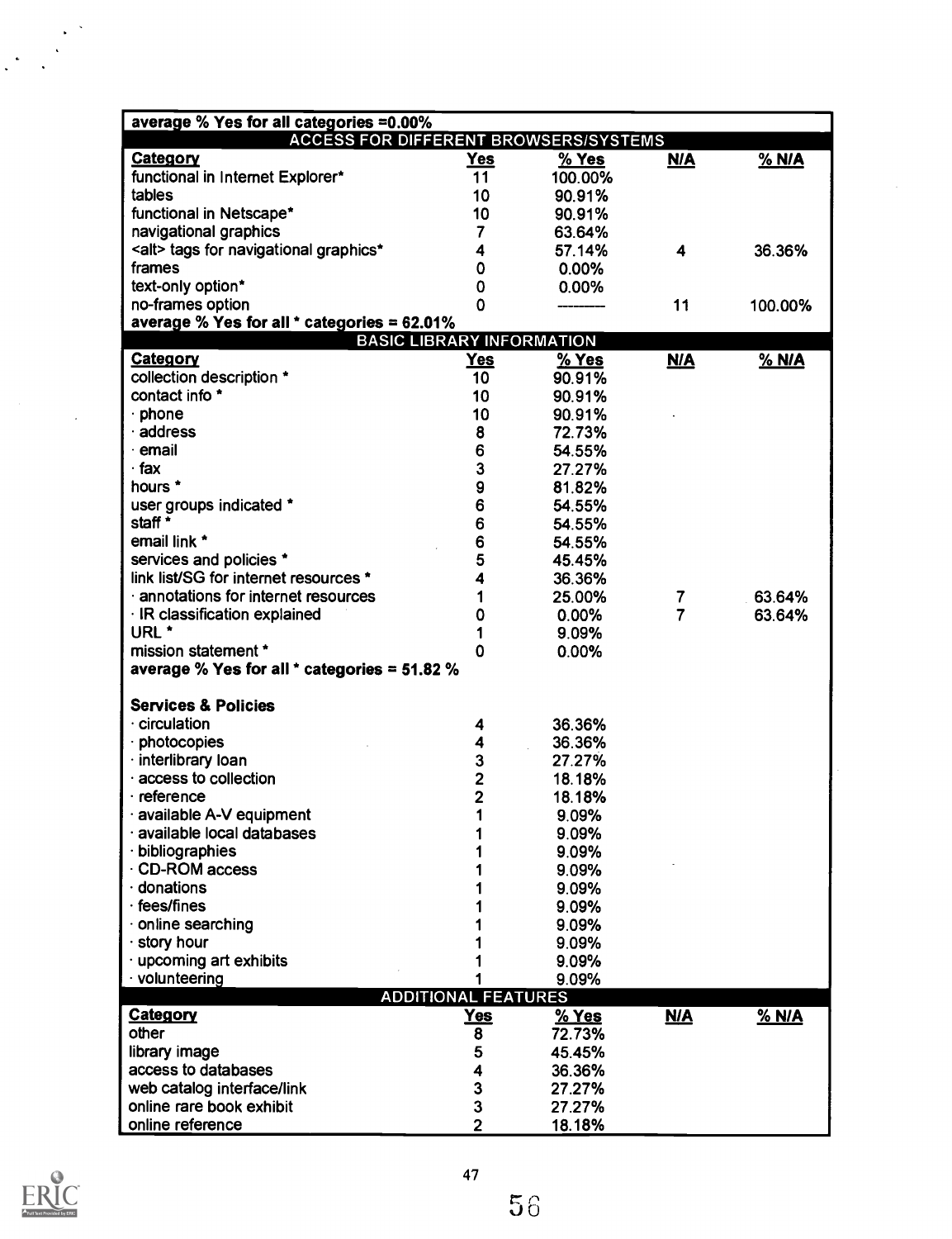| subject guides for print resources    |   | 9.09%  |  |
|---------------------------------------|---|--------|--|
| access to e-journals                  |   | 9.09%  |  |
| telnet catalog link                   |   | 9.09%  |  |
| other what's new                      |   | 9.09%  |  |
| library map                           |   | 0.00%  |  |
| library newsletter                    |   | 0.00%  |  |
| new book list                         |   | 0.00%  |  |
| printable forms                       | 0 | 0.00%  |  |
| interactive forms                     | 0 | 0.00%  |  |
| password protected section            | n | 0.00%  |  |
| <b>Other</b>                          |   |        |  |
| $\cdot$ history                       | 4 | 36.36% |  |
| archives information                  |   | 27.27% |  |
| $\cdot$ online archival finding aids  |   | 9.09%  |  |
| $\cdot$ directions or map to library  |   | 9.09%  |  |
| · staff photos                        |   | 9.09%  |  |
| · duplicate book/journal lists        |   | 9.09%  |  |
| · list of library publications        |   | 9.09%  |  |
| · book sale info                      |   | 9.09%  |  |
| · library donors list                 |   | 9.09%  |  |
| info on card and online catalog       |   | 9.09%  |  |
| $\cdot$ info on classification scheme |   | 9.09%  |  |
| · journal exchange info               |   | 9.09%  |  |
| $\cdot$ volunteer list                |   | 9.09%  |  |
| online catalog search tips            |   | 9.09%  |  |
| <b>Other What's New</b>               |   |        |  |
| · link to parent org news/what's new  |   | 9.09%  |  |

 $\mathcal{L}^{\text{max}}_{\text{max}}$  ,  $\mathcal{L}^{\text{max}}_{\text{max}}$ 

 $\hat{\mathcal{A}}$ 



Ċ,

 $\hat{\boldsymbol{\beta}}$ 

 $\label{eq:2.1} \frac{1}{\sqrt{2\pi}}\sum_{i=1}^n\frac{1}{\sqrt{2\pi}}\sum_{i=1}^n\frac{1}{\sqrt{2\pi}}\sum_{i=1}^n\frac{1}{\sqrt{2\pi}}\sum_{i=1}^n\frac{1}{\sqrt{2\pi}}\sum_{i=1}^n\frac{1}{\sqrt{2\pi}}\sum_{i=1}^n\frac{1}{\sqrt{2\pi}}\sum_{i=1}^n\frac{1}{\sqrt{2\pi}}\sum_{i=1}^n\frac{1}{\sqrt{2\pi}}\sum_{i=1}^n\frac{1}{\sqrt{2\pi}}\sum_{i=1}^n\$ 

 $\hat{\mathcal{A}}$ 

 $\mathcal{L}^{\mathcal{A}}$ 

 $\mathcal{A}^{\mathcal{A}}$ 

 $\label{eq:2.1} \frac{1}{\sqrt{2}}\sum_{i=1}^n\frac{1}{\sqrt{2}}\left(\frac{1}{\sqrt{2}}\sum_{i=1}^n\frac{1}{\sqrt{2}}\right)^2\left(\frac{1}{\sqrt{2}}\sum_{i=1}^n\frac{1}{\sqrt{2}}\right)^2.$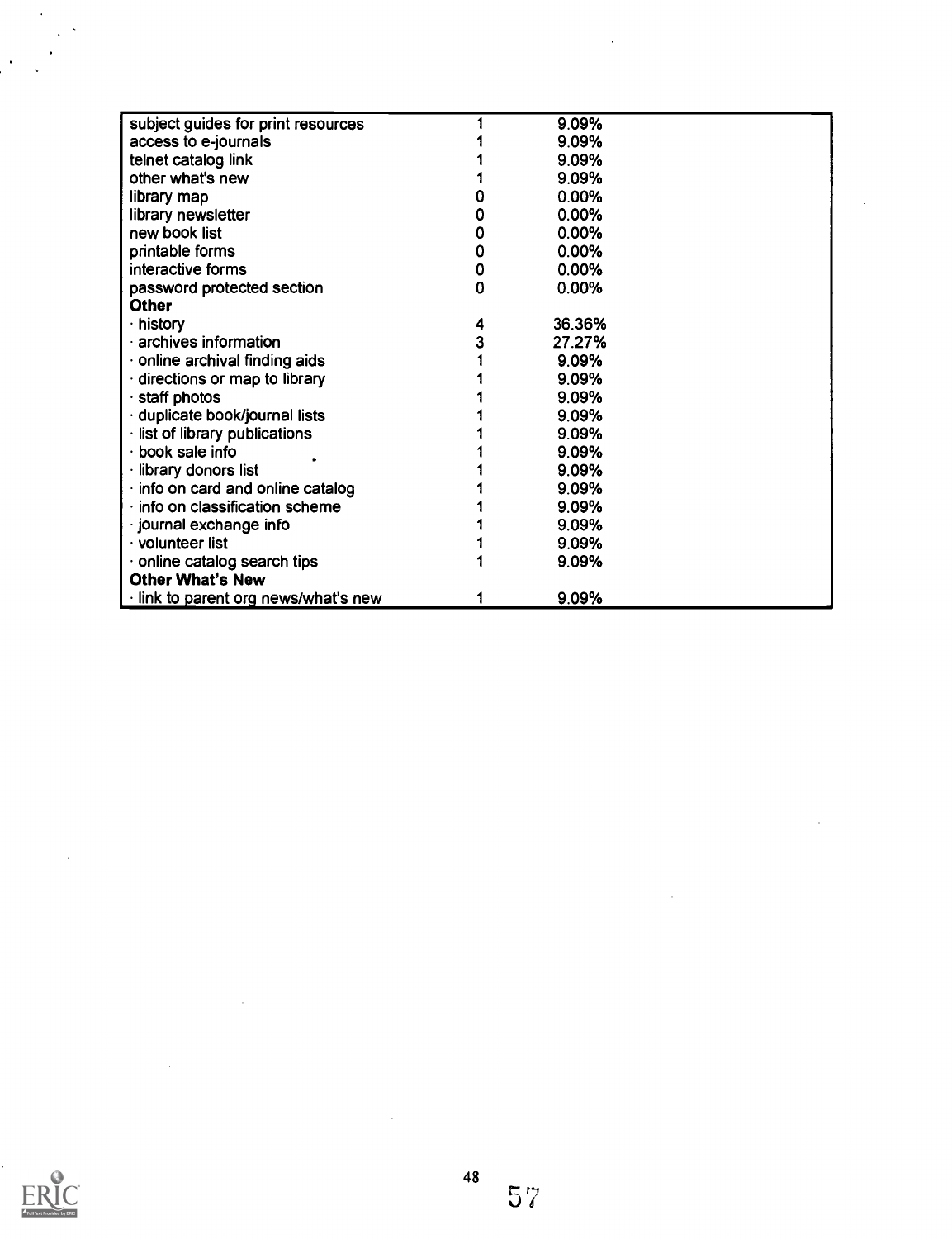## Table 5. Herbarium Libraries

| <b>BACKGROUND INFORMATION</b>                                            |                         |                  |            |                   |
|--------------------------------------------------------------------------|-------------------------|------------------|------------|-------------------|
| <b>Total Libraries: 2</b>                                                |                         |                  |            |                   |
| Page Count: minimum=1 maximum=209 range=208 mean=105 mode=n/a median=104 |                         |                  |            |                   |
| <b>Category</b>                                                          |                         | <b>Frequency</b> |            | <b>Percentage</b> |
| collection size indicated                                                |                         |                  |            | 50.00%            |
| multiple user groups indicated                                           |                         |                  |            | 50.00%            |
| rare book collection                                                     |                         |                  |            | 50.00%            |
| AUTHORITY/CURRENCY/ACCURACY                                              |                         |                  |            |                   |
| <b>Category</b>                                                          | <b>Yes</b>              | % Yes            | <b>N/A</b> | % N/A             |
| author identified                                                        | $\mathbf{2}$            | 100.00%          |            |                   |
| link to parent organization                                              | 2                       | 100.00%          |            |                   |
| email link                                                               | 1                       | 50.00%           |            |                   |
| correct spelling                                                         | 1                       | 50.00%           |            |                   |
| copyright notice                                                         |                         | 50.00%           |            |                   |
| update indicated                                                         | 1                       | 50.00%           |            |                   |
| external links functioning                                               | 0                       | 0.00%            |            |                   |
| average % Yes for all categories = 57.14%                                |                         |                  |            |                   |
| $\cdot$ updated in last 6 months                                         | 1                       | 50.00%           |            |                   |
| · updated in last week                                                   | 0                       | 0.00%            |            |                   |
| updated in last month                                                    | 0                       | 0.00%            |            |                   |
| · updated in last year                                                   | 0                       | 0.00%            |            |                   |
| · updated over 1 year ago                                                | 0                       | 0.00%            |            |                   |
| FEATURES TO PROMOTE INDEXING BY SEARCH ENGINES                           |                         |                  |            |                   |
| Category                                                                 | Yes                     | <u>% Yes</u>     | <u>N/A</u> | $%$ N/A           |
| descriptive <title> tags</title>                                         | $\overline{2}$          | 100.00%          | 0          | 0.00%             |
| metadata                                                                 | ٥                       | 0.00%            | Ω          | 0.00%             |
| average % Yes for all categories = 50%                                   |                         |                  |            |                   |
| NAVIGATION/FUNCTIONALITY                                                 |                         |                  |            |                   |
| Category                                                                 | <u>Yes</u>              | % Yes            | <b>N/A</b> | % N/A             |
| navigational links each page *                                           | 1                       | 50.00%           |            |                   |
| internal links functioning *                                             |                         | 50.00%           |            |                   |
| index page/ TOC                                                          |                         | 50.00%           |            |                   |
| link to library home each page *                                         | 0                       | 0.00%            | 1          | 50.00%            |
| internal search engine                                                   | υ                       | 0.00%            |            |                   |
| help option                                                              | 0                       | 0.00%            |            |                   |
| guided tour                                                              | 0                       | 0.00%            |            |                   |
| site map                                                                 | ٥                       | 0.00%            |            |                   |
| average % Yes for all * categories = 33.33%                              |                         |                  |            |                   |
|                                                                          | ORGANIZATION/FORMAT     |                  |            |                   |
| Category                                                                 | <u>Yes</u>              | $%$ Yes          | N/A        | % N/A             |
| use of lists                                                             | $\overline{\mathbf{2}}$ | 100.00%          |            |                   |
| library name/logo each page                                              |                         | 50.00%           |            |                   |
| consistent style                                                         |                         | 50.00%           |            |                   |
| descriptive <heading> tags</heading>                                     |                         | 50.00%           |            |                   |
| average % Yes for all categories = 62.50%                                |                         |                  |            |                   |



58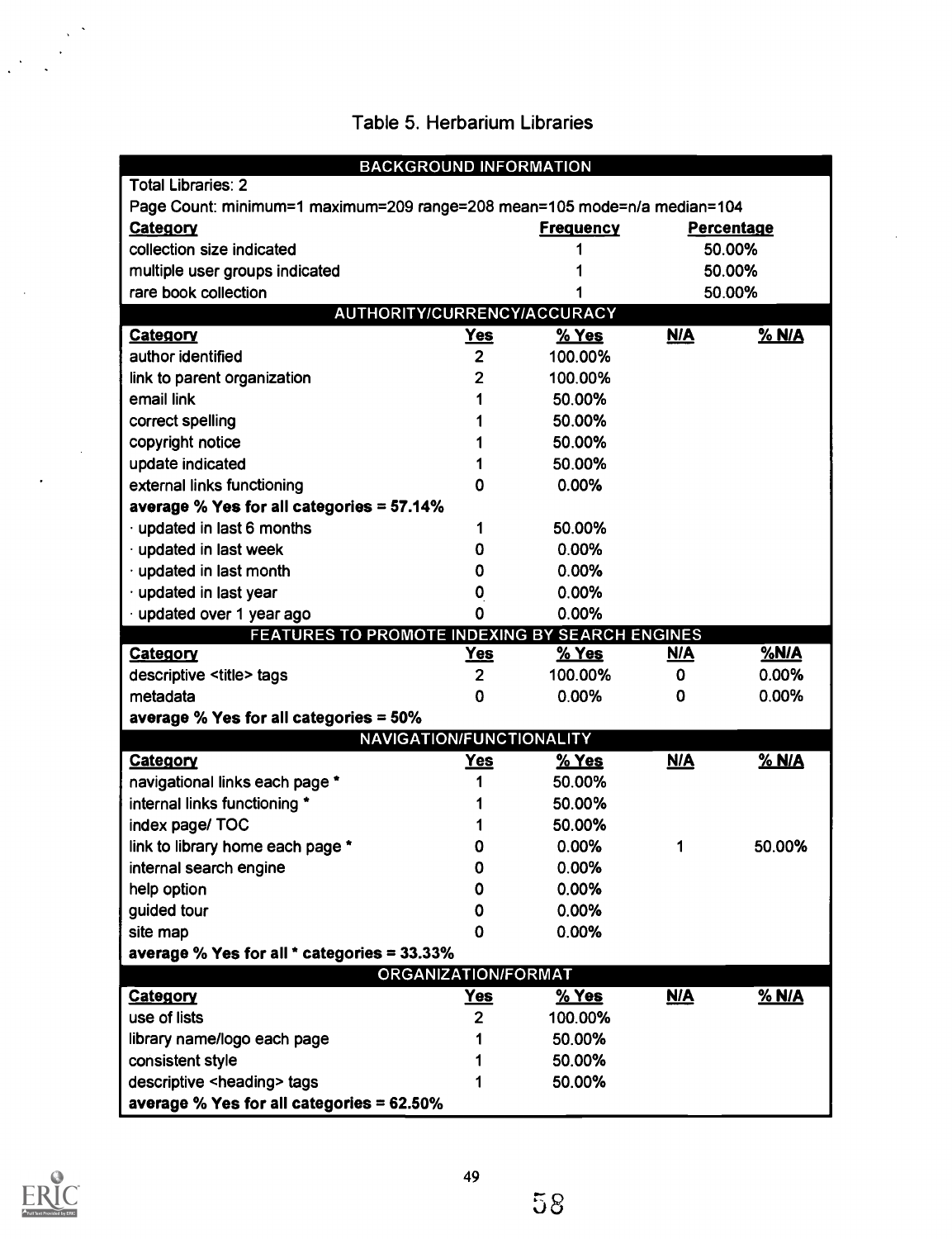| ACCESS FOR DIFFERENT USER GROUPS             |                            |         |            |         |
|----------------------------------------------|----------------------------|---------|------------|---------|
| <b>Category</b>                              | <u>Yes</u>                 | $%$ Yes | <b>N/A</b> | % N/A   |
| audio for vision impaired                    | 0                          | 0.00%   |            |         |
| multi language option                        | 0                          | 0.00%   |            |         |
| subject guides for different user groups     | 0                          | 0.00%   | 1          | 50.00%  |
| average % Yes for all categories = 0.00%     |                            |         |            |         |
| <b>ACCESS FOR DIFFERENT BROWSERS/SYSTEMS</b> |                            |         |            |         |
| Category                                     | <u>Yes</u>                 | % Yes   | <u>N/A</u> | $%$ N/A |
| navigational graphics                        | $\overline{2}$             | 100.00% |            |         |
| <alt> tags for navigational graphics *</alt> | 2                          | 100.00% |            |         |
| functional in Internet Explorer *            | $\overline{2}$             | 100.00% |            |         |
| tables                                       |                            | 50.00%  |            |         |
| frames                                       |                            | 50.00%  |            |         |
| functional in Netscape *                     |                            | 50.00%  |            |         |
| no-frames option *                           | 0                          | 0.00%   | 1          | 50.00%  |
| text-only option *                           | 0                          | 0.00%   |            |         |
| average % Yes for all * categories = 50.00%  |                            |         |            |         |
| <b>BASIC LIBRARY INFORMATION</b>             |                            |         |            |         |
| <b>Category</b>                              | <u>Yes</u>                 | $%$ Yes | <b>N/A</b> | % N/A   |
| collection description *                     | $\overline{\mathbf{2}}$    | 100.00% |            |         |
| services and policies *                      | 2                          | 100.00% |            |         |
| user groups indicated *                      |                            | 50.00%  |            |         |
| hours *                                      |                            | 50.00%  |            |         |
| contact info *                               |                            | 50.00%  |            |         |
| address                                      |                            | 50.00%  |            |         |
| phone                                        |                            | 50.00%  |            |         |
| fax                                          |                            | 50.00%  |            |         |
| · email                                      |                            | 50.00%  |            |         |
| email link *                                 |                            | 50.00%  |            |         |
| link list/SG for internet resources *        |                            | 50.00%  |            |         |
| · annotations for internet resources         |                            | 100.00% | 1          | 50.00%  |
| · IR classification explained                | 0                          | 0.00%   | 1          | 50.00%  |
| mission statement *                          | 0                          | 0.00%   |            |         |
| staff *                                      | 0                          | 0.00%   |            |         |
| URL <sup>*</sup>                             | 0                          | 0.00%   |            |         |
| average % Yes for all * categories = 45.00%  |                            |         |            |         |
| <b>Services &amp; Policies</b>               |                            |         |            |         |
| circulation                                  | 2                          | 100.00% |            |         |
| access to collection                         |                            | 50.00%  |            |         |
| appointments                                 |                            | 50.00%  |            |         |
| food & drink policies                        |                            | 50.00%  |            |         |
|                                              | <b>ADDITIONAL FEATURES</b> |         |            |         |
| <b>Category</b>                              | <u>Yes</u>                 | $%$ Yes | <b>N/A</b> | % N/A   |
| access to databases                          | $\overline{2}$             | 100.00% |            |         |
| web catalog interface/link                   | 2                          | 100.00% |            |         |
| other                                        | 2                          | 100.00% |            |         |

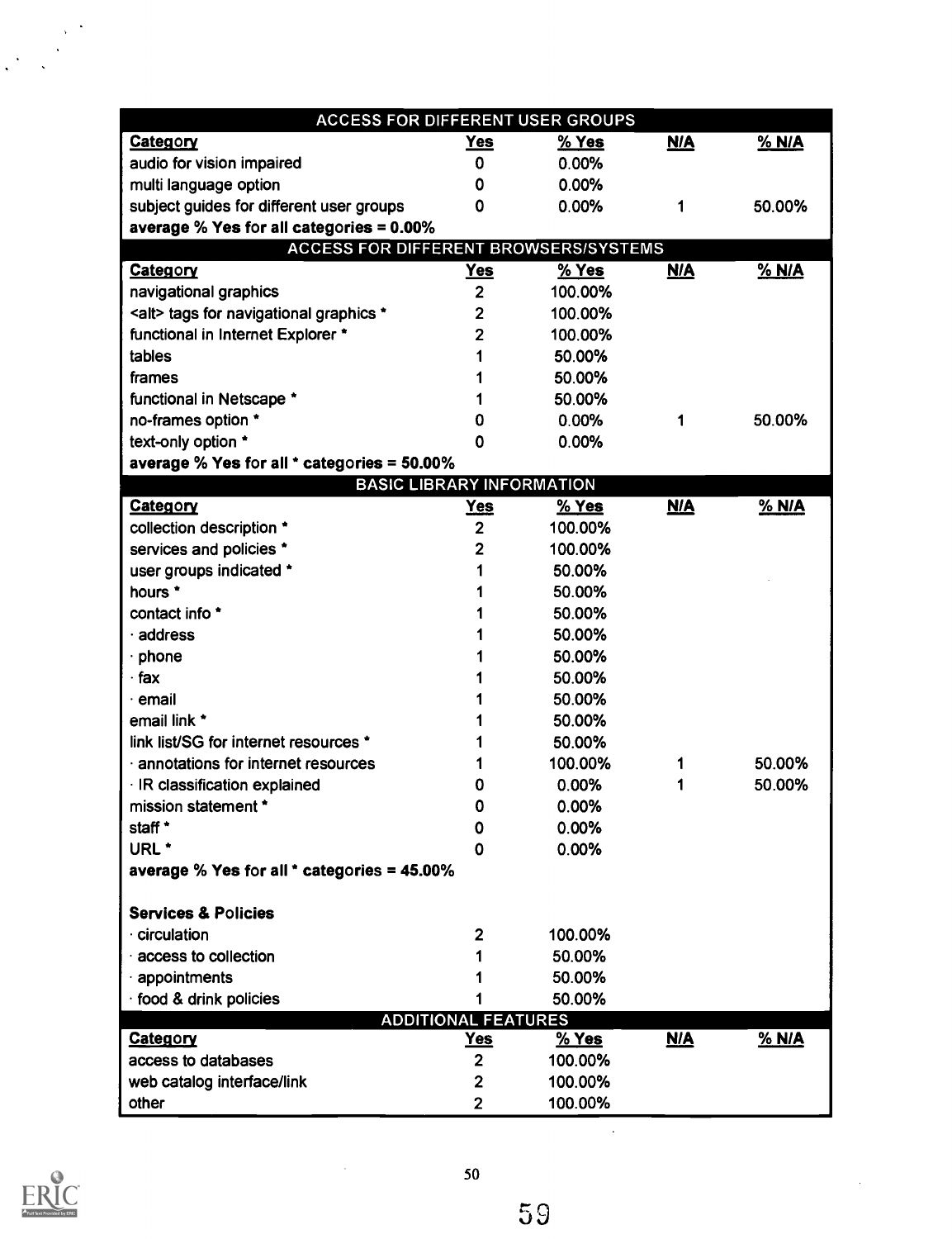| online reference                    |   | 50.00% |
|-------------------------------------|---|--------|
| access to e-journals                |   | 50.00% |
| other what's new                    |   | 50.00% |
| online rare book exhibit            |   | 50.00% |
| library map                         |   | 0.00%  |
| library image                       | O | 0.00%  |
| subject guides for print resources  | 0 | 0.00%  |
| telnet catalog link                 | 0 | 0.00%  |
| library newsletter                  | 0 | 0.00%  |
| new book list                       | 0 | 0.00%  |
| printable forms                     | 0 | 0.00%  |
| interactive forms                   | 0 | 0.00%  |
| password protected section          | 0 | 0.00%  |
| <b>Other</b>                        |   |        |
| $\cdot$ history                     |   | 50.00% |
| $\cdot$ friends of library info     |   | 50.00% |
| · archives information              |   | 50.00% |
| online archival finding aids        |   | 50.00% |
| online catalog search tips          |   | 50.00% |
| <b>Other What's New</b>             |   |        |
| $\cdot$ link to new catalog entries |   | 50.00% |

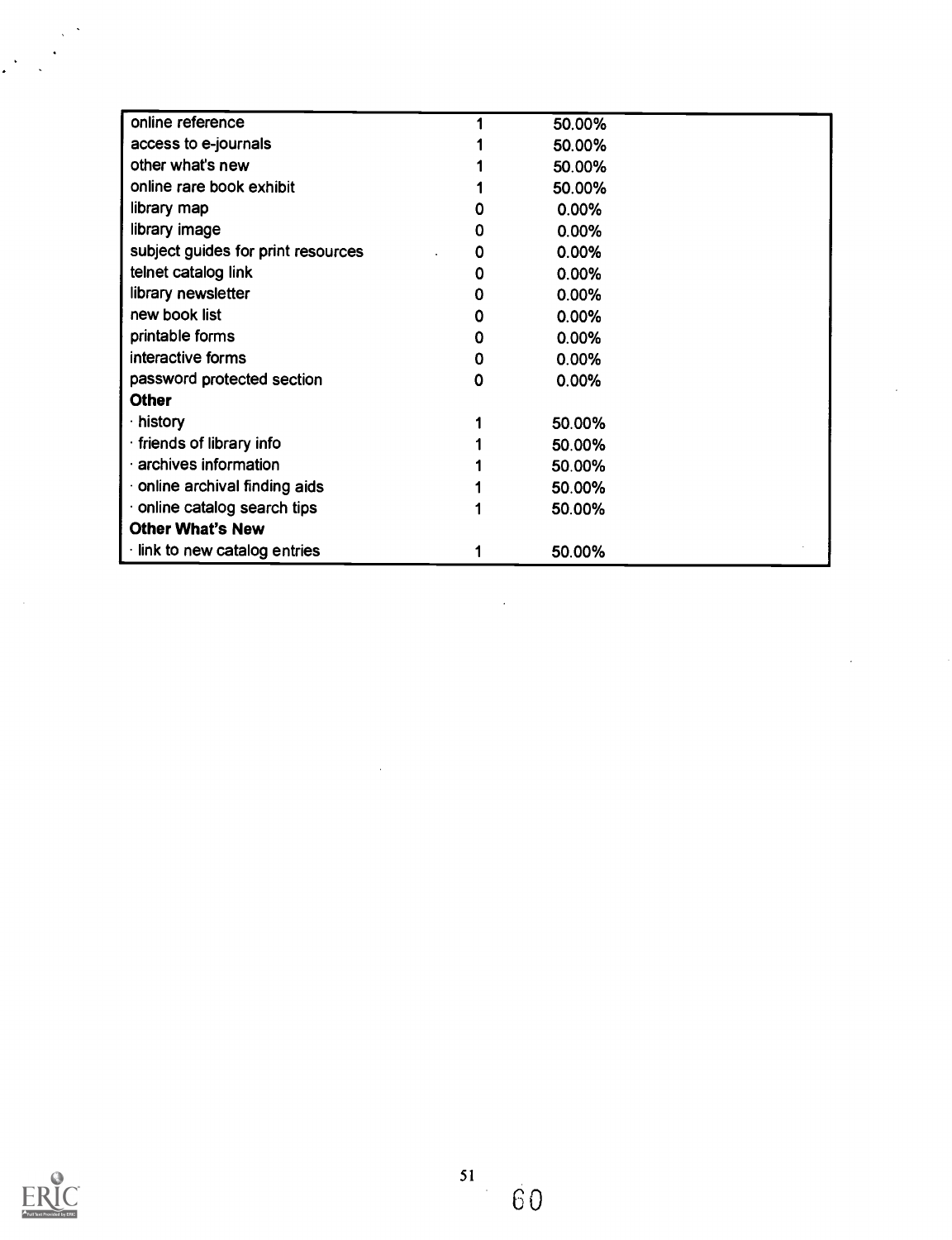## Table 6. Institute/Research Center Libraries

 $\bar{z}$ 

|                                                                          | <b>BACKGROUND INFORMATION</b>   |                  |                |                   |
|--------------------------------------------------------------------------|---------------------------------|------------------|----------------|-------------------|
| <b>Total Libraries: 7</b>                                                |                                 |                  |                |                   |
| Page Count: minimum=2 maximum=81 range=80 mean=16.43 mode=n/a median=7   |                                 |                  |                |                   |
| <b>Category</b>                                                          |                                 | <b>Frequency</b> |                | <b>Percentage</b> |
| multiple user groups indicated                                           |                                 | 5                |                | 71.43%            |
| collection size indicated                                                |                                 |                  |                | 57.14%            |
| rare book collection                                                     |                                 | 4                |                | 57.14%            |
| AUTHORITY/CURRENCY/ACCURACY                                              |                                 |                  |                |                   |
| <b>Category</b>                                                          | <b>Yes</b>                      | <u>% Yes</u>     | <u>N/A</u>     | % N/A             |
| link to parent organization                                              | $\overline{7}$                  | 100.00%          |                |                   |
| author identified                                                        |                                 |                  |                |                   |
|                                                                          | 6                               | 85.71%           |                |                   |
| correct spelling                                                         | 5                               | 71.43%           |                |                   |
| email link                                                               | 4                               | 57.14%           |                |                   |
| update indicated                                                         | 4                               | 57.14%           |                |                   |
| external links functioning                                               | 2                               | 40.00%           | $\overline{2}$ | 28.57%            |
| copyright notice                                                         | $\overline{2}$                  | 28.57%           |                |                   |
| average % Yes for all categories = 62.86%                                |                                 |                  |                |                   |
| updated in last year                                                     | 2                               | 28.57%           |                |                   |
| updated in last 6 months                                                 |                                 | 14.29%           |                |                   |
| updated over 1 year ago                                                  |                                 | 14.29%           |                |                   |
| updated in last week                                                     | 0                               | 0.00%            |                |                   |
|                                                                          |                                 |                  |                |                   |
| updated in last month                                                    | 0                               | 0.00%            |                |                   |
| <b>FEATURES TO PROMOTE INDEXING BY SEARCH ENGINES</b><br><b>Category</b> | <u>Yes</u>                      | $%$ Yes          | <u>N/A</u>     | $%$ N/A           |
| descriptive <title> tags</title>                                         | 6                               | 85.71%           |                |                   |
|                                                                          |                                 |                  |                |                   |
| metadata                                                                 | 3                               | 42.86%           |                |                   |
| average % Yes for all categories = 64.29%                                |                                 |                  |                |                   |
|                                                                          | <b>NAVIGATION/FUNCTIONALITY</b> |                  |                |                   |
| <b>Category</b>                                                          | <u>Yes</u>                      | $%$ Yes          | <b>N/A</b>     | % N/A             |
| internal links functioning *                                             | 5                               | 71.43%           |                |                   |
| navigational links each page *                                           | 4                               | 57.14%           |                |                   |
| link to library home each page *                                         | 4<br>3                          | 57.14%<br>42.86% |                |                   |
| index page/TOC<br>site map                                               | 1                               | 14.29%           |                |                   |
| internal search engine                                                   | 0                               | 0.00%            |                |                   |
| help option                                                              | 0                               | 0.00%            |                |                   |
| guided tour                                                              | 0                               | 0.00%            |                |                   |
| average % Yes for all * categories = 61.90%                              |                                 |                  |                |                   |
|                                                                          | <b>ORGANIZATION/FORMAT</b>      |                  |                |                   |
| Category                                                                 | <u>Yes</u>                      | % Yes            | M/A            | $\frac{9}{6}$ N/A |
| use of lists                                                             | 6                               | 85.71%           |                |                   |
| consistent style                                                         | 5                               | 71.43%           |                |                   |
| descriptive <heading> tags</heading>                                     | 4                               | 57.14%           |                |                   |
| library name/logo each page                                              | 3                               | 42.86%           |                |                   |
| average % Yes for all categories = 64.29%                                |                                 |                  |                |                   |
| ACCESS FOR DIFFERENT USER GROUPS                                         |                                 |                  |                |                   |
| Category                                                                 | Yes                             | $%$ Yes          | <u>N/A</u>     | <b>% N/A</b>      |
| audio for vision impaired                                                | $\mathbf 0$                     | 0.00%            |                |                   |



 $\ddot{\phantom{a}}$ 

 $\mathbb{R}^3$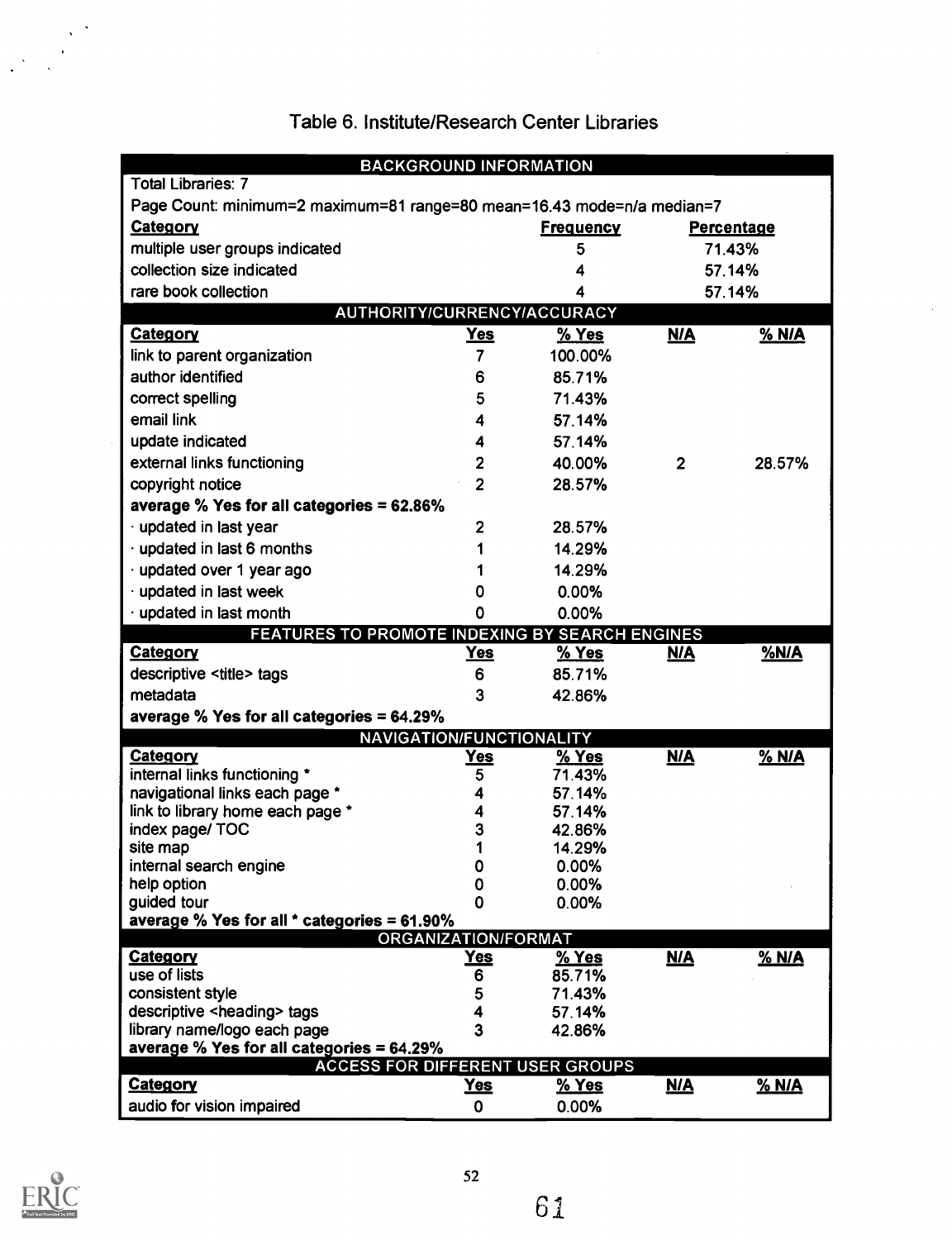| multi language option                        | 0                       | 0.00%   |              |        |
|----------------------------------------------|-------------------------|---------|--------------|--------|
| subject guides for different user groups     | 0                       | 0.00%   | $\mathbf 2$  | 28.57% |
| average % Yes for all categories = 0.00%     |                         |         |              |        |
| ACCESS FOR DIFFERENT BROWSERS/SYSTEMS        |                         |         |              |        |
| Category                                     | <u>Yes</u>              | $%$ Yes | <b>N/A</b>   | % N/A  |
| functional in Netscape *                     | $\overline{7}$          | 100.00% |              |        |
| functional in Internet Explorer *            | 7                       | 100.00% |              |        |
| navigational graphics                        | 5                       | 71.43%  |              |        |
| tables                                       | 4                       | 57.14%  |              |        |
| <alt> tags for navigational graphics *</alt> | 2                       | 40.00%  | $\mathbf{2}$ | 28.57% |
| frames                                       | 2                       | 28.57%  |              |        |
| text-only option *                           | 1                       | 14.29%  |              |        |
| no-frames option *                           | 0                       | 0.00%   | 5            | 71.43% |
| average % Yes for all * categories = 50.86%  |                         |         |              |        |
| <b>BASIC LIBRARY INFORMATION</b>             |                         |         |              |        |
| Category                                     | <u>Yes</u>              | $%$ Yes | <b>N/A</b>   | % N/A  |
| contact info *                               | $\overline{7}$          | 100.00% |              |        |
| $\cdot$ email                                | 7                       | 100.00% |              |        |
| $\cdot$ address                              | 5                       | 71.43%  |              |        |
| $\cdot$ phone                                | 5                       | 71.43%  |              |        |
| · fax                                        | 2                       | 28.57%  |              |        |
| email link *                                 | 6                       | 85.71%  |              |        |
| collection description *                     | 5                       | 71.43%  |              |        |
| user groups indicated *                      | 5                       | 71.43%  |              |        |
| hours *                                      | 5                       | 71.43%  |              |        |
| link list/SG for internet resources *        | 4                       | 57.14%  |              |        |
| $\cdot$ annotations for IR                   | 4                       | 100.00% | 3            | 42.86% |
| · IR classification explained                | 0                       | 0.00%   | 3            | 42.86% |
| services and policies *                      | 4                       | 57.14%  |              |        |
| staff*                                       | 3                       | 42.86%  |              |        |
| mission statement *                          | 2                       | 28.57%  |              |        |
| URL <sup>*</sup>                             |                         | 14.29%  |              |        |
| average % Yes for all * categories = 60.00%  |                         |         |              |        |
| <b>Services &amp; Policies</b>               |                         |         |              |        |
| · reference                                  | 3                       | 42.86%  |              |        |
| circulation                                  | $\overline{\mathbf{2}}$ | 28.57%  |              |        |
| interlibrary loan                            | $\overline{\mathbf{2}}$ | 28.57%  |              |        |
| photocopies                                  | 2                       | 28.57%  |              |        |
| access to collection                         | 2                       | 28.57%  |              |        |
| bibliographic instruction                    |                         | 14.29%  |              |        |
| book purchasing/cataloging                   |                         | 14.29%  |              |        |
| book talks                                   |                         | 14.29%  |              |        |
| citation verification                        |                         | 14.29%  |              |        |
| email notification of new materials          |                         | 14.29%  |              |        |
| library tours                                |                         | 14.29%  |              |        |
| online search instruction                    |                         | 14.29%  |              |        |
| · research assistance                        |                         | 14.29%  |              |        |



 $\mathbb{R}^2$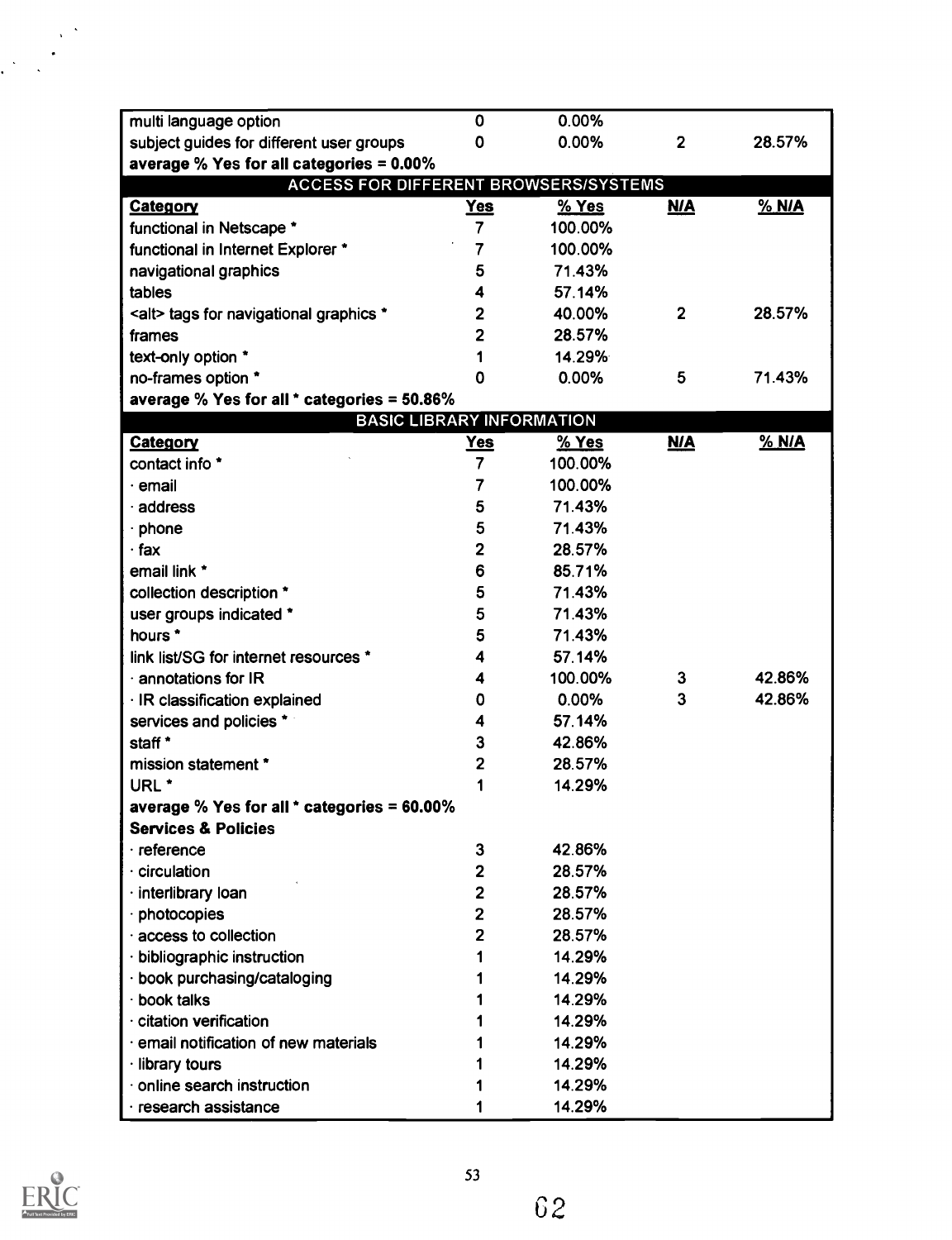| $\cdot$ fees/fines                   | 1                          | 14.29% |     |         |
|--------------------------------------|----------------------------|--------|-----|---------|
|                                      | <b>ADDITIONAL FEATURES</b> |        |     |         |
| <b>Category</b>                      | <b>Yes</b>                 | % Yes  | N/A | $%$ N/A |
| other                                | 6                          | 85.71% |     |         |
| access to e-journals                 | 4                          | 57.14% |     |         |
| library image                        | 4                          | 57.14% |     |         |
| access to databases                  | 3                          | 42.86% |     |         |
| online reference                     | $\overline{2}$             | 28.57% |     |         |
| interactive forms                    | $\overline{2}$             | 28.57% |     |         |
| web catalog interface/link           | $\overline{2}$             | 28.57% |     |         |
| new book list                        | $\overline{2}$             | 28.57% |     |         |
| subject guides for print resources   | 1                          | 14.29% |     |         |
| other what's new                     | 1                          | 14.29% |     |         |
| online rare book exhibit             | 1                          | 14.29% |     |         |
| library map                          | 0                          | 0.00%  |     |         |
| telnet catalog link                  | 0                          | 0.00%  |     |         |
| library newsletter                   | 0                          | 0.00%  |     |         |
| printable forms                      | 0                          | 0.00%  |     |         |
| password protected section           | 0                          | 0.00%  |     |         |
| <b>Other</b>                         |                            |        |     |         |
| directions or map to library         | $\overline{\mathbf{2}}$    | 28.57% |     |         |
| · accessibility info for disabled    | $\overline{2}$             | 28.57% |     |         |
| · journal holdings list              | $\overline{2}$             | 28.57% |     |         |
| · link to internet search engines    | $\overline{2}$             | 28.57% |     |         |
| · staff photos                       | 1                          | 14.29% |     |         |
| · staff bios                         | 1                          | 14.29% |     |         |
| $·$ FAQ                              | 1                          | 14.29% |     |         |
| $\cdot$ internet tutorials           | 1                          | 14.29% |     |         |
| · favorite reference Q&A             | 1                          | 14.29% |     |         |
| · website credits                    | 1                          | 14.29% |     |         |
| · info on database maintenance       | 1                          | 14.29% |     |         |
| <b>Other What's New</b>              |                            |        |     |         |
| · link to parent org news/what's new | 1                          | 14.29% |     |         |
| <b>Interactive Forms</b>             |                            |        |     |         |
| · reference                          | $\overline{\mathbf{2}}$    | 28.57% |     |         |



 $\ddot{\phantom{a}}$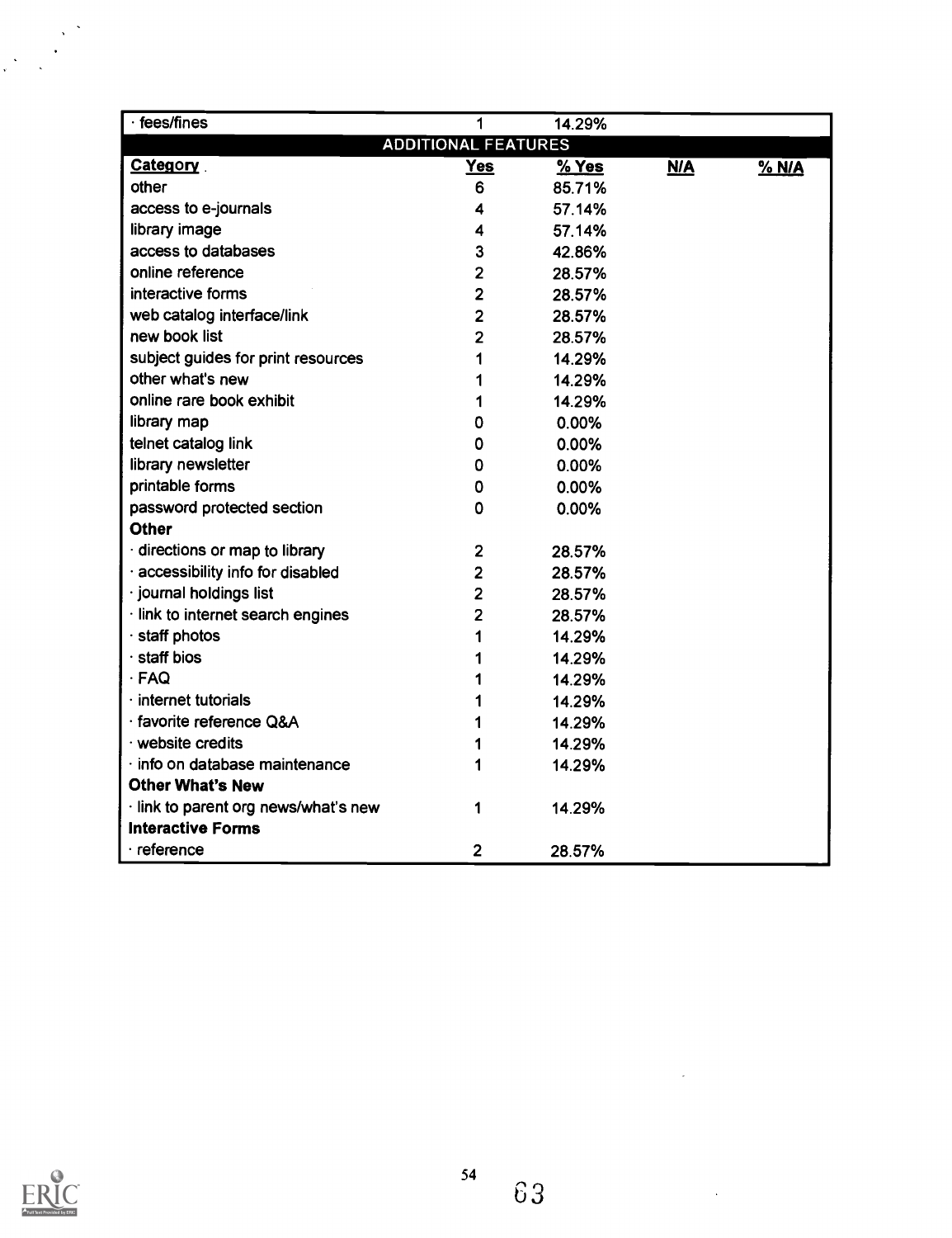|  | Table 7. Museum Libraries |  |
|--|---------------------------|--|
|--|---------------------------|--|

| <b>BACKGROUND INFORMATION</b>                                                            |                            |                  |            |             |
|------------------------------------------------------------------------------------------|----------------------------|------------------|------------|-------------|
| <b>Total Libraries: 5</b>                                                                |                            |                  |            |             |
| Page Count: minimum=1 maximum=30 range=29 mean=10.4 mode=n/a median=8                    |                            |                  |            |             |
| <b>Category</b>                                                                          |                            | <b>Frequency</b> |            | Percentage  |
| rare book collection                                                                     |                            | 3                |            | 60.00%      |
| multiple user groups indicated                                                           |                            | 2                |            | 40.00%      |
| collection size indicated                                                                |                            |                  |            | 20.00%      |
| AUTHORITY/CURRENCY/ACCURACY                                                              |                            |                  |            |             |
| <b>Category</b>                                                                          | <b>Yes</b>                 | <b>% Yes</b>     | <u>N/A</u> | $%$ N/A     |
| link to parent organization                                                              | 4                          | 100.00%          | 1          | 20.00%      |
| external links functioning                                                               | 3                          | 100.00%          | 2          | 40.00%      |
| correct spelling                                                                         | 4                          | 80.00%           |            |             |
| author identified                                                                        | 3                          | 60.00%           |            |             |
| email link                                                                               | 3                          | 60.00%           |            |             |
| update indicated                                                                         | 3                          | 60.00%           |            |             |
| copyright notice                                                                         | 0                          | 0.00%            |            |             |
| average % Yes for all categories = 65.71%                                                |                            |                  |            |             |
| · updated in last year                                                                   | $\overline{\mathbf{c}}$    | 40.00%           |            |             |
| · updated in last week                                                                   | 1                          | 20.00%           |            |             |
| · updated in last 6 months                                                               | 0                          | 0.00%            |            |             |
| · updated in last month                                                                  | 0                          | 0.00%            |            |             |
| · updated over 1 year ago                                                                | 0                          | 0.00%            |            |             |
| FEATURES TO PROMOTE INDEXING BY SEARCH ENGINES                                           |                            |                  |            |             |
| <b>Category</b>                                                                          | <u>Yes</u>                 | <u>% Yes</u>     | <u>N/A</u> | <b>%N/A</b> |
|                                                                                          |                            |                  |            |             |
| descriptive <title> tags</title>                                                         | 3                          | 60.00%           |            |             |
| metadata                                                                                 | 3                          | 60.00%           |            |             |
| average % Yes for all categories = 60.00%                                                |                            |                  |            |             |
| NAVIGATION/FUNCTIONALITY                                                                 |                            |                  |            |             |
| Category                                                                                 | <u>Yes</u>                 | $%$ Yes          | <b>N/A</b> | % N/A       |
| internal links functioning *                                                             | 4                          | 80.00%           |            |             |
| navigational links each page *                                                           | 4                          | 80.00%           |            |             |
| link to library home each page *                                                         | 3                          | 75.00%           | 1          | 20.00%      |
| index page/ TOC                                                                          | 3                          | 60.00%           |            |             |
| internal search engine                                                                   | 0                          | 0.00%            |            |             |
| help option                                                                              | 0                          | 0.00%            |            |             |
| guided tour                                                                              | 0                          | 0.00%            |            |             |
| site map                                                                                 | 0                          | 0.00%            |            |             |
| average % Yes for all * categories = 78.33%                                              |                            |                  |            |             |
|                                                                                          | <b>ORGANIZATION/FORMAT</b> |                  |            |             |
| <b>Category</b>                                                                          | <u>Yes</u>                 | % Yes            | <b>N/A</b> | $%$ N/A     |
| consistent style                                                                         | 4                          | 80.00%           |            |             |
| descriptive <heading> tags</heading>                                                     | 4                          | 80.00%           |            |             |
| library name/logo each page<br>use of lists<br>average % Yes for all categories = 60.00% | 2<br>$\overline{2}$        | 40.00%<br>40.00% |            |             |

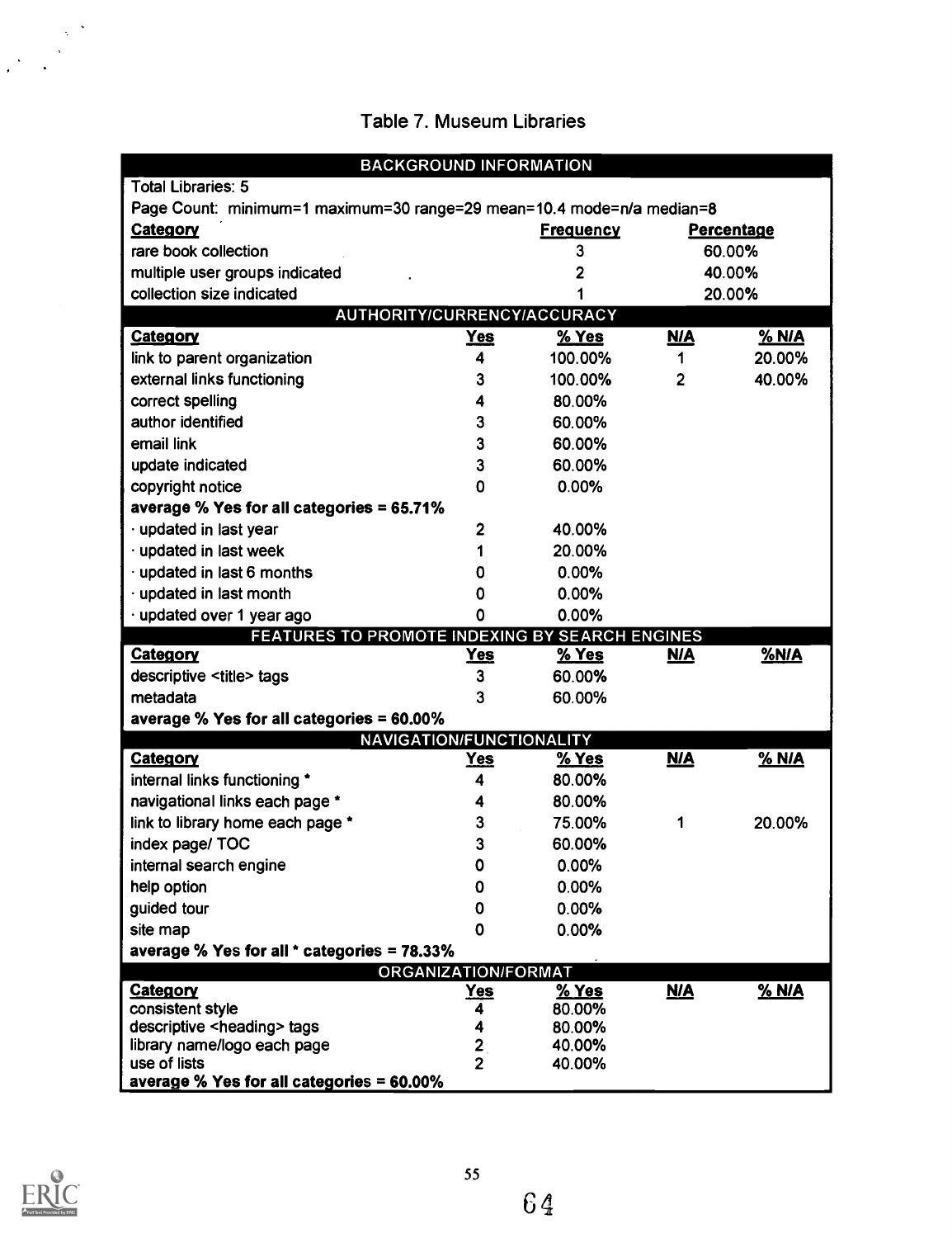| <b>ACCESS FOR DIFFERENT USER GROUPS</b>      |            |                 |                |              |  |  |  |
|----------------------------------------------|------------|-----------------|----------------|--------------|--|--|--|
| <b>Category</b>                              | <u>Yes</u> | % Yes           | <b>N/A</b>     | <u>% N/A</u> |  |  |  |
| audio for vision impaired                    | 0          | 0.00%           |                |              |  |  |  |
| multi language option                        | 0          | 0.00%           |                |              |  |  |  |
| subject guides for different user groups     | 0          | 0.00%           | 3              | 60.00%       |  |  |  |
| average % Yes for all categories = 0.00%     |            |                 |                |              |  |  |  |
| <b>ACCESS FOR DIFFERENT BROWSERS/SYSTEMS</b> |            |                 |                |              |  |  |  |
| <b>Category</b>                              | <b>Yes</b> | % Yes           | <b>N/A</b>     | $%$ N/A      |  |  |  |
| navigational graphics                        | 5          | 100.00%         |                |              |  |  |  |
| functional in Netscape *                     | 5          | 100.00%         |                |              |  |  |  |
| functional in Internet Explorer *            | 5          | 100.00%         |                |              |  |  |  |
| <alt> tags for navigational graphics *</alt> | 2          | 40.00%          |                |              |  |  |  |
| tables                                       | 2          | 40.00%          |                |              |  |  |  |
| frames                                       | 2          | 40.00%          |                |              |  |  |  |
| text-only option *                           | 0          | 0.00%           |                |              |  |  |  |
| no-frames option *                           | 0          | 0.00%           | 3              | 60.00%       |  |  |  |
| average % Yes for all * categories = 48.00%  |            |                 |                |              |  |  |  |
| <b>BASIC LIBRARY INFORMATION</b>             |            |                 |                |              |  |  |  |
| <b>Category</b>                              | <b>Yes</b> | $%$ Yes         | <b>N/A</b>     | % N/A        |  |  |  |
| contact info *                               | 5          | 100.00%         |                |              |  |  |  |
| email                                        | 5          | 100.00%         |                |              |  |  |  |
| address                                      | 4          | 80.00%          |                |              |  |  |  |
| phone                                        | 3          | 60.00%          |                |              |  |  |  |
| fax                                          | 2          | 40.00%          |                |              |  |  |  |
| email link *                                 | 4          | 80.00%          |                |              |  |  |  |
| collection description *                     | 3          | 60.00%          |                |              |  |  |  |
| services and policies *                      | 3          | 60.00%          |                |              |  |  |  |
| hours <sup>*</sup>                           | 3          | 60.00%          |                |              |  |  |  |
| link list/SG for internet resources *        | 3          | 60.00%          |                |              |  |  |  |
| $\cdot$ annotations for internet resources   | 2          | 66.67%          | 2              | 40.00%       |  |  |  |
| · IR classification explained                | 0          | 0.00%           | $\overline{2}$ | 40.00%       |  |  |  |
| mission statement *                          | 2          | 40.00%          |                |              |  |  |  |
| user groups indicated *                      | 2          | 40.00%          |                |              |  |  |  |
| staff *                                      | 2          | 40.00%          |                |              |  |  |  |
| URL <sup>*</sup>                             | 1          | 20.00%          |                |              |  |  |  |
| average % Yes for all * categories = 56.00%  |            |                 |                |              |  |  |  |
| <b>Services &amp; Policies</b>               |            |                 |                |              |  |  |  |
| access to collection                         | 2          | 40.00%          |                |              |  |  |  |
| donations                                    | 2          | 40.00%          |                |              |  |  |  |
| interlibrary loan                            |            | 20.00%          |                |              |  |  |  |
| library programs                             |            | 20.00%          |                |              |  |  |  |
| library tours                                |            | 20.00%          |                |              |  |  |  |
| photocopies                                  |            | 20.00%          |                |              |  |  |  |
| <b>ADDITIONAL</b>                            |            | <b>FEATURES</b> |                |              |  |  |  |
| <b>Category</b>                              | <u>Yes</u> | % Yes           | M/A            | % N/A        |  |  |  |
| other                                        | 3          | 60.00%          |                |              |  |  |  |
| web catalog interface/link                   | 2          | 40.00%          |                |              |  |  |  |

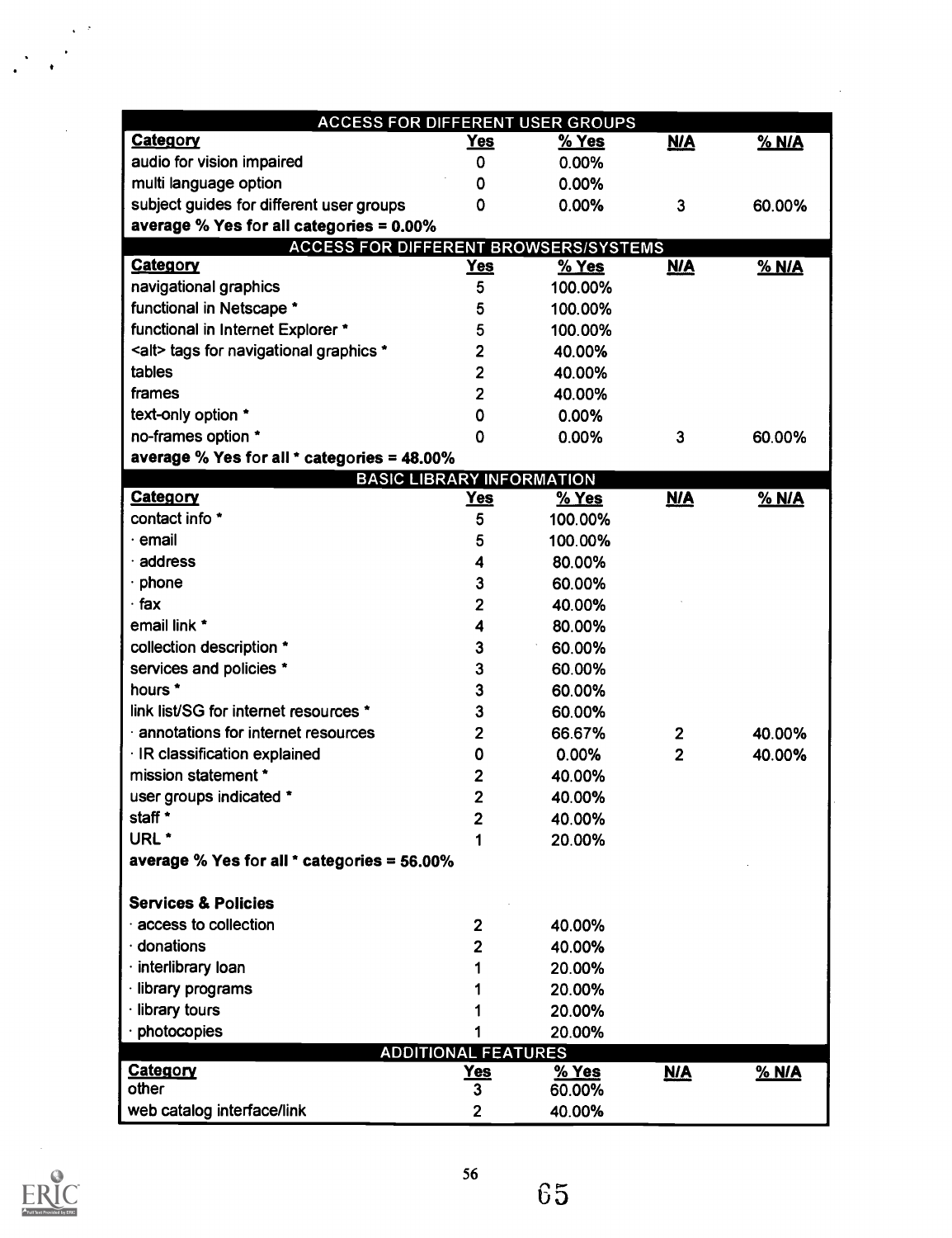| library image                              | $\overline{2}$          | 40.00%   |
|--------------------------------------------|-------------------------|----------|
| access to databases                        | 2                       | 40.00%   |
| online reference                           | 2                       | 40.00%   |
| access to e-journals                       | $\overline{\mathbf{c}}$ | 40.00%   |
| interactive forms                          | $\overline{2}$          | 40.00%   |
| other what's new                           |                         | 20.00%   |
| new book list                              |                         | 20.00%   |
| online rare book exhibit                   |                         | 20.00%   |
| library map                                | 0                       | 0.00%    |
| subject guides for print resources         | 0                       | 0.00%    |
| telnet catalog link                        | 0                       | 0.00%    |
| library newsletter                         | 0                       | 0.00%    |
| printable forms                            | 0                       | 0.00%    |
| password protected section                 | 0                       | $0.00\%$ |
| <b>Other</b>                               |                         |          |
| $\cdot$ link to internet search engines    | $\overline{2}$          | 40.00%   |
| accessibility info for disabled            | 2                       | 40.00%   |
| history                                    |                         | 20.00%   |
| · friends of library info                  |                         | 20.00%   |
| · partnerships w/ other libraries          |                         | 20.00%   |
| $\cdot$ archives information               |                         | 20.00%   |
| <b>Other What's New</b>                    |                         |          |
| $\cdot$ link to parent org news/what's new |                         | 20.00%   |
| <b>Interactive Forms</b>                   |                         |          |
| · reference                                | 2                       | 40.00%   |

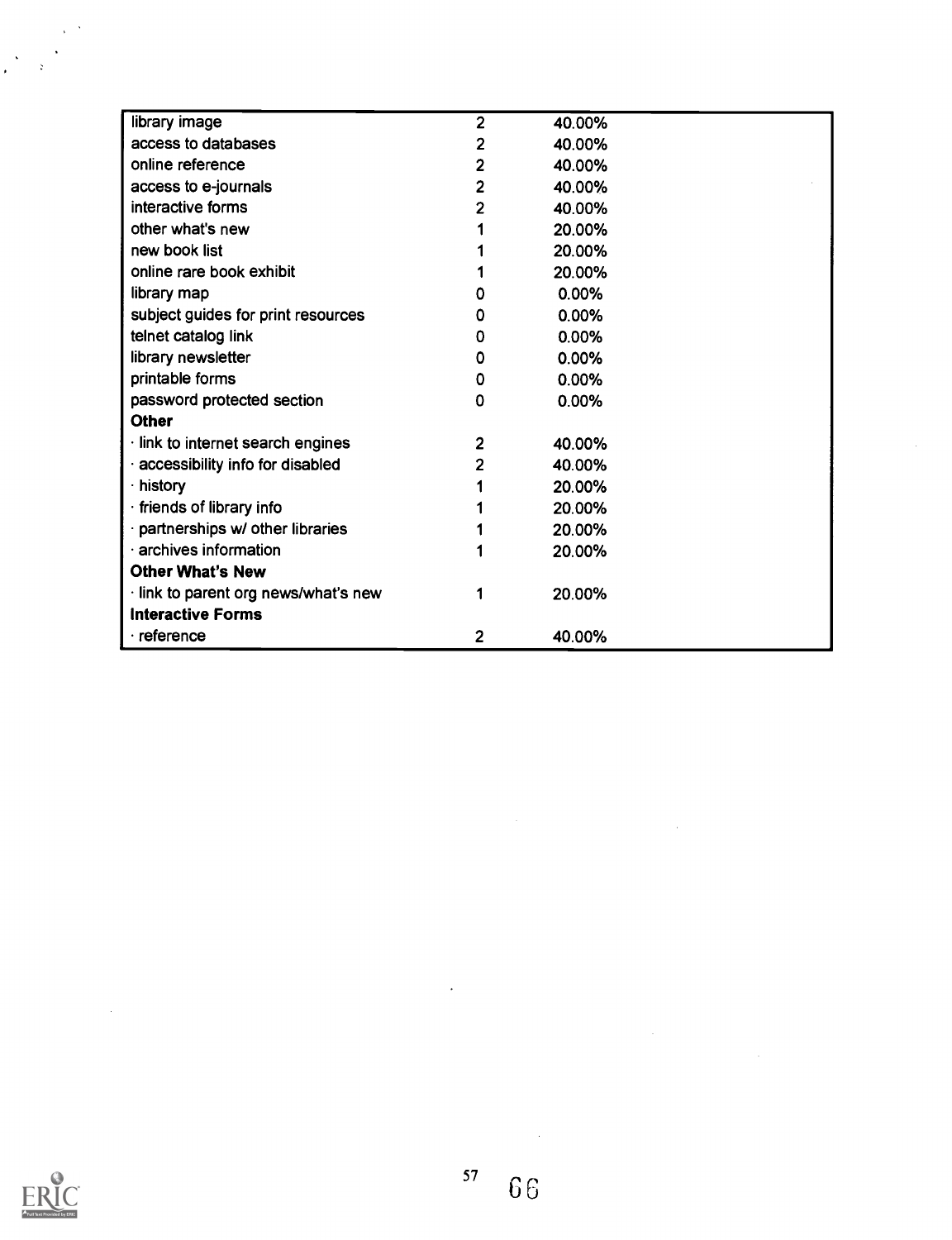|                                                                    | <b>BACKGROUND INFORMATION</b> |                  |            |                   |
|--------------------------------------------------------------------|-------------------------------|------------------|------------|-------------------|
| <b>Total Libraries: 5</b>                                          |                               |                  |            |                   |
| Page Count: minimum=1 maximum=13 range=12 mean=3.4 mode=1 median=1 |                               |                  |            |                   |
| <b>Category</b>                                                    |                               | <b>Frequency</b> |            | <b>Percentage</b> |
| collection size indicated                                          |                               | 4                |            | 80.00%            |
| multiple user groups indicated                                     |                               | 4                |            | 80.00%            |
| rare book collection                                               |                               | 2                |            | 40.00%            |
| AUTHORITY/CURRENCY/ACCURACY                                        |                               |                  |            |                   |
| <b>Category</b>                                                    | <u>Yes</u>                    | $%$ Yes          | M/A        | <u>% N/A</u>      |
| correct spelling                                                   | 5                             | 100.00%          |            |                   |
| external links functioning                                         | 2                             | 100.00%          | 3          | 60.00%            |
| link to parent organization                                        | 4                             | 80.00%           |            |                   |
| author identified                                                  | 3                             | 60.00%           |            |                   |
| email link                                                         | 2                             | 40.00%           |            |                   |
| copyright notice                                                   | 2                             | 40.00%           |            |                   |
| update indicated                                                   | $\overline{2}$                | 40.00%           |            |                   |
| average % Yes for all categories = 65.71%                          |                               |                  |            |                   |
| · updated over 1 year ago                                          | 2                             | 40.00%           |            |                   |
| · updated in last week                                             | 0                             | 0.00%            |            |                   |
| · updated in last month                                            | 0                             | 0.00%            |            |                   |
| · updated in last 6 months                                         | 0                             | 0.00%            |            |                   |
| · updated in last year                                             | 0                             | 0.00%            |            |                   |
| FEATURES TO PROMOTE INDEXING BY SEARCH ENGINES                     |                               |                  |            |                   |
| Category                                                           | <u>Yes</u>                    | % Yes            | <u>N/A</u> | % N/A             |
| descriptive <title> tags</title>                                   | 4                             | 80.00%           |            |                   |
| metadata                                                           | 3                             | 60.00%           |            |                   |
| average % Yes for all categories = 70.00%                          |                               |                  |            |                   |
|                                                                    | NAVIGATION/FUNCTIONALITY      |                  |            |                   |
| Category                                                           | <u>Yes</u>                    | <u>% Yes</u>     | <u>N/A</u> | <u>% N/A</u>      |
| navigational links each page *                                     | 3                             | 60.00%           |            |                   |
| internal links functioning *                                       | 2                             | 50.00%           | 1          | 20.00%            |
| index page/ TOC                                                    |                               | 20.00%           |            |                   |
| link to library home each page *                                   | 0                             | 0.00%            | 3          | 60.00%            |
| internal search engine                                             | 0                             | 0.00%            |            |                   |
| help option                                                        | 0                             | 0.00%            |            |                   |
| guided tour                                                        | 0                             | 0.00%            |            |                   |
| site map                                                           | 0                             | 0.00%            |            |                   |
| average % Yes for all * categories = 36.67%                        |                               |                  |            |                   |
|                                                                    | ORGANIZATION/FORMAT           |                  |            |                   |
| <b>Category</b>                                                    | <u>Yes</u>                    | % Yes            | <b>N/A</b> | % N/A             |
| consistent style                                                   | 5                             | 100.00%          |            |                   |
| library name/logo each page                                        | 4                             | 80.00%           |            |                   |
| use of lists                                                       | 2                             | 40.00%           |            |                   |
| descriptive <heading> tags</heading>                               |                               | 20.00%           |            |                   |
| average % Yes for all categories = 60.00%                          |                               |                  |            |                   |

# Table 8. Society/ Association Libraries

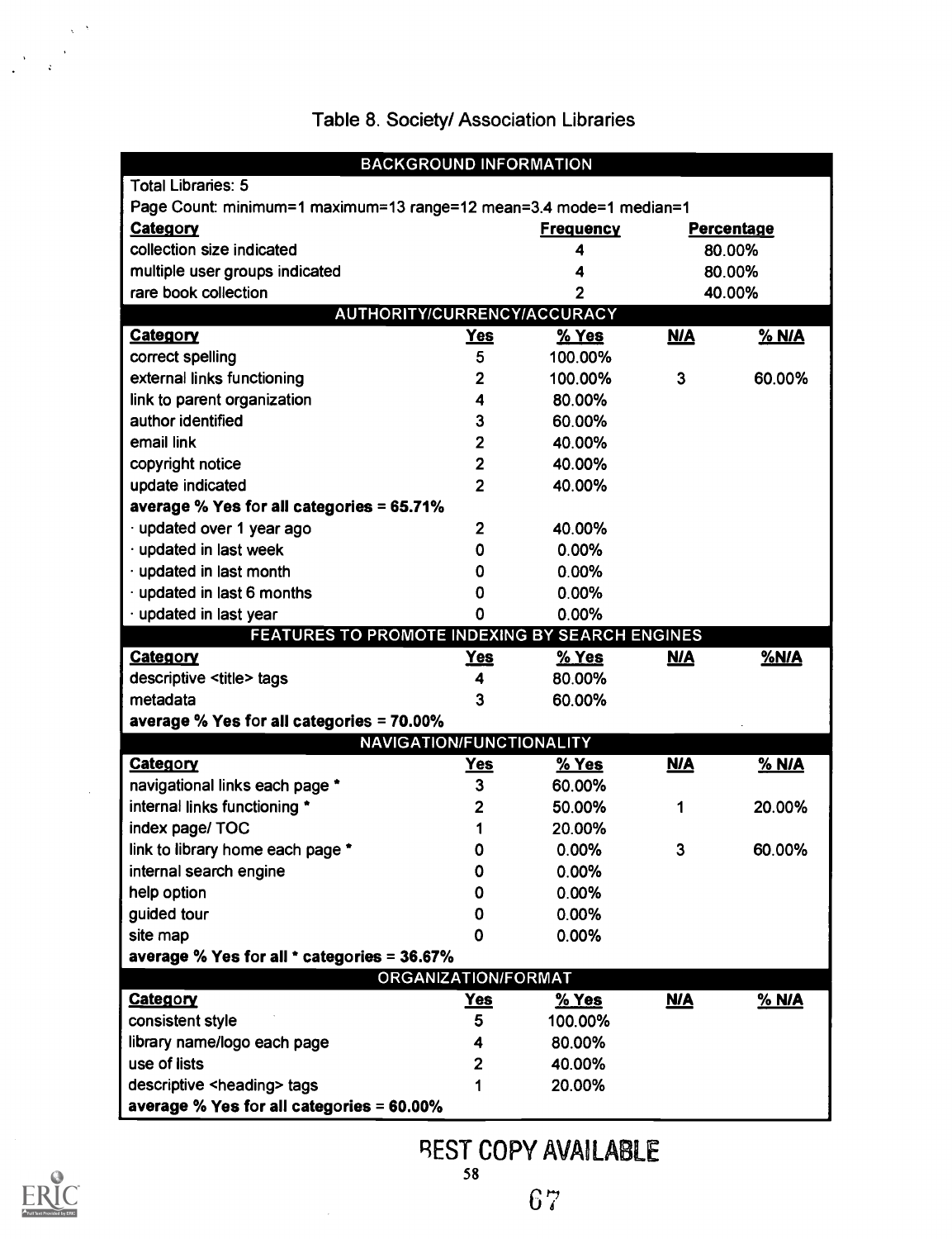| ACCESS FOR DIFFERENT USER GROUPS             |                            |         |                |                    |
|----------------------------------------------|----------------------------|---------|----------------|--------------------|
| <b>Category</b>                              | <u>Yes</u>                 | $%$ Yes | <b>N/A</b>     | <b>% N/A</b>       |
| audio for vision impaired                    | 0                          | 0.00%   |                |                    |
| multi language option                        | 0                          | 0.00%   |                |                    |
| subject guides for different user groups     | 0                          | 0.00%   | 1              | 20.00%             |
| average % Yes for all categories = 0.00%     |                            |         |                |                    |
| ACCESS FOR DIFFERENT BROWSERS/SYSTEMS        |                            |         |                |                    |
| <b>Category</b>                              | <u>Yes</u>                 | % Yes   | <b>NIA</b>     | <u>% N/A</u>       |
| tables                                       | 5                          | 100.00% |                |                    |
| <alt> tags for navigational graphics *</alt> | 3                          | 100.00% | $\overline{2}$ | 40.00%             |
| functional in Netscape *                     | 5                          | 100.00% |                |                    |
| functional in Internet Explorer *            | 5                          | 100.00% |                |                    |
| navigational graphics                        | 3                          | 60.00%  |                |                    |
| frames                                       | 0                          | 0.00%   |                |                    |
| text-only option *                           | 0                          | 0.00%   |                |                    |
| no-frames option                             | 0                          |         | 5              | 100.00%            |
| average % Yes for all * categories = 75.00 % |                            |         |                |                    |
| <b>BASIC LIBRARY INFORMATION</b>             |                            |         |                |                    |
| <b>Category</b>                              | <u>Yes</u>                 | $%$ Yes | <b>N/A</b>     | $\frac{6}{26}$ N/A |
| collection description *                     | 4                          | 80.00%  |                |                    |
| user groups indicated *                      | 4                          | 80.00%  |                |                    |
| hours *                                      | 4                          | 80.00%  |                |                    |
| contact info *                               | 4                          | 80.00%  |                |                    |
| address                                      | 4                          | 80.00%  |                |                    |
| phone                                        | 4                          | 80.00%  |                |                    |
| email                                        | 3                          | 60.00%  |                |                    |
| ∙ fax                                        | 2                          | 40.00%  |                |                    |
| services and policies *                      | 4                          | 80.00%  |                |                    |
| email link *                                 | 3                          | 60.00%  |                |                    |
| staff *                                      | 2                          | 40.00%  |                |                    |
| mission statement *                          |                            | 20.00%  |                |                    |
| link list/SG for internet resources *        | 1                          | 20.00%  |                |                    |
| annotations for internet resources           | 0                          | 0.00%   | 4              | 80.00%             |
| IR classification explained                  | $\mathbf{0}$               | 0.00%   | 4              | 80.00%             |
| URL <sup>*</sup>                             | 0                          | 0.00%   |                |                    |
| average % Yes for all * categories = 54.00%  |                            |         |                |                    |
| <b>Services &amp; Policies</b>               |                            |         |                |                    |
| circulation                                  | 4                          | 80.00%  |                |                    |
| reference                                    | 3                          | 60.00%  |                |                    |
| photocopies                                  |                            | 20.00%  |                |                    |
| books-by-mail                                |                            | 20.00%  |                |                    |
| browsing                                     |                            | 20.00%  |                |                    |
| career planning                              |                            | 20.00%  |                |                    |
|                                              | <b>ADDITIONAL FEATURES</b> |         |                |                    |
| Category                                     | <u>Yes</u>                 | $%$ Yes | <u>N/A</u>     | % N/A              |
| other                                        | 4                          | 80.00%  |                |                    |
| new book list                                | 3                          | 60.00%  |                |                    |



 $\mathbb{R}^{\frac{1}{2}}$ 

 $\ddot{\cdot}$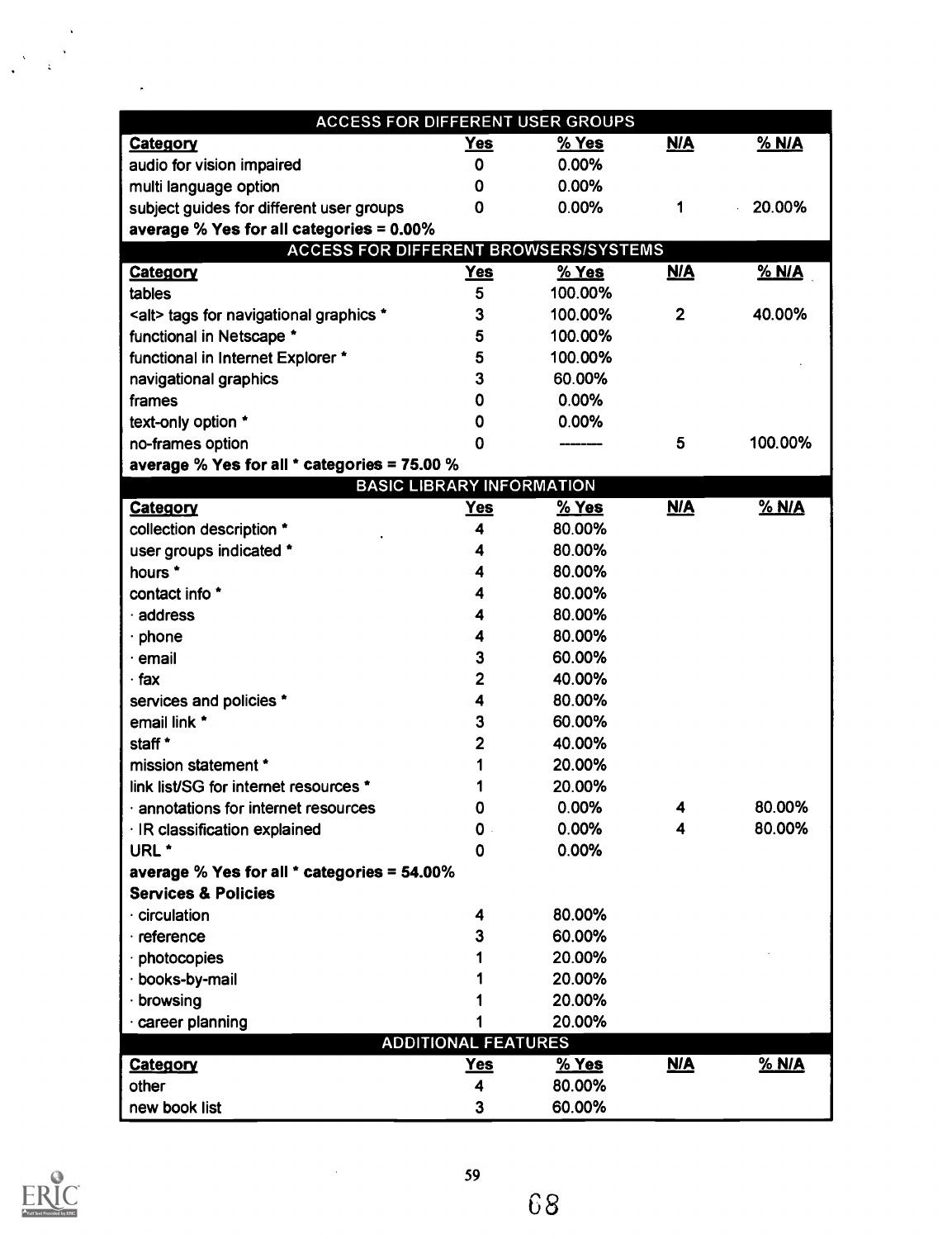| web catalog interface/link                 | $\overline{2}$ | 40.00% |
|--------------------------------------------|----------------|--------|
| interactive forms                          | 2              | 40.00% |
| library image                              |                | 20.00% |
| subject guides for print resources         |                | 20.00% |
| online reference                           |                | 20.00% |
| access to e-journals                       |                | 20.00% |
| access to databases                        |                | 20.00% |
| other what's new                           |                | 20.00% |
| library map                                | 0              | 0.00%  |
| telnet catalog link                        | 0              | 0.00%  |
| library newsletter                         | 0              | 0.00%  |
| online rare book exhibit                   | 0              | 0.00%  |
| printable forms                            | 0              | 0.00%  |
| password protected section                 | 0              | 0.00%  |
| <b>Other</b>                               |                |        |
| directions or map to library               | 2              | 40.00% |
| history                                    |                | 20.00% |
| · list of library publications             |                | 20.00% |
| · library advisory committee info          |                | 20.00% |
| <b>Other What's New</b>                    |                |        |
| $\cdot$ link to parent org news/what's new |                | 20.00% |
| <b>Interactive Forms</b>                   |                |        |
| · email                                    |                | 20.00% |
| $\cdot$ materials request                  |                | 20.00% |
| reference                                  |                | 20.00% |

 $\ddot{\phantom{1}}$ 

 $\bar{\mathcal{A}}$ 



 $\frac{1}{\sqrt{2}}$ 

69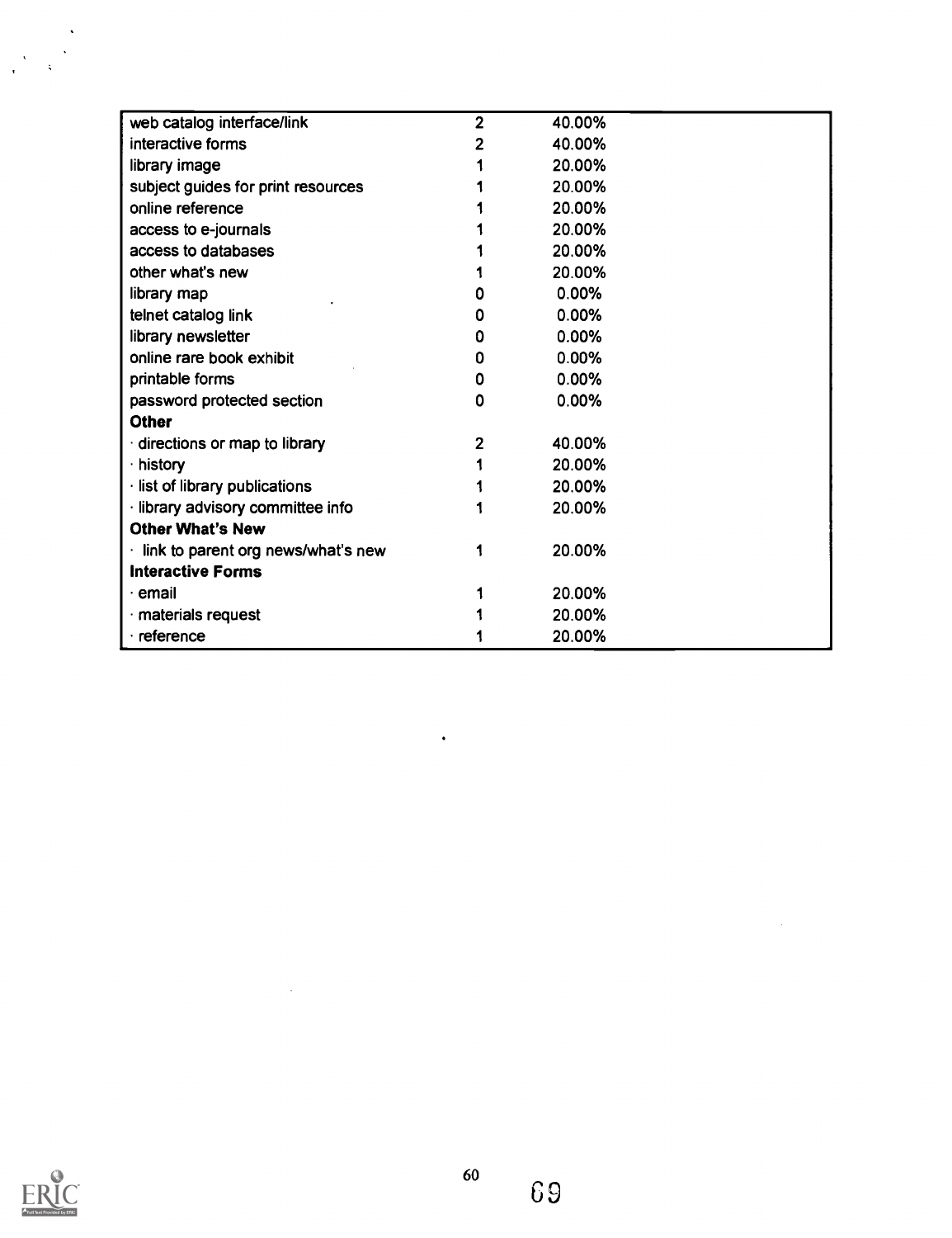# Table 9. Collections < 5,000 Volumes

 $\sim 10$ 

|                                                                    | <b>BACKGROUND INFORMATION</b> |              |                  |                   |
|--------------------------------------------------------------------|-------------------------------|--------------|------------------|-------------------|
| <b>Library Type</b>                                                |                               |              | <b>Frequency</b> | <b>Percentage</b> |
| botanical garden                                                   |                               |              | 2                | 40.00%            |
| arboretum                                                          |                               |              |                  | 20.00%            |
| institute/research center                                          |                               |              |                  | 20.00%            |
| society/association                                                |                               |              |                  | 20.00%            |
| academic                                                           |                               |              | O                | 0.00%             |
| herbarium                                                          |                               |              | 0                | 0.00%             |
| museum                                                             |                               |              | 0                | 0.00%             |
| <b>Total Libraries: 5</b>                                          |                               |              |                  |                   |
| Page Count: minimum=1 maximum=38 range=37 mean=8.6 mode=1 median=1 |                               |              |                  |                   |
|                                                                    | AUTHORITY/CURRENCY/ACCURACY   |              |                  |                   |
| Category                                                           | <b>Yes</b>                    | $%$ Yes      | <b>N/A</b>       | $%$ N/A           |
| author identified                                                  | 5                             | 100.00%      |                  |                   |
| email link                                                         | 4                             | 80.00%       |                  |                   |
| link to parent organization                                        | 4                             | 80.00%       |                  |                   |
| copyright notice                                                   | 4                             | 80.00%       |                  |                   |
| external links functioning                                         | 1                             | 50.00%       | $\mathbf{3}$     | 60.00%            |
| correct spelling                                                   | 2                             | 40.00%       |                  |                   |
| update indicated                                                   | $\overline{2}$                | 40.00%       |                  |                   |
| average % Yes for all categories = 67.14%                          |                               |              |                  |                   |
| · updated over 1 year ago                                          | 2                             | 40.00%       |                  |                   |
| · updated in last week                                             | 0                             | 0.00%        |                  |                   |
| · updated in last month                                            | 0                             | 0.00%        |                  |                   |
| · updated in last 6 months                                         | 0                             | 0.00%        |                  |                   |
| updated in last year                                               | 0                             | 0.00%        |                  |                   |
| FEATURES TO PROMOTE INDEXING BY SEARCH ENGINES                     |                               |              |                  |                   |
| <b>Category</b>                                                    | <u>Yes</u>                    | <u>% Yes</u> | <u>N/A</u>       | $%$ N/A           |
| descriptive <title> tags</title>                                   | 5                             | 100.00%      |                  |                   |
| metadata                                                           |                               | 20.00%       |                  |                   |
| average % Yes for all categories = 60.00%                          |                               |              |                  |                   |
|                                                                    | NAVIGATION/FUNCTIONALITY      |              |                  |                   |
| Category                                                           | Yes                           | $%$ Yes      | <u>N/A</u>       | <b>% N/A</b>      |
| link to library home each page *                                   |                               | 50.00%       | 3                | 60.00%            |
| internal links functioning *                                       |                               | 25.00%       |                  | 20.00%            |
| navigational links each page *                                     |                               | 20.00%       |                  |                   |
| internal search engine                                             | 0                             | 0.00%        |                  |                   |
| help option                                                        | 0                             | 0.00%        |                  |                   |
| guided tour                                                        | 0                             | 0.00%        |                  |                   |
| site map                                                           |                               | 0.00%        |                  |                   |
| index page/ TOC                                                    | 0                             | 0.00%        |                  |                   |
| average % Yes for all $*$ categories = 31.67%                      |                               |              |                  |                   |
|                                                                    | ORGANIZATION/FORMAT           |              |                  |                   |
| <b>Category</b>                                                    | <u>Yes</u>                    | $%$ Yes      | <b>N/A</b>       | <b>% N/A</b>      |
| library name/logo each page                                        | 4                             | 80.00%       |                  |                   |
|                                                                    |                               |              |                  |                   |



 $\frac{1}{2}$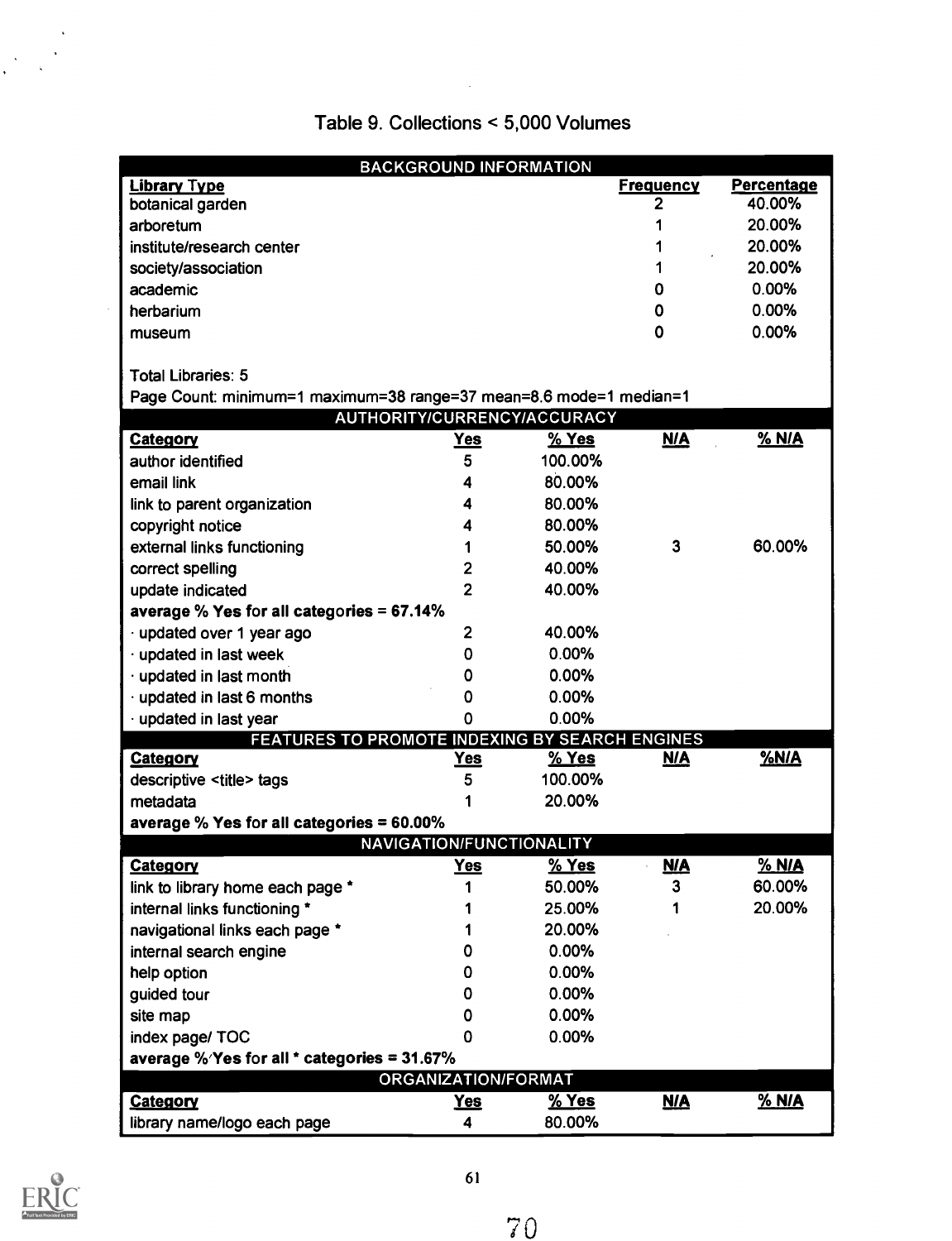| consistent style                             | 4                          | 80.00%                                  |                |                   |
|----------------------------------------------|----------------------------|-----------------------------------------|----------------|-------------------|
| use of lists                                 |                            | 20.00%                                  |                |                   |
| descriptive <heading> tags</heading>         |                            | 20.00%                                  |                |                   |
| average % Yes for all categories = 50.00%    |                            |                                         |                |                   |
|                                              |                            | <b>ACCESS FOR DIFFERENT USER GROUPS</b> |                |                   |
| <b>Category</b>                              | <u>Yes</u>                 | $%$ Yes                                 | <b>N/A</b>     | $\frac{9}{6}$ N/A |
| audio for vision impaired                    | 0                          | 0.00%                                   |                |                   |
| multi language option                        | 0                          | 0.00%                                   |                |                   |
| subject guides for different user groups     | 0                          | 0.00%                                   | $\overline{2}$ | 40.00%            |
| average % Yes for all categories = 0.00%     |                            |                                         |                |                   |
| <b>ACCESS FOR DIFFERENT BROWSERS/SYSTEMS</b> |                            |                                         |                |                   |
| <b>Category</b>                              | <b>Yes</b>                 | % Yes                                   | <u>N/A</u>     | <b>% N/A</b>      |
| <alt> tags for navigational graphics *</alt> | $\mathbf{2}$               | 100.00%                                 | 3              | 60.00%            |
| functional in Netscape *                     | 5                          | 100.00%                                 |                |                   |
| functional in Internet Explorer *            | 5                          | 100.00%                                 |                |                   |
| tables                                       | 4                          | 80.00%                                  |                |                   |
| navigational graphics                        | 2                          | 40.00%                                  |                |                   |
| frames                                       | 0                          | 0.00%                                   |                |                   |
| text-only option *                           | 0                          | 0.00%                                   |                |                   |
| no-frames option                             | 0                          |                                         | 5              | 100.00%           |
| average % Yes for all * categories = 75.00%  |                            |                                         |                |                   |
|                                              |                            | <b>BASIC LIBRARY INFORMATION</b>        |                |                   |
| Category                                     | Yes                        | % Yes                                   | <u>N/A</u>     | % N/A             |
| collection description *                     | 5                          | 100.00%                                 |                |                   |
| hours *                                      | 4                          | 80.00%                                  |                |                   |
| contact info *                               | 4                          | 80.00%                                  |                |                   |
| address                                      | 3                          | 60.00%                                  |                |                   |
| phone                                        | 3                          | 60.00%                                  |                |                   |
| email                                        | 2                          | 40.00%                                  |                |                   |
| ∙ fax                                        | 1                          | 20.00%                                  |                |                   |
| user groups indicated *                      | 3                          | 60.00%                                  |                |                   |
| staff *                                      | 2                          | 40.00%                                  |                |                   |
| email link *                                 | $\overline{2}$             | 40.00%                                  |                |                   |
| services and policies *                      | 2                          | 40.00%                                  |                |                   |
| mission statement *                          | 0                          | 0.00%                                   |                |                   |
| URL *                                        | 0                          | 0.00%                                   |                |                   |
| link list/SG for internet resources *        | 0                          | 0.00%                                   |                |                   |
| annotations for internet resources           | 0                          |                                         | 5              | 100.00%           |
| · IR classification explained                | 0                          |                                         | 5              | 100.00%           |
| average % Yes for all * categories = 44.00%  |                            |                                         |                |                   |
|                                              | <b>ADDITIONAL FEATURES</b> |                                         |                |                   |
| <b>Category</b>                              | <b>Yes</b>                 | $%$ Yes                                 | <u>N/A</u>     | % N/A             |
| library image                                | 3                          | 60.00%                                  |                |                   |
| other                                        | 3                          | 60.00%                                  |                |                   |
|                                              | 2                          |                                         |                |                   |
| subject guides for print resources           |                            | 40.00%                                  |                |                   |
| new book list                                |                            | 20.00%                                  |                |                   |
| online rare book exhibit                     | 1                          | 20.00%                                  |                |                   |



 $\ddot{\phantom{0}}$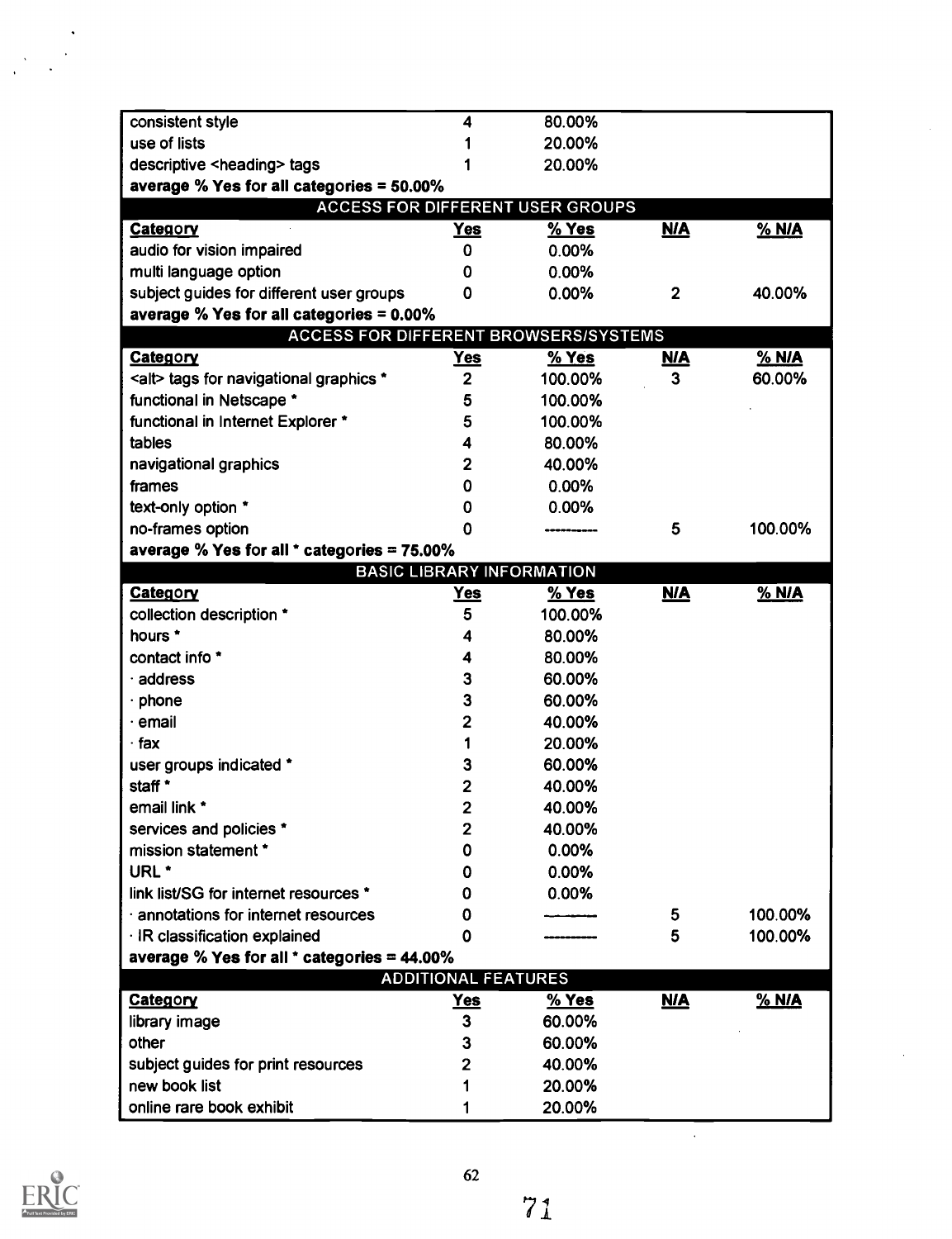| library map                | 0 | 0.00%    |  |
|----------------------------|---|----------|--|
| online reference           | 0 | $0.00\%$ |  |
| access to e-journals       | 0 | 0.00%    |  |
| access to databases        | 0 | 0.00%    |  |
| web catalog interface/link | 0 | $0.00\%$ |  |
| telnet catalog link        | 0 | $0.00\%$ |  |
| library newsletter         | 0 | $0.00\%$ |  |
| other what's new           | 0 | 0.00%    |  |
| printable forms            | 0 | $0.00\%$ |  |
| interactive forms          | 0 | 0.00%    |  |
| password protected section | 0 | $0.00\%$ |  |

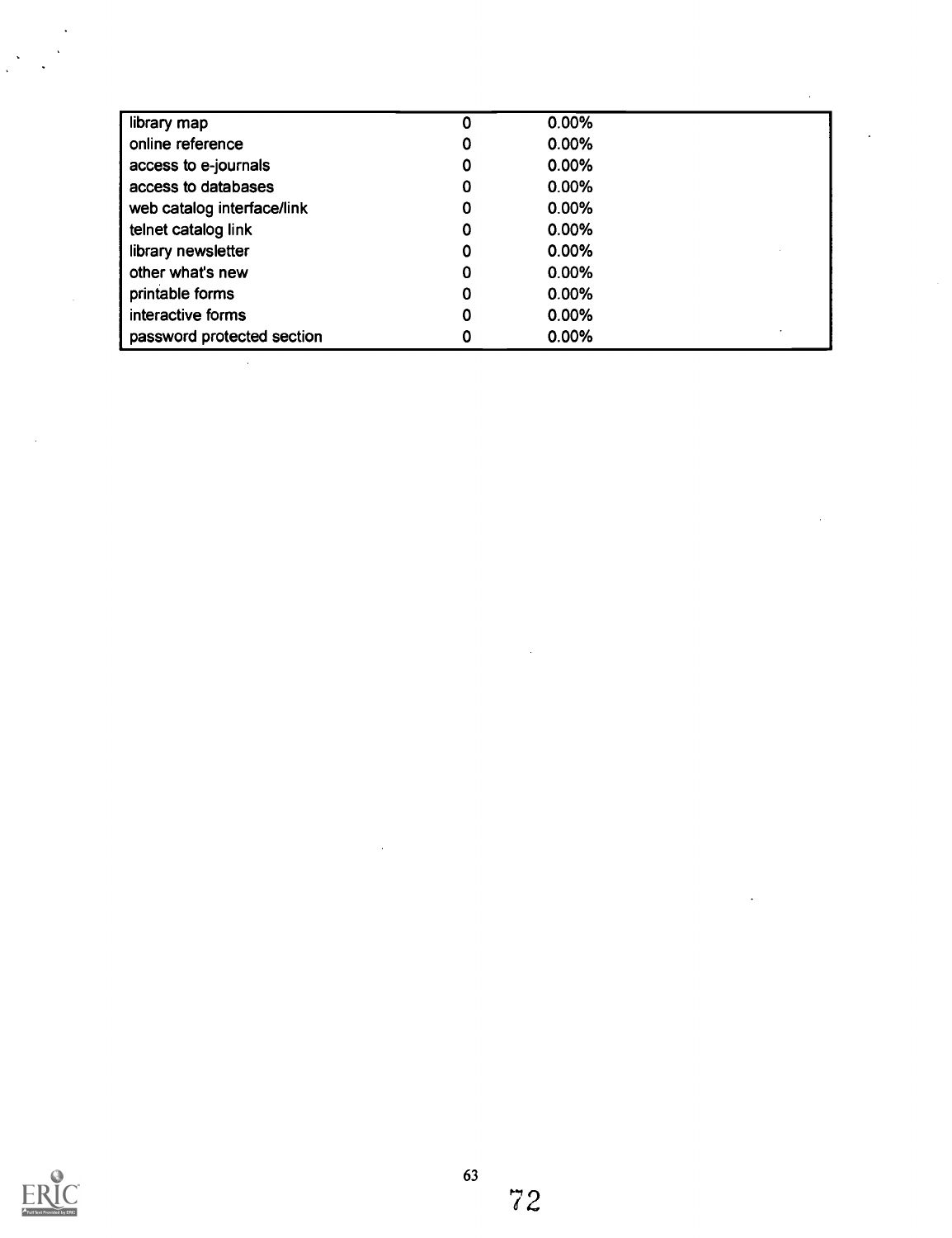|                                                                                      | <b>BACKGROUND INFORMATION</b> |                             |                  |                   |
|--------------------------------------------------------------------------------------|-------------------------------|-----------------------------|------------------|-------------------|
| <b>Library Type</b>                                                                  |                               |                             | <b>Frequency</b> | <b>Percentage</b> |
| botanical garden                                                                     |                               |                             | 3                | 30.00%            |
| institute/research center                                                            |                               |                             | 3                | 30.00%            |
| academic                                                                             |                               |                             | 2                | 20.00%            |
| arboretum                                                                            |                               |                             | $\overline{c}$   | 20.00%            |
| society/association                                                                  |                               |                             | 2                | 20.00%            |
| museum                                                                               |                               |                             | 1                | 10.00%            |
| herbarium                                                                            |                               |                             | 0                | 0.00%             |
|                                                                                      |                               |                             |                  |                   |
| <b>Total Libraries: 10</b>                                                           |                               |                             |                  |                   |
| Page Count: minimum=1 maximum=82 range=81 mean=14.1 mode=1 median=5                  |                               |                             |                  |                   |
|                                                                                      |                               | AUTHORITY/CURRENCY/ACCURACY |                  |                   |
| <b>Category</b>                                                                      | <u>Yes</u>                    | % Yes                       | <b>N/A</b>       | % N/A             |
| link to parent organization                                                          | 10                            | 100.00%                     |                  |                   |
| correct spelling                                                                     | 8                             | 80.00%                      |                  |                   |
| author identified                                                                    | 7                             | 70.00%                      |                  |                   |
| update indicated                                                                     | 5                             | 50.00%                      |                  |                   |
| email link                                                                           | 4                             | 40.00%                      |                  |                   |
| external links functioning                                                           | 2                             | 33.33%                      | 4                | 40.00%            |
| copyright notice                                                                     | 3                             | 30.00%                      |                  |                   |
| average % Yes for all categories = 57.62%                                            |                               |                             |                  |                   |
| updated in last year                                                                 | 2                             | 20.00%                      |                  |                   |
| updated over 1 year ago                                                              | $\overline{2}$                | 20.00%                      |                  |                   |
| updated in last 6 months                                                             | 1                             | 10.00%                      |                  |                   |
| updated in last week                                                                 | 0                             | 0.00%                       |                  |                   |
| updated in last month                                                                | 0                             | 0.00%                       |                  |                   |
| FEATURES TO PROMOTE INDEXING BY SEARCH ENGINES                                       |                               |                             |                  |                   |
| <b>Category</b>                                                                      | <u>Yes</u><br>7               | % Yes<br>70.00%             | <u>N/A</u>       | <b>%N/A</b>       |
| descriptive <title> tags<br/>metadata</title>                                        | 3                             |                             |                  |                   |
|                                                                                      |                               | 30.00%                      |                  |                   |
| average % Yes for all categories = 50.00%                                            | NAVIGATION/FUNCTIONALITY      |                             |                  |                   |
| Category                                                                             | <b>Yes</b>                    | % Yes                       | <b>N/A</b>       | % N/A             |
| internal links functioning *                                                         | 9                             | 90.00%                      |                  |                   |
| navigational links each page *                                                       | 5                             | 50.00%                      |                  |                   |
|                                                                                      | 4                             | 50.00%                      | $\overline{2}$   | 20.00%            |
| link to library home each page *                                                     | 5                             | 50.00%                      |                  |                   |
| index page/ TOC                                                                      | 1                             |                             |                  |                   |
| internal search engine                                                               |                               | 10.00%                      |                  |                   |
| help option                                                                          | 0                             | 0.00%                       |                  |                   |
| guided tour                                                                          | 0                             | 0.00%<br>0.00%              |                  |                   |
| site map                                                                             | 0                             |                             |                  |                   |
| average % Yes for all * categories = 63.33%                                          | ORGANIZATION/FORMAT           |                             |                  |                   |
|                                                                                      |                               | $%$ Yes                     | <b>N/A</b>       | $%$ N/A           |
| Category<br>use of lists                                                             | <u>Yes</u><br>6               | 60.00%                      |                  |                   |
|                                                                                      |                               |                             |                  |                   |
| consistent style                                                                     | 6                             | 60.00%                      |                  |                   |
| library name/logo each page                                                          | 5<br>3                        | 50.00%                      |                  |                   |
| descriptive <heading> tags</heading>                                                 |                               | 30.00%                      |                  |                   |
| average % Yes for all categories = 50.00%<br><b>ACCESS FOR DIFFERENT USER GROUPS</b> |                               |                             |                  |                   |
| Category                                                                             | <u>Yes</u>                    | $%$ Yes                     | <u>N/A</u>       | $%$ N/A           |
| audio for vision impaired                                                            | $\mathbf 0$                   | 0.00%                       |                  |                   |
|                                                                                      |                               |                             |                  |                   |

# Table 10. Collections 5,000 - 19,999 Volumes

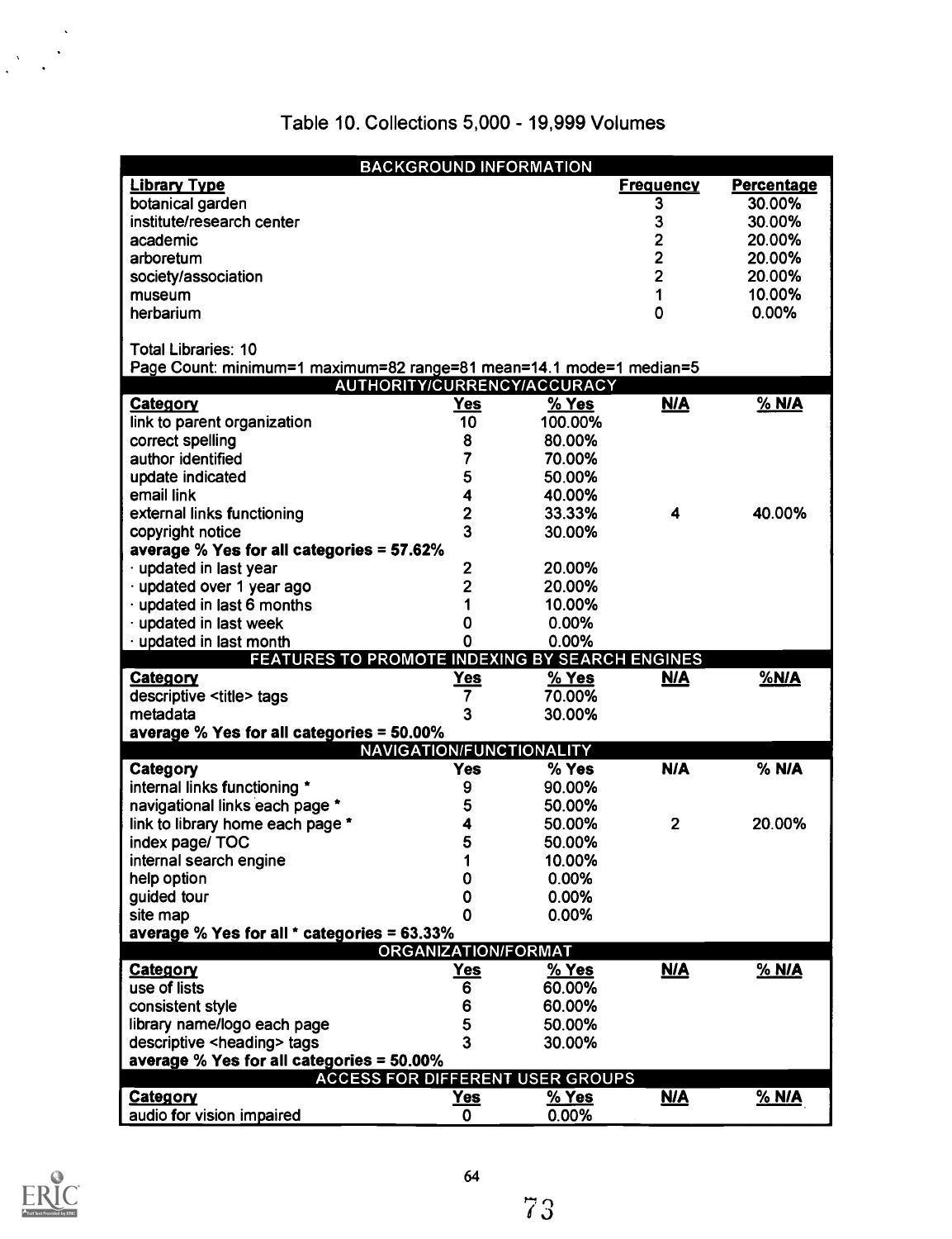| 0.00%<br>$\overline{2}$<br>20.00%<br>subject guides for different user groups<br>0<br>average % Yes for all categories = 0.00%<br>ACCESS FOR DIFFERENT BROWSERS/SYSTEMS<br>% Yes<br><u>% N/A</u><br><u>N/A</u><br><u>Yes</u><br><b>Category</b><br>3<br>30.00%<br>100.00%<br>$\mathbf{7}$<br><alt> tags for navigational graphics *<br/>10<br/>100.00%<br/>functional in Netscape *<br/>10<br/>100.00%<br/>functional in Internet Explorer *<br/>8<br/>80.00%<br/>tables<br/>7<br/>70.00%<br/>navigational graphics<br/>0.00%<br/>0<br/>frames<br/>0<br/>0.00%<br/>text-only option *<br/>0<br/>10<br/>100.00%<br/>no-frames option<br/>average % Yes for all * categories = 75.00%<br/><b>BASIC LIBRARY INFORMATION</b><br/>% Yes<br/><u>N/A</u><br/>% N/A<br/><u>Yes</u><br/><b>Category</b><br/>100.00%<br/>collection description *<br/>10<br/>10<br/>100.00%<br/>hours *<br/>10<br/>100.00%<br/>contact info *<br/>10<br/>100.00%<br/><math>\cdot</math> phone<br/>8<br/>80.00%<br/><math>\cdot</math> address<br/>8<br/>80.00%<br/><math>\cdot</math> email<br/>4<br/>40.00%<br/>∙ fax<br/>9<br/>90.00%<br/>user groups indicated *<br/>8<br/>80.00%<br/>services and policies *<br/>7<br/>70.00%<br/>staff *<br/>70.00%<br/>email link *<br/>40.00%<br/>mission statement *<br/>4<br/>4<br/>40.00%<br/>link list/SG for internet resources *<br/>3<br/>60.00%<br/>75.00%<br/>6<br/>annotations for internet resources<br/>6<br/>60.00%<br/>0.00%<br/>0<br/>· IR classification explained<br/>URL<sup>*</sup><br/>10.00%<br/>average % Yes for all * categories = 70.00%<br/><b>ADDITIONAL FEATURES</b><br/>% N/A<br/><u>N/A</u><br/>% Yes<br/><b>Yes</b><br/><b>Category</b><br/>8<br/>80.00%<br/>other<br/>5<br/>50.00%<br/>access to databases<br/>4<br/>40.00%<br/>library image<br/>4<br/>40.00%<br/>access to e-journals<br/>web catalog interface/link<br/>40.00%<br/>4<br/>3<br/>30.00%<br/>new book list<br/>2<br/>20.00%<br/>interactive forms<br/>10.00%<br/>subject guides for print resources</alt> |                       |             |        |  |
|------------------------------------------------------------------------------------------------------------------------------------------------------------------------------------------------------------------------------------------------------------------------------------------------------------------------------------------------------------------------------------------------------------------------------------------------------------------------------------------------------------------------------------------------------------------------------------------------------------------------------------------------------------------------------------------------------------------------------------------------------------------------------------------------------------------------------------------------------------------------------------------------------------------------------------------------------------------------------------------------------------------------------------------------------------------------------------------------------------------------------------------------------------------------------------------------------------------------------------------------------------------------------------------------------------------------------------------------------------------------------------------------------------------------------------------------------------------------------------------------------------------------------------------------------------------------------------------------------------------------------------------------------------------------------------------------------------------------------------------------------------------------------------------------------------------------------------------------------------------------------------------------------------------------------------------------------------------------------------------------------------------------|-----------------------|-------------|--------|--|
|                                                                                                                                                                                                                                                                                                                                                                                                                                                                                                                                                                                                                                                                                                                                                                                                                                                                                                                                                                                                                                                                                                                                                                                                                                                                                                                                                                                                                                                                                                                                                                                                                                                                                                                                                                                                                                                                                                                                                                                                                        | multi language option | $\mathbf 0$ | 0.00%  |  |
|                                                                                                                                                                                                                                                                                                                                                                                                                                                                                                                                                                                                                                                                                                                                                                                                                                                                                                                                                                                                                                                                                                                                                                                                                                                                                                                                                                                                                                                                                                                                                                                                                                                                                                                                                                                                                                                                                                                                                                                                                        |                       |             |        |  |
|                                                                                                                                                                                                                                                                                                                                                                                                                                                                                                                                                                                                                                                                                                                                                                                                                                                                                                                                                                                                                                                                                                                                                                                                                                                                                                                                                                                                                                                                                                                                                                                                                                                                                                                                                                                                                                                                                                                                                                                                                        |                       |             |        |  |
|                                                                                                                                                                                                                                                                                                                                                                                                                                                                                                                                                                                                                                                                                                                                                                                                                                                                                                                                                                                                                                                                                                                                                                                                                                                                                                                                                                                                                                                                                                                                                                                                                                                                                                                                                                                                                                                                                                                                                                                                                        |                       |             |        |  |
|                                                                                                                                                                                                                                                                                                                                                                                                                                                                                                                                                                                                                                                                                                                                                                                                                                                                                                                                                                                                                                                                                                                                                                                                                                                                                                                                                                                                                                                                                                                                                                                                                                                                                                                                                                                                                                                                                                                                                                                                                        |                       |             |        |  |
|                                                                                                                                                                                                                                                                                                                                                                                                                                                                                                                                                                                                                                                                                                                                                                                                                                                                                                                                                                                                                                                                                                                                                                                                                                                                                                                                                                                                                                                                                                                                                                                                                                                                                                                                                                                                                                                                                                                                                                                                                        |                       |             |        |  |
|                                                                                                                                                                                                                                                                                                                                                                                                                                                                                                                                                                                                                                                                                                                                                                                                                                                                                                                                                                                                                                                                                                                                                                                                                                                                                                                                                                                                                                                                                                                                                                                                                                                                                                                                                                                                                                                                                                                                                                                                                        |                       |             |        |  |
|                                                                                                                                                                                                                                                                                                                                                                                                                                                                                                                                                                                                                                                                                                                                                                                                                                                                                                                                                                                                                                                                                                                                                                                                                                                                                                                                                                                                                                                                                                                                                                                                                                                                                                                                                                                                                                                                                                                                                                                                                        |                       |             |        |  |
|                                                                                                                                                                                                                                                                                                                                                                                                                                                                                                                                                                                                                                                                                                                                                                                                                                                                                                                                                                                                                                                                                                                                                                                                                                                                                                                                                                                                                                                                                                                                                                                                                                                                                                                                                                                                                                                                                                                                                                                                                        |                       |             |        |  |
|                                                                                                                                                                                                                                                                                                                                                                                                                                                                                                                                                                                                                                                                                                                                                                                                                                                                                                                                                                                                                                                                                                                                                                                                                                                                                                                                                                                                                                                                                                                                                                                                                                                                                                                                                                                                                                                                                                                                                                                                                        |                       |             |        |  |
|                                                                                                                                                                                                                                                                                                                                                                                                                                                                                                                                                                                                                                                                                                                                                                                                                                                                                                                                                                                                                                                                                                                                                                                                                                                                                                                                                                                                                                                                                                                                                                                                                                                                                                                                                                                                                                                                                                                                                                                                                        |                       |             |        |  |
|                                                                                                                                                                                                                                                                                                                                                                                                                                                                                                                                                                                                                                                                                                                                                                                                                                                                                                                                                                                                                                                                                                                                                                                                                                                                                                                                                                                                                                                                                                                                                                                                                                                                                                                                                                                                                                                                                                                                                                                                                        |                       |             |        |  |
|                                                                                                                                                                                                                                                                                                                                                                                                                                                                                                                                                                                                                                                                                                                                                                                                                                                                                                                                                                                                                                                                                                                                                                                                                                                                                                                                                                                                                                                                                                                                                                                                                                                                                                                                                                                                                                                                                                                                                                                                                        |                       |             |        |  |
|                                                                                                                                                                                                                                                                                                                                                                                                                                                                                                                                                                                                                                                                                                                                                                                                                                                                                                                                                                                                                                                                                                                                                                                                                                                                                                                                                                                                                                                                                                                                                                                                                                                                                                                                                                                                                                                                                                                                                                                                                        |                       |             |        |  |
|                                                                                                                                                                                                                                                                                                                                                                                                                                                                                                                                                                                                                                                                                                                                                                                                                                                                                                                                                                                                                                                                                                                                                                                                                                                                                                                                                                                                                                                                                                                                                                                                                                                                                                                                                                                                                                                                                                                                                                                                                        |                       |             |        |  |
|                                                                                                                                                                                                                                                                                                                                                                                                                                                                                                                                                                                                                                                                                                                                                                                                                                                                                                                                                                                                                                                                                                                                                                                                                                                                                                                                                                                                                                                                                                                                                                                                                                                                                                                                                                                                                                                                                                                                                                                                                        |                       |             |        |  |
|                                                                                                                                                                                                                                                                                                                                                                                                                                                                                                                                                                                                                                                                                                                                                                                                                                                                                                                                                                                                                                                                                                                                                                                                                                                                                                                                                                                                                                                                                                                                                                                                                                                                                                                                                                                                                                                                                                                                                                                                                        |                       |             |        |  |
|                                                                                                                                                                                                                                                                                                                                                                                                                                                                                                                                                                                                                                                                                                                                                                                                                                                                                                                                                                                                                                                                                                                                                                                                                                                                                                                                                                                                                                                                                                                                                                                                                                                                                                                                                                                                                                                                                                                                                                                                                        |                       |             |        |  |
|                                                                                                                                                                                                                                                                                                                                                                                                                                                                                                                                                                                                                                                                                                                                                                                                                                                                                                                                                                                                                                                                                                                                                                                                                                                                                                                                                                                                                                                                                                                                                                                                                                                                                                                                                                                                                                                                                                                                                                                                                        |                       |             |        |  |
|                                                                                                                                                                                                                                                                                                                                                                                                                                                                                                                                                                                                                                                                                                                                                                                                                                                                                                                                                                                                                                                                                                                                                                                                                                                                                                                                                                                                                                                                                                                                                                                                                                                                                                                                                                                                                                                                                                                                                                                                                        |                       |             |        |  |
|                                                                                                                                                                                                                                                                                                                                                                                                                                                                                                                                                                                                                                                                                                                                                                                                                                                                                                                                                                                                                                                                                                                                                                                                                                                                                                                                                                                                                                                                                                                                                                                                                                                                                                                                                                                                                                                                                                                                                                                                                        |                       |             |        |  |
|                                                                                                                                                                                                                                                                                                                                                                                                                                                                                                                                                                                                                                                                                                                                                                                                                                                                                                                                                                                                                                                                                                                                                                                                                                                                                                                                                                                                                                                                                                                                                                                                                                                                                                                                                                                                                                                                                                                                                                                                                        |                       |             |        |  |
|                                                                                                                                                                                                                                                                                                                                                                                                                                                                                                                                                                                                                                                                                                                                                                                                                                                                                                                                                                                                                                                                                                                                                                                                                                                                                                                                                                                                                                                                                                                                                                                                                                                                                                                                                                                                                                                                                                                                                                                                                        |                       |             |        |  |
|                                                                                                                                                                                                                                                                                                                                                                                                                                                                                                                                                                                                                                                                                                                                                                                                                                                                                                                                                                                                                                                                                                                                                                                                                                                                                                                                                                                                                                                                                                                                                                                                                                                                                                                                                                                                                                                                                                                                                                                                                        |                       |             |        |  |
|                                                                                                                                                                                                                                                                                                                                                                                                                                                                                                                                                                                                                                                                                                                                                                                                                                                                                                                                                                                                                                                                                                                                                                                                                                                                                                                                                                                                                                                                                                                                                                                                                                                                                                                                                                                                                                                                                                                                                                                                                        |                       |             |        |  |
|                                                                                                                                                                                                                                                                                                                                                                                                                                                                                                                                                                                                                                                                                                                                                                                                                                                                                                                                                                                                                                                                                                                                                                                                                                                                                                                                                                                                                                                                                                                                                                                                                                                                                                                                                                                                                                                                                                                                                                                                                        |                       |             |        |  |
|                                                                                                                                                                                                                                                                                                                                                                                                                                                                                                                                                                                                                                                                                                                                                                                                                                                                                                                                                                                                                                                                                                                                                                                                                                                                                                                                                                                                                                                                                                                                                                                                                                                                                                                                                                                                                                                                                                                                                                                                                        |                       |             |        |  |
|                                                                                                                                                                                                                                                                                                                                                                                                                                                                                                                                                                                                                                                                                                                                                                                                                                                                                                                                                                                                                                                                                                                                                                                                                                                                                                                                                                                                                                                                                                                                                                                                                                                                                                                                                                                                                                                                                                                                                                                                                        |                       |             |        |  |
|                                                                                                                                                                                                                                                                                                                                                                                                                                                                                                                                                                                                                                                                                                                                                                                                                                                                                                                                                                                                                                                                                                                                                                                                                                                                                                                                                                                                                                                                                                                                                                                                                                                                                                                                                                                                                                                                                                                                                                                                                        |                       |             |        |  |
|                                                                                                                                                                                                                                                                                                                                                                                                                                                                                                                                                                                                                                                                                                                                                                                                                                                                                                                                                                                                                                                                                                                                                                                                                                                                                                                                                                                                                                                                                                                                                                                                                                                                                                                                                                                                                                                                                                                                                                                                                        |                       |             |        |  |
|                                                                                                                                                                                                                                                                                                                                                                                                                                                                                                                                                                                                                                                                                                                                                                                                                                                                                                                                                                                                                                                                                                                                                                                                                                                                                                                                                                                                                                                                                                                                                                                                                                                                                                                                                                                                                                                                                                                                                                                                                        |                       |             |        |  |
|                                                                                                                                                                                                                                                                                                                                                                                                                                                                                                                                                                                                                                                                                                                                                                                                                                                                                                                                                                                                                                                                                                                                                                                                                                                                                                                                                                                                                                                                                                                                                                                                                                                                                                                                                                                                                                                                                                                                                                                                                        |                       |             |        |  |
|                                                                                                                                                                                                                                                                                                                                                                                                                                                                                                                                                                                                                                                                                                                                                                                                                                                                                                                                                                                                                                                                                                                                                                                                                                                                                                                                                                                                                                                                                                                                                                                                                                                                                                                                                                                                                                                                                                                                                                                                                        |                       |             |        |  |
|                                                                                                                                                                                                                                                                                                                                                                                                                                                                                                                                                                                                                                                                                                                                                                                                                                                                                                                                                                                                                                                                                                                                                                                                                                                                                                                                                                                                                                                                                                                                                                                                                                                                                                                                                                                                                                                                                                                                                                                                                        |                       |             |        |  |
|                                                                                                                                                                                                                                                                                                                                                                                                                                                                                                                                                                                                                                                                                                                                                                                                                                                                                                                                                                                                                                                                                                                                                                                                                                                                                                                                                                                                                                                                                                                                                                                                                                                                                                                                                                                                                                                                                                                                                                                                                        |                       |             |        |  |
|                                                                                                                                                                                                                                                                                                                                                                                                                                                                                                                                                                                                                                                                                                                                                                                                                                                                                                                                                                                                                                                                                                                                                                                                                                                                                                                                                                                                                                                                                                                                                                                                                                                                                                                                                                                                                                                                                                                                                                                                                        |                       |             |        |  |
|                                                                                                                                                                                                                                                                                                                                                                                                                                                                                                                                                                                                                                                                                                                                                                                                                                                                                                                                                                                                                                                                                                                                                                                                                                                                                                                                                                                                                                                                                                                                                                                                                                                                                                                                                                                                                                                                                                                                                                                                                        |                       |             |        |  |
|                                                                                                                                                                                                                                                                                                                                                                                                                                                                                                                                                                                                                                                                                                                                                                                                                                                                                                                                                                                                                                                                                                                                                                                                                                                                                                                                                                                                                                                                                                                                                                                                                                                                                                                                                                                                                                                                                                                                                                                                                        |                       |             |        |  |
|                                                                                                                                                                                                                                                                                                                                                                                                                                                                                                                                                                                                                                                                                                                                                                                                                                                                                                                                                                                                                                                                                                                                                                                                                                                                                                                                                                                                                                                                                                                                                                                                                                                                                                                                                                                                                                                                                                                                                                                                                        |                       |             |        |  |
|                                                                                                                                                                                                                                                                                                                                                                                                                                                                                                                                                                                                                                                                                                                                                                                                                                                                                                                                                                                                                                                                                                                                                                                                                                                                                                                                                                                                                                                                                                                                                                                                                                                                                                                                                                                                                                                                                                                                                                                                                        |                       |             |        |  |
|                                                                                                                                                                                                                                                                                                                                                                                                                                                                                                                                                                                                                                                                                                                                                                                                                                                                                                                                                                                                                                                                                                                                                                                                                                                                                                                                                                                                                                                                                                                                                                                                                                                                                                                                                                                                                                                                                                                                                                                                                        |                       |             |        |  |
|                                                                                                                                                                                                                                                                                                                                                                                                                                                                                                                                                                                                                                                                                                                                                                                                                                                                                                                                                                                                                                                                                                                                                                                                                                                                                                                                                                                                                                                                                                                                                                                                                                                                                                                                                                                                                                                                                                                                                                                                                        |                       |             |        |  |
|                                                                                                                                                                                                                                                                                                                                                                                                                                                                                                                                                                                                                                                                                                                                                                                                                                                                                                                                                                                                                                                                                                                                                                                                                                                                                                                                                                                                                                                                                                                                                                                                                                                                                                                                                                                                                                                                                                                                                                                                                        |                       |             |        |  |
|                                                                                                                                                                                                                                                                                                                                                                                                                                                                                                                                                                                                                                                                                                                                                                                                                                                                                                                                                                                                                                                                                                                                                                                                                                                                                                                                                                                                                                                                                                                                                                                                                                                                                                                                                                                                                                                                                                                                                                                                                        | online reference      |             | 10.00% |  |
| other what's new<br>10.00%                                                                                                                                                                                                                                                                                                                                                                                                                                                                                                                                                                                                                                                                                                                                                                                                                                                                                                                                                                                                                                                                                                                                                                                                                                                                                                                                                                                                                                                                                                                                                                                                                                                                                                                                                                                                                                                                                                                                                                                             |                       |             |        |  |
| 10.00%<br>online rare book exhibit                                                                                                                                                                                                                                                                                                                                                                                                                                                                                                                                                                                                                                                                                                                                                                                                                                                                                                                                                                                                                                                                                                                                                                                                                                                                                                                                                                                                                                                                                                                                                                                                                                                                                                                                                                                                                                                                                                                                                                                     |                       |             |        |  |
| 10.00%<br>printable forms                                                                                                                                                                                                                                                                                                                                                                                                                                                                                                                                                                                                                                                                                                                                                                                                                                                                                                                                                                                                                                                                                                                                                                                                                                                                                                                                                                                                                                                                                                                                                                                                                                                                                                                                                                                                                                                                                                                                                                                              |                       |             |        |  |
| 0.00%<br>library map<br>0                                                                                                                                                                                                                                                                                                                                                                                                                                                                                                                                                                                                                                                                                                                                                                                                                                                                                                                                                                                                                                                                                                                                                                                                                                                                                                                                                                                                                                                                                                                                                                                                                                                                                                                                                                                                                                                                                                                                                                                              |                       |             |        |  |
| 0<br>telnet catalog link<br>0.00%                                                                                                                                                                                                                                                                                                                                                                                                                                                                                                                                                                                                                                                                                                                                                                                                                                                                                                                                                                                                                                                                                                                                                                                                                                                                                                                                                                                                                                                                                                                                                                                                                                                                                                                                                                                                                                                                                                                                                                                      |                       |             |        |  |
| 0.00%<br>library newsletter<br>0                                                                                                                                                                                                                                                                                                                                                                                                                                                                                                                                                                                                                                                                                                                                                                                                                                                                                                                                                                                                                                                                                                                                                                                                                                                                                                                                                                                                                                                                                                                                                                                                                                                                                                                                                                                                                                                                                                                                                                                       |                       |             |        |  |
| 0<br>0.00%<br>password protected section                                                                                                                                                                                                                                                                                                                                                                                                                                                                                                                                                                                                                                                                                                                                                                                                                                                                                                                                                                                                                                                                                                                                                                                                                                                                                                                                                                                                                                                                                                                                                                                                                                                                                                                                                                                                                                                                                                                                                                               |                       |             |        |  |



7 4

 $\ddot{\phantom{0}}$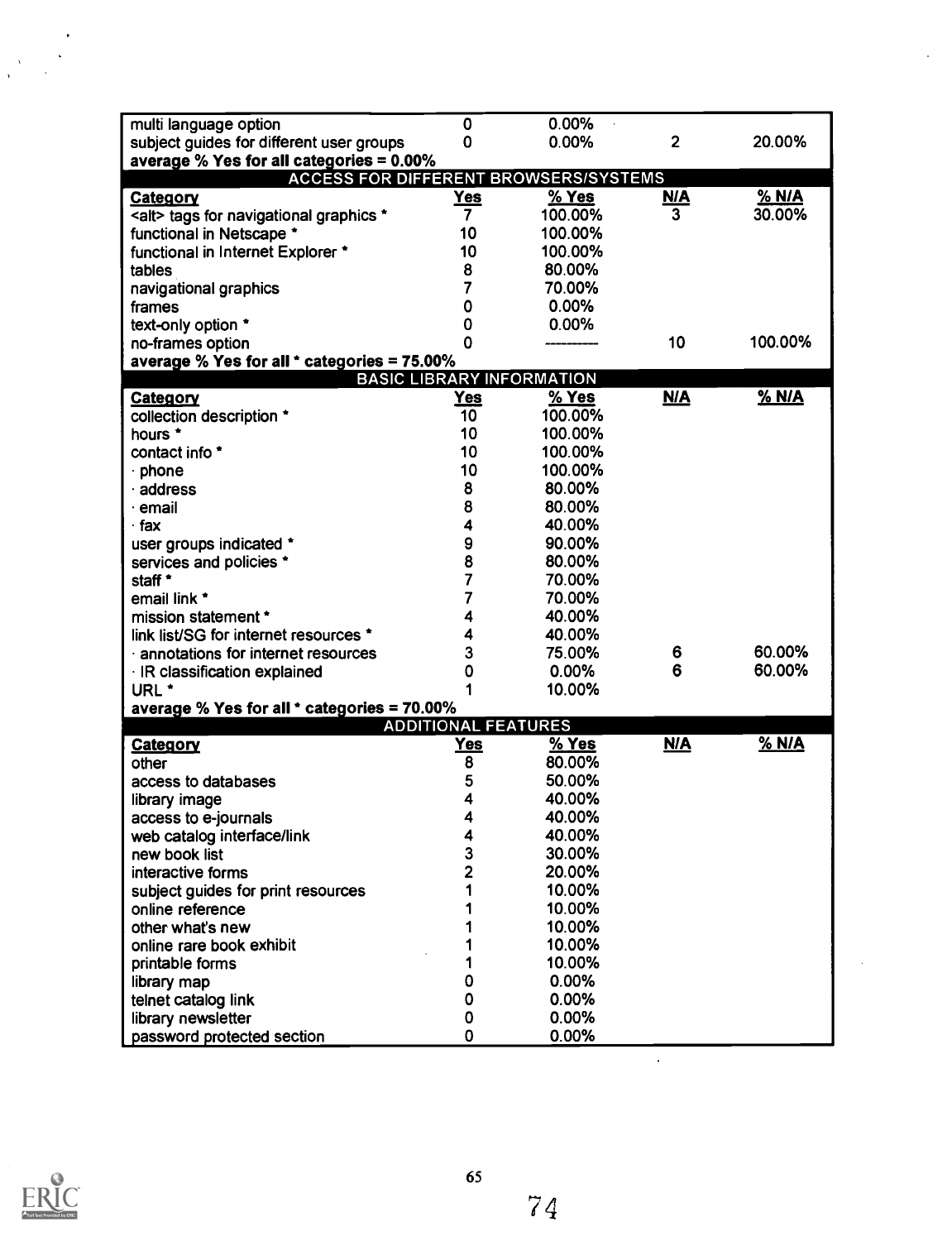|                                                                        |                | <b>BACKGROUND INFORMATION</b> |                  |                   |
|------------------------------------------------------------------------|----------------|-------------------------------|------------------|-------------------|
| <b>Library Type</b>                                                    |                |                               | <b>Frequency</b> | <b>Percentage</b> |
| academic                                                               |                |                               | 3                | 50.00%            |
| arboretum                                                              |                |                               | 2                | 33.33%            |
| botanical garden                                                       |                |                               | $\overline{2}$   | 33.33%            |
| herbarium                                                              |                |                               | $\mathbf 0$      | 0.00%             |
| institute/research center                                              |                |                               | $\mathbf 0$      | 0.00%             |
| museum                                                                 |                |                               | $\mathbf 0$      | 0.00%             |
| society/association                                                    |                |                               | $\mathbf 0$      | 0.00%             |
|                                                                        |                |                               |                  |                   |
| <b>Total Libraries: 6</b>                                              |                |                               |                  |                   |
| Page Count: minimum=1 maximum=30 range=29 mean=10.83 mode=1 median=2.5 |                |                               |                  |                   |
|                                                                        |                | AUTHORITY/CURRENCY/ACCURACY   |                  |                   |
| Category                                                               | <u>Yes</u>     | % Yes                         | <b>N/A</b>       | % N/A             |
| correct spelling                                                       | 6              | 100.00%                       |                  |                   |
| link to parent organization                                            | 6              | 100.00%                       |                  |                   |
| external links functioning                                             | 4              | 100.00%                       | $\overline{2}$   | 33.33%            |
| author identified                                                      | 3              | 50.00%                        |                  |                   |
| update indicated                                                       | 3              | 50.00%                        |                  |                   |
| copyright notice                                                       | $\overline{2}$ | 33.33%                        |                  |                   |
| email link                                                             | $\overline{2}$ | 33.33%                        |                  |                   |
| average % Yes for all categories = 66.67%                              |                |                               |                  |                   |
| · updated in last month                                                | 2              | 33.33%                        |                  |                   |
| · updated in last 6 months                                             | 1              | 16.67%                        |                  |                   |
| · updated in last week                                                 | 0              | 0.00%                         |                  |                   |
| · updated in last year                                                 | 0              | 0.00%                         |                  |                   |
| updated over 1 year ago                                                | 0              | 0.00%                         |                  |                   |
| FEATURES TO PROMOTE INDEXING BY SEARCH ENGINES                         |                |                               |                  |                   |
| <b>Category</b>                                                        | <u>Yes</u>     | $%$ Yes                       | <u>N/A</u>       | $%$ N/A           |
| descriptive <title> tags</title>                                       | 5              | 83.33%                        |                  |                   |
| metadata                                                               | 3              | 50.00%                        |                  |                   |
| average % Yes for all categories = 66.67%                              |                |                               |                  |                   |
|                                                                        |                | NAVIGATION/FUNCTIONALITY      |                  |                   |
| Category                                                               | Yes            | $%$ Yes                       | <b>N/A</b>       | % N/A             |
| internal links functioning *                                           | 6              | 100.00%                       |                  |                   |
| navigational links each page *                                         | 5              | 83.33%                        |                  |                   |
| link to library home each page *                                       | 3              | 75.00%                        | $\mathbf{2}$     | 33.33%            |
| index page/ TOC                                                        | 3              | 50.00%                        |                  |                   |
| internal search engine                                                 |                | 16.67%                        |                  |                   |
| help option                                                            | 0              | 0.00%                         |                  |                   |
| guided tour                                                            | 0              | 0.00%                         |                  |                   |
| site map                                                               | 0              | 0.00%                         |                  |                   |
| average % Yes for all * categories = 86.11%                            |                |                               |                  |                   |
|                                                                        |                | <b>ORGANIZATION/FORMAT</b>    |                  |                   |
| <b>Category</b>                                                        | <u>Yes</u>     | % Yes                         | <b>N/A</b>       | % N/A             |
| library name/logo each page                                            | 6              | 100.00%                       |                  |                   |
| descriptive <heading> tags</heading>                                   | 5              | 83.33%                        |                  |                   |
| consistent style                                                       | 4              | 66.67%                        |                  |                   |
| use of lists                                                           | 3              | 50.00%                        |                  |                   |
| average % Yes for all categories = 75.00%                              |                |                               |                  |                   |

# Table 11. Collections 20,000 - 99,999 Volumes

 $\hat{\boldsymbol{\beta}}$ 



 $\ddot{\phantom{0}}$ 

 $\frac{\Delta}{\sqrt{2}}$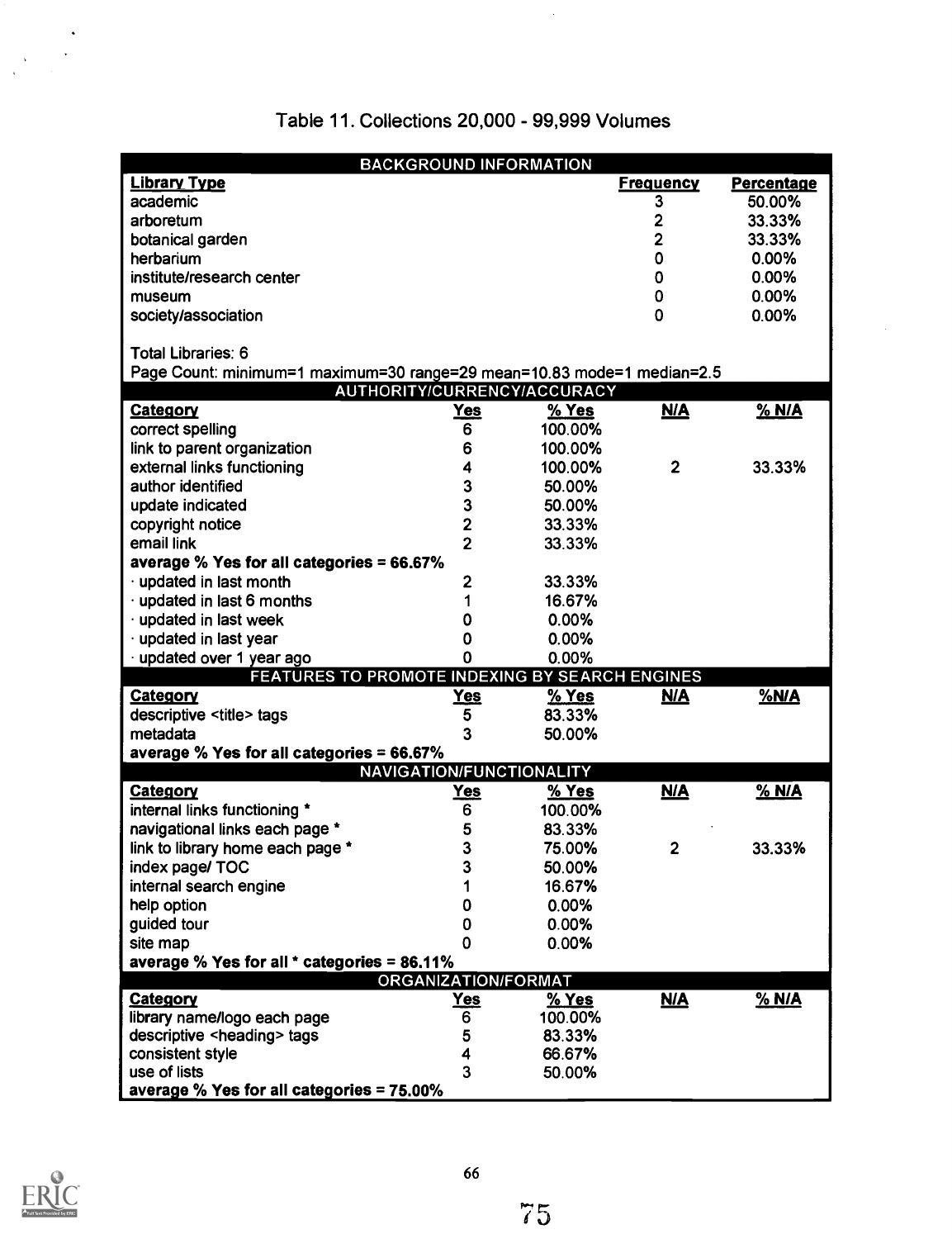| $\frac{6}{26}$ Yes<br>Category<br><b>N/A</b><br><u>Yes</u><br>% N/A<br>audio for vision impaired<br>0.00%<br>0<br>٥<br>multi language option<br>0.00%<br>subject guides for different user groups<br>O<br>0.00%<br>$\overline{2}$<br>33.33%<br>average % Yes for all * categories = 0.00%<br><b>ACCESS FOR DIFFERENT BROWSERS/SYSTEMS</b><br>% Yes<br><b>Category</b><br><u>Yes</u><br><u>N/A</u><br>% N/A<br>no-frames option *<br>5<br>83.33%<br>1<br>100.00%<br>$\overline{2}$<br><alt> tags for navigational graphics *<br/>100.00%<br/>33.33%<br/>4<br/>6<br/>functional in Netscape *<br/>100.00%<br/>6<br/>functional in Internet Explorer *<br/>100.00%<br/>5<br/>tables<br/>83.33%<br/>navigational graphics<br/>4<br/>66.67%<br/>frames<br/>1<br/>16.67%<br/>0<br/>text-only option *<br/>0.00%<br/>average % Yes for all * categories = 80.00%<br/><b>BASIC LIBRARY INFORMATION</b><br/><b>N/A</b><br/><b>Category</b><br/><math>%</math> Yes<br/>% N/A<br/><u>Yes</u><br/>collection description *<br/>6<br/>100.00%<br/>6<br/>hours *<br/>100.00%<br/>6<br/>contact info *<br/>100.00%<br/>6<br/>phone<br/>100.00%<br/>5<br/>address<br/>83.33%<br/>4<br/>66.67%<br/>· fax<br/>4<br/>66.67%<br/>· email<br/>6<br/>services and policies *<br/>100.00%<br/>4<br/>user groups indicated *<br/>66.67%<br/>email link *<br/>4<br/>66.67%<br/>3<br/>staff *<br/>50.00%<br/><math>\overline{2}</math><br/>URL<sup>*</sup><br/>33.33%<br/>1<br/>link list/SG for internet resources<br/>16.67%<br/>0<br/>5<br/>annotations for internet resources<br/>0.00%<br/>83.33%<br/>5<br/>· IR classification explained<br/>0<br/>83.33%<br/>0.00%<br/>mission statement *<br/>0<br/>0.00%<br/>average % Yes for all * categories = 63.33%<br/><b>ADDITIONAL FEATURES</b><br/>Category<br/><u>N/A</u><br/>% N/A<br/>Yes<br/>% Yes<br/>other<br/>6<br/>100.00%<br/>3<br/>telnet catalog link<br/>50.00%<br/><math>\overline{\mathbf{c}}</math><br/>subject guides for print resources<br/>33.33%<br/><math>\overline{\mathbf{2}}</math><br/>online reference<br/>33.33%<br/><math>\overline{\mathbf{2}}</math><br/>access to e-journals<br/>33.33%<br/><math>\overline{\mathbf{c}}</math><br/>access to databases<br/>33.33%<br/><math>\overline{\mathbf{c}}</math><br/>web catalog interface/link<br/>33.33%<br/><math>\overline{2}</math><br/>other what's new<br/>33.33%<br/>library image<br/>16.67%<br/>online rare book exhibit<br/>16.67%<br/>printable forms<br/>16.67%<br/>library map<br/>0<br/>0.00%<br/>library newsletter<br/>0<br/>0.00%<br/>new book list<br/>0<br/>0.00%<br/>interactive forms<br/>0.00%<br/>0</alt> |                            |   | <b>ACCESS FOR DIFFERENT USER GROUPS</b> |  |
|----------------------------------------------------------------------------------------------------------------------------------------------------------------------------------------------------------------------------------------------------------------------------------------------------------------------------------------------------------------------------------------------------------------------------------------------------------------------------------------------------------------------------------------------------------------------------------------------------------------------------------------------------------------------------------------------------------------------------------------------------------------------------------------------------------------------------------------------------------------------------------------------------------------------------------------------------------------------------------------------------------------------------------------------------------------------------------------------------------------------------------------------------------------------------------------------------------------------------------------------------------------------------------------------------------------------------------------------------------------------------------------------------------------------------------------------------------------------------------------------------------------------------------------------------------------------------------------------------------------------------------------------------------------------------------------------------------------------------------------------------------------------------------------------------------------------------------------------------------------------------------------------------------------------------------------------------------------------------------------------------------------------------------------------------------------------------------------------------------------------------------------------------------------------------------------------------------------------------------------------------------------------------------------------------------------------------------------------------------------------------------------------------------------------------------------------------------------------------------------------------------------------------------------------------------------------------------------------------------------------------------|----------------------------|---|-----------------------------------------|--|
|                                                                                                                                                                                                                                                                                                                                                                                                                                                                                                                                                                                                                                                                                                                                                                                                                                                                                                                                                                                                                                                                                                                                                                                                                                                                                                                                                                                                                                                                                                                                                                                                                                                                                                                                                                                                                                                                                                                                                                                                                                                                                                                                                                                                                                                                                                                                                                                                                                                                                                                                                                                                                                  |                            |   |                                         |  |
|                                                                                                                                                                                                                                                                                                                                                                                                                                                                                                                                                                                                                                                                                                                                                                                                                                                                                                                                                                                                                                                                                                                                                                                                                                                                                                                                                                                                                                                                                                                                                                                                                                                                                                                                                                                                                                                                                                                                                                                                                                                                                                                                                                                                                                                                                                                                                                                                                                                                                                                                                                                                                                  |                            |   |                                         |  |
|                                                                                                                                                                                                                                                                                                                                                                                                                                                                                                                                                                                                                                                                                                                                                                                                                                                                                                                                                                                                                                                                                                                                                                                                                                                                                                                                                                                                                                                                                                                                                                                                                                                                                                                                                                                                                                                                                                                                                                                                                                                                                                                                                                                                                                                                                                                                                                                                                                                                                                                                                                                                                                  |                            |   |                                         |  |
|                                                                                                                                                                                                                                                                                                                                                                                                                                                                                                                                                                                                                                                                                                                                                                                                                                                                                                                                                                                                                                                                                                                                                                                                                                                                                                                                                                                                                                                                                                                                                                                                                                                                                                                                                                                                                                                                                                                                                                                                                                                                                                                                                                                                                                                                                                                                                                                                                                                                                                                                                                                                                                  |                            |   |                                         |  |
|                                                                                                                                                                                                                                                                                                                                                                                                                                                                                                                                                                                                                                                                                                                                                                                                                                                                                                                                                                                                                                                                                                                                                                                                                                                                                                                                                                                                                                                                                                                                                                                                                                                                                                                                                                                                                                                                                                                                                                                                                                                                                                                                                                                                                                                                                                                                                                                                                                                                                                                                                                                                                                  |                            |   |                                         |  |
|                                                                                                                                                                                                                                                                                                                                                                                                                                                                                                                                                                                                                                                                                                                                                                                                                                                                                                                                                                                                                                                                                                                                                                                                                                                                                                                                                                                                                                                                                                                                                                                                                                                                                                                                                                                                                                                                                                                                                                                                                                                                                                                                                                                                                                                                                                                                                                                                                                                                                                                                                                                                                                  |                            |   |                                         |  |
|                                                                                                                                                                                                                                                                                                                                                                                                                                                                                                                                                                                                                                                                                                                                                                                                                                                                                                                                                                                                                                                                                                                                                                                                                                                                                                                                                                                                                                                                                                                                                                                                                                                                                                                                                                                                                                                                                                                                                                                                                                                                                                                                                                                                                                                                                                                                                                                                                                                                                                                                                                                                                                  |                            |   |                                         |  |
|                                                                                                                                                                                                                                                                                                                                                                                                                                                                                                                                                                                                                                                                                                                                                                                                                                                                                                                                                                                                                                                                                                                                                                                                                                                                                                                                                                                                                                                                                                                                                                                                                                                                                                                                                                                                                                                                                                                                                                                                                                                                                                                                                                                                                                                                                                                                                                                                                                                                                                                                                                                                                                  |                            |   |                                         |  |
|                                                                                                                                                                                                                                                                                                                                                                                                                                                                                                                                                                                                                                                                                                                                                                                                                                                                                                                                                                                                                                                                                                                                                                                                                                                                                                                                                                                                                                                                                                                                                                                                                                                                                                                                                                                                                                                                                                                                                                                                                                                                                                                                                                                                                                                                                                                                                                                                                                                                                                                                                                                                                                  |                            |   |                                         |  |
|                                                                                                                                                                                                                                                                                                                                                                                                                                                                                                                                                                                                                                                                                                                                                                                                                                                                                                                                                                                                                                                                                                                                                                                                                                                                                                                                                                                                                                                                                                                                                                                                                                                                                                                                                                                                                                                                                                                                                                                                                                                                                                                                                                                                                                                                                                                                                                                                                                                                                                                                                                                                                                  |                            |   |                                         |  |
|                                                                                                                                                                                                                                                                                                                                                                                                                                                                                                                                                                                                                                                                                                                                                                                                                                                                                                                                                                                                                                                                                                                                                                                                                                                                                                                                                                                                                                                                                                                                                                                                                                                                                                                                                                                                                                                                                                                                                                                                                                                                                                                                                                                                                                                                                                                                                                                                                                                                                                                                                                                                                                  |                            |   |                                         |  |
|                                                                                                                                                                                                                                                                                                                                                                                                                                                                                                                                                                                                                                                                                                                                                                                                                                                                                                                                                                                                                                                                                                                                                                                                                                                                                                                                                                                                                                                                                                                                                                                                                                                                                                                                                                                                                                                                                                                                                                                                                                                                                                                                                                                                                                                                                                                                                                                                                                                                                                                                                                                                                                  |                            |   |                                         |  |
|                                                                                                                                                                                                                                                                                                                                                                                                                                                                                                                                                                                                                                                                                                                                                                                                                                                                                                                                                                                                                                                                                                                                                                                                                                                                                                                                                                                                                                                                                                                                                                                                                                                                                                                                                                                                                                                                                                                                                                                                                                                                                                                                                                                                                                                                                                                                                                                                                                                                                                                                                                                                                                  |                            |   |                                         |  |
|                                                                                                                                                                                                                                                                                                                                                                                                                                                                                                                                                                                                                                                                                                                                                                                                                                                                                                                                                                                                                                                                                                                                                                                                                                                                                                                                                                                                                                                                                                                                                                                                                                                                                                                                                                                                                                                                                                                                                                                                                                                                                                                                                                                                                                                                                                                                                                                                                                                                                                                                                                                                                                  |                            |   |                                         |  |
|                                                                                                                                                                                                                                                                                                                                                                                                                                                                                                                                                                                                                                                                                                                                                                                                                                                                                                                                                                                                                                                                                                                                                                                                                                                                                                                                                                                                                                                                                                                                                                                                                                                                                                                                                                                                                                                                                                                                                                                                                                                                                                                                                                                                                                                                                                                                                                                                                                                                                                                                                                                                                                  |                            |   |                                         |  |
|                                                                                                                                                                                                                                                                                                                                                                                                                                                                                                                                                                                                                                                                                                                                                                                                                                                                                                                                                                                                                                                                                                                                                                                                                                                                                                                                                                                                                                                                                                                                                                                                                                                                                                                                                                                                                                                                                                                                                                                                                                                                                                                                                                                                                                                                                                                                                                                                                                                                                                                                                                                                                                  |                            |   |                                         |  |
|                                                                                                                                                                                                                                                                                                                                                                                                                                                                                                                                                                                                                                                                                                                                                                                                                                                                                                                                                                                                                                                                                                                                                                                                                                                                                                                                                                                                                                                                                                                                                                                                                                                                                                                                                                                                                                                                                                                                                                                                                                                                                                                                                                                                                                                                                                                                                                                                                                                                                                                                                                                                                                  |                            |   |                                         |  |
|                                                                                                                                                                                                                                                                                                                                                                                                                                                                                                                                                                                                                                                                                                                                                                                                                                                                                                                                                                                                                                                                                                                                                                                                                                                                                                                                                                                                                                                                                                                                                                                                                                                                                                                                                                                                                                                                                                                                                                                                                                                                                                                                                                                                                                                                                                                                                                                                                                                                                                                                                                                                                                  |                            |   |                                         |  |
|                                                                                                                                                                                                                                                                                                                                                                                                                                                                                                                                                                                                                                                                                                                                                                                                                                                                                                                                                                                                                                                                                                                                                                                                                                                                                                                                                                                                                                                                                                                                                                                                                                                                                                                                                                                                                                                                                                                                                                                                                                                                                                                                                                                                                                                                                                                                                                                                                                                                                                                                                                                                                                  |                            |   |                                         |  |
|                                                                                                                                                                                                                                                                                                                                                                                                                                                                                                                                                                                                                                                                                                                                                                                                                                                                                                                                                                                                                                                                                                                                                                                                                                                                                                                                                                                                                                                                                                                                                                                                                                                                                                                                                                                                                                                                                                                                                                                                                                                                                                                                                                                                                                                                                                                                                                                                                                                                                                                                                                                                                                  |                            |   |                                         |  |
|                                                                                                                                                                                                                                                                                                                                                                                                                                                                                                                                                                                                                                                                                                                                                                                                                                                                                                                                                                                                                                                                                                                                                                                                                                                                                                                                                                                                                                                                                                                                                                                                                                                                                                                                                                                                                                                                                                                                                                                                                                                                                                                                                                                                                                                                                                                                                                                                                                                                                                                                                                                                                                  |                            |   |                                         |  |
|                                                                                                                                                                                                                                                                                                                                                                                                                                                                                                                                                                                                                                                                                                                                                                                                                                                                                                                                                                                                                                                                                                                                                                                                                                                                                                                                                                                                                                                                                                                                                                                                                                                                                                                                                                                                                                                                                                                                                                                                                                                                                                                                                                                                                                                                                                                                                                                                                                                                                                                                                                                                                                  |                            |   |                                         |  |
|                                                                                                                                                                                                                                                                                                                                                                                                                                                                                                                                                                                                                                                                                                                                                                                                                                                                                                                                                                                                                                                                                                                                                                                                                                                                                                                                                                                                                                                                                                                                                                                                                                                                                                                                                                                                                                                                                                                                                                                                                                                                                                                                                                                                                                                                                                                                                                                                                                                                                                                                                                                                                                  |                            |   |                                         |  |
|                                                                                                                                                                                                                                                                                                                                                                                                                                                                                                                                                                                                                                                                                                                                                                                                                                                                                                                                                                                                                                                                                                                                                                                                                                                                                                                                                                                                                                                                                                                                                                                                                                                                                                                                                                                                                                                                                                                                                                                                                                                                                                                                                                                                                                                                                                                                                                                                                                                                                                                                                                                                                                  |                            |   |                                         |  |
|                                                                                                                                                                                                                                                                                                                                                                                                                                                                                                                                                                                                                                                                                                                                                                                                                                                                                                                                                                                                                                                                                                                                                                                                                                                                                                                                                                                                                                                                                                                                                                                                                                                                                                                                                                                                                                                                                                                                                                                                                                                                                                                                                                                                                                                                                                                                                                                                                                                                                                                                                                                                                                  |                            |   |                                         |  |
|                                                                                                                                                                                                                                                                                                                                                                                                                                                                                                                                                                                                                                                                                                                                                                                                                                                                                                                                                                                                                                                                                                                                                                                                                                                                                                                                                                                                                                                                                                                                                                                                                                                                                                                                                                                                                                                                                                                                                                                                                                                                                                                                                                                                                                                                                                                                                                                                                                                                                                                                                                                                                                  |                            |   |                                         |  |
|                                                                                                                                                                                                                                                                                                                                                                                                                                                                                                                                                                                                                                                                                                                                                                                                                                                                                                                                                                                                                                                                                                                                                                                                                                                                                                                                                                                                                                                                                                                                                                                                                                                                                                                                                                                                                                                                                                                                                                                                                                                                                                                                                                                                                                                                                                                                                                                                                                                                                                                                                                                                                                  |                            |   |                                         |  |
|                                                                                                                                                                                                                                                                                                                                                                                                                                                                                                                                                                                                                                                                                                                                                                                                                                                                                                                                                                                                                                                                                                                                                                                                                                                                                                                                                                                                                                                                                                                                                                                                                                                                                                                                                                                                                                                                                                                                                                                                                                                                                                                                                                                                                                                                                                                                                                                                                                                                                                                                                                                                                                  |                            |   |                                         |  |
|                                                                                                                                                                                                                                                                                                                                                                                                                                                                                                                                                                                                                                                                                                                                                                                                                                                                                                                                                                                                                                                                                                                                                                                                                                                                                                                                                                                                                                                                                                                                                                                                                                                                                                                                                                                                                                                                                                                                                                                                                                                                                                                                                                                                                                                                                                                                                                                                                                                                                                                                                                                                                                  |                            |   |                                         |  |
|                                                                                                                                                                                                                                                                                                                                                                                                                                                                                                                                                                                                                                                                                                                                                                                                                                                                                                                                                                                                                                                                                                                                                                                                                                                                                                                                                                                                                                                                                                                                                                                                                                                                                                                                                                                                                                                                                                                                                                                                                                                                                                                                                                                                                                                                                                                                                                                                                                                                                                                                                                                                                                  |                            |   |                                         |  |
|                                                                                                                                                                                                                                                                                                                                                                                                                                                                                                                                                                                                                                                                                                                                                                                                                                                                                                                                                                                                                                                                                                                                                                                                                                                                                                                                                                                                                                                                                                                                                                                                                                                                                                                                                                                                                                                                                                                                                                                                                                                                                                                                                                                                                                                                                                                                                                                                                                                                                                                                                                                                                                  |                            |   |                                         |  |
|                                                                                                                                                                                                                                                                                                                                                                                                                                                                                                                                                                                                                                                                                                                                                                                                                                                                                                                                                                                                                                                                                                                                                                                                                                                                                                                                                                                                                                                                                                                                                                                                                                                                                                                                                                                                                                                                                                                                                                                                                                                                                                                                                                                                                                                                                                                                                                                                                                                                                                                                                                                                                                  |                            |   |                                         |  |
|                                                                                                                                                                                                                                                                                                                                                                                                                                                                                                                                                                                                                                                                                                                                                                                                                                                                                                                                                                                                                                                                                                                                                                                                                                                                                                                                                                                                                                                                                                                                                                                                                                                                                                                                                                                                                                                                                                                                                                                                                                                                                                                                                                                                                                                                                                                                                                                                                                                                                                                                                                                                                                  |                            |   |                                         |  |
|                                                                                                                                                                                                                                                                                                                                                                                                                                                                                                                                                                                                                                                                                                                                                                                                                                                                                                                                                                                                                                                                                                                                                                                                                                                                                                                                                                                                                                                                                                                                                                                                                                                                                                                                                                                                                                                                                                                                                                                                                                                                                                                                                                                                                                                                                                                                                                                                                                                                                                                                                                                                                                  |                            |   |                                         |  |
|                                                                                                                                                                                                                                                                                                                                                                                                                                                                                                                                                                                                                                                                                                                                                                                                                                                                                                                                                                                                                                                                                                                                                                                                                                                                                                                                                                                                                                                                                                                                                                                                                                                                                                                                                                                                                                                                                                                                                                                                                                                                                                                                                                                                                                                                                                                                                                                                                                                                                                                                                                                                                                  |                            |   |                                         |  |
|                                                                                                                                                                                                                                                                                                                                                                                                                                                                                                                                                                                                                                                                                                                                                                                                                                                                                                                                                                                                                                                                                                                                                                                                                                                                                                                                                                                                                                                                                                                                                                                                                                                                                                                                                                                                                                                                                                                                                                                                                                                                                                                                                                                                                                                                                                                                                                                                                                                                                                                                                                                                                                  |                            |   |                                         |  |
|                                                                                                                                                                                                                                                                                                                                                                                                                                                                                                                                                                                                                                                                                                                                                                                                                                                                                                                                                                                                                                                                                                                                                                                                                                                                                                                                                                                                                                                                                                                                                                                                                                                                                                                                                                                                                                                                                                                                                                                                                                                                                                                                                                                                                                                                                                                                                                                                                                                                                                                                                                                                                                  |                            |   |                                         |  |
|                                                                                                                                                                                                                                                                                                                                                                                                                                                                                                                                                                                                                                                                                                                                                                                                                                                                                                                                                                                                                                                                                                                                                                                                                                                                                                                                                                                                                                                                                                                                                                                                                                                                                                                                                                                                                                                                                                                                                                                                                                                                                                                                                                                                                                                                                                                                                                                                                                                                                                                                                                                                                                  |                            |   |                                         |  |
|                                                                                                                                                                                                                                                                                                                                                                                                                                                                                                                                                                                                                                                                                                                                                                                                                                                                                                                                                                                                                                                                                                                                                                                                                                                                                                                                                                                                                                                                                                                                                                                                                                                                                                                                                                                                                                                                                                                                                                                                                                                                                                                                                                                                                                                                                                                                                                                                                                                                                                                                                                                                                                  |                            |   |                                         |  |
|                                                                                                                                                                                                                                                                                                                                                                                                                                                                                                                                                                                                                                                                                                                                                                                                                                                                                                                                                                                                                                                                                                                                                                                                                                                                                                                                                                                                                                                                                                                                                                                                                                                                                                                                                                                                                                                                                                                                                                                                                                                                                                                                                                                                                                                                                                                                                                                                                                                                                                                                                                                                                                  |                            |   |                                         |  |
|                                                                                                                                                                                                                                                                                                                                                                                                                                                                                                                                                                                                                                                                                                                                                                                                                                                                                                                                                                                                                                                                                                                                                                                                                                                                                                                                                                                                                                                                                                                                                                                                                                                                                                                                                                                                                                                                                                                                                                                                                                                                                                                                                                                                                                                                                                                                                                                                                                                                                                                                                                                                                                  |                            |   |                                         |  |
|                                                                                                                                                                                                                                                                                                                                                                                                                                                                                                                                                                                                                                                                                                                                                                                                                                                                                                                                                                                                                                                                                                                                                                                                                                                                                                                                                                                                                                                                                                                                                                                                                                                                                                                                                                                                                                                                                                                                                                                                                                                                                                                                                                                                                                                                                                                                                                                                                                                                                                                                                                                                                                  |                            |   |                                         |  |
|                                                                                                                                                                                                                                                                                                                                                                                                                                                                                                                                                                                                                                                                                                                                                                                                                                                                                                                                                                                                                                                                                                                                                                                                                                                                                                                                                                                                                                                                                                                                                                                                                                                                                                                                                                                                                                                                                                                                                                                                                                                                                                                                                                                                                                                                                                                                                                                                                                                                                                                                                                                                                                  |                            |   |                                         |  |
|                                                                                                                                                                                                                                                                                                                                                                                                                                                                                                                                                                                                                                                                                                                                                                                                                                                                                                                                                                                                                                                                                                                                                                                                                                                                                                                                                                                                                                                                                                                                                                                                                                                                                                                                                                                                                                                                                                                                                                                                                                                                                                                                                                                                                                                                                                                                                                                                                                                                                                                                                                                                                                  |                            |   |                                         |  |
|                                                                                                                                                                                                                                                                                                                                                                                                                                                                                                                                                                                                                                                                                                                                                                                                                                                                                                                                                                                                                                                                                                                                                                                                                                                                                                                                                                                                                                                                                                                                                                                                                                                                                                                                                                                                                                                                                                                                                                                                                                                                                                                                                                                                                                                                                                                                                                                                                                                                                                                                                                                                                                  |                            |   |                                         |  |
|                                                                                                                                                                                                                                                                                                                                                                                                                                                                                                                                                                                                                                                                                                                                                                                                                                                                                                                                                                                                                                                                                                                                                                                                                                                                                                                                                                                                                                                                                                                                                                                                                                                                                                                                                                                                                                                                                                                                                                                                                                                                                                                                                                                                                                                                                                                                                                                                                                                                                                                                                                                                                                  |                            |   |                                         |  |
|                                                                                                                                                                                                                                                                                                                                                                                                                                                                                                                                                                                                                                                                                                                                                                                                                                                                                                                                                                                                                                                                                                                                                                                                                                                                                                                                                                                                                                                                                                                                                                                                                                                                                                                                                                                                                                                                                                                                                                                                                                                                                                                                                                                                                                                                                                                                                                                                                                                                                                                                                                                                                                  |                            |   |                                         |  |
|                                                                                                                                                                                                                                                                                                                                                                                                                                                                                                                                                                                                                                                                                                                                                                                                                                                                                                                                                                                                                                                                                                                                                                                                                                                                                                                                                                                                                                                                                                                                                                                                                                                                                                                                                                                                                                                                                                                                                                                                                                                                                                                                                                                                                                                                                                                                                                                                                                                                                                                                                                                                                                  |                            |   |                                         |  |
|                                                                                                                                                                                                                                                                                                                                                                                                                                                                                                                                                                                                                                                                                                                                                                                                                                                                                                                                                                                                                                                                                                                                                                                                                                                                                                                                                                                                                                                                                                                                                                                                                                                                                                                                                                                                                                                                                                                                                                                                                                                                                                                                                                                                                                                                                                                                                                                                                                                                                                                                                                                                                                  |                            |   |                                         |  |
|                                                                                                                                                                                                                                                                                                                                                                                                                                                                                                                                                                                                                                                                                                                                                                                                                                                                                                                                                                                                                                                                                                                                                                                                                                                                                                                                                                                                                                                                                                                                                                                                                                                                                                                                                                                                                                                                                                                                                                                                                                                                                                                                                                                                                                                                                                                                                                                                                                                                                                                                                                                                                                  |                            |   |                                         |  |
|                                                                                                                                                                                                                                                                                                                                                                                                                                                                                                                                                                                                                                                                                                                                                                                                                                                                                                                                                                                                                                                                                                                                                                                                                                                                                                                                                                                                                                                                                                                                                                                                                                                                                                                                                                                                                                                                                                                                                                                                                                                                                                                                                                                                                                                                                                                                                                                                                                                                                                                                                                                                                                  |                            |   |                                         |  |
|                                                                                                                                                                                                                                                                                                                                                                                                                                                                                                                                                                                                                                                                                                                                                                                                                                                                                                                                                                                                                                                                                                                                                                                                                                                                                                                                                                                                                                                                                                                                                                                                                                                                                                                                                                                                                                                                                                                                                                                                                                                                                                                                                                                                                                                                                                                                                                                                                                                                                                                                                                                                                                  | password protected section | 0 | 0.00%                                   |  |



 $\bar{\mathbf{r}}$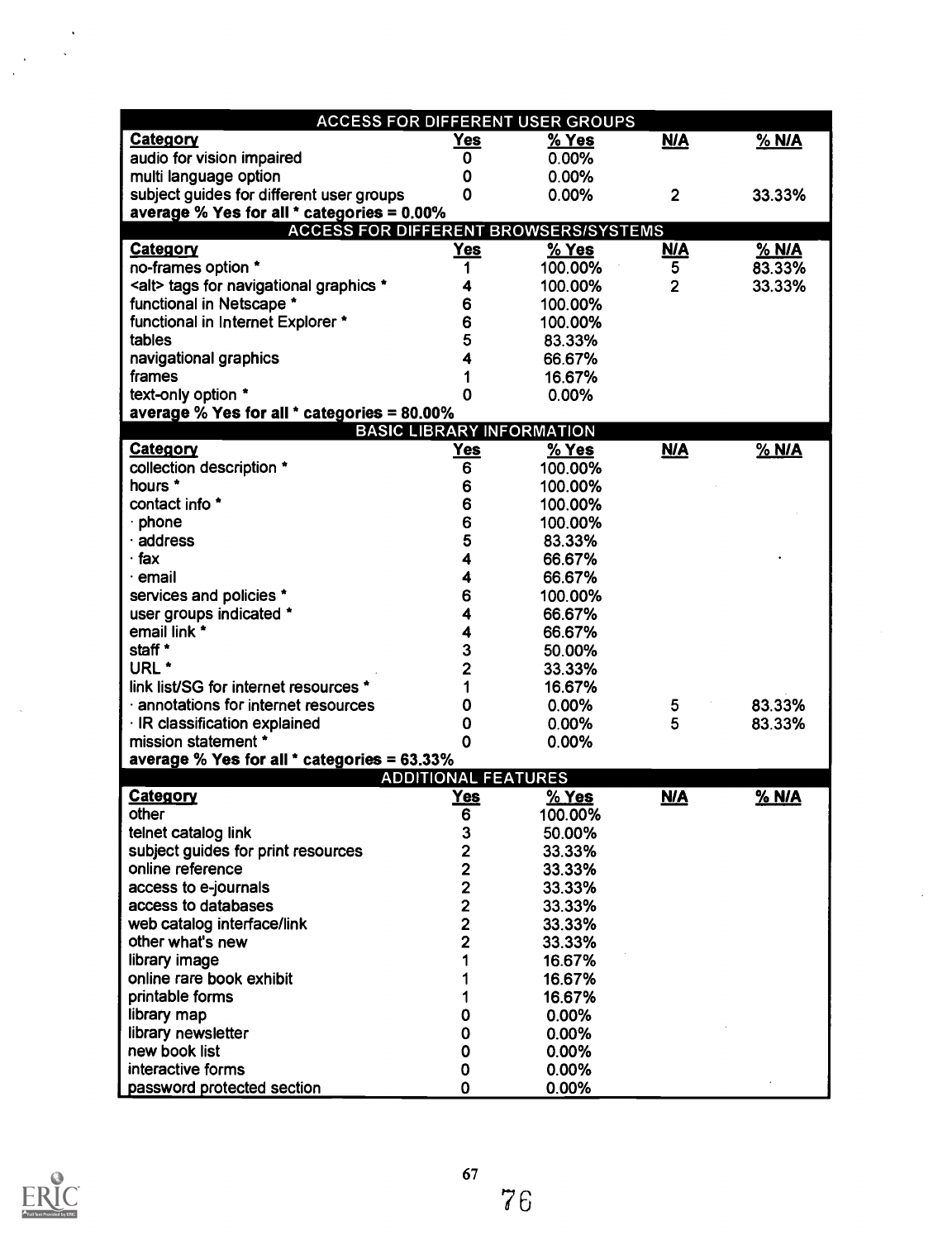|                                                                                                  |                     | <b>BACKGROUND INFORMATION</b> |                  |                   |
|--------------------------------------------------------------------------------------------------|---------------------|-------------------------------|------------------|-------------------|
| <b>Library Type</b>                                                                              |                     |                               | <b>Frequency</b> | <b>Percentage</b> |
| botanical garden                                                                                 |                     |                               |                  | 50.00%            |
| arboretum                                                                                        |                     |                               |                  | 25.00%            |
| academic                                                                                         |                     |                               |                  | 25.00%            |
| society/association                                                                              |                     |                               |                  | 25.00%            |
| herbarium                                                                                        |                     |                               |                  | 25.00%            |
| institute/research center                                                                        |                     |                               |                  | 0.00%             |
| museum                                                                                           |                     |                               | ი                | 0.00%             |
|                                                                                                  |                     |                               |                  |                   |
| <b>Total Libraries: 4</b>                                                                        |                     |                               |                  |                   |
| Page Count: minimum=1 maximum=209 range=208 mean=57.5 mode=n/a median=10                         |                     | AUTHORITY/CURRENCY/ACCURACY   |                  |                   |
| <b>Category</b>                                                                                  | <u>Yes</u>          | % Yes                         | <u>N/A</u>       | % N/A             |
|                                                                                                  |                     | 100.00%                       |                  |                   |
| link to parent organization                                                                      | 4                   |                               |                  |                   |
| author identified                                                                                | 3                   | 75.00%                        |                  |                   |
| copyright notice                                                                                 | 2                   | 50.00%                        |                  |                   |
| correct spelling                                                                                 | $\overline{2}$      | 50.00%                        |                  |                   |
| email link                                                                                       | $\overline{2}$      | 50.00%                        |                  |                   |
| update indicated                                                                                 | 1                   | 25.00%                        |                  |                   |
| external links functioning                                                                       | 0                   | 0.00%                         | 1                | 25.00%            |
| average % Yes for all categories $=$ 50.00%                                                      |                     |                               |                  |                   |
| · updated over 1 year ago                                                                        | 1                   | 25.00%                        |                  |                   |
|                                                                                                  |                     | 0.00%                         |                  |                   |
| · updated in last week                                                                           | 0                   |                               |                  |                   |
| updated in last month                                                                            | 0                   | 0.00%                         |                  |                   |
| updated in last 6 months                                                                         | 0                   | 0.00%                         |                  |                   |
| updated in last year                                                                             | 0                   | 0.00%                         |                  |                   |
| FEATURES TO PROMOTE INDEXING BY SEARCH ENGINES                                                   |                     |                               |                  |                   |
| <u>Category</u>                                                                                  | <u>Yes</u>          | $%$ Yes                       | <b>N/A</b>       | <b>%N/A</b>       |
| descriptive <title> tags</title>                                                                 | 4                   | 100.00%                       |                  |                   |
| metadata                                                                                         | 3                   | 75.00%                        |                  |                   |
| average % Yes for all categories = 87.50%                                                        |                     |                               |                  |                   |
|                                                                                                  |                     | NAVIGATION/FUNCTIONALITY      |                  |                   |
| <b>Category</b>                                                                                  | <u>Yes</u>          | % Yes                         | <b>N/A</b>       | % N/A             |
| index page/ TOC                                                                                  | 3                   | 75.00%                        |                  |                   |
| navigational links each page *                                                                   | 3                   | 75.00%                        |                  |                   |
| internal search engine                                                                           | 2                   | 50.00%                        |                  |                   |
| link to library home each page *                                                                 |                     | 66.67%                        |                  | 25.00%            |
| internal links functioning *                                                                     |                     | 25.00%                        |                  |                   |
| help option                                                                                      | 0                   | 0.00%                         |                  |                   |
| guided tour                                                                                      | 0                   | 0.00%                         |                  |                   |
| site map                                                                                         | Ω                   | 0.00%                         |                  |                   |
| average % Yes for all * categories = 55.56%                                                      |                     |                               |                  |                   |
|                                                                                                  | ORGANIZATION/FORMAT |                               |                  |                   |
| <b>Category</b>                                                                                  | <u>Yes</u>          | $%$ Yes                       | <b>N/A</b>       | % N/A             |
| consistent style                                                                                 | 3                   | 75.00%                        |                  |                   |
| library name/logo each page                                                                      | 3                   | 75.00%<br>75.00%              |                  |                   |
| use of lists                                                                                     | 3                   | 25.00%                        |                  |                   |
| descriptive <heading> tags<br/>average % Yes for all categories <math>= 62.50\%</math></heading> |                     |                               |                  |                   |
|                                                                                                  |                     |                               |                  |                   |

## Table 12. Collections 100,000+ Volumes

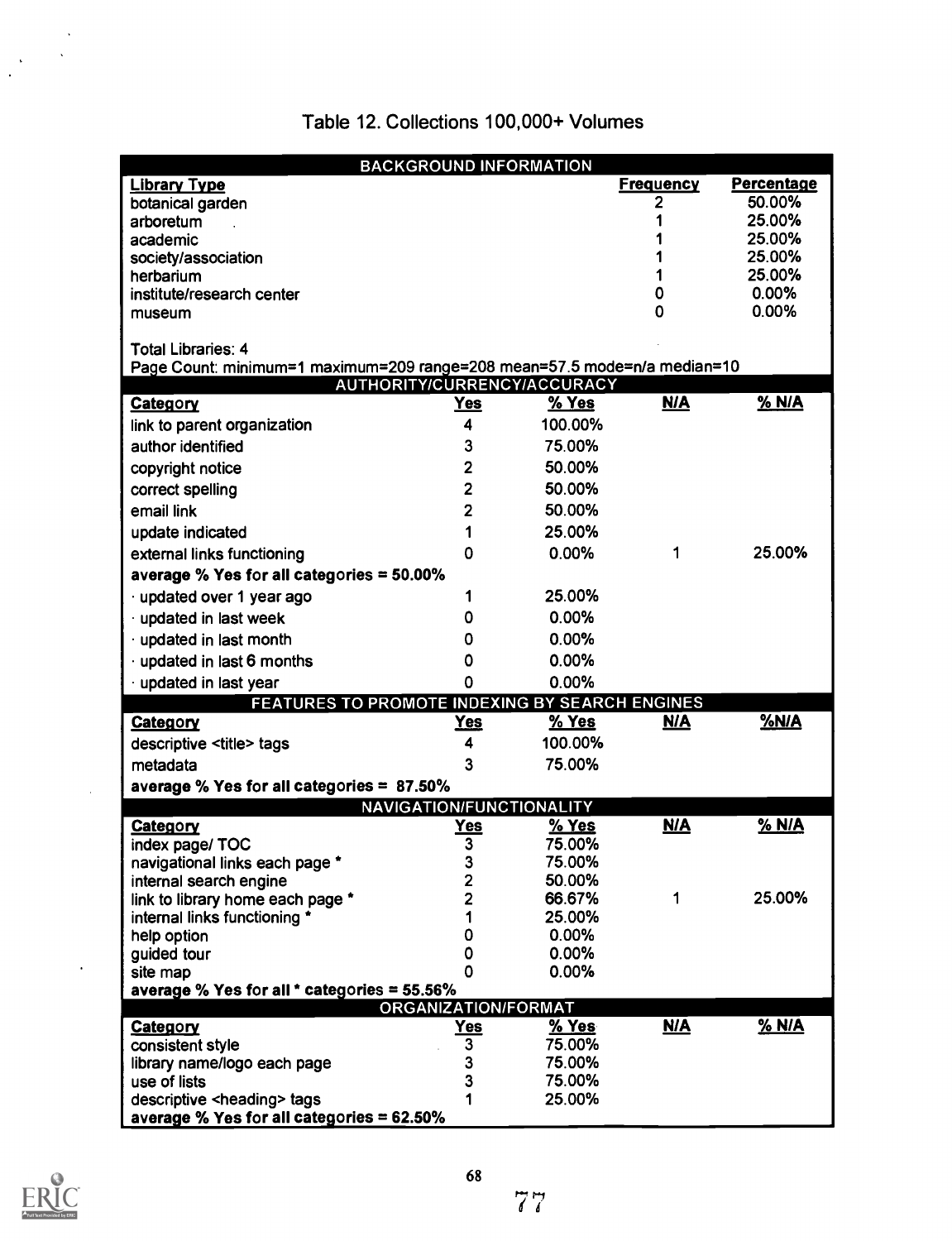|                                                                  |                            | <b>ACCESS FOR DIFFERENT USER GROUPS</b> |            |              |
|------------------------------------------------------------------|----------------------------|-----------------------------------------|------------|--------------|
| Category                                                         | <u>Yes</u>                 | % Yes                                   | <b>N/A</b> | % N/A        |
| audio for vision impaired                                        | 0                          | $0.00\%$                                |            |              |
| multi language option                                            | 0                          | 0.00%                                   |            |              |
| subject guides for different user groups                         | 0                          | 0.00%                                   |            |              |
| average % Yes for all categories = 0.00%                         |                            |                                         |            |              |
| <b>ACCESS FOR DIFFERENT BROWSERS/SYSTEMS</b>                     |                            |                                         |            |              |
| <b>Category</b>                                                  | <u>Yes</u>                 | $%$ Yes                                 | <u>N/A</u> | <u>% N/A</u> |
| tables                                                           | 4                          | 100.00%                                 |            |              |
| functional in Internet Explorer *                                |                            | 100.00%                                 |            |              |
| navigational graphics                                            | 3                          | 75.00%                                  |            |              |
| functional in Netscape *                                         | 3                          | 75.00%                                  |            |              |
| <alt> tags for navigational graphics *</alt>                     |                            | 33.33%                                  | 1          | 25.00%       |
| frames                                                           |                            | 25.00%                                  |            |              |
| no-frames option *                                               | 0                          | 0.00%                                   | 3          | 75.00%       |
| text-only option *                                               | 0                          | 0.00%                                   |            |              |
| average % Yes for all * categories = 41.67%                      |                            |                                         |            |              |
|                                                                  |                            | <b>BASIC LIBRARY INFORMATION</b>        |            |              |
| <b>Category</b>                                                  | <u>Yes</u>                 | % Yes                                   | <u>N/A</u> | % N/A        |
| collection description *                                         | 4                          | 100.00%                                 |            |              |
| user groups indicated *                                          | 4                          | 100.00%                                 |            |              |
| hours *                                                          | 4                          | 100.00%                                 |            |              |
| contact info *                                                   | 4                          | 100.00%                                 |            |              |
| address                                                          | 4                          | 100.00%                                 |            |              |
| phone                                                            | 4                          | 100.00%                                 |            |              |
| email                                                            | 4                          | 100.00%                                 |            |              |
| fax                                                              | 2                          | 50.00%                                  |            |              |
| email link *                                                     | 4                          | 100.00%                                 |            |              |
| services and policies *<br>link list/SG for internet resources * | 4<br>3                     | 100.00%                                 |            |              |
| annotations for internet resources                               | 1                          | 75.00%<br>33.33%                        |            | 25.00%       |
|                                                                  | 0                          | 0.00%                                   | 1<br>1     | 25.00%       |
| IR classification explained<br>staff*                            | $\overline{c}$             | 50.00%                                  |            |              |
| mission statement *                                              | 0                          | 0.00%                                   |            |              |
| URL <sup>*</sup>                                                 | 0                          | 0.00%                                   |            |              |
| average % Yes for all * categories = 72.50%                      |                            |                                         |            |              |
|                                                                  | <b>ADDITIONAL FEATURES</b> |                                         |            |              |
| <b>Category</b>                                                  | <u>Yes</u>                 | % Yes                                   | <u>N/A</u> | % N/A        |
| other                                                            | 4                          | 100.00%                                 |            |              |
| library image                                                    | 3                          | 75.00%                                  |            |              |
| online reference                                                 | 3                          | 75.00%                                  |            |              |
| access to databases                                              | 3                          | 75.00%                                  |            |              |
| web catalog interface/link                                       | 3                          | 75.00%                                  |            |              |
| online rare book exhibit                                         | 3                          | 75.00%                                  |            |              |
| access to e-journals                                             |                            | 25.00%                                  |            |              |
| telnet catalog link                                              |                            | 25.00%                                  |            |              |
| new book list                                                    |                            | 25.00%                                  |            |              |
| other what's new                                                 |                            | 25.00%                                  |            |              |
| library map                                                      | 0                          | 0.00%                                   |            |              |
| subject guides for print resources                               | 0                          | 0.00%                                   |            |              |
| library newsletter                                               | 0                          | 0.00%                                   |            |              |
| printable forms                                                  | 0                          | 0.00%                                   |            |              |
| interactive forms                                                | 0                          | 0.00%                                   |            |              |
| password protected section                                       | 0                          | 0.00%                                   |            |              |



 $\ddot{\phantom{0}}$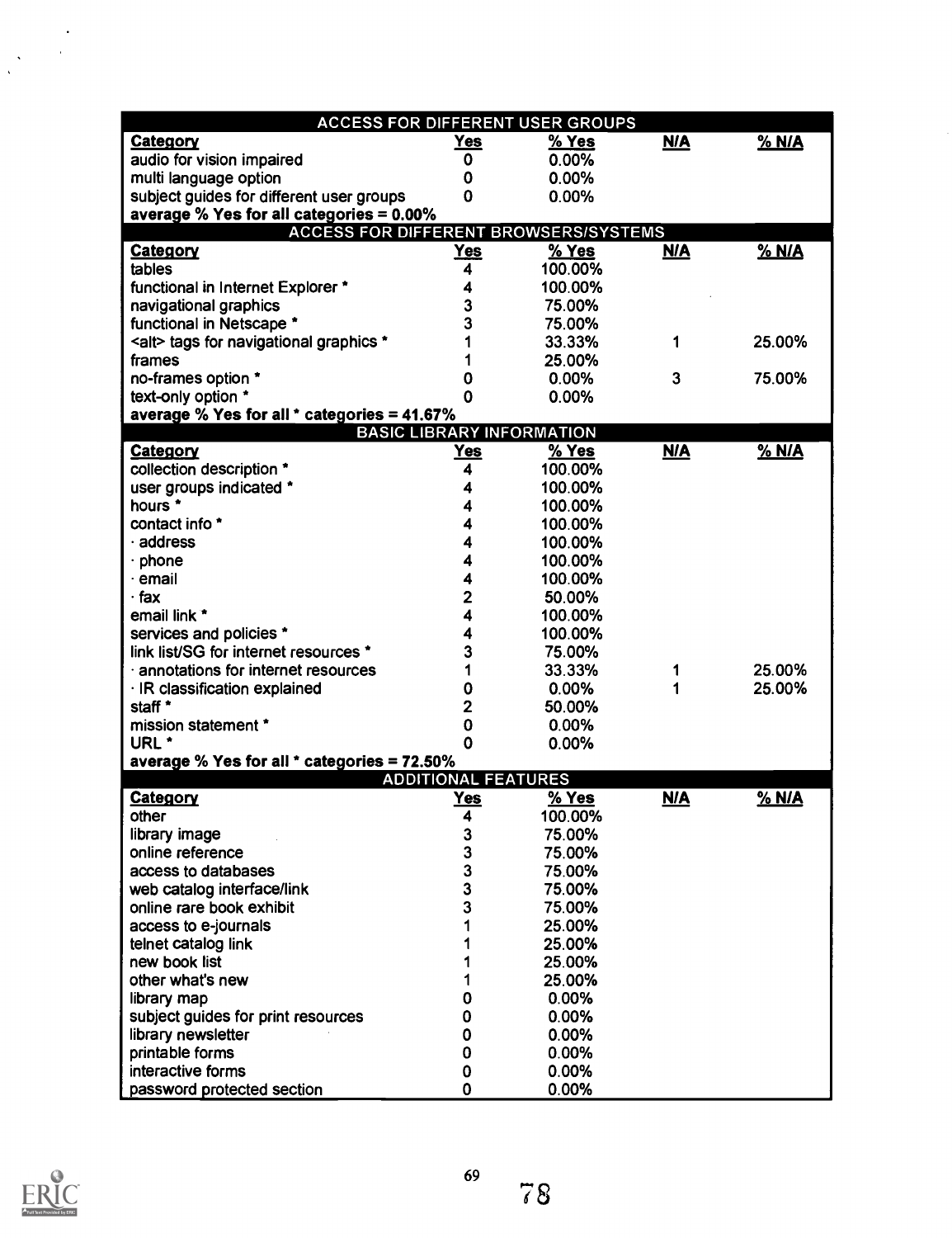# Table 13. 1 Page Sites

|                                                | <b>BACKGROUND INFORMATION</b>   |              |                  |                   |
|------------------------------------------------|---------------------------------|--------------|------------------|-------------------|
| <b>Library Type</b>                            |                                 |              | <b>Frequency</b> | <b>Percentage</b> |
| botanical garden                               |                                 |              | 6                | 46.15%            |
| society/association                            |                                 |              | 4                | 30.77%            |
| museum                                         |                                 |              |                  | 7.69%             |
| arboretum                                      |                                 |              |                  | 7.69%             |
| academic                                       |                                 |              |                  | 7.69%             |
| herbarium                                      |                                 |              |                  | 7.69%             |
| institute/research center                      |                                 |              | 0                | 0.00%             |
|                                                |                                 |              |                  |                   |
| <b>Total Libraries: 13</b>                     |                                 |              |                  |                   |
|                                                | AUTHORITY/CURRENCY/ACCURACY     |              |                  |                   |
| <b>Category</b>                                | <u>Yes</u>                      | % Yes        | <u>N/A</u>       | % N/A             |
| correct spelling                               | 11                              | 84.62%       |                  |                   |
| link to parent organization                    | 11                              | 84.62%       |                  |                   |
| external links functioning                     | $\overline{2}$                  | 66.67%       | 10               | 76.92%            |
| author identified                              | 8                               | 61.54%       |                  |                   |
| copyright notice                               | 7                               | 53.85%       |                  |                   |
| email link                                     | 5                               | 38.46%       |                  |                   |
| update indicated                               | 4                               | 30.77%       |                  |                   |
| average $%$ Yes for all categories = 60.08%    |                                 |              |                  |                   |
| · updated over 1 year ago                      | 3                               | 23.08%       |                  |                   |
| $\cdot$ updated in last 6 months               | 1                               | 7.69%        |                  |                   |
| · updated in last week                         | 0                               | 0.00%        |                  |                   |
| · updated in last month                        | 0                               | 0.00%        |                  |                   |
| updated in last year                           | Ω                               | 0.00%        |                  |                   |
| FEATURES TO PROMOTE INDEXING BY SEARCH ENGINES |                                 |              |                  |                   |
| <b>Category</b>                                | Yes                             | % Yes        | <u>N/A</u>       | % N/A             |
| descriptive <title> tags</title>               | 9                               | 69.23%       |                  |                   |
| metadata                                       | 5                               | 38.46%       |                  |                   |
| average % Yes for all categories = 53.85%      |                                 |              |                  |                   |
|                                                | <b>NAVIGATION/FUNCTIONALITY</b> |              |                  |                   |
| <b>Category</b>                                | <u>Yes</u>                      | <u>% Yes</u> | <b>N/A</b>       | % N/A             |
| internal links functioning                     | 9                               | 81.82%       | 2                | 15.38%            |
| navigational links each page *                 | 9                               | 69.23%       |                  |                   |
| internal search engine                         | 1                               | 7.69%        |                  |                   |
| index page/TOC                                 | 1                               | 7.69%        |                  |                   |
| link to library home each page                 | 0                               |              | 13               | 100.00%           |
| help option                                    | 0                               | 0.00%        |                  |                   |
| guided tour                                    | 0                               | 0.00%        |                  |                   |
| site map                                       | 0                               | 0.00%        |                  |                   |
| average % Yes for all * categories = 75.53%    |                                 |              |                  |                   |
|                                                | ORGANIZATION/FORMAT             |              |                  |                   |
| Category                                       | <b>Yes</b>                      | $%$ Yes      | <b>N/A</b>       | % N/A             |
| consistent style                               | 13                              | 100.00%      |                  |                   |



 $\frac{1}{\sqrt{2}}$ 

70

79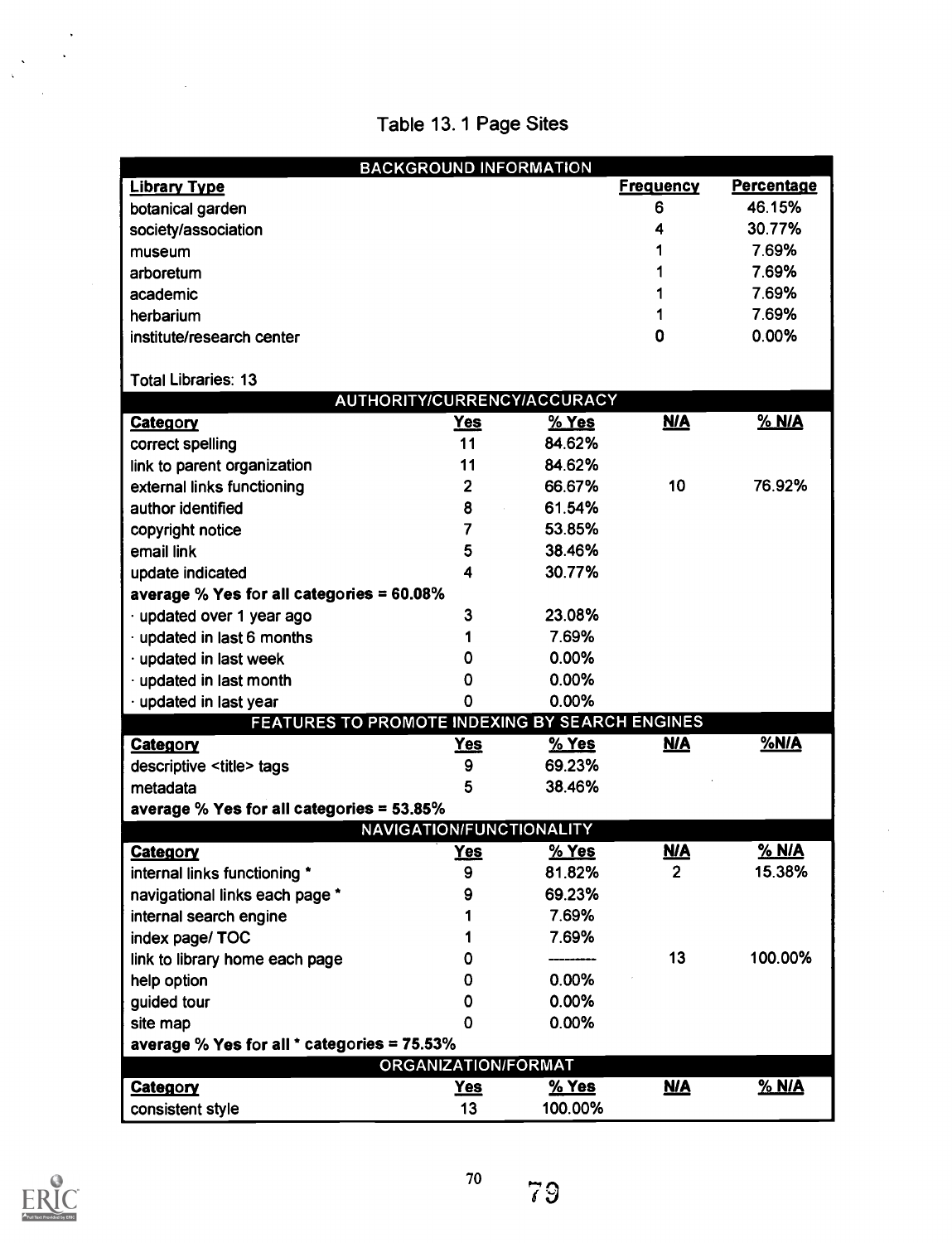| library name/logo each page                  | 11             | 84.62%                                  |            |         |
|----------------------------------------------|----------------|-----------------------------------------|------------|---------|
| descriptive <heading> tags</heading>         | 4              | 30.77%                                  |            |         |
| use of lists                                 | $\overline{2}$ | 15.38%                                  |            |         |
| average % Yes for all categories = 57.69%    |                |                                         |            |         |
|                                              |                | <b>ACCESS FOR DIFFERENT USER GROUPS</b> |            |         |
| Category                                     | <b>Yes</b>     | % Yes                                   | <b>N/A</b> | % N/A   |
| audio for vision impaired                    | 0              | 0.00%                                   |            |         |
| multi language option                        | 0              | 0.00%                                   |            |         |
| subject guides for different user groups     | 0              | 0.00%                                   | 7          | 53.85%  |
| average % Yes for all categories = 0.00%     |                |                                         |            |         |
| ACCESS FOR DIFFERENT BROWSERS/SYSTEMS        |                |                                         |            |         |
| <b>Category</b>                              | <u>Yes</u>     | % Yes                                   | <u>N/A</u> | % N/A   |
| functional in Netscape *                     | 13             | 100.00%                                 |            |         |
| functional in Internet Explorer *            | 13             | 100.00%                                 |            |         |
| <alt> tags for navigational graphics *</alt> | 6              | 85.71%                                  | 6          | 46.15%  |
| tables                                       | 10             | 76.92%                                  |            |         |
| navigational graphics                        | 7              | 53.85%                                  |            |         |
| frames                                       | 0              | 0.00%                                   |            |         |
| no-frames option                             | 0              |                                         | 13         | 100.00% |
| text-only option *                           | 0              | 0.00%                                   |            |         |
| average % Yes for all * categories = 71.43%  |                |                                         |            |         |
|                                              |                | <b>BASIC LIBRARY INFORMATION</b>        |            |         |
| Category                                     | <u>Yes</u>     | $%$ Yes                                 | <b>N/A</b> | % N/A   |
| collection description *                     | 12             | 92.31%                                  |            |         |
| hours *                                      | 10             | 76.92%                                  |            |         |
| contact info *                               | 10             | 76.92%                                  |            |         |
| $\cdot$ phone                                | 10             | 76.92%                                  |            |         |
| address                                      | 7              | 53.85%                                  |            |         |
| email                                        | 6              | 46.15%                                  |            |         |
| ∙ fax                                        | 4              | 30.77%                                  |            |         |
| services and policies *                      | 8              | 61.54%                                  |            |         |
| user groups indicated *                      | 7              | 53.85%                                  |            |         |
| email link *                                 | 6              | 46.15%                                  |            |         |
| staff *                                      | 4              | 30.77%                                  |            |         |
| mission statement *                          | 2              | 15.38%                                  |            |         |
| URL <sup>*</sup>                             | 2              | 15.38%                                  |            |         |
| link list/SG for internet resources *        | 0              | 0.00%                                   | 11         | 84.62%  |
| annotations for internet resources           | 0              | 0.00%                                   | 13         | 100.00% |
| · IR classification explained                | 0              | 0.00%                                   | 13         | 100.00% |
| average % Yes for all * categories = 46.92%  |                |                                         |            |         |
|                                              |                |                                         |            |         |



 $\bar{\beta}$ 

 $\frac{1}{\sqrt{2}}$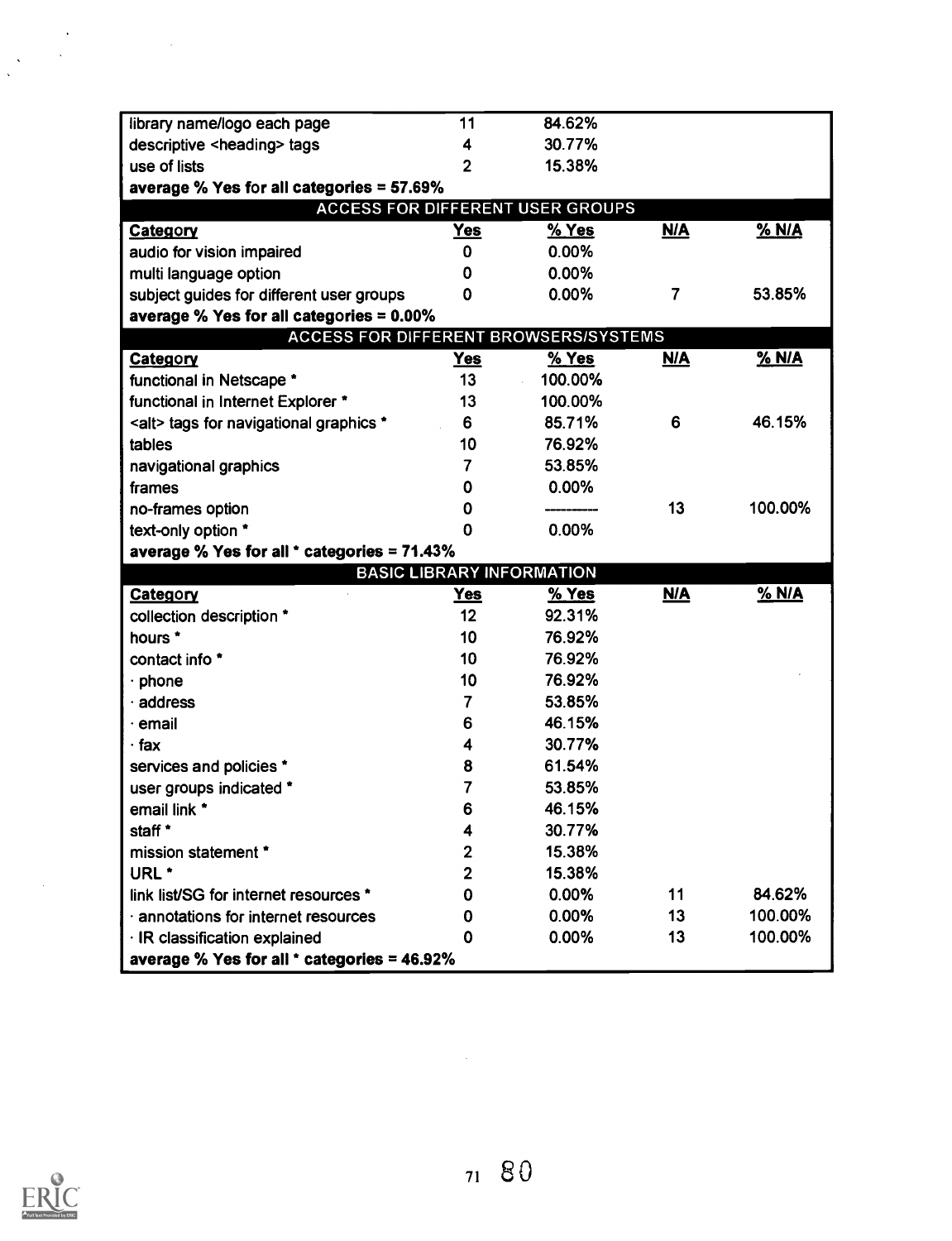# Table 14. 2-5 Page Sites

|                                                | <b>BACKGROUND INFORMATION</b> |                 |                  |                    |
|------------------------------------------------|-------------------------------|-----------------|------------------|--------------------|
| <b>Library Type</b>                            |                               |                 | <b>Frequency</b> | Percentage         |
| academic                                       |                               |                 | 4                | 50.00%             |
| arboretum                                      |                               |                 | 2                | 25.00%             |
| institute/research center                      |                               |                 | 3                | 37.50%             |
| botanical garden                               |                               |                 |                  | 12.50%             |
| museum                                         |                               |                 |                  | 12.50%             |
| herbarium                                      |                               |                 | 0                | 0.00%              |
| society/association                            |                               |                 | 0                | 0.00%              |
|                                                |                               |                 |                  |                    |
| <b>Total Libraries: 8</b>                      |                               |                 |                  |                    |
|                                                | AUTHORITY/CURRENCY/ACCURACY   |                 |                  |                    |
| Category                                       | <u>Yes</u>                    | % Yes           | <u>N/A</u>       | $\frac{6}{26}$ N/A |
| link to parent organization                    | 8                             | 100.00%         |                  |                    |
| correct spelling                               | 7                             | 87.50%          |                  |                    |
| author identified                              | 5                             | 62.50%          |                  |                    |
| update indicated                               | 5                             | 62.50%          |                  |                    |
| copyright notice                               | 4                             | 50.00%          |                  |                    |
| email link                                     | 3                             | 37.50%          |                  |                    |
|                                                | 3                             | 50.00%          | $\overline{2}$   | 25.00%             |
| external links functioning                     |                               |                 |                  |                    |
| average % Yes for all categories = 64.29%      |                               |                 |                  |                    |
| · updated in last year                         | 2                             | 25.00%          |                  |                    |
| · updated over 1 year ago                      | 2                             | 25.00%          |                  |                    |
| · updated in last month                        | 1                             | 12.50%          |                  |                    |
| · updated in last week                         | 0                             | 0.00%           |                  |                    |
| updated in last 6 months                       | 0                             | 0.00%           |                  |                    |
| FEATURES TO PROMOTE INDEXING BY SEARCH ENGINES |                               |                 |                  |                    |
| <b>Category</b>                                | <u>Yes</u>                    | $%$ Yes         | <u>N/A</u>       | %N/A               |
| descriptive <title> tags</title>               | 7                             | 87.50%          |                  |                    |
| metadata                                       |                               | 12.50%          |                  |                    |
| average % Yes for all categories = 50.00%      |                               |                 |                  |                    |
|                                                | NAVIGATION/FUNCTIONALITY      |                 |                  |                    |
| <b>Category</b>                                | <u>Yes</u>                    | <u>% Yes</u>    | <b>N/A</b>       | % N/A              |
| internal links functioning *                   | 6                             | 75.00%          |                  |                    |
| link to library home each page *               | 5                             | 62.50%          |                  |                    |
| navigational links each page *                 |                               | 50.00%          |                  |                    |
| index page/ TOC *                              | 3                             | 37.50%          |                  |                    |
| internal search engine<br>help option          | 0                             | 12.50%<br>0.00% |                  |                    |
| guided tour                                    | 0                             | 0.00%           |                  |                    |
| site map                                       | 0                             | 0.00%           |                  |                    |
| average % Yes for all * categories = 56.25%    |                               |                 |                  |                    |
|                                                | ORGANIZATION/FORMAT           |                 |                  |                    |
| <b>Category</b>                                | <u>Yes</u>                    | $%$ Yes         | <b>N/A</b>       | % N/A              |
| consistent style                               | 6                             | 75.00%          |                  |                    |
| library name/logo each page                    | 6                             | 75.00%          |                  |                    |
| use of lists                                   | 5                             | 62.50%          |                  |                    |
| descriptive <heading> tags</heading>           | 4                             | 50.00%          |                  |                    |



 $\overline{1}$ 

81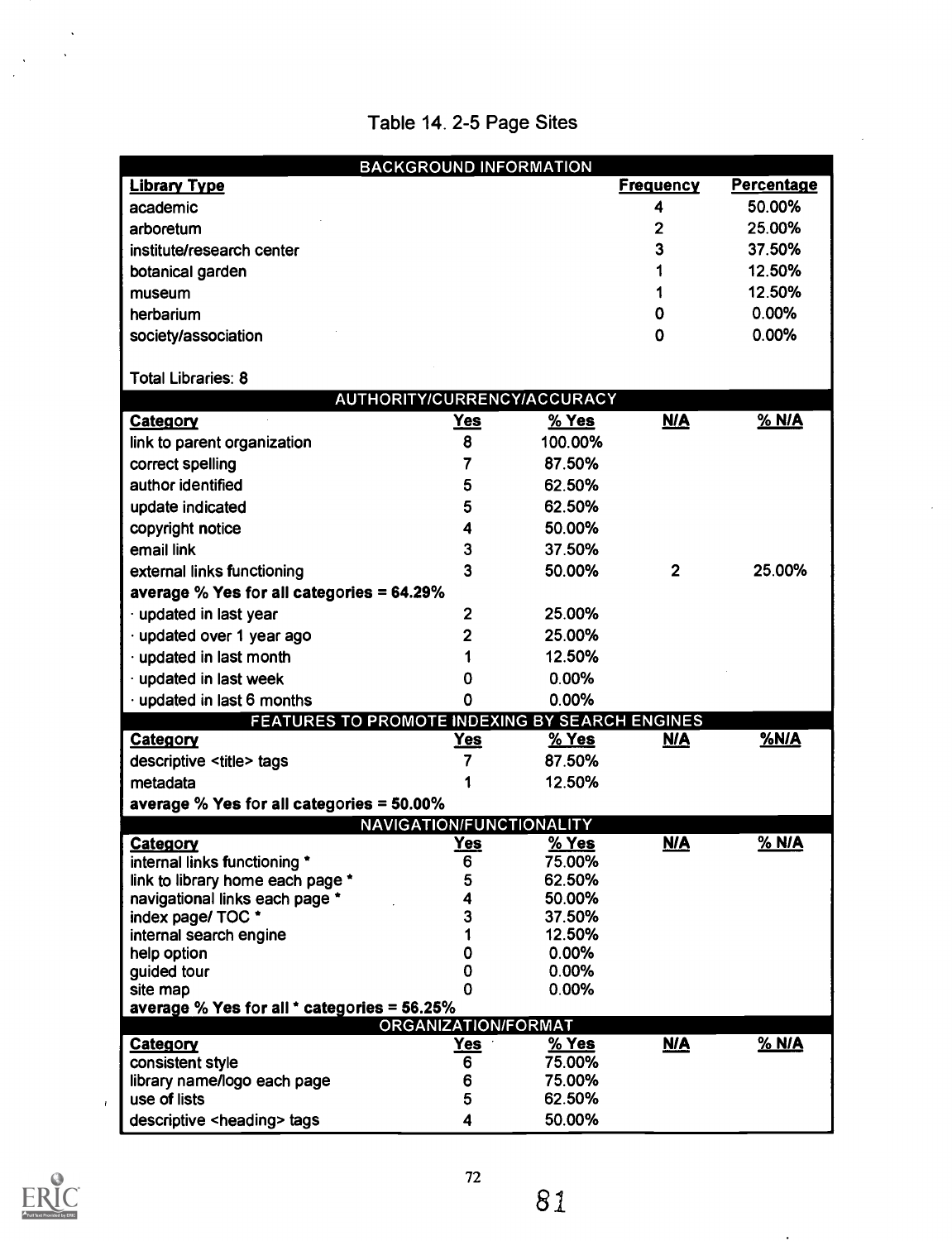| average % Yes for all categories = 65.63%    |                |                                         |                |         |
|----------------------------------------------|----------------|-----------------------------------------|----------------|---------|
|                                              |                | <b>ACCESS FOR DIFFERENT USER GROUPS</b> |                |         |
| <b>Category</b>                              | <u>Yes</u>     | % Yes                                   | <b>N/A</b>     | $%$ N/A |
| audio for vision impaired                    | 0              | 0.00%                                   |                |         |
| multi language option                        | 0              | 0.00%                                   |                |         |
| subject guides for different user groups     | 0              | 0.00%                                   | 1              | 12.50%  |
| average % Yes for all categories = 0.00%     |                |                                         |                |         |
| <b>ACCESS FOR DIFFERENT BROWSERS/SYSTEMS</b> |                |                                         |                |         |
| Category                                     | <u>Yes</u>     | % Yes                                   | <b>N/A</b>     | % N/A   |
| functional in Internet Explorer *            | 8              | 100.00%                                 |                |         |
| functional in Netscape *                     | 7              | 87.50%                                  |                |         |
| <alt> tags for navigational graphics *</alt> | 5              | 83.33%                                  | $\overline{2}$ | 25.00%  |
| tables                                       | 6              | 75.00%                                  |                |         |
| navigational graphics                        | 6              | 75.00%                                  |                |         |
| frames                                       | 0              | 0.00%                                   |                |         |
| text-only option *                           | 0              | 0.00%                                   |                |         |
| no-frames option                             | 0              |                                         | 8              | 100.00% |
| average % Yes for all * categories = 67.71%  |                |                                         |                |         |
|                                              |                | <b>BASIC LIBRARY INFORMATION</b>        |                |         |
| Category                                     | <u>Yes</u>     | % Yes                                   | N/A            | % N/A   |
| contact info *                               | 8              | 100.00%                                 |                |         |
| $\cdot$ phone                                | 8              | 100.00%                                 |                |         |
| · email                                      | 8              | 100.00%                                 |                |         |
| · address                                    | 6              | 75.00%                                  |                |         |
| ∙ fax                                        | 5              | 62.50%                                  |                |         |
| collection description *                     | 7              | 87.50%                                  |                |         |
| user groups indicated *                      | 7              | 87.50%                                  |                |         |
| hours <sup>*</sup>                           | 7              | 87.50%                                  |                |         |
| email link *                                 | 7              | 87.50%                                  |                |         |
| staff*                                       | 6              | 75.00%                                  |                |         |
| services and policies *                      | 6              | 75.00%                                  |                |         |
| mission statement *                          | $\overline{2}$ | 25.00%                                  |                |         |
| link list/SG for internet resources *        | 2              | 25.00%                                  |                |         |
| · annotations for internet resources         | 1              | 50.00%                                  | 6              | 75.00%  |
| · IR classification explained                | $\Omega$       | 0.00%                                   | 6              | 75.00%  |
| URL <sup>*</sup>                             |                | 12.50%                                  |                |         |
|                                              |                |                                         |                |         |



l,

 $\ddot{\phantom{0}}$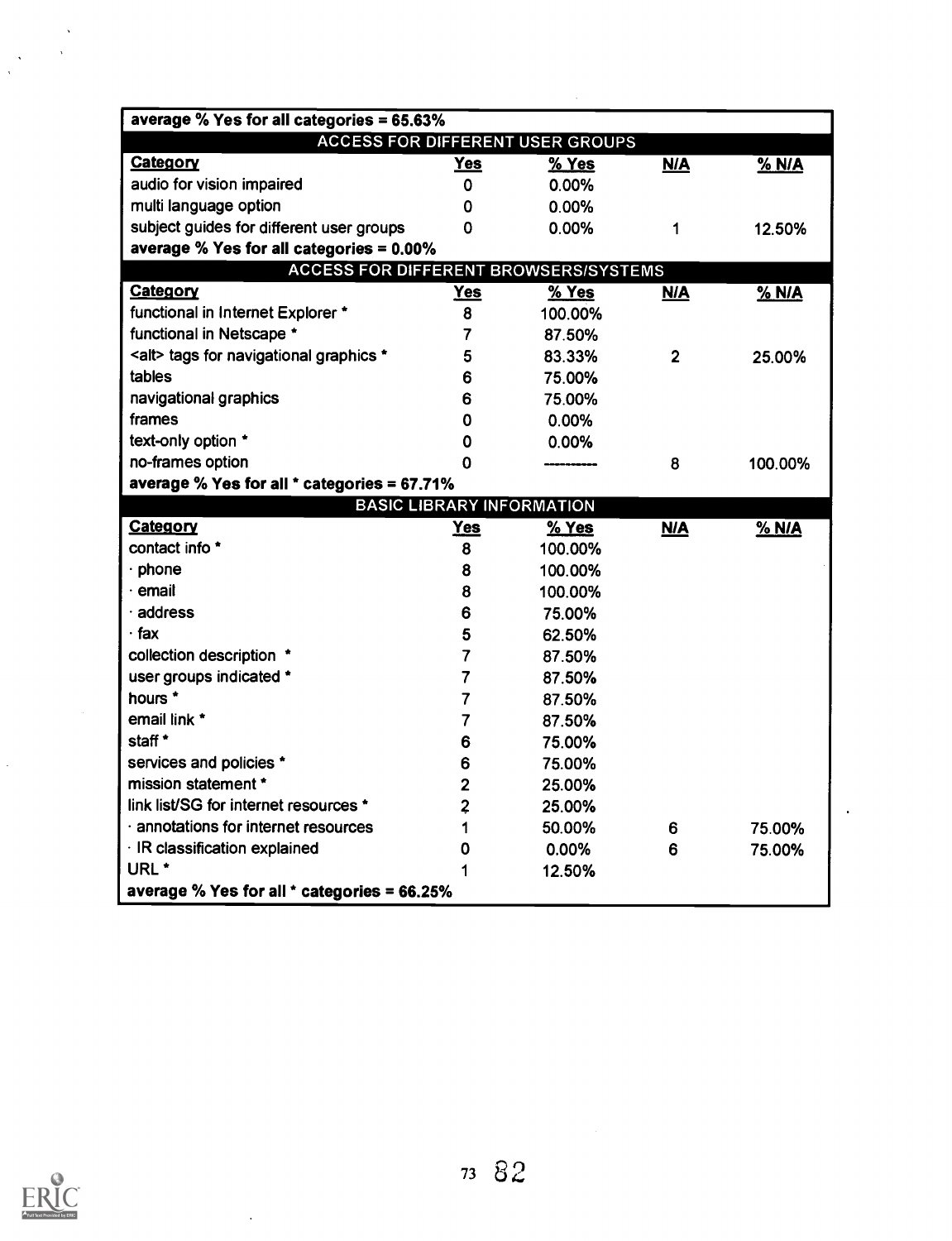|  |  | Table 15.6 - 9 Page Sites |  |  |
|--|--|---------------------------|--|--|
|--|--|---------------------------|--|--|

|                                                |                     | <b>BACKGROUND INFORMATION</b>   |                  |                   |
|------------------------------------------------|---------------------|---------------------------------|------------------|-------------------|
| <b>Library Type</b>                            |                     |                                 | <b>Frequency</b> | <b>Percentage</b> |
| institute/research center                      |                     |                                 | 3                | 60.00%            |
| museum                                         |                     |                                 | 2                | 40.00%            |
| botanical garden                               |                     |                                 | 1                | 20.00%            |
| academic                                       |                     |                                 |                  | 20.00%            |
| arboretum                                      |                     |                                 | 0                | 0.00%             |
| herbarium                                      |                     |                                 | 0                | 0.00%             |
| society/association                            |                     |                                 | 0                | 0.00%             |
| <b>Total Libraries: 5</b>                      |                     |                                 |                  |                   |
|                                                |                     | AUTHORITY/CURRENCY/ACCURACY     |                  |                   |
| <b>Category</b>                                | <u>Yes</u>          | <u>% Yes</u>                    | <u>N/A</u>       | <u>% N/A</u>      |
| link to parent organization                    | 5                   | 100.00%                         |                  |                   |
| author identified                              | 4                   | 80.00%                          |                  |                   |
| correct spelling                               | 4                   | 80.00%                          |                  |                   |
| email link                                     | 3                   | 60.00%                          |                  |                   |
| update indicated                               | 3                   | 60.00%                          |                  |                   |
| external links functioning                     | 2                   | 40.00%                          |                  |                   |
| copyright notice                               | 1                   | 20.00%                          |                  |                   |
| average % Yes for all categories = 62.86%      |                     |                                 |                  |                   |
| $\cdot$ updated in last year                   | 2                   | 40.00%                          |                  |                   |
| · updated in last 6 months                     | 1                   | 20.00%                          |                  |                   |
| · updated in last week                         | 0                   | 0.00%                           |                  |                   |
| updated in last month                          | 0                   | 0.00%                           |                  |                   |
| updated over 1 year ago                        | 0                   | 0.00%                           |                  |                   |
| FEATURES TO PROMOTE INDEXING BY SEARCH ENGINES |                     |                                 |                  |                   |
| <b>Category</b>                                | Yes                 | % Yes                           | <u>N/A</u>       | $%$ N/A           |
| descriptive <title> tags</title>               | 5                   | 100.00%                         |                  |                   |
| metadata                                       | 5                   | 100.00%                         |                  |                   |
| average % Yes for all categories = 100.00%     |                     |                                 |                  |                   |
|                                                |                     | <b>NAVIGATION/FUNCTIONALITY</b> |                  |                   |
| <b>Category</b>                                | <u>Yes</u>          | % Yes                           | <u>N/A</u>       | % N/A             |
| navigational links each page                   | 5                   | 100.00%                         |                  |                   |
| link to library home each page *               |                     | 80.00%                          |                  |                   |
| index page/ TOC *                              |                     | 80.00%                          |                  |                   |
| internal links functioning *                   |                     | 60.00%                          |                  |                   |
| internal search engine                         |                     | 20.00%                          |                  |                   |
| site map*                                      |                     | 20.00%                          |                  |                   |
| help option *                                  | 0                   | 0.00%                           |                  |                   |
| guided tour                                    | ٥                   | 0.00%                           |                  |                   |
| average % Yes for all * categories = 56.67%    |                     |                                 |                  |                   |
|                                                | ORGANIZATION/FORMAT |                                 |                  |                   |
| <b>Category</b>                                | Yes                 | $%$ Yes                         | <b>N/A</b>       | % N/A             |
| consistent style                               | 5                   | 100.00%                         |                  |                   |
| library name/logo each page                    | 3                   | 60.00%                          |                  |                   |



 $\ddot{\phantom{0}}$ 

 $\ddot{\phantom{a}}$ 

 $\frac{1}{2}$ 

 $\mathcal{L}^{(1)}$ 

83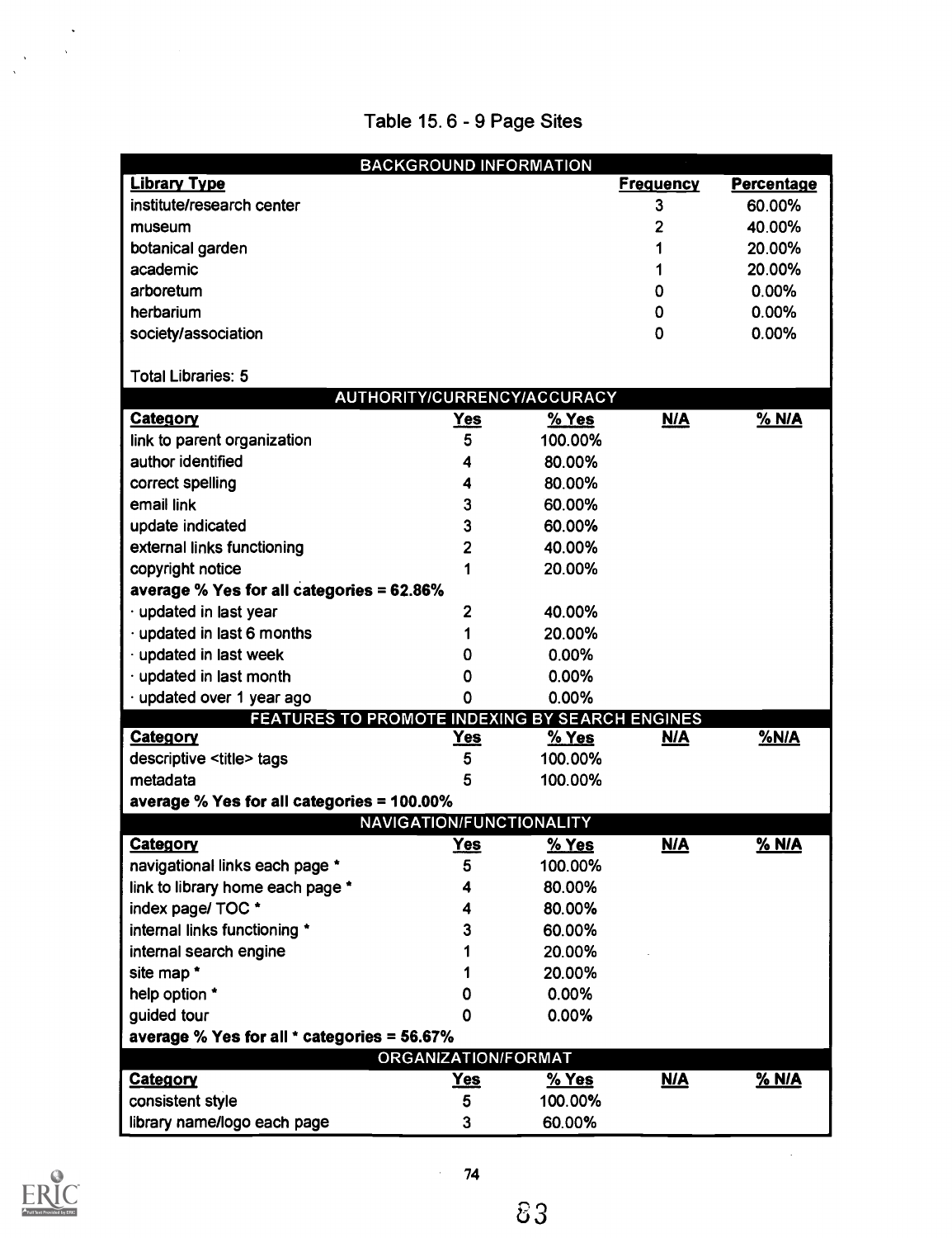| descriptive <heading> tags</heading>                               | 3                       | 60.00%                                  |                |        |
|--------------------------------------------------------------------|-------------------------|-----------------------------------------|----------------|--------|
| use of lists                                                       | 3                       | 60.00%                                  |                |        |
| average % Yes for all categories = 70.00%                          |                         |                                         |                |        |
|                                                                    |                         | <b>ACCESS FOR DIFFERENT USER GROUPS</b> |                |        |
| Category                                                           | <u>Yes</u>              | $%$ Yes                                 | <b>N/A</b>     | % N/A  |
| audio for vision impaired                                          | 0                       | 0.00%                                   |                |        |
| multi language option                                              | 0                       | 0.00%                                   |                |        |
| subject guides for different user groups                           | 0                       | 0.00%                                   | $\overline{2}$ | 40.00% |
| average % Yes for all categories = 0.00%                           |                         |                                         |                |        |
| <b>ACCESS FOR DIFFERENT BROWSERS/SYSTEMS</b>                       |                         |                                         |                |        |
| <b>Category</b>                                                    | <u>Yes</u>              | % Yes                                   | <b>N/A</b>     | % N/A  |
| navigational graphics                                              | $\overline{\mathbf{5}}$ | 100.00%                                 |                |        |
| functional in Netscape *                                           | 5                       | 100.00%                                 |                |        |
| functional in Internet Explorer *                                  | 5                       | 100.00%                                 |                |        |
| tables                                                             | 3                       | 60.00%                                  |                |        |
| frames                                                             | 2                       | 40.00%                                  |                |        |
| <alt> tags for navigational graphics *</alt>                       | 1                       | 20.00%                                  |                |        |
| text-only option *                                                 | 1                       | 20.00%                                  |                |        |
| no-frames option *                                                 | 0                       | 0.00%                                   | 3              | 60.00% |
| average % Yes for all * categories = 48.00%                        |                         |                                         |                |        |
|                                                                    |                         | <b>BASIC LIBRARY INFORMATION</b>        |                |        |
| <b>Category</b>                                                    | <u>Yes</u>              | $%$ Yes                                 | <u>N/A</u>     | % N/A  |
|                                                                    | 5                       | 100.00%                                 | 0              | 0.00%  |
| contact info *                                                     |                         |                                         |                |        |
| address                                                            | 4                       | 80.00%                                  | 0              | 0.00%  |
| email                                                              | 4                       | 80.00%                                  | 0              | 0.00%  |
| phone                                                              | 3                       | 60.00%                                  | 0              | 0.00%  |
| fax                                                                | 2                       | 40.00%                                  | 0              | 0.00%  |
| link list/SG for internet resources *                              | 5                       | 100.00%                                 | 0              | 0.00%  |
| annotations for internet resources                                 | 4                       | 80.00%                                  | 0              | 0.00%  |
| IR classification explained                                        | 0                       | 0.00%                                   | 0              | 0.00%  |
| email link *                                                       | 4                       | 80.00%                                  | 0              | 0.00%  |
| collection description *                                           | 3                       | 60.00%                                  | 0              | 0.00%  |
| user groups indicated *                                            | 3                       | 60.00%                                  | 0              | 0.00%  |
| hours *                                                            | 3                       | 60.00%                                  | 0              | 0.00%  |
| staff *                                                            | 3                       | 60.00%                                  | 0              | 0.00%  |
| URL <sup>*</sup>                                                   | 2                       | 40.00%                                  | 0              | 0.00%  |
| services and policies *                                            | $\overline{\mathbf{c}}$ | 40.00%                                  | 0              | 0.00%  |
| mission statement *<br>average % Yes for all * categories = 60.00% | 0                       | 0.00%                                   | 0              | 0.00%  |

 $\hat{\mathcal{A}}$ 



 $\hat{\mathcal{A}}$ 

 $\ddot{\phantom{1}}$ 

 $\bar{\lambda}$ 

 $\frac{1}{\sqrt{2}}$ 

 $\bar{z}$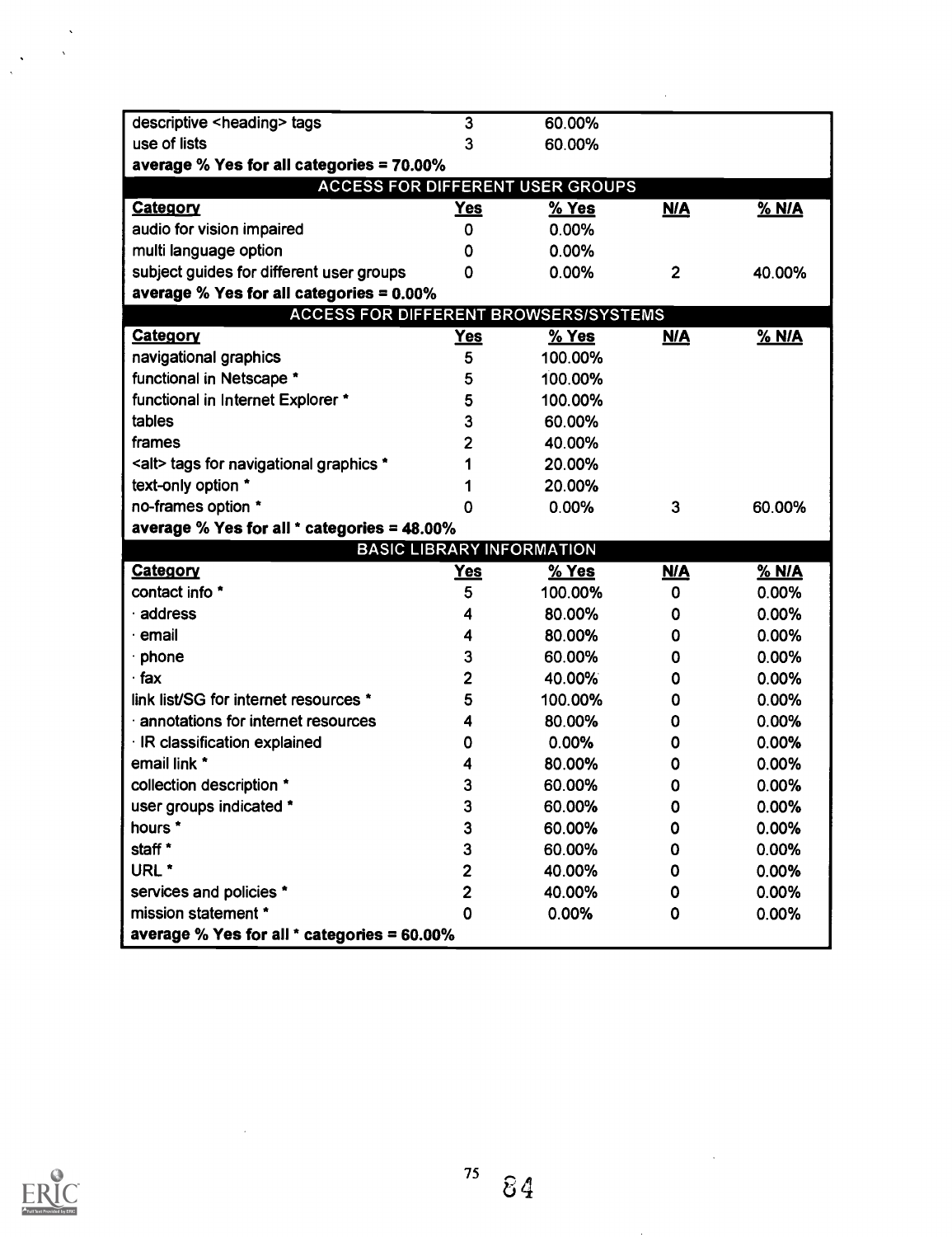# Table 16. 10+ Page Sites

|                                                | <b>BACKGROUND INFORMATION</b> |                             |                  |                   |
|------------------------------------------------|-------------------------------|-----------------------------|------------------|-------------------|
| <b>Library Type</b>                            |                               |                             | <u>Frequency</u> | <b>Percentage</b> |
| academic                                       |                               |                             | 4                | 36.36%            |
| arboretum                                      |                               |                             | 4                | 36.36%            |
| botanical garden                               |                               |                             | 3                | 27.27%            |
| herbarium                                      |                               |                             |                  | 9.09%             |
| institute/research center                      |                               |                             |                  | 9.09%             |
| museum                                         |                               |                             |                  | 9.09%             |
| society/association                            |                               |                             |                  | 9.09%             |
| <b>Total Libraries: 11</b>                     |                               |                             |                  |                   |
|                                                |                               | AUTHORITY/CURRENCY/ACCURACY |                  |                   |
| <b>Category</b>                                | <u>Yes</u>                    | % Yes                       | <u>N/A</u>       | <b>% N/A</b>      |
| link to parent organization                    | 10                            | 100.00%                     | 1                | 9.09%             |
| author identified                              | 10                            | 90.91%                      |                  |                   |
| email link                                     | 8                             | 72.73%                      |                  |                   |
| correct spelling                               | 6                             | 54.55%                      |                  |                   |
| update indicated                               | 6                             | 54.55%                      |                  |                   |
| external links functioning                     | 5                             | 50.00%                      | 1                | 9.09%             |
| copyright notice                               | 3                             | 27.27%                      |                  |                   |
| average % Yes for all categories = 64.29%      |                               |                             |                  |                   |
| $\cdot$ updated in last 6 months               | 3                             | 27.27%                      |                  |                   |
| · updated in last week                         |                               | 9.09%                       |                  |                   |
| · updated in last month                        |                               | 9.09%                       |                  |                   |
| · updated in last year                         |                               | 9.09%                       |                  |                   |
| updated over 1 year ago                        | 0                             | 0.00%                       |                  |                   |
| FEATURES TO PROMOTE INDEXING BY SEARCH ENGINES |                               |                             |                  |                   |
| <b>Category</b>                                | <u>Yes</u>                    | <u>% Yes</u>                | <u>N/A</u>       | $%$ N/A           |
| descriptive <title> tags</title>               | 10                            | 90.91%                      |                  |                   |
| metadata                                       | 6                             | 54.55%                      |                  |                   |
| average % Yes for all categories = 72.73%      |                               |                             |                  |                   |
|                                                | NAVIGATION/FUNCTIONALITY      |                             |                  |                   |
| <b>Category</b>                                | <u>Yes</u>                    | <u>% Yes</u>                | <b>N/A</b>       | % N/A             |
| index page/ TOC *                              | 9                             | 81.82%                      |                  |                   |
| navigational links each page *                 | 6                             | 54.55%                      |                  |                   |
| link to library home each page *               | 6                             | 54.55%                      |                  |                   |
| internal links functioning *                   | 6                             | 54.55%                      |                  |                   |
| internal search engine *                       |                               | 9.09%                       |                  |                   |
| help option *                                  | O                             | 0.00%                       |                  |                   |
| guided tour                                    | 0                             | 0.00%                       |                  |                   |
| site map *                                     | ٥                             | 0.00%                       |                  |                   |
| average % Yes for all * categories = 36.37%    |                               |                             |                  |                   |
|                                                | ORGANIZATION/FORMAT           |                             |                  |                   |
| <b>Category</b>                                | <u>Yes</u>                    | <u>% Yes</u>                | <u>N/A</u>       | <u>% N/A</u>      |
| use of lists                                   | 8                             | 72.73%                      |                  |                   |
| descriptive <heading> tags</heading>           | 6                             | 54.55%                      |                  |                   |



 $\lambda$ 

 $\ddot{\phantom{1}}$ 

 $\ddot{\phantom{a}}$ 

 $85$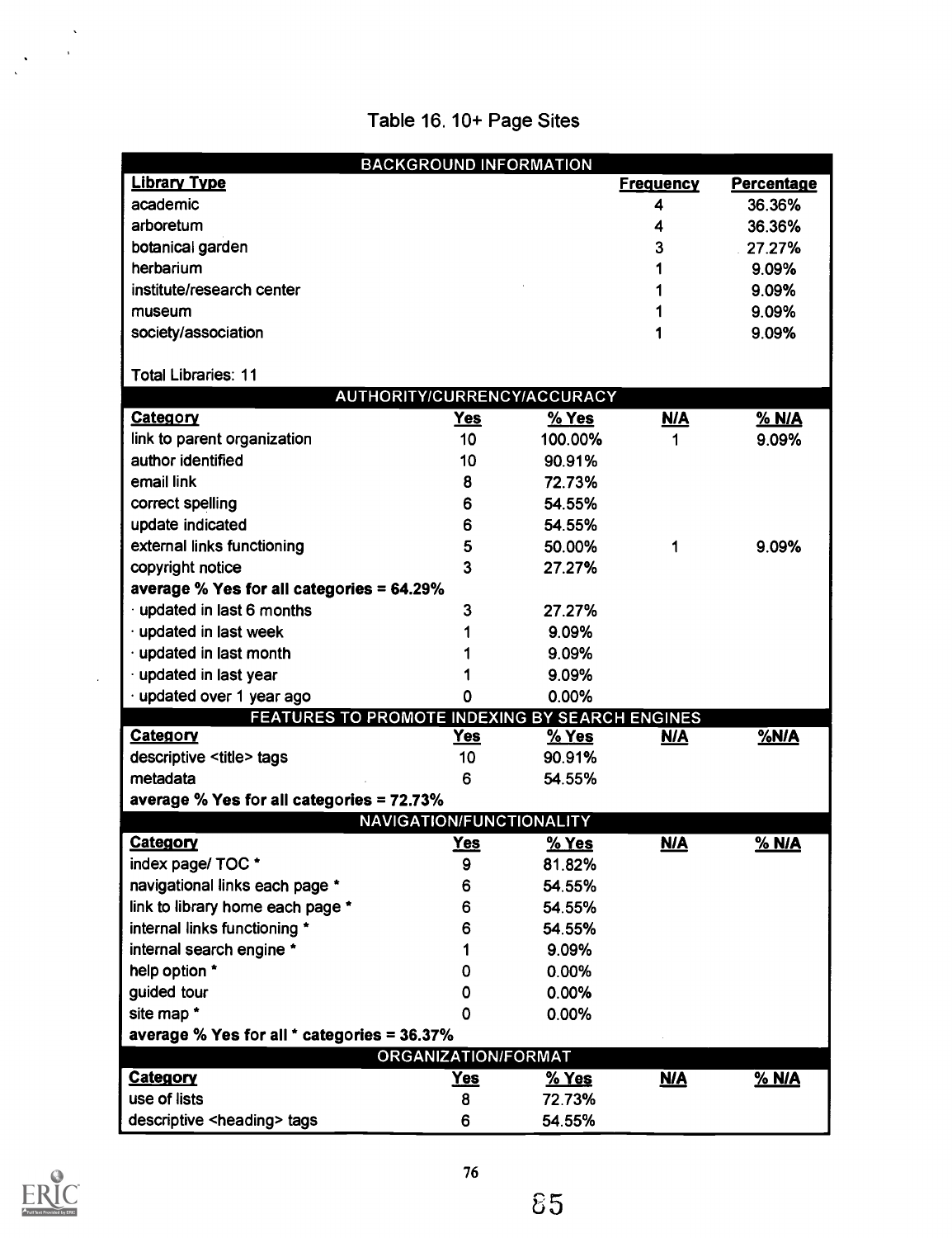| library name/logo each page                                       | 5              | 45.45%                           |                |        |
|-------------------------------------------------------------------|----------------|----------------------------------|----------------|--------|
| consistent style                                                  | 4              | 36.36%                           |                |        |
| average % Yes for all categories = 52.27%                         |                |                                  |                |        |
|                                                                   |                | ACCESS FOR DIFFERENT USER GROUPS |                |        |
| <b>Category</b>                                                   | Yes            | % Yes                            | N/A            | % N/A  |
| audio for vision impaired                                         | 0              | 0.00%                            |                |        |
| multi language option                                             | 0              | 0.00%                            |                |        |
| subject guides for different user groups                          | 0              | 0.00%                            | 4              | 36.36% |
| average % Yes for all categories $= 0.00\%$                       |                |                                  |                |        |
| <b>ACCESS FOR DIFFERENT BROWSERS/SYSTEMS</b>                      |                |                                  |                |        |
| <b>Category</b>                                                   | <u>Yes</u>     | $%$ Yes                          | <u>N/A</u>     | % N/A  |
| functional in Internet Explorer *                                 | 11             | 100.00%                          |                |        |
| tables                                                            | 10             | 90.91%                           |                |        |
| functional in Netscape *                                          | 10             | 90.91%                           |                |        |
| <alt> tags for navigational graphics *</alt>                      | 8              | 88.89%                           | $\overline{2}$ | 18.18% |
| navigational graphics                                             | 9              | 81.82%                           |                |        |
| no-frames option *                                                | 1              | 50.00%                           | 9              | 81.82% |
| frames                                                            | 2              | 18.18%                           |                |        |
| text-only option *                                                | $\mathbf 0$    | 0.00%                            |                |        |
| average % Yes for all * categories = 65.96%                       |                |                                  |                |        |
|                                                                   |                | <b>BASIC LIBRARY INFORMATION</b> |                |        |
| <b>Category</b>                                                   | <u>Yes</u>     | % Yes                            | N/A            | % N/A  |
| collection description *                                          | 11             | 100.00%                          |                |        |
| hours *                                                           | 11             | 100.00%                          |                |        |
| staff *                                                           | 11             | 100.00%                          |                |        |
| email link *                                                      | 11             | 100.00%                          |                |        |
| URL <sup>*</sup>                                                  | 11             | 100.00%                          |                |        |
| contact info *                                                    | 10             | 90.91%                           |                |        |
| phone                                                             | 9              | 81.82%                           |                |        |
| · fax                                                             | 9              | 81.82%                           |                |        |
| address                                                           | 5              | 45.45%                           |                |        |
| email                                                             | $\overline{2}$ | 18.18%                           |                |        |
| services and policies *                                           | 10             | 90.91%                           |                |        |
| user groups indicated *                                           | 8              | 72.73%                           |                |        |
|                                                                   |                |                                  |                |        |
| link list/SG for internet resources *                             | 8              | 72.73%                           |                |        |
| annotations for internet resources                                | 3              | 37.50%                           | 3              | 27.27% |
| · IR classification explained                                     | 0              | 0.00%                            | 3              | 27.27% |
| mission statement *<br>average % Yes for all * categories =84.55% | $\overline{2}$ | 18.18%                           |                |        |



 $\bar{\phantom{a}}$ 

 $\ddot{\phantom{0}}$ 

 $\frac{1}{\sqrt{2}}$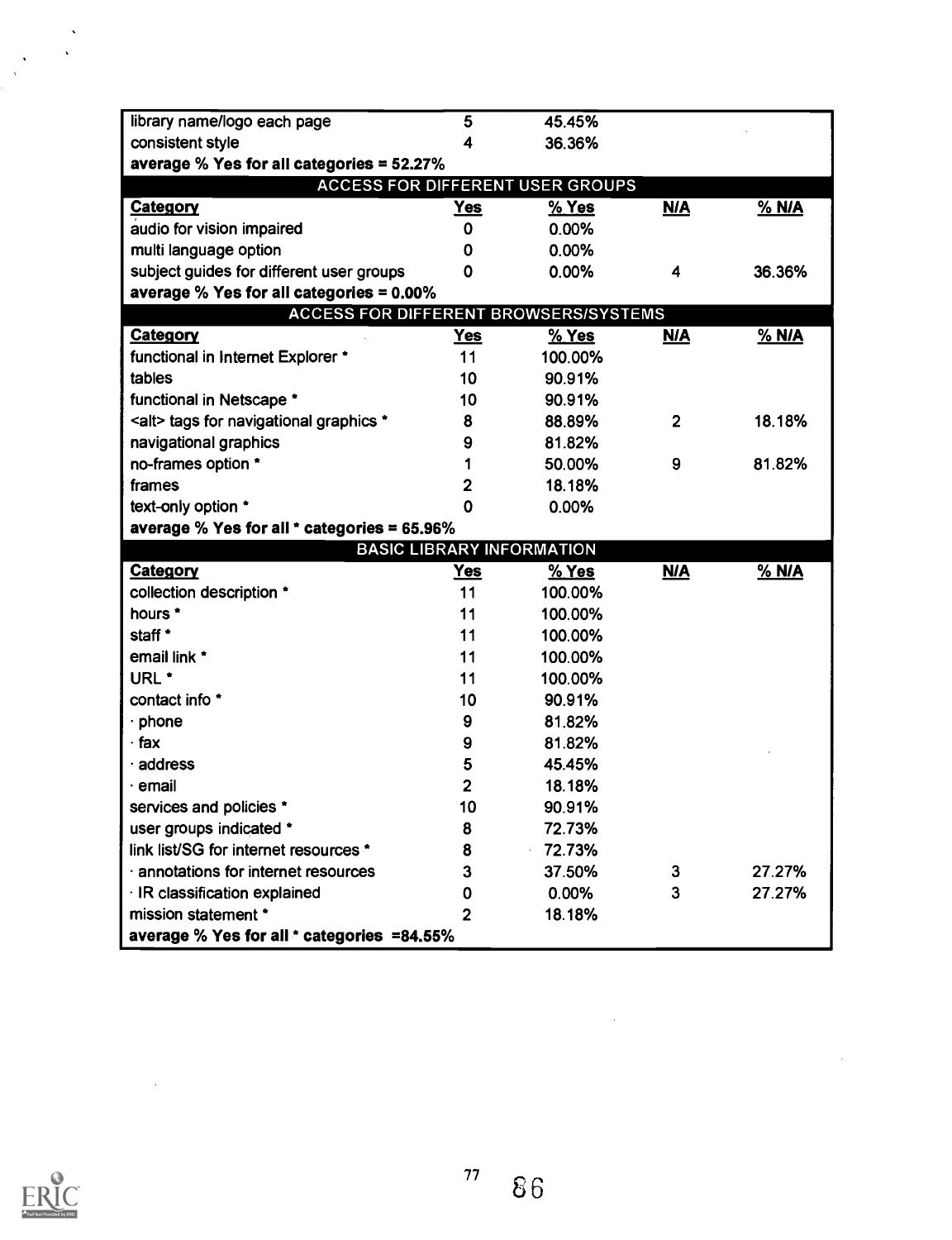## APPENDIX C

## LIBRARY WEB SITES EVALUATED

## AABGA Resource Center http://www.aabga.org/rc/search.cfm

Andersen Horticultural Library http://www.arboretum.umn.edu/library/index.htm

Arnold Arboretum Library & Archives http://arboretum.harvard.edu/lib.htm

Bailey Hortorium Library http://www.bio.cornell.edu/hortorium/hortlibe.html

Blaksley Library http://vwvw.sbbg.org/library.htm

Botanical Research Institute of Texas Oliver G. Burk Library http://www.brit.org/burk/ http://www.brit.org/burk.edu6/html

Boyce Thompson Institute for Plant Research Library http://bti.cornell.edu/lib/btilib.html

Brooklyn Botanic Garden Science Library http://www.bbg.org/goingson/library.html

Cherokee Garden Library http://www.atlhist.org/archives/html/chergardlibrary.htm

Couch Biology Library - Botany Section http://www.lib.unc.edu/biologv/index.html

Dumbarton Oaks Garden Library http://www.doaks.orq/Libraries.html

Elizabeth C. Miller Horticulture Library http://depts.washinqton.edu/hortlib/

Frank Good Library http://www.botanica.org/librarv.html

Harvard University Botany Libraries http://www.herbaria.harvard.edu/Libraries/libraries.html

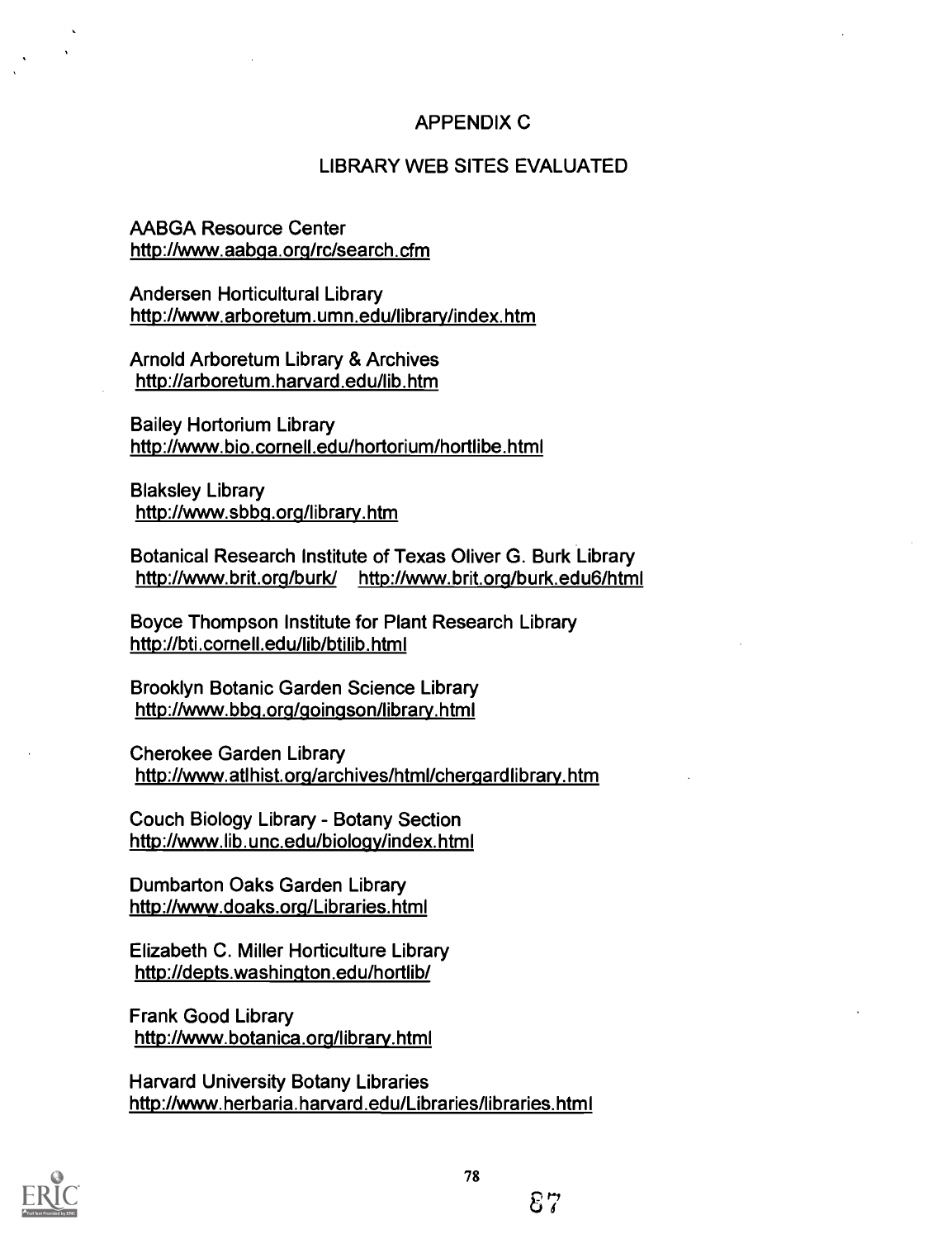Helen Crocker Russell Library of Horticulture http://www.strybing.orq/librarv/index.html

Helen Fowler Library http://www.botanicqardens.org/library.htm

Horace Hammond Memorial Library http://www.bbgardens.ora/Librarv/library.htm

Horticultural Society of New York Library http://newyork.citysearch.com/EN/NYCNY/0006/01/15/5.html

Hunt Botanical Library http://huntbot.andrew.cmu.edu/HIBD/HI-Library.html

Lawrence Newcomb Library http://www.newfs.org/library.html

Lloyd Library & Museum http://www.libraries.uc.edu/lloyd/

LuEster T. Mertz Library http://www.nybg.org/bsci/libr/

Massachusetts Horticultural Society Library http://www.masshort.org/librarv.htm

McLean Library of the Pennsylvania Horticultural Society http://www.libertynet.orq/phs/phslibrarv.html

Missouri Botanical Garden Library http://www.mobot.orq/MOBOT/molib/

Paul Evans Library of Fruit Science http://librarv.smsu.edu/paulevans/pelindex.htm

Rancho Santa Ana Botanic Garden Research Library http://www.cqu.edu/inst/rsa/library/

Richter Memorial Library http://www.dbq.org/6/library.html

Selby Reference Library http://www.selbv.ora/Librarv/index.htm

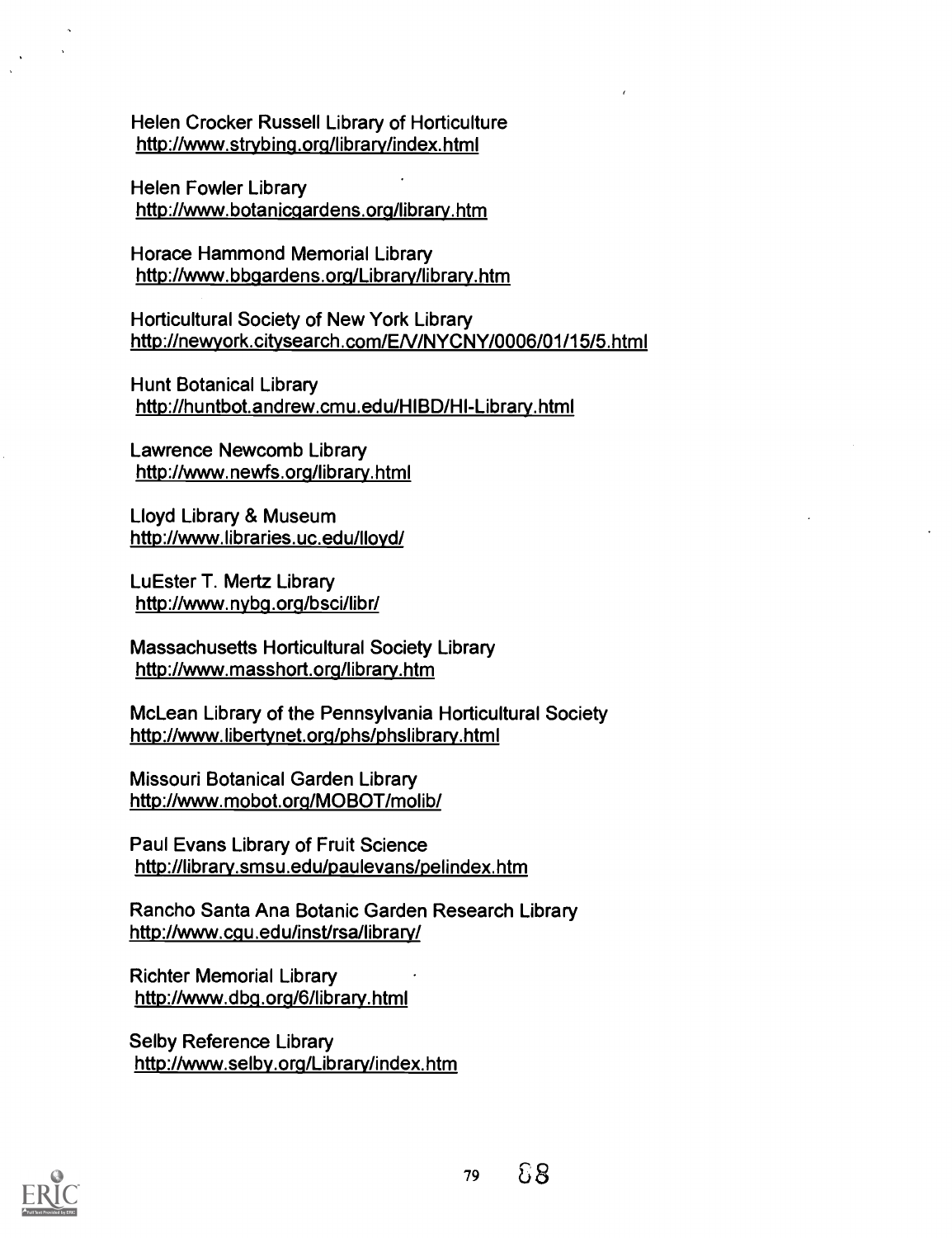Smithsonian Institution Libraries Botany Branch http://www.sil.si.edu/Branches/botanv-hp.htm

Smithsonian Institution Libraries Horticulture Branch http://www.sil.si.edu/Branches/horti-hp.htm

Sterling Morton Library http://www.mortonarb.org/plantinfo/sterlinglibrarv/index.html

University of Florida Herbarium Library http://www.flmnh.ufl.edu/natsci/herbarium/lib/

University of Minnesota Plant Pathology Library http://www.lib.umn.edu/plant/

UW-Madison Plant Pathology Library http://www.plantpath.wisc.edu/library/

Warren H. Corning Library http://www.holdenarb.org/librarv.htm

Rare Books & Artwork at the Holden Arboretum (Warren H. Corning Library) http://members.aol.com/stanlev177/rarbk2.htm

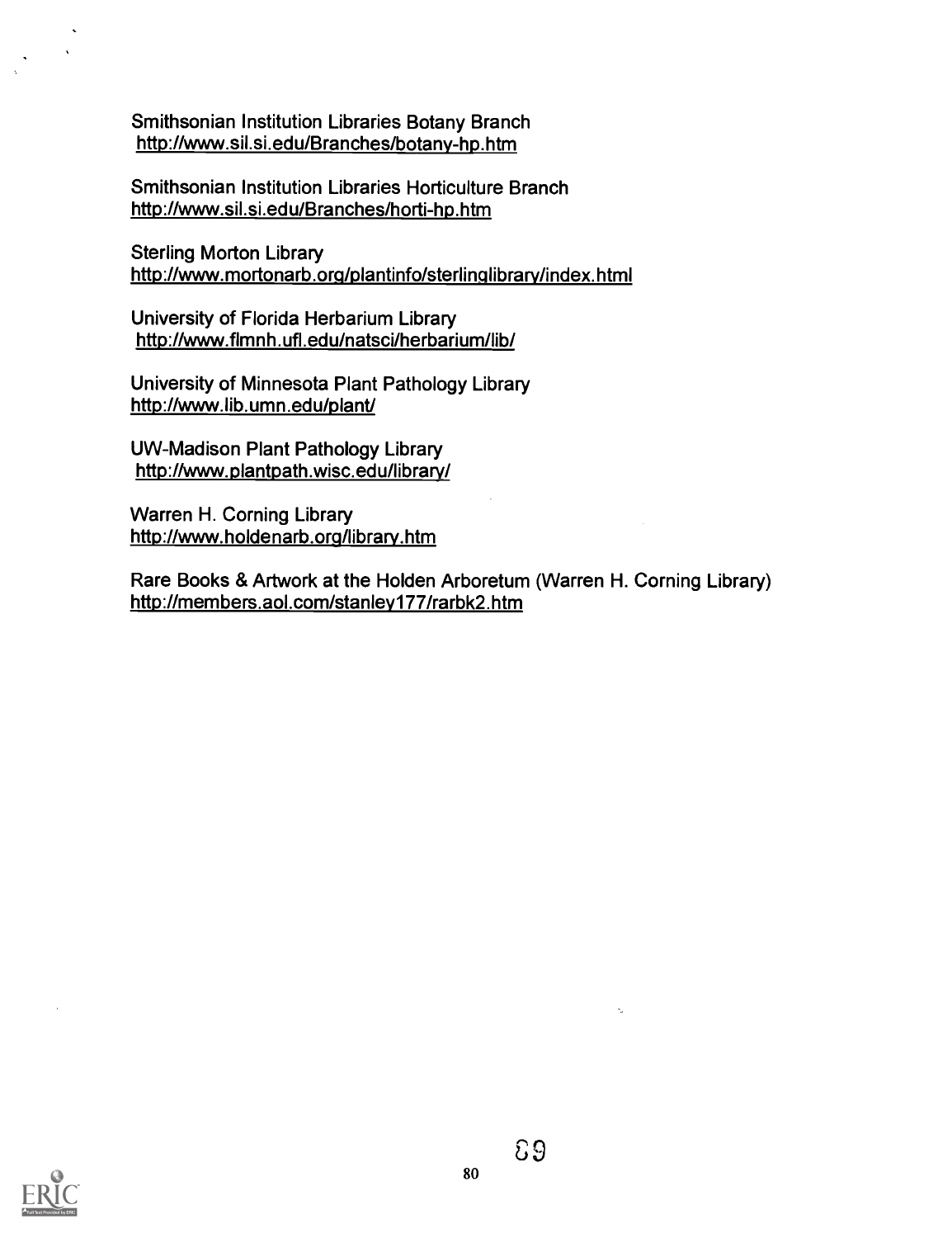#### APPENDIX D

#### LIBRARY TYPE CATEGORIZATIONS

#### Academic Libraries

Andersen Horticultural Library Arnold Arboretum Library & Archives Bailey Hortorium Library Couch Biology Library - Botany Section Harvard University Botany Libraries Paul Evans Library of Fruit Science Rancho Santa Ana Botanic Garden Research Library University of Florida Herbarium Library University of Minnesota Plant Pathology Library UW-Madison Plant Pathology Library

#### Arboretum Libraries

Andersen Horticultural Library Arnold Arboretum Library & Archives Harvard University Botany Libraries Helen Crocker Russell Library of Horticulture Rare Books & Artwork at the Holden Arboretum (Corning Library) Sterling Morton Library Warren H. Corning Library

#### Botanical Garden Libraries

Blaksley Library - Santa Barbara Botanic Garden Brooklyn Botanic Garden Science Library Frank Good Library Helen Crocker Russell Library of Horticulture Helen Fowler Library Horace Hammond Memorial Library LuEster T. Mertz Library Missouri Botanical Garden Library Rancho Santa Ana Botanic Garden Research Library Richter Memorial Library Selby Reference Library

#### Herbarium Libraries

Harvard University Botany Libraries University of Florida Herbarium Library

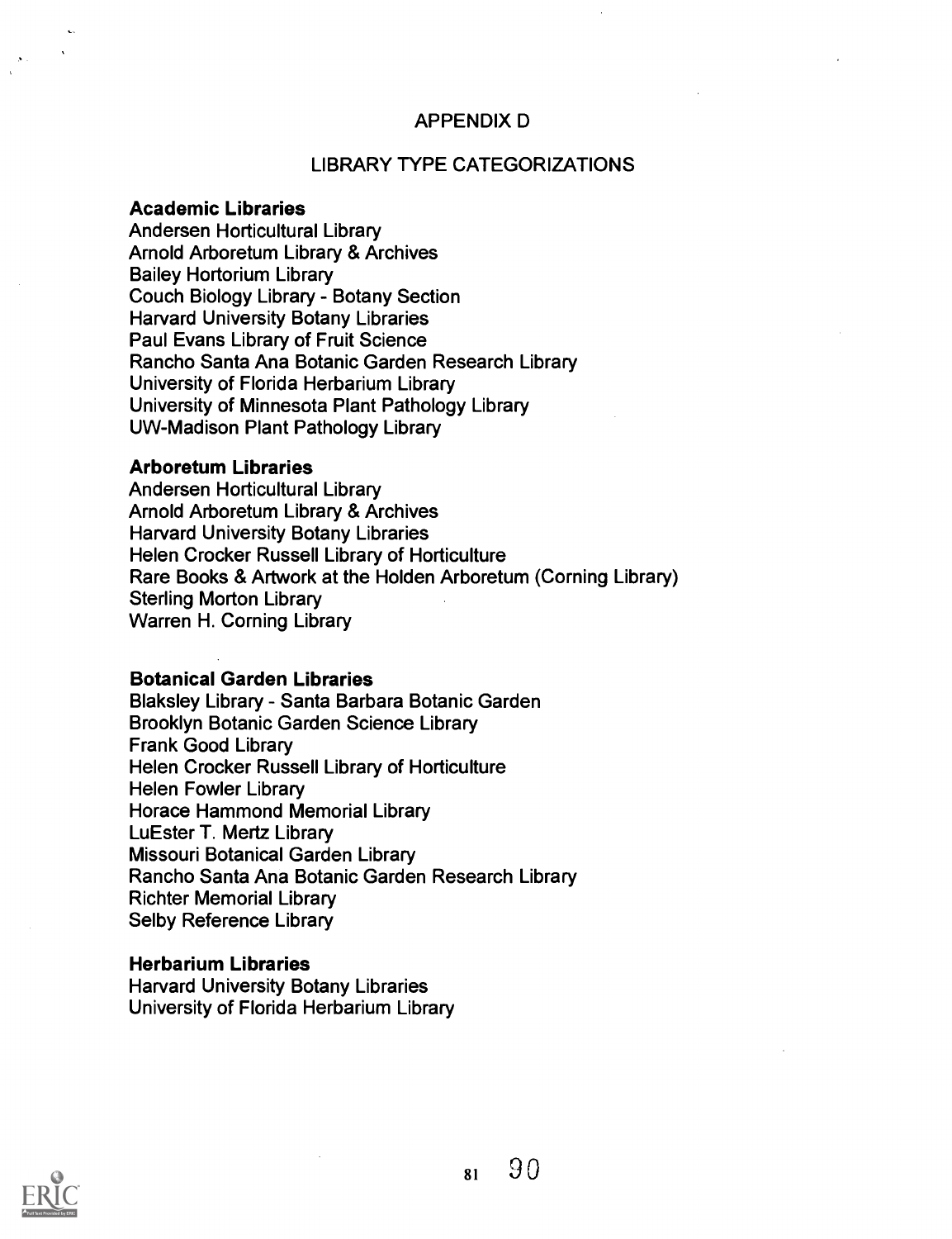#### Institute/Research Center Libraries

Botanical Research Institute of Texas Oliver G. Burk Library Boyce Thompson Institute Library Dumbarton Oaks Garden Library Elizabeth C. Miller Horticulture Library Hunt Botanical Library Smithsonian Institution Libraries Botany Branch Smithsonian Institution Libraries Horticulture Branch

#### Museum Libraries

Cherokee Garden Library Dumbarton Oaks Garden Library Lloyd Library & Museum Smithsonian Institution Libraries Botany Branch Smithsonian Institution Libraries Horticulture Branch

#### Society/Association Libraries

AABGA Resource Center Horticultural Society of New York Library Lawrence Newcomb Library Massachusetts Horticultural Society Library McLean Library of the Pennsylvania Horticultural Society

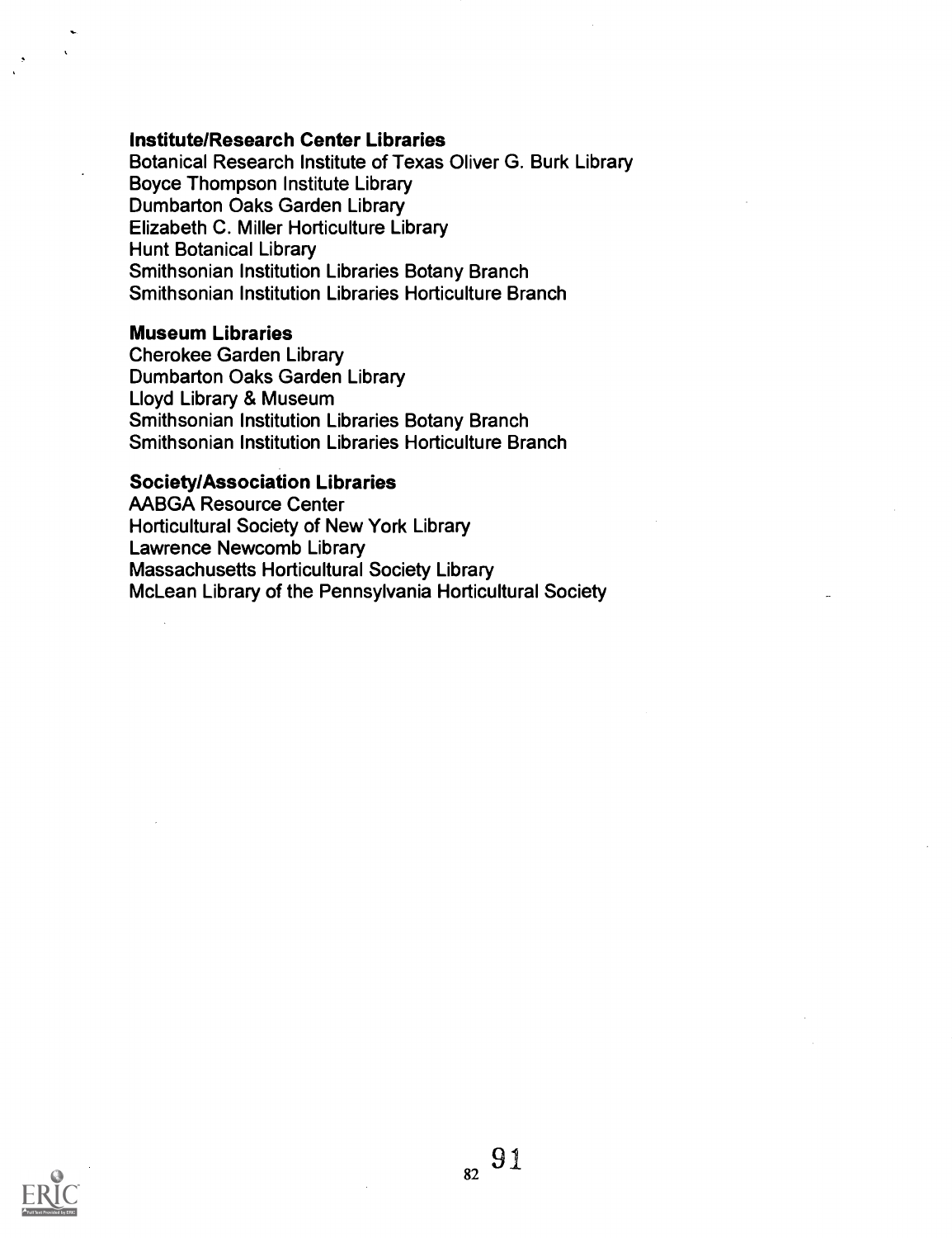## WORKS CITED

- CBHL. "Council on Botanical and Horticultural Libraries, Inc. (CBHL): About CBHL." <http://huntbot.andrew.cmu.edu/CBHUCBHL-About.html> 1999. Accessed 9/7/99.
	- . "Council on Botanical and Horticultural Libraries, Inc. (CBHL): Member Libraries." <http://huntbot.andrew.cmu.edu/CBHUCBHL-Libraries.html> 1999.

. "Council on Botanical and Horticultural Libraries, Inc. (CBHL): Strategic Planning." <http://huntbot.andrew.cmu.edu/CBHUCBHL-Plan.html> 1999. Accessed 9/7/99.

. "Council on Botanical and Horticultural Libraries, Inc. (CBHL): XVI International Botanical Congress - Symposium." <http://huntbot.andrew.cmu.edu/CBHUabstracts.html> 1999. Accessed 9/7/99.

. The Council on Botanical and Horticultural Libraries Membership Directory 1999-2000. Bronx, NY: New York Botanical Garden, 1999.

- Clausen, Helge. "Evaluation of Library Web Sites: the Danish Case." The Electronic Library 17(2) 1999: 83-87.
- Clewis, Beth. "Botanical and Horticultural Libraries in the US: A Survey of CBHL Member Libraries." Special Libraries 80(3) 1989: 179-187.
- Clyde, Laurel A. "The Library as Information Provider: the Home Page." The Electronic Library 14(6) 1996: 549-558.
- Craig, Gillian M. "Information Available on UK Agricultural Web Sites." Aslib Proceedings 51(5) 1999: 155-166.
- D'Angelo, John and Sherry K. Little. "Successful Web Pages: What are They and Do They Exist?" Information Technology and Libraries 17(2) 1998: 71-81.
- DeCandido, Robert. "A Manifestation of Life: Preservation at the New York Botanical Garden Library." The New Library Scene 14(2) 1995: 8-17.
- Garlock, Kristen L. and Sherry Piontek. Building the Service-Based Library Web Site: A Step-by-Step Guide to Design and Options. Chicago: ALA, 1996.

. Designing Web Interfaces to Library Services and Resources. Chicago: ALA, 1999.

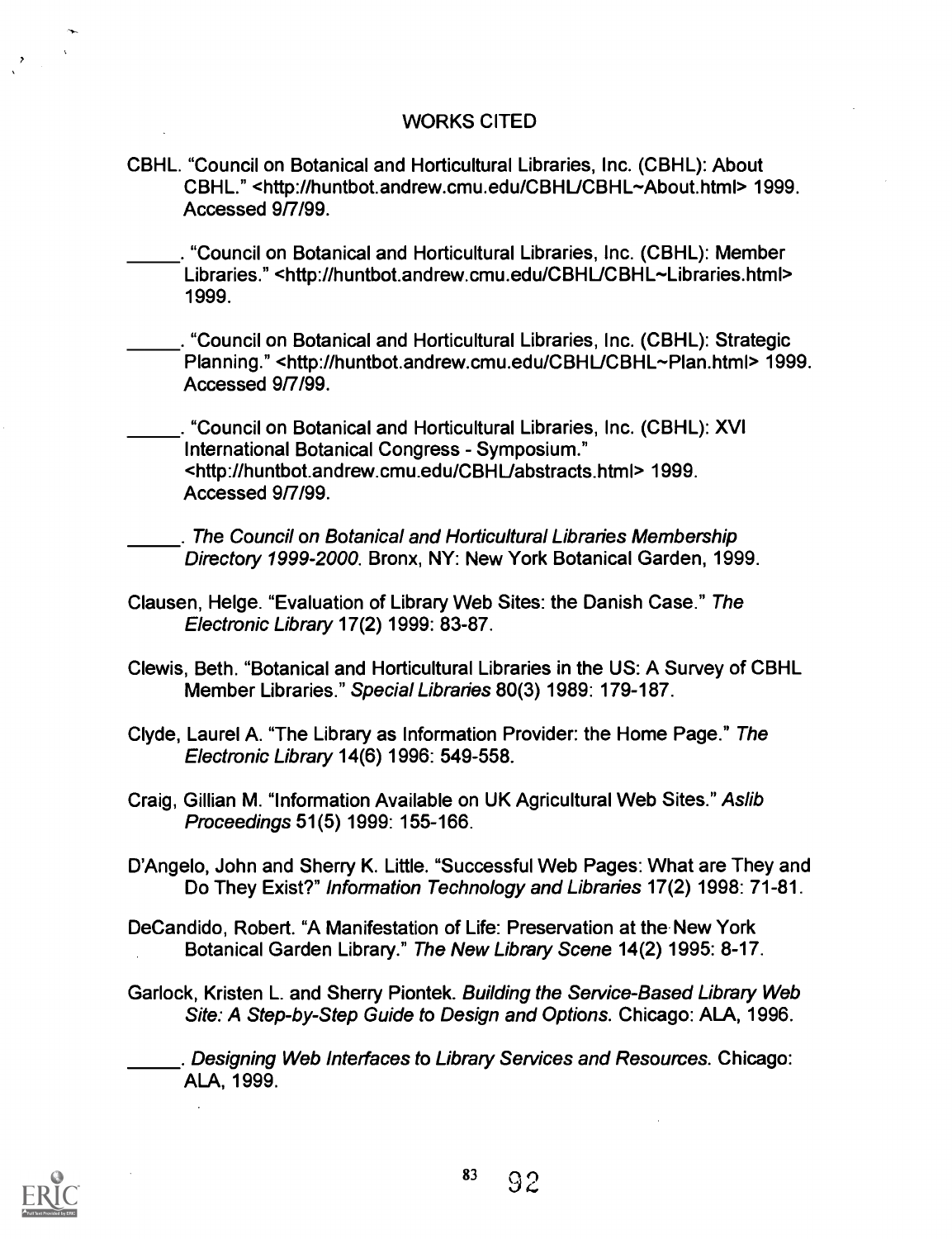- Gordon, Lucy Latane. "Blooming in the Bronx: The New York Botanical Garden Library." Wilson Library Bulletin 68 (10) 1994: 54-56, 143.
- Grassian, Esther. "Thinking Critically About Discipline-Based World Wide Web Resources." <http://www.library.ucla.edu/libraries/college/instruct/ web/discp.htm> 1997. Accessed 10/3/99.
- Guillaume, Amy. A History of the Warren H. Coming Library at the Holden Arboretum,Kirtland, Ohio. Master's Research Paper, Kent State University, 1998.
- Jacobsen, Trudi and Laura Cohen. "Evaluating Internet Resources." <http://www.albany.edu/library/internet/evaluate.html> 1996. Accessed 10/3/99.
- Lemay, Laura. Teach Yourself Web Publishing with HTML 4 in 21 Days. Indianapolis: SAMS, 1998.
- Lesk, Michael. Practical Digital Libraries: Books, Bytes & Bucks. San Francisco: Morgan Kaufmann, 1997.
- Metz, Gail. "About the Ohio Reflinks Project: Website Evaluation Criteria." <http://www.reflinks.org/about.htm> 1999. Accessed 10/12/99.
- MisKelly, Matthew, ed. The Directory of Special Libraries and Information Centers. 23<sup>rd</sup>. Farmington Hills, MI: Gale, 1999.
- Needham, George M. "The Garden Center of Greater Cleveland." Ohio Libraries 4(4) 1991: 12-13.
- Pirio, Pamela. "The Status of Education Libraries in Botanical Gardens Throughout the World: (A Survey)." Education Libraries 16(1) 1992: 14-18.

. "The Stupp Teacher Resource Center at the Missouri Botanical Garden." Show-Me Libraries 45(1) 1993: 54-56.

- Plank, Stephanie Livingood. An Evaluation Instrument for Internet Web Sites. Master's Research Paper, Kent State University, 1997.
- Rautanen, Teemu. "Guidelines on Designing Web Pages for Libraries." <http://www.inf.vtt.fi/unesco/index.htm> VTT Information Service. 1997. Accessed 10/3/99.
- Rosenfeld, Louis and Peter Morville. Information Architecture for the World Wide Web. Cambridge: O'Reilly & Associates, 1998.

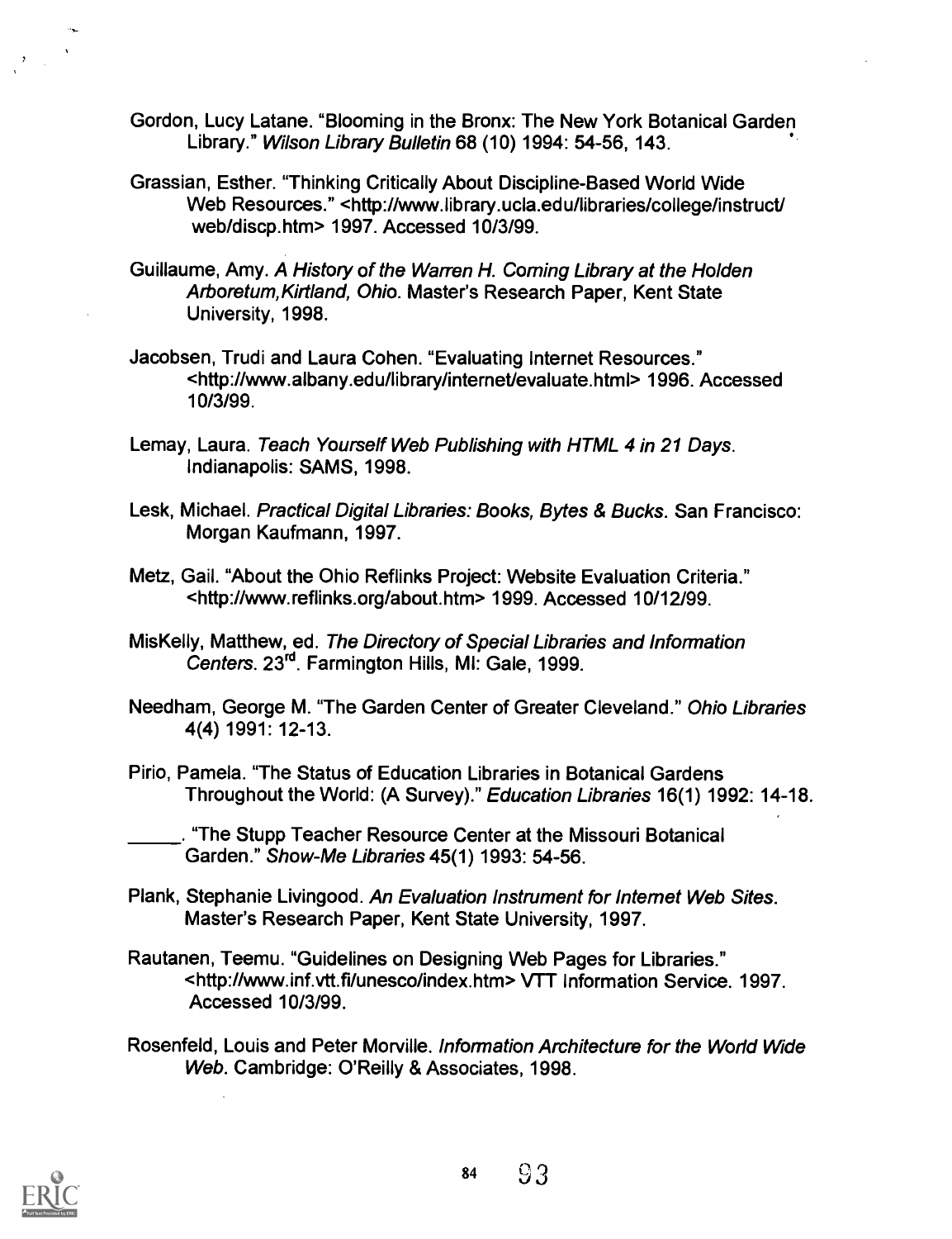- Smith, Alastair. "Criteria for Evaluation of Internet Information Resources." <http://www.vuw.ac.nz/~agsmith/evaln/index.htm> 1997. Accessed 10/3/99.
- Stielow, Frederick, ed. Creating a Virtual Library: a How-To-Do-lt Manual for Librarians. New York: Neal-Schuman, 1999.
- Stover, Mark. "Library Web Sites: Mission and Function in the Networked Organization." Computers in Libraries 1997 Nov/Dec: 55-57.
- Thorner, J. Lincoln. "On Assignment: Brooklyn Botanic Garden Library." Wilson Library Bulletin 62 Feb 1988: 57-59.
- Weisman, Brenda. "Preservation Planning at the Brooklyn Botanic Garden Library." Science & Technology Libraries 7(3) 1987: 69-79.